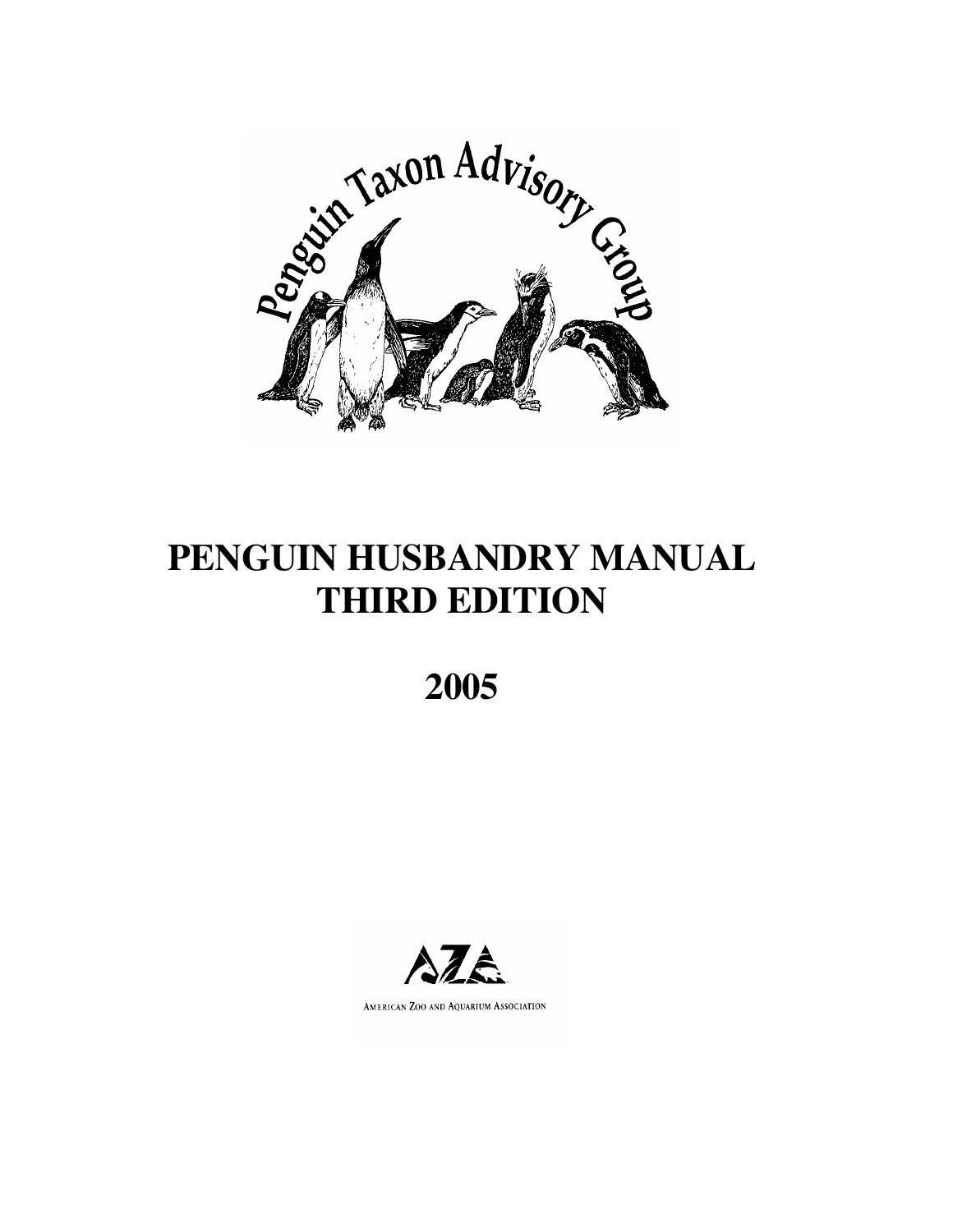# **CHAPTER 1 HOUSING AND ENCLOSURE REQUIREMENTS**

HOUSING AND ENCLOSURE REQUIREMENTS ….5

*Recommendation for exhibit size Isolation/Quarantine facilities*

Recommendation for short-term holding areas (six months or less):

*Species isolation Air temperature Drainage Substrate Nests and nest substrates Water quality Air quality Lighting Special features*  EXHIBIT MAINTENANCE ….12 SUMMARY ….12

### **CHAPTER 2 MANAGEMENT**

INDIVIDUAL IDENTIFICATION METHODS ….13 METHODS OF CAPTURE, HANDLING, AND RESTRAINT ….14 METHODS OF CRATING AND TRANSPORT ….19 *Transport of polar penguins Spheniscus species Transport of eggs* PEST MANAGEMENT ….21 RECORD KEEPING …. 22 WEIGHING OF PENGUINS…. 22 MOLT MANAGEMENT …23 INGESTION OF FOREIGN OBJECTS …24 SEX DETERMINATION …24 SUMMARY …26

#### **CHAPTER 3 BEHAVIOR AND SOCIAL ORGANIZATION**

GENERAL LIFE HISTORY PATTERNS ….27 SOCIAL GROUPINGS ….28 MIXED SPECIES EXHIBITS….28 INTRODUCTIONS AND REMOVALS ….28 BEHAVIORAL MANAGEMENT ….29 *Behavioral enrichment Behavioral management of imprinted birds Management of aggressive behavior*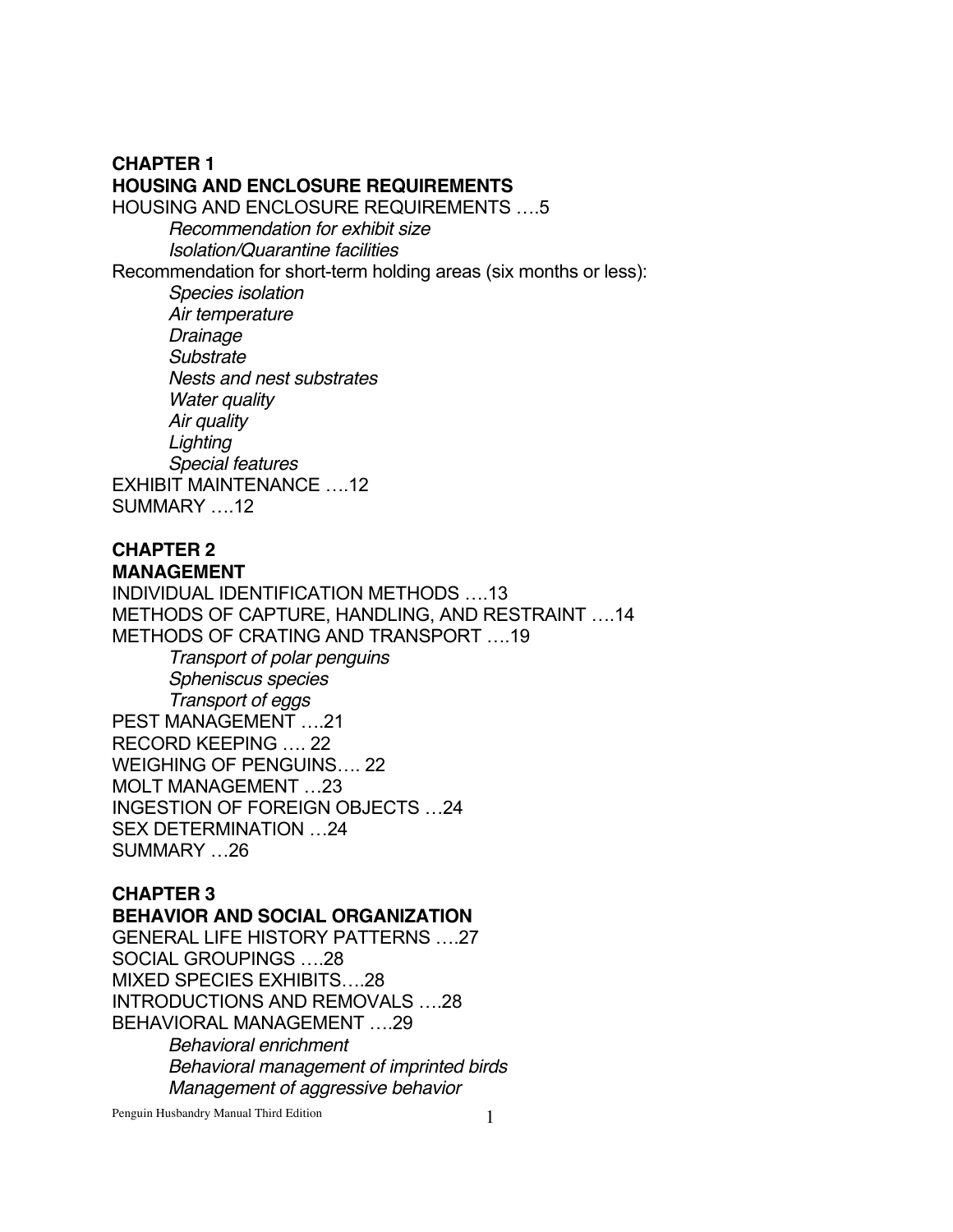BEHAVIOR, REPRODUCTION, AND PARENTAL CARE ….30 *General behavioral descriptions Genus-specific behavioral descriptions* SUMMARY …37 **CHAPTER 4 REPRODUCTION**  INTRODUCTION ….38 NESTS ….38 *Burrows Nesting substrate Nest box/burrow maintenance* NEST MATERIALS ….40 EGG PRODUCTION AND INCUBATION ….41 *Egg size* HATCHING ….43 *Parental care* ARTIFICIAL INCUBATION ….48 *Preparation of the incubator Fumigation or disinfection of the eggs Types of incubators Temperature and humidity Egg setting, egg turning technique, and frequency Managing the pip-to-hatch interval Hatching problems* REPRODUCTIVE MANAGEMENT ….50 *General record keeping Egg management Parent/Chick management Introduction of chicks to the colony* HAND-REARING ….55 *General comments Early chick handling and brooder requirements - Days 1-14 Older chick handling and brooder requirements - Day 15 through fledging* HAND-REARING PROTOCOL FOR *Spheniscus, Pygoscelis,* AND *Eudytpes …58 Feeding responses and methods of feeding Feeding and weighing protocol* HAND-REARING PROTOCOL FOR NEONATE PENGUINS …59 *Feeding protocol for Aptenodytes* FEEDING GUIDELINES FOR KING PENGUINS …62 *Age-specific rearing problems* AGE-SPECIFIC REARING PROBLEMS ….63 *Overheating / Underheating Overfeeding*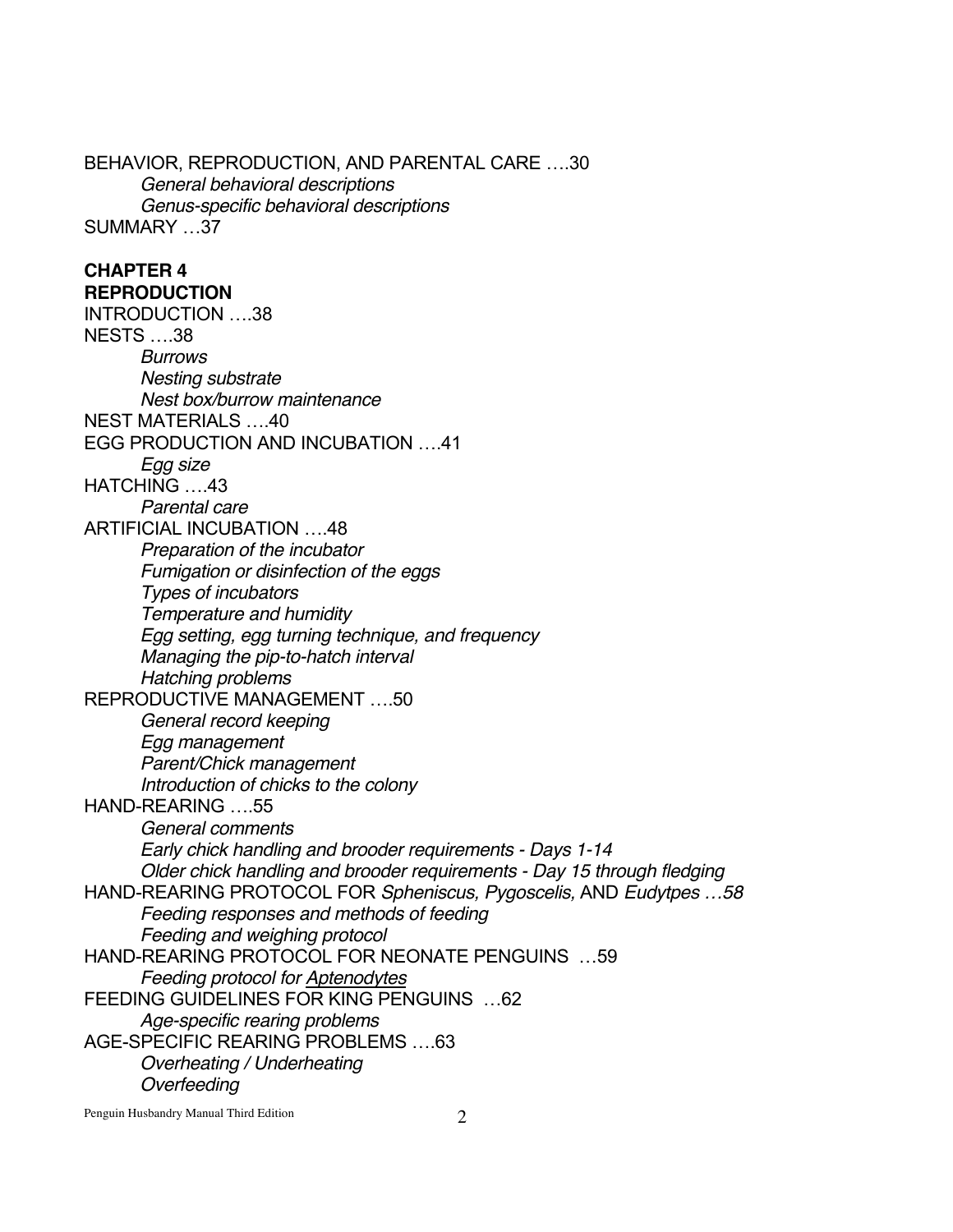*Hydration Splayed Leg Condition Eye Irritation*  SUMMARY….64

#### **CHAPTER 5 DIET AND NUTRITION**  FEEDING ECOLOGY …65

*Natural diets Intraspecific variation Nutrient requirements and related concerns Published nutrient data*  POTENTIAL PENGUIN FOODS AND THEIR NUTRIENT COMPOSITION ..69 *Potential penguin foods Nutrient composition Food preferences Feeding methods Formulation of appropriate diets Selecting dietary items Marine fish versus fresh-water fish Nutrient supplementation Parent rearing of chicks*  **CHAPTER 6** 

# **HEALTH**

INTRODUCTION ….86 GENERAL MANIFESTATIONS OF ILLNESS ….86 DIAGNOSTIC TECHNIQUES ….87 PHYSICAL EXAM ABNORMALITIES ….87 COMMON DISEASE PROBLEMS ….88 *Aspergillosis Malaria Pododermatitis (bumblefoot) Preen gland Infections* OTHER MEDICAL PROBLEMS ….92 *Gastrointestinal disease Pulmonary disease Renal disease Nervous system Trauma lameness Skin anomalies Molting*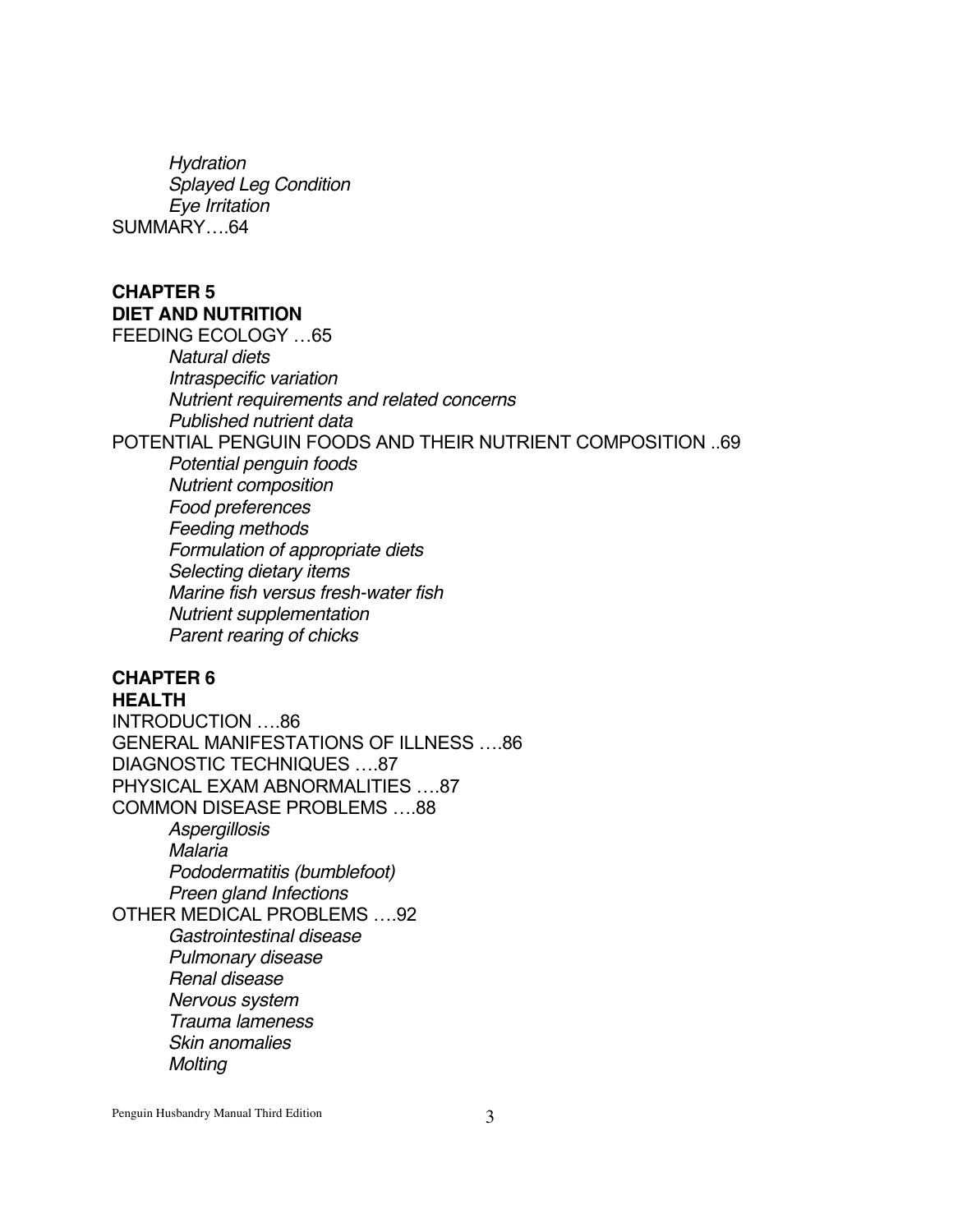*Frostbite and heat stress Heavy metal toxicity Chick-related problems* IMMOBILIZATION ….96 BLOOD PARAMETERS ….97 FLUID ADMINISTRATION ….97 SURGERY ….97 POST-MORTEM EVALUATION ….97 SUMMARY …98 SUGGESTED READING …98 PHARMACEUTICAL TREATMENTS ….98 INSTITUTIONS FOR ASPERGILLUS TESTING ….99 MALARIA TESTING ….100 REFERENCES ….100

APPENDIX I. GROWTH DATA ….107 APPENDIX II. RECOMMENDED SUPPLEMENTATION SCHEDULE AND PRODUCT INFORMATION FOR ADULT PENGUINS …122 APPENDIX III. SEAWORLD HAND REARING FORMULA…. 124 APPENDIX III. ADDITIONAL READING …131 APPENDIX IV. 1993 PENGUIN TAG SURVEY RESPONDENTS …136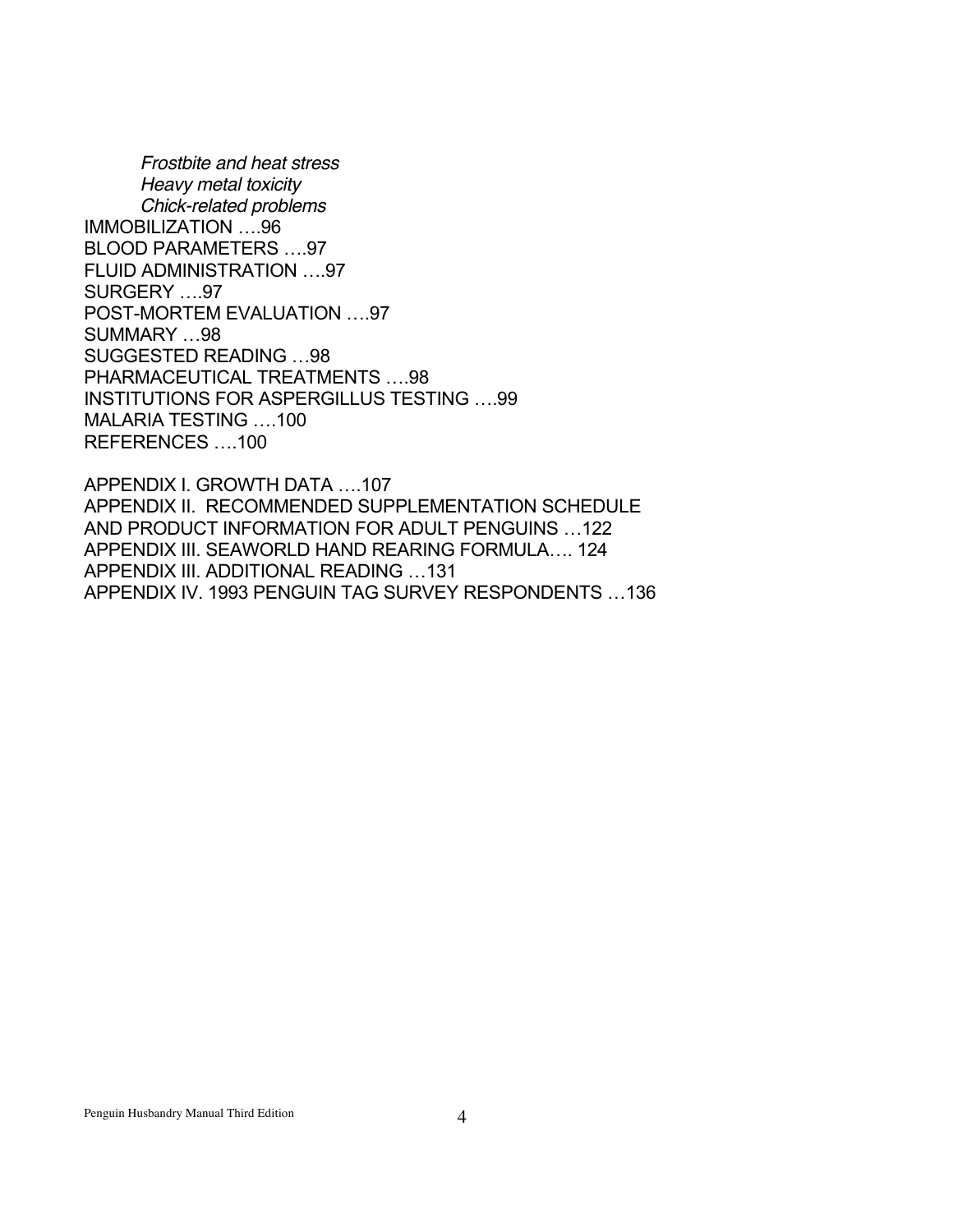# **CHAPTER 1**

# **HOUSING AND ENCLOSURE REQUIREMENTS**

Fred Beall and Sherry Branch

# HOUSING AND ENCLOSURE REQUIREMENTS

Penguins are gregarious and best kept in groups, therefore, exhibits should be designed to accommodate a minimum of six birds. This conforms to the 1976 AAZPA resolution (Sladen, 1978) which recommended that penguins be kept in groups of no less than six birds of a single species.

A penguin exhibit is a complex and labor-intensive facility, requiring rigorous preventative and regular supportive maintenance programs. Polar, or Antarctic-dwelling, penguins require a constant, cool temperature with sophisticated air and water filtering systems. Failure of the cooling system compromises penguins' survival; it is advisable to install a back-up cooling system, especially for polar species. Upon completion of a new or renovated exhibit, it is prudent to test all systems for a period of five to seven days prior to the introduction of any birds. Keepers should test surfaces for abrasiveness and remove all ingestible material left by construction crews, such as bolts, brush bristles, wire, etc.

A penguin exhibit should include the following components:

- 1) Land space enough land mass to accommodate the number of birds housed in the exhibit which allows for territorial disputes and provides areas for nesting during the breeding season;
- 2) Pool for swimming and bathing;
- 3) Isolation area separate area to house birds that need to be isolated for forced pairing, behavioral, both parent and hand rearing of chicks, and non-contagious health problems.
- 4) Quarantine area separate facility to accommodate newly-acquired birds or birds that must be separated from the group for health-related reasons. This area should provide separate air and water systems from the main exhibit.

[Note: A quarantine area can serve as an isolation area if not in use for its intended purpose, or if one commits and treats the isolated birds as quarantine birds whenever quarantine is active. An isolation area without separate air and water systems should not be considered as an appropriate quarantine area.]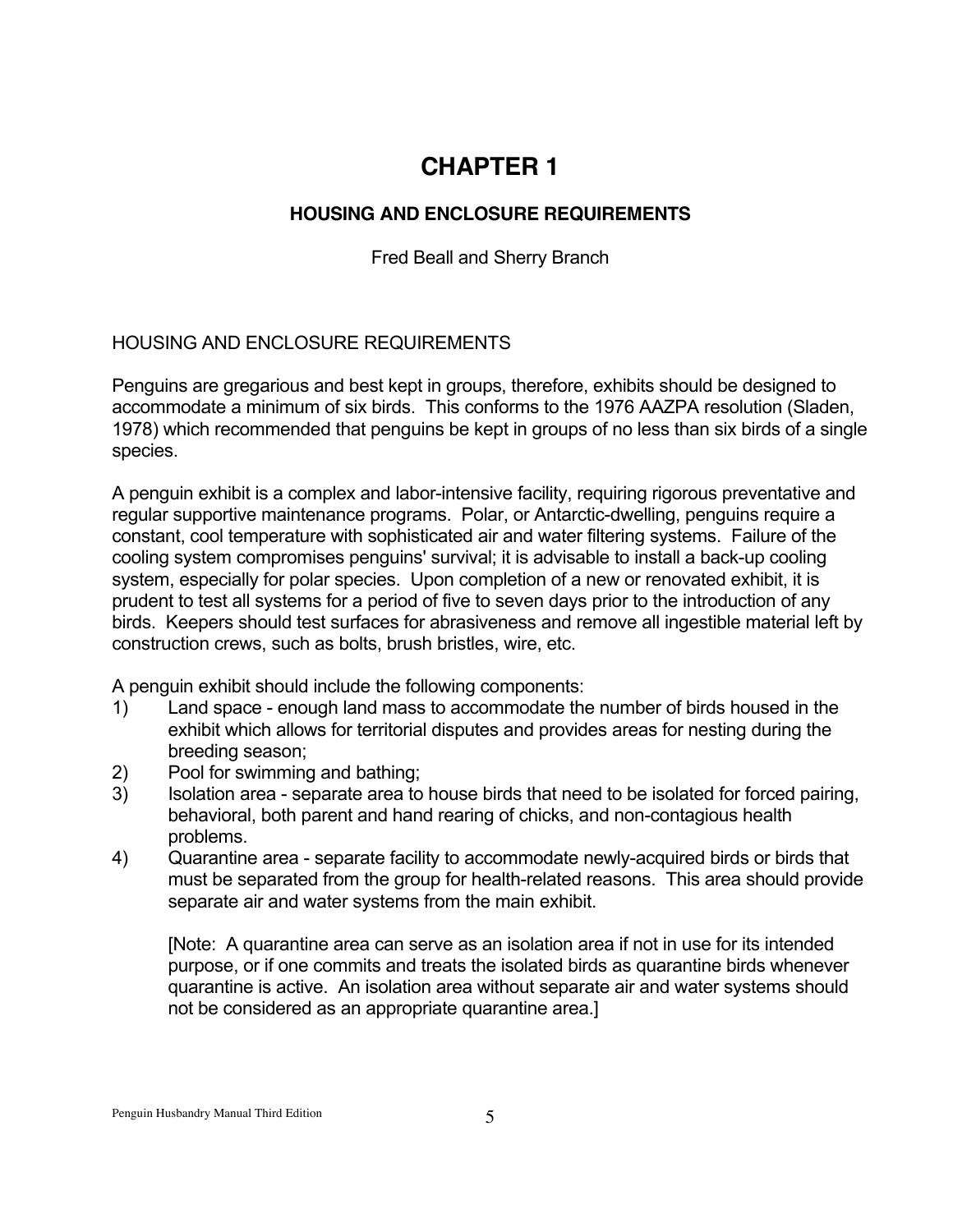Attempts at defining a standardized formula to calculate optimal housing dimensions for penguins, taking into account all parameters, has been difficult at best. Therefore, the Penguin TAG, for now, adopts a minimum standard approach to housing dimensions. The guidelines that follow provide enough space for every penguin within the facility to be able to lay down and turn in a complete circle. The same criteria apply to the pool surface area and allows sufficient space should all birds be present in the pool at the same time.

The following guidelines are recommended as minimum and only minimum criteria for exhibit and holding standards. The Penguin TAG encourages those designing or renovating penguin exhibits to consider providing additional square footage and pool depth.

| <b>Recommendation for Exhibit Size:</b>      |                                                                  |                                                       |                              |  |  |  |  |
|----------------------------------------------|------------------------------------------------------------------|-------------------------------------------------------|------------------------------|--|--|--|--|
|                                              | Pool Surface Area                                                | Pool Depth                                            | <b>Land Surface Area</b>     |  |  |  |  |
| <b>KINGS/EMPERORS</b>                        |                                                                  |                                                       |                              |  |  |  |  |
| Per bird for                                 |                                                                  |                                                       |                              |  |  |  |  |
| 1st 6 birds                                  | 1.67 sq m $(18$ sq ft)                                           | 1.22 m $(4 \text{ ft})$<br>for any number<br>of birds | 1.67 sq m $(18$ sq ft)       |  |  |  |  |
| Each additional                              |                                                                  |                                                       |                              |  |  |  |  |
| bird<br><b>OTHER SPECIES</b><br>Per bird for | $.84$ sq m (9 sq ft)                                             |                                                       | $.84$ sq m (9 sq ft)         |  |  |  |  |
|                                              | Pool Surface Area                                                | Pool Depth                                            | <b>Land Surface Area</b>     |  |  |  |  |
|                                              |                                                                  |                                                       |                              |  |  |  |  |
| 1st 6 birds                                  | .74 sq m $(8$ sq ft $)$                                          | .61 m $(4 \text{ ft})$<br>for any number<br>of birds  | 74 sq m ( 8 sq ft)           |  |  |  |  |
| Each additional                              |                                                                  |                                                       |                              |  |  |  |  |
| bird                                         | .37 sq m $(4 \text{ sq ft})$                                     |                                                       | .37 sq m $(4 \text{ sq ft})$ |  |  |  |  |
| <b>Isolation/Quarantine Facilities:</b>      |                                                                  |                                                       |                              |  |  |  |  |
|                                              | Decemped dies for short term holding areas (aiv months or loca). |                                                       |                              |  |  |  |  |

Recommendation for short-term holding areas (six months or less):

|                      | Pool Surface Area                                                                            | Pool Depth                                 | <b>Land Surface Area</b> |
|----------------------|----------------------------------------------------------------------------------------------|--------------------------------------------|--------------------------|
| KINGS/               |                                                                                              |                                            |                          |
| <b>EMPERORS</b>      |                                                                                              |                                            |                          |
| Per bird             | $0.84$ sq m $(9$ sq ft)                                                                      | $1.0 \text{ m} (3 \text{ ft})$             | $0.84$ sq m $(9$ sq ft)  |
|                      |                                                                                              |                                            |                          |
| <b>OTHER SPECIES</b> |                                                                                              |                                            |                          |
| Per bird             | $0.37$ sq m (4 sq ft)                                                                        | $.61 \text{ m}$ (2 ft) 0.37 sq m (4 sq ft) |                          |
|                      | Temperature and light parameters in a short-term facility should be compatible with the main |                                            |                          |
| exhibit.             |                                                                                              |                                            |                          |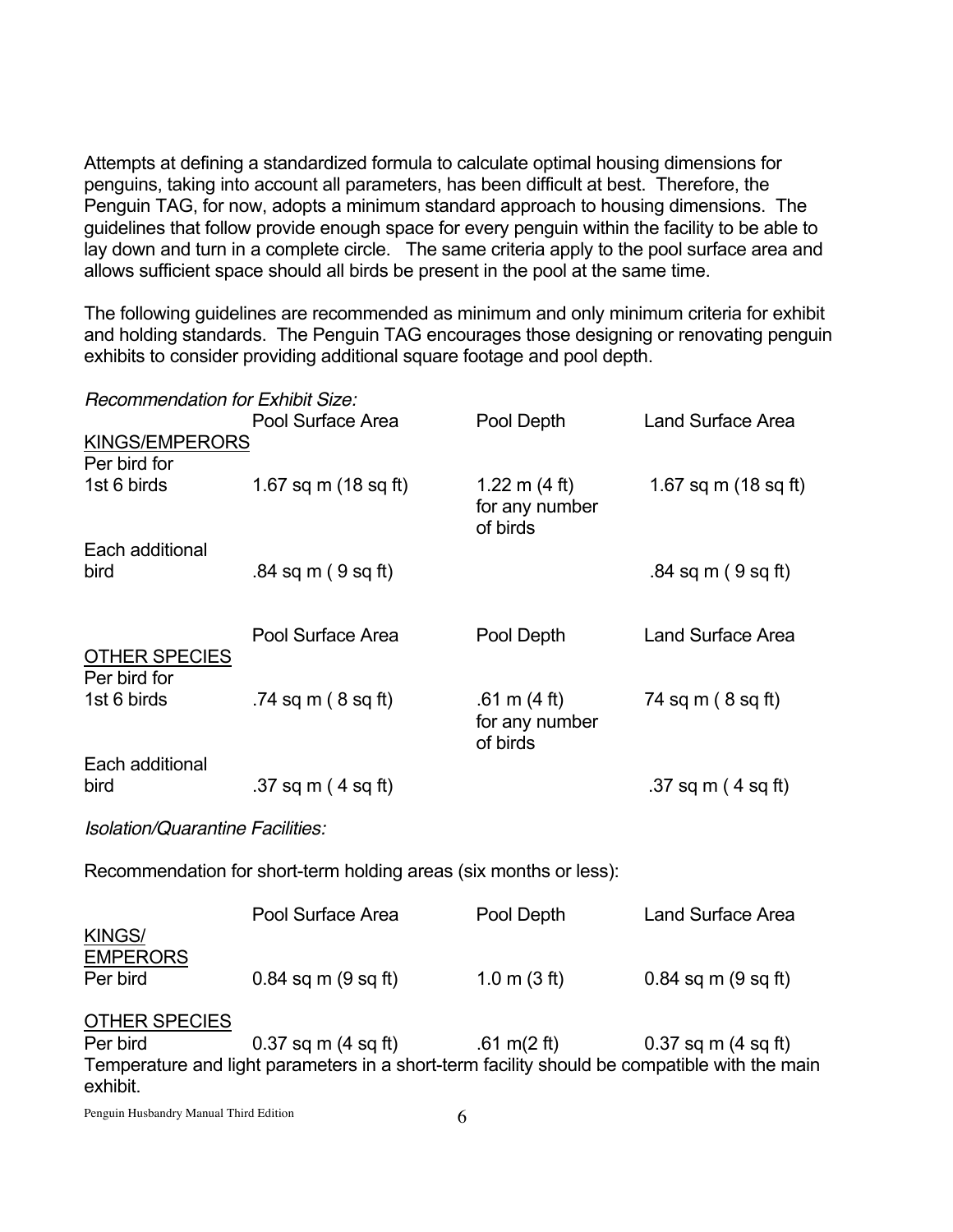Excluding the *Aptenodytes*, the above recommendations do not include land area for nesting sites. Refer to Chapter 4, Reproduction, for details.

Additionally, facilities should be strongly encouraged to build or renovate exhibits that will allow offspring to be held for up to two years.

#### *Species Isolation*

Hybridization among several penguin genera, in particular *Spheniscus* and *Eudyptes*, has been documented. Managers contemplating mixed-species exhibits should carefully select desired species. It is recommended that *Spheniscus* be housed as single-species populations.

#### *Air Temperature*

The following optimum air temperature ranges are recommended for indoor exhibits. These same parameters can be used seasonally by northern facilities to exhibit these species outside.

| <b>Species</b>                                   | Indoor Air Temperature range                                          |  |  |  |  |
|--------------------------------------------------|-----------------------------------------------------------------------|--|--|--|--|
| King, Gentoo, Chinstrap,<br>Macaroni, Rockhopper | 0° C to 11° C (22° F to 52° F)                                        |  |  |  |  |
| Adelie, Emperor                                  | $-7^{\circ}$ C to $-1^{\circ}$ C (19 $^{\circ}$ F to 30 $^{\circ}$ F) |  |  |  |  |
| Spheniscus                                       | $3^{\circ}$ C to 22 $^{\circ}$ C (37 $^{\circ}$ F to 72 $^{\circ}$ F) |  |  |  |  |

For Emperor and Adelie penguins,  $-1^{\circ}$  C or 30 $^{\circ}$  F is the absolute recommended upper temperature limit. *Spheniscus* penguins can be successfully housed indoors or outdoors, or in exhibits using a combination of both. The success of an outside exhibit depends chiefly on the ambient temperature and the relative humidity of the area. *Spheniscus* penguins have been housed successfully in warmer climates where the exhibit is directly on the coast and the air is breezy. As a rule, penguins do not thrive in humid climates. They are highly susceptible to malarial infection; outside exhibits in areas with heavy mosquito populations should not be considered. Additionally, warm, humid climates may be conducive to *Aspergillus* infection in birds.

When housing *Spheniscus* penguins outside in areas where the temperature rises above 29.4<sup>°</sup>  $C$  (85 $\degree$  F), provisions should be made to allow the birds a means of heat relief. Sprinklers, misters, shaded areas, and forced-air movement are methods to be considered. Outside exhibits should be constructed so that the birds have shelter from freezing winds in the winter months. When the temperature falls below freezing all birds should have access to shelter. Open water must be available all winter and pools should not be allowed to freeze. Some institutions have reported mortalities among penguins that became entrapped under a pool's frozen surface. Larger colonies may benefit from a "beach" area to facilitate individual feeding of supplemented fish.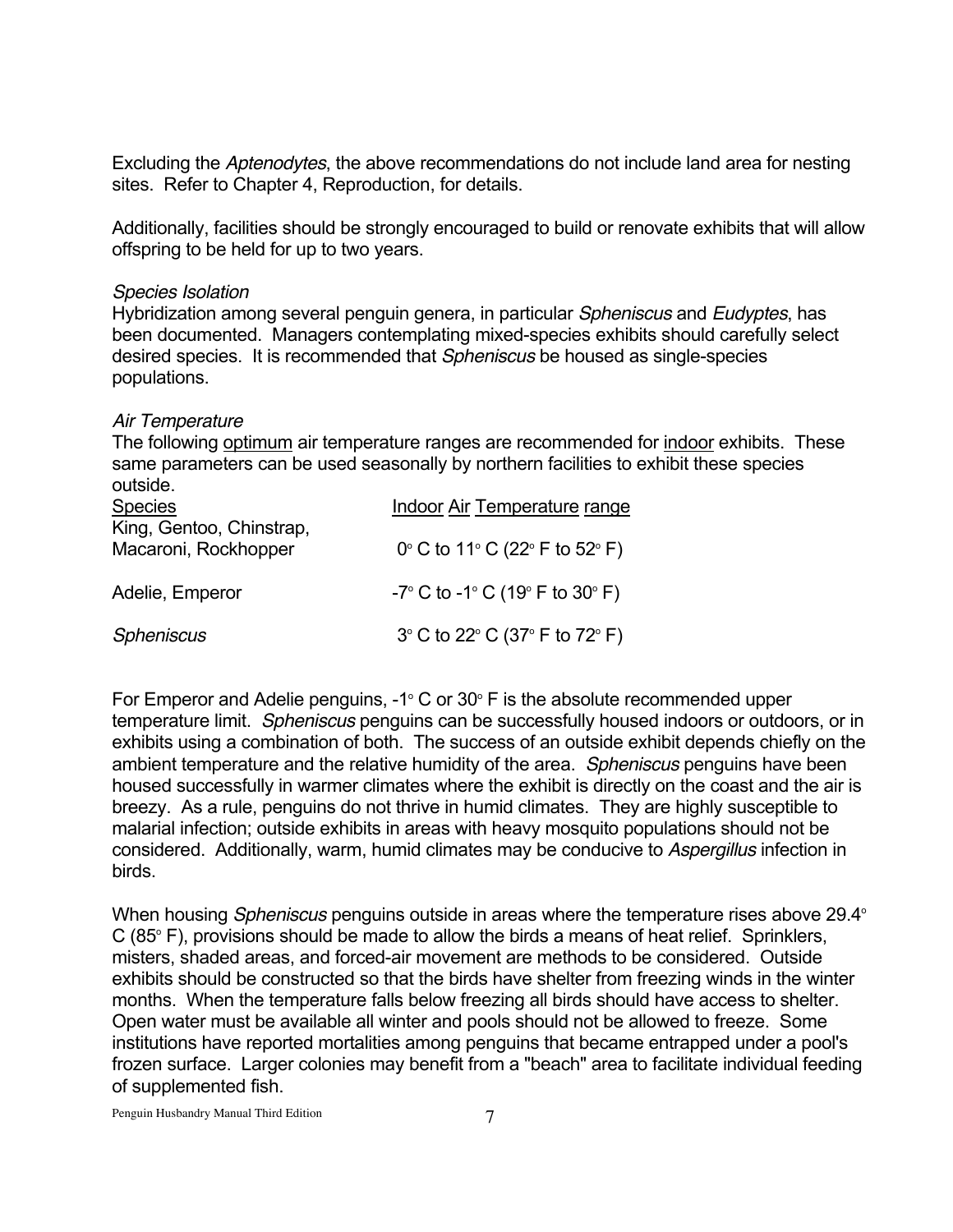#### *Drainage*

Drainage systems for land areas and pool areas should be separate, to avoid pool contamination from run-off of exhibit maintenance. Drains, intake valves, and skimmers should be covered so that direct contact by birds is not possible. In filtered systems, care should be taken to provide a large enough bottom drain cover to prevent the possibility of a bird being sucked onto the drain.

Surface drainage should be adequate to allow for quick drying, and all **floors should slope to the drain**. Low spots that puddle should be avoided because a constantly wet substrate will eventually cause foot problems in penguins, not to mention the added staff hours needed for servicing the facility.

#### *Substrate*

Adequate substrate has been a topic of concern since zoos and aquariums first began exhibiting penguins. Although there are a number of products available that are used successfully, all have limitations. At this time, there is no one product that meets all of the requirements necessary for optimum penguin substrate. Many institutions use a combination of the following products to provide effective substrate for their birds:

**Astroturf Concrete** Dirt Dri-Dek<sub>1</sub> **Fiberglass Grass Gunite** Ice Kitty litter Nomad<sub>2</sub> matting Peanut shells  $Polvurethane<sub>3</sub>$ Rocks (river, pea gravel) Sand Sport track surfacing

Kitty litter has been widely used to help reduce foot problems. Because of its desiccating nature, kitty litter has also been reported to decrease respiratory problems. However, caution should be used as kitty litter labels now include an OSHA warning because of the percent of silica dust contained in the product. Kitty litter will also find its way into the pool drains, as well as the water and filtering systems, where it will clog mechanical equipment, thereby creating additional keeper and maintenance work. Care must also be taken when using ground peanut shell litter products. Although peanut shells do not fall under OSHA regulations, they can serve as a natural media for *Aspergillus* growth. Therefore, if this product is used, it is recommended that a fungal retardant be added at the manufacturers' level. As a precaution, it is recommended that the product be cultured for fungi before use.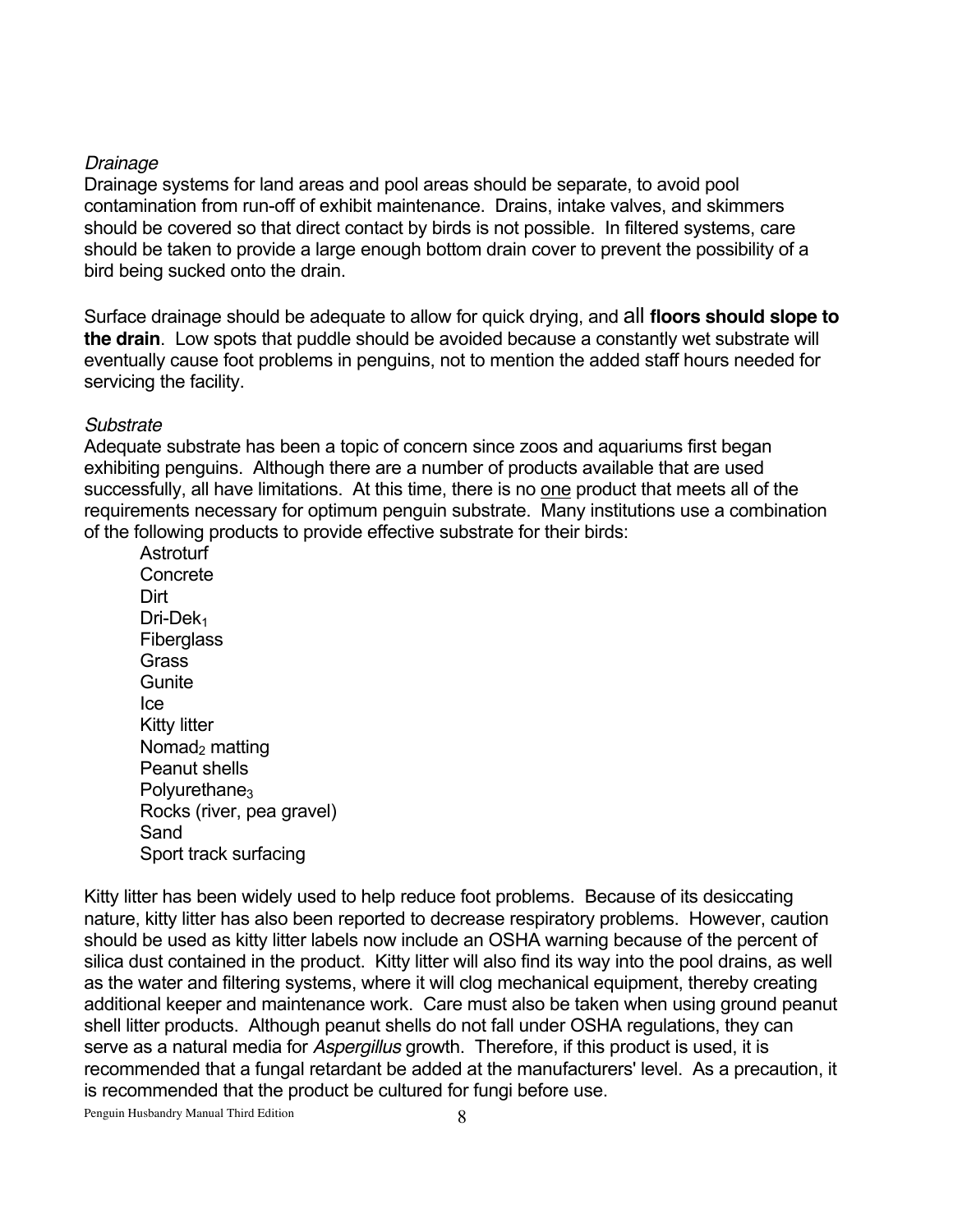Historically, concrete has been used as a substrate; it is easy to clean and readily available. Over a period of time, the abrasive nature of concrete takes its toll on a penguin's foot and the result can be pododermatitis or bumblefoot. For this reason concrete, or any substrate, that remains wet for long periods of time should be avoided altogether. Many zoos have found it advantageous to use matting over concrete in selected areas of the exhibit. Some facilities place a protective coating of lacquer over concrete surfaces to reduce abrasiveness and to fill in the small pores where bacterial colonies can become established. Fiberglass and polyurethane have been reported to cause fewer foot problems than plain concrete.

In addition to kitty litter, ice has been used successfully over concrete floors to provide a less abrasive surface for the penguins to stand and walk on. Ice substrate should be used only in exhibits where the temperature is near freezing. Wet ice can also, over a period of time, contribute to foot problems.

In designing or renovating an exhibit, the Penguin TAG recommends that a variety of materials and textures be provided for the birds to stand on. Plain, concrete surfaces should be kept to a minimum and some sort of covering such as ice, matting, or kitty litter should be provided.

#### *Nests and Nest Substrates*

Nests for penguin species that burrow can be built as permanent or seasonal structures in exhibits. These can be in the form of boxes, caves, or air kennels (models #200 or #300). Nest boxes should be well-ventilated, have provision for drainage, and be positioned in the exhibit so that chicks cannot wander out of the nest and fall into the pool or become traumatized by others. In designing naturalistic exhibits for species that burrow in soil, it is crucial to provide soil with at least 20% clay to prevent nest cave-in.

Other species require a designated rookery/nursery area, which can either be a part of or separate from the main exhibit. Some institutions have found it advantageous to provide a four-inch berm around the nest site to effectively contain the nesting rocks. Adequate drainage is critical in the rookery area. Some institutions provide a separate room without rocks for temperate penguins; a door may provide selective access.

Provisions for land space for nesting should be in addition to the recommended land space parameters described in the Housing section of this chapter. (See also Chapter 4, Reproduction.)

#### *Water Quality*

Captive penguins historically have been exposed to a variety of water sources; both fresh water and salt water are used in exhibits. Water quality ranges anywhere from chlorinated tap water to sophisticated, state-of-the-art filtration systems. Areas with hard water may experience mineral deposits on exhibit viewing glass; use of a water softener may alleviate this problem.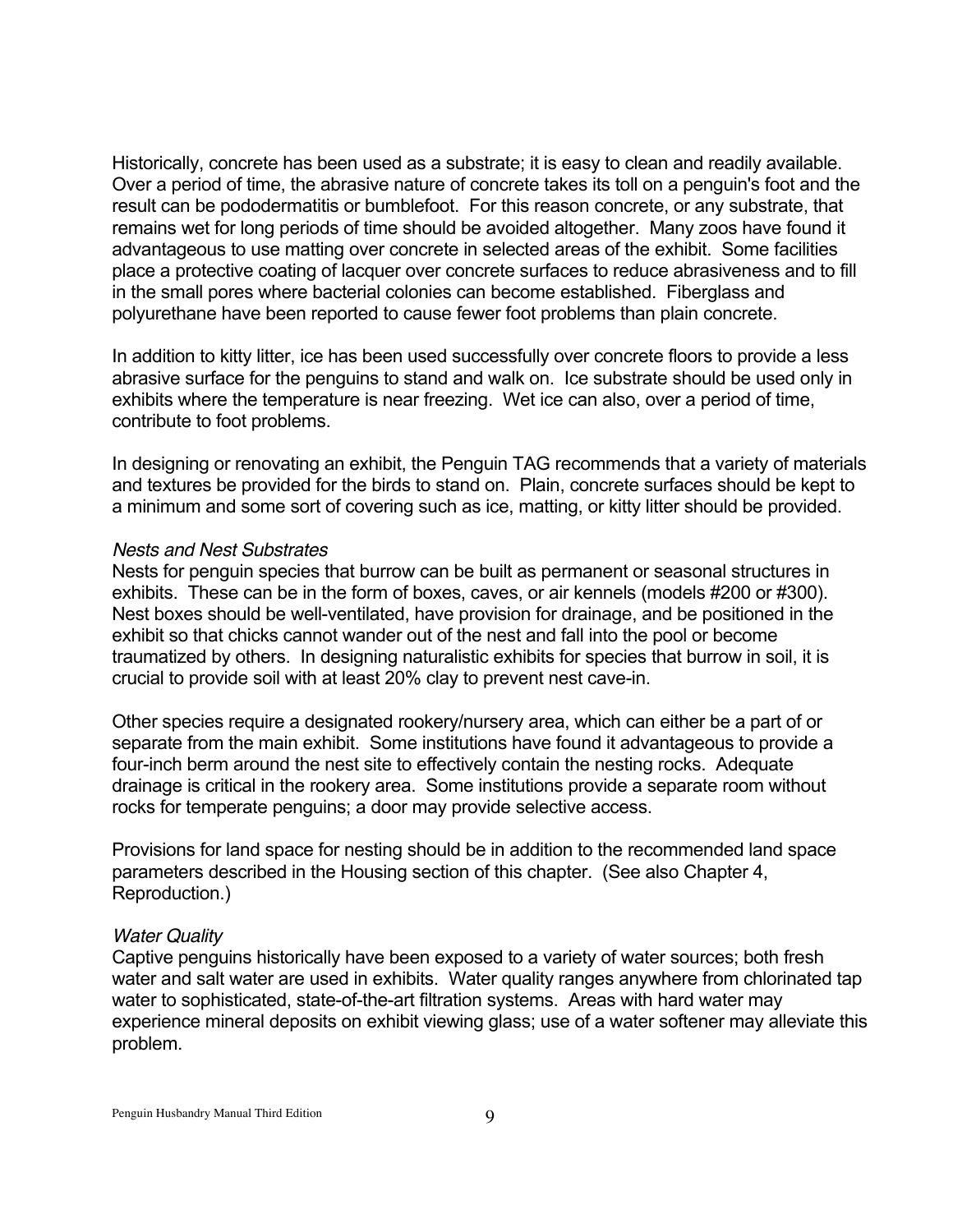The water in a penguin exhibit pool should be clear and of good color with low bacterial count. There are several ways of controlling coliform levels. Water treatment filtration systems include sand, diatomaceous earth, ozone, biological, and ultraviolet light (UV). The addition of a chlorine or Bromine system in conjunction with the filtering system aids in controlling coliform levels. Older exhibits without filtration should maintain a clean supply of constantly running water, with adequate surface water skimming. Skimming capacity is essential for birds' health. Oils that build up on the water need to be removed in order to maintain healthy feather condition. The number of skimmers should correspond to pool size and configuration.

Turbidity can be reduced by proper placement of water jets directed toward the pool bottom. A rotating fish-eye adapter at the end of the jet provides the flexibility of directing the water current so that debris is moved towards the bottom drains. Underwater vacuum systems are also effective in keeping the pool bottom clean. Exhibit pool floors should be smooth to facilitate the movement of feces and bottom debris to drains and filters.

Acceptable water temperature ranges for:

| Adelie and Emperor                | 4 - $7^{\circ}$ C (39 - 45 $^{\circ}$ F)   |
|-----------------------------------|--------------------------------------------|
| <b>Other Polar Species</b>        | 4 - 13 $^{\circ}$ C (39 - 55 $^{\circ}$ F) |
| <i>Spheniscus</i> and Little Blue | $0 - 29^{\circ}$ C $(32 - 85^{\circ}$ F)   |

[NOTE: some outside exhibits may have an ambient temperature that could rise above  $85^\circ$ during the summer months without causing adverse effects to the birds. Care must be taken to assist birds in thermoregulation during the hot summer months. Methods to consider in accomplishing this could include cool-down of pool water through the addition of fresh water, a cool misting system, or a water chiller.]

# *Air Quality*

Penguins as a group are highly susceptible to air-borne fungal infections. For this reason the air quality in an indoor penguin exhibit must be optimal. Air flow, fresh air exchange, and filter capacity should be researched to provide the cleanest air possible.

*Aspergillus fumigatus* spores range in size from 2.5 - 3 microns with other *Aspergillus* species spores as large as 10 microns; therefore, in order to remove them from the air, a filter must remove particles in that size range or smaller (See Chapter 6, Health). If possible sources of *Aspergillus* are external to the exhibit, then consideration should be given to reducing fresh air intake and providing a high-quality filter on the incoming air line as well as in the recirculation line. If the possible sources of *Aspergillus* are internal to the exhibit, then a high-quality filter in the recirculating system, a high volume air change per hour, and perhaps increased fresh air exchange (as well as identifying and removing the *Aspergillus* source within the exhibit) should be considered.

Air turnovers in the range of 15 air changes per hour have been recommended for laboratory animals (Lane-Petter, 1976). These parameters may be acceptable for penguins, however, the specific design of an air system needs to balance the tradeoffs between: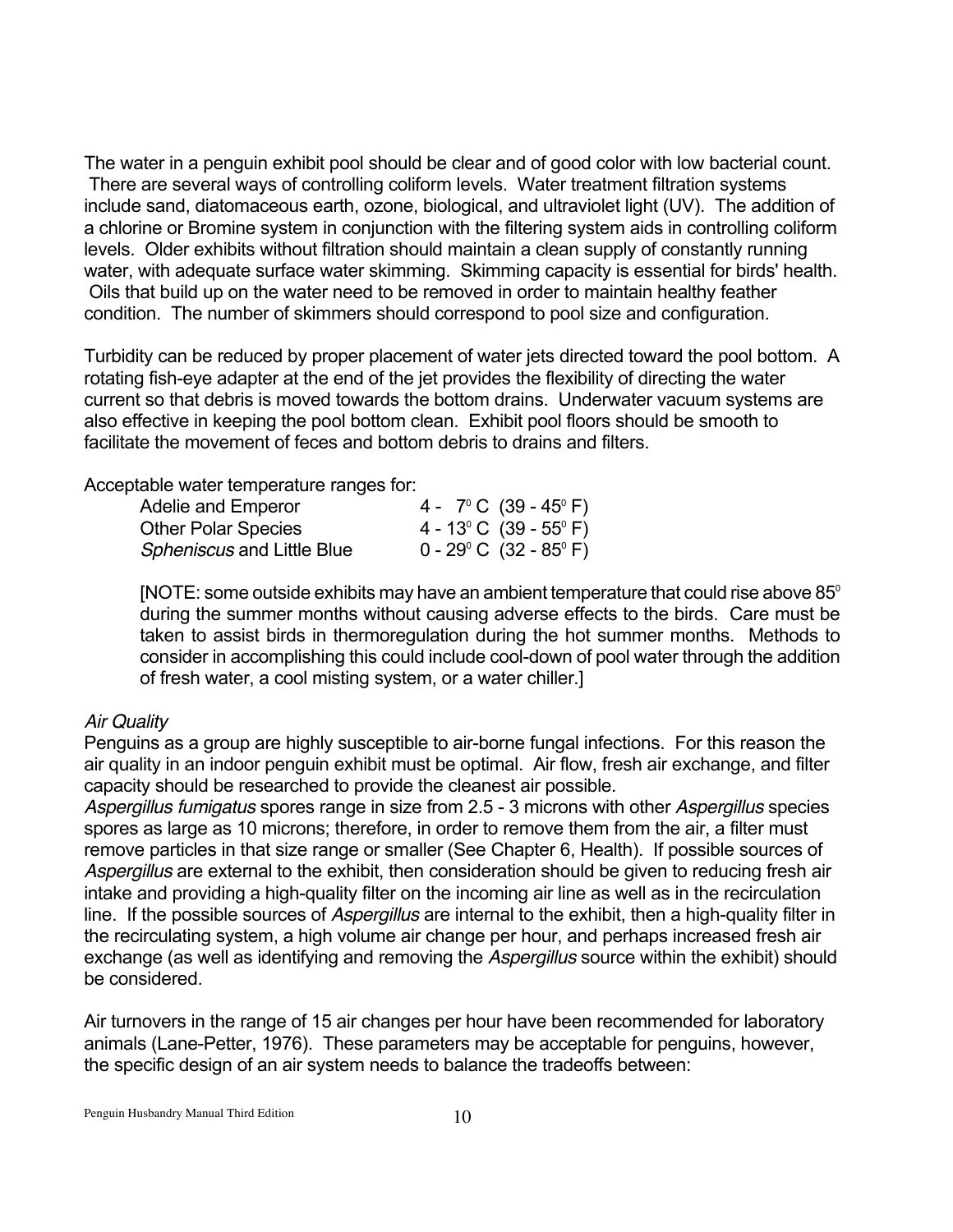a) filter efficiency and air flow or ventilation; and b) fresh air exchange and temperature regulation capacity. Exhibits of some 1993 Penguin TAG Survey (1993 PTS) respondent institutions are under positive pressure, which allows air to be forced out instead of into the exhibit when a door is open. Doors should be well sealed to prevent air exchanges with outside areas.

Collection of regular air cultures in the exhibit as well as the air-handling system is a good practice in preventative maintenance. To aid in control of malaria in outdoor exhibits, consideration should be given to installing fans, since mosquitoes avoid persistent air movement.

# *Lighting*

Penguins are maintained successfully in both northern and austral lighting cycles. Birds that are transferred from one cycle to another will usually adapt biologically within three years. Types of lighting that have been used are: skylights, mercury vapor, metal halide, quartz halogen, fluorescent (normal and full-spectrum), and incandescent. Although penguins have reproduced on a simple turn on/turn off lighting system, some zoos report enhanced reproductive success by varying the day length and light intensity. Several zoos and aquariums use lighting schedules that approximate that of the latitudes in which the species exhibited are found.

Variations in molt patterns have been correlated with lighting schedules. (Refer to Chapter 6, Health, for further details.) Artificial lighting in relation to captive penguins is an area that bears further research.

# *Special Features*

Several types of special features should be considered for penguin exhibits. These include:

- 1) Video cameras are an excellent tool to assist in recording events such as breeding, nesting, and chick rearing behavior.
- 2) Ice machines are used in some facilities to create a constant supply of ice, which can be used effectively as substrate.
- 3) High velocity fans, though relatively new, appropriately placed to create an environment undesirable to mosquitos, warrants consideration and testing.

#### EXHIBIT MAINTENANCE

A broad-spectrum disinfectant and fungicide should be used daily to clean penguin exhibits. Some veterinarians recommend periodic rotation of these products. Care should be taken not to use products that produce strong or toxic fumes.

A heavy-duty garden or fire hose is the best tool for removing penguin guano from exhibit surfaces. Nylon scrub brushes that easily lose their bristles should be avoided as penguins have been known to ingest fallen bristles.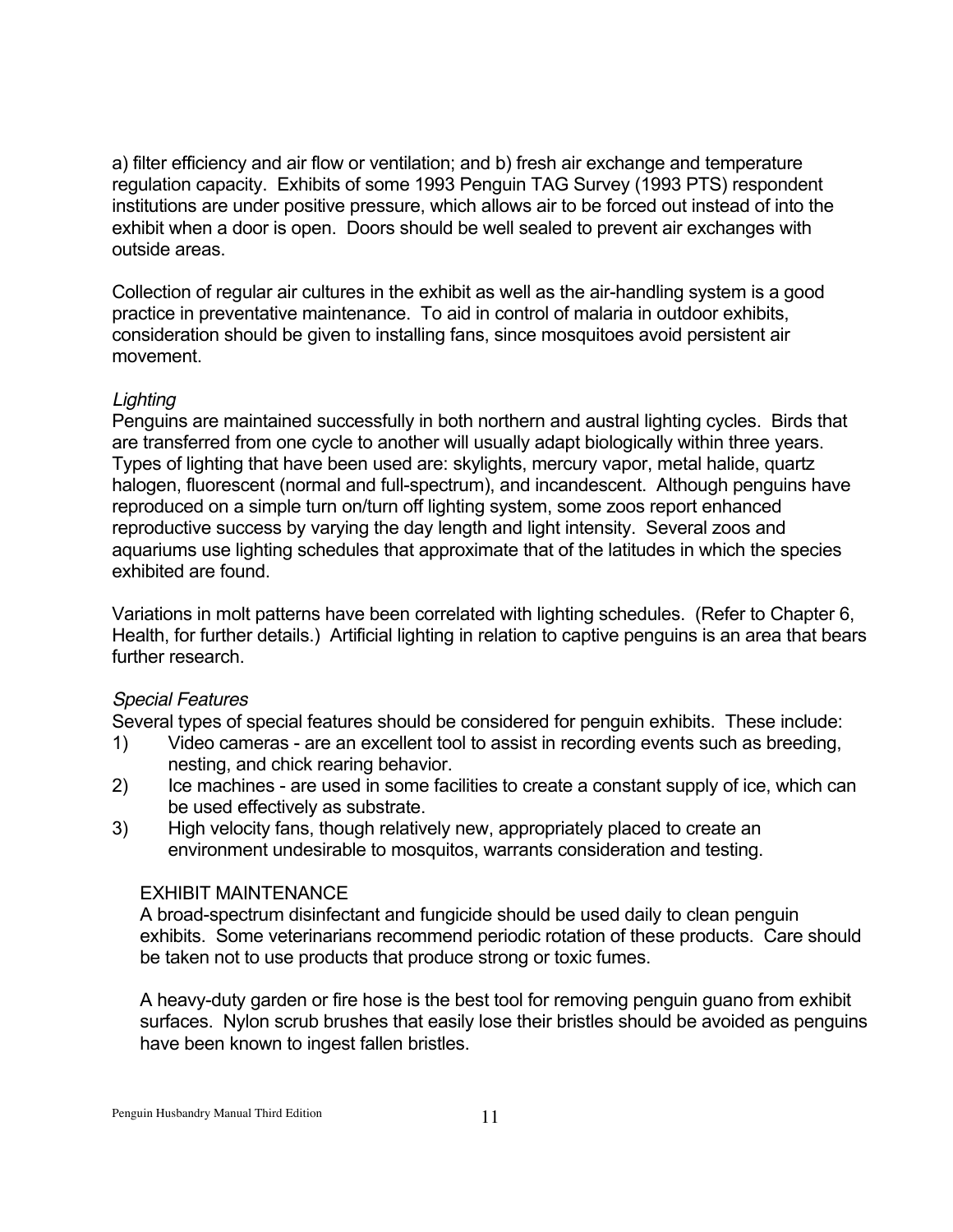It is recommended that disinfectant foot baths be used entering and exiting the exhibit. Again, regular rotation of disinfectant products is recommended.

#### **SUMMARY**

Penguins require a multi-faceted exhibit that encompasses enough space for exhibitry, breeding, a pool for swimming, and areas for holding, isolating, and quarantining birds. Exhibits for penguins are complex structures that often involve a substantial financial investment not only to build but also to maintain. The specialized needs of polar birds mandate specific temperature requirements and high air quality standards whether the exhibit is indoors or outside. Other important components include proper substrate and drainage to provide a non-abrasive, dry area on which the birds can stand. Lighting schedules should reflect definitive photoperiods to encourage natural molting and breeding cycles. In multi-species exhibits, exhibitors are encouraged to choose one species of *Spheniscus* to preclude any chance of hybridization.

#### *Product Information:*

1 Dri-Dek, Kendall Products, 2706 South Horseshoe Drive, Maples, FL 33942 USA 2 Nomad matting, 3-M Corporation, 6043 Hudson Road, Woodbury, MN 55125 USA 3 Intracor, International Trading Company, PO Box 1948, Lake Oswego, OR 97035-0038 USA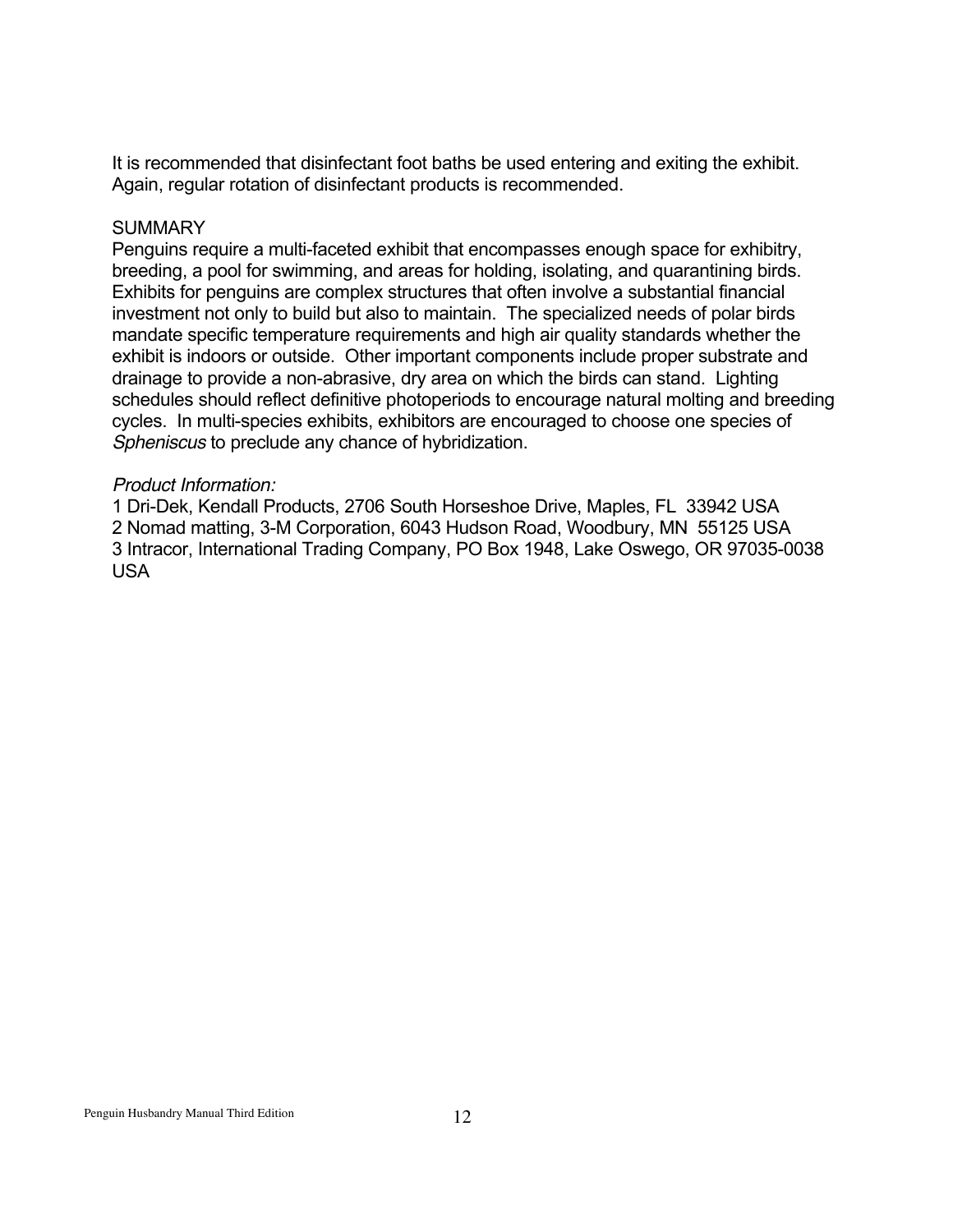# **CHAPTER 2**

# **MANAGEMENT**

Tom Schneider

# INDIVIDUAL IDENTIFICATION METHODS

Accurate individual record keeping is essential to proper long-term management of any animal population. In order to maintain individual records it is essential to have animals banded or marked so individual identification is possible at a distance. In birds, a system of permanent identification is also recommended in case the band is lost, and also to track birds from one institution to another if banding techniques should change.

Cheney (1989) reported that most institutions use flipper-bands with good success. This is consistent with the 1993 Penguin TAG Survey (PTS) which reports that more than half of the institutions use flipper-bands. Several different bands are used - the most popular is the plastic cable tie because of its ease of use and durability. Metal and plastic bird bands are also used by some institutions.

Cable-ties are sold at electrical supply stores for use in securing or holding groups of wire together. Cable-ties are narrow plastic strips with a fastener on one side that the other end slides into; the band is securely held in place. They come in a variety of widths and lengths; 6 to 12 mm widths are commonly used.

There are two methods used to color-code cable-ties (flipper-band). One involves the use of colored tape, either plastic or cloth, on the flipper, using a unique color combination for each bird. A similar method uses smaller, colored cable-ties that are looped around the band with the fastener facing outside and the excess tie cut off (Figure 1). A variety of cable-tie colors are available and each color can signify a number, for example, blue/blue/green can stand for 7/7/6, or bird #776. When using this method, the band should be tightened to the point where a finger can be slipped between the band and the bird's flipper. Also, because the bands can continue to tighten after applied, they should be either glued when in place or monitored to ensure that they do not tighten further and impede circulation to the flipper. The band must be placed in such a manner that the fastener does not rub against the penguin's flipper and so it won't get hooked on protruding objects.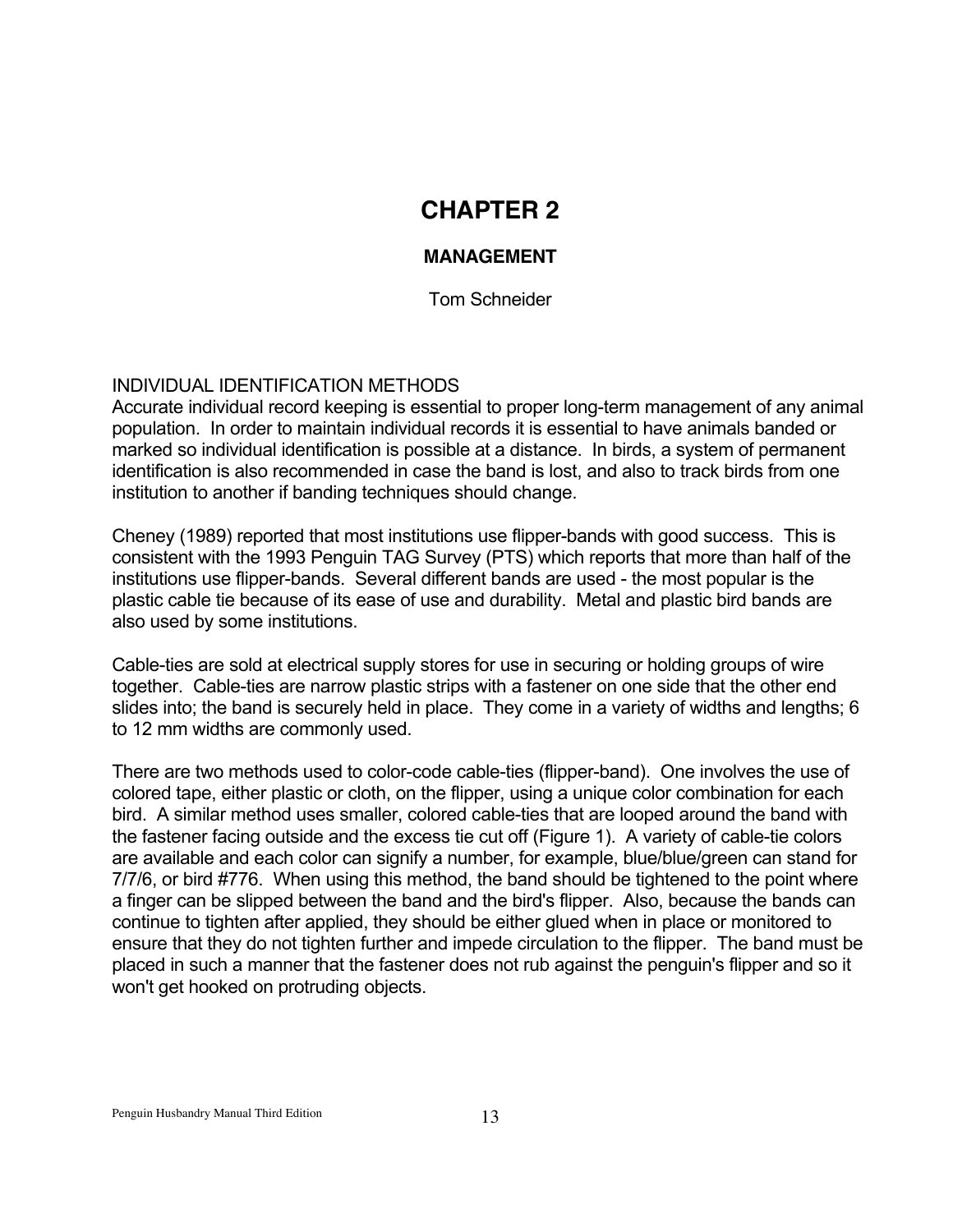

*Figure 1. Use of a colored cable-tie identification system. The color code, as read from left to right, can be used to identify individual birds. Some institutions use the first color to identify species and the last three colors to indicate the birds' identification number.* 

Flipper-bands should be monitored closely during molt, when the penguins' flippers swell, thus restricting circulation. Many institutions report that molt necessitates replacing the flipper band with a larger size to accommodate swelling.

Flipper-bands can occasionally fall off. Several institutions, particularly those with large collections, use bands on both flippers. Therefore, if one band is lost, the bird can be identified by the remaining band. Another advantage of using two bands is that identification is possible from different angles of view. Flipper-bands can also be glued at the end to prevent falling off and accidental ingestion by penguins.

Other methods of individual identification include leg bands and physical characteristics. Leg bands are often difficult to see when the bird is resting in a sitting position. Physical characteristics are difficult to describe, and identification problems can occur if there is a turnover in keeper or management staff.

Regardless of the method of visible individual identification used, the Penguin TAG recommends that transponders also be used with penguins. This is particularly true for birds that are part of a cooperative management plan. The IUCN/SSC Captive Breeding Specialist Group's recommendations (CBSG, 1991) concerning product choice (TROVAN) and use should be followed when using a transponder system. The Penguin TAG recommends subcutaneous placement of the transponder in the loose skin of the back of the neck.

# METHODS OF CAPTURE, HANDLING, AND RESTRAINT

Penguins are hardy animals and can normally tolerate routine handling for nail trimming and beak trimming, banding, or weighing. The individual to be captured should be separated from the colony and lifted from behind. There are several different methods for capturing the animal with initial restraint often done by grabbing the neck. Caution must be used when grabbing a bird by the flippers - several institutions have reported broken flippers during handling. When capturing and restraining King and Emperor penguins, two people should work together. It is also important that the people capturing the birds, especially with King penguins, wear eye protection for safety from the bird's beak.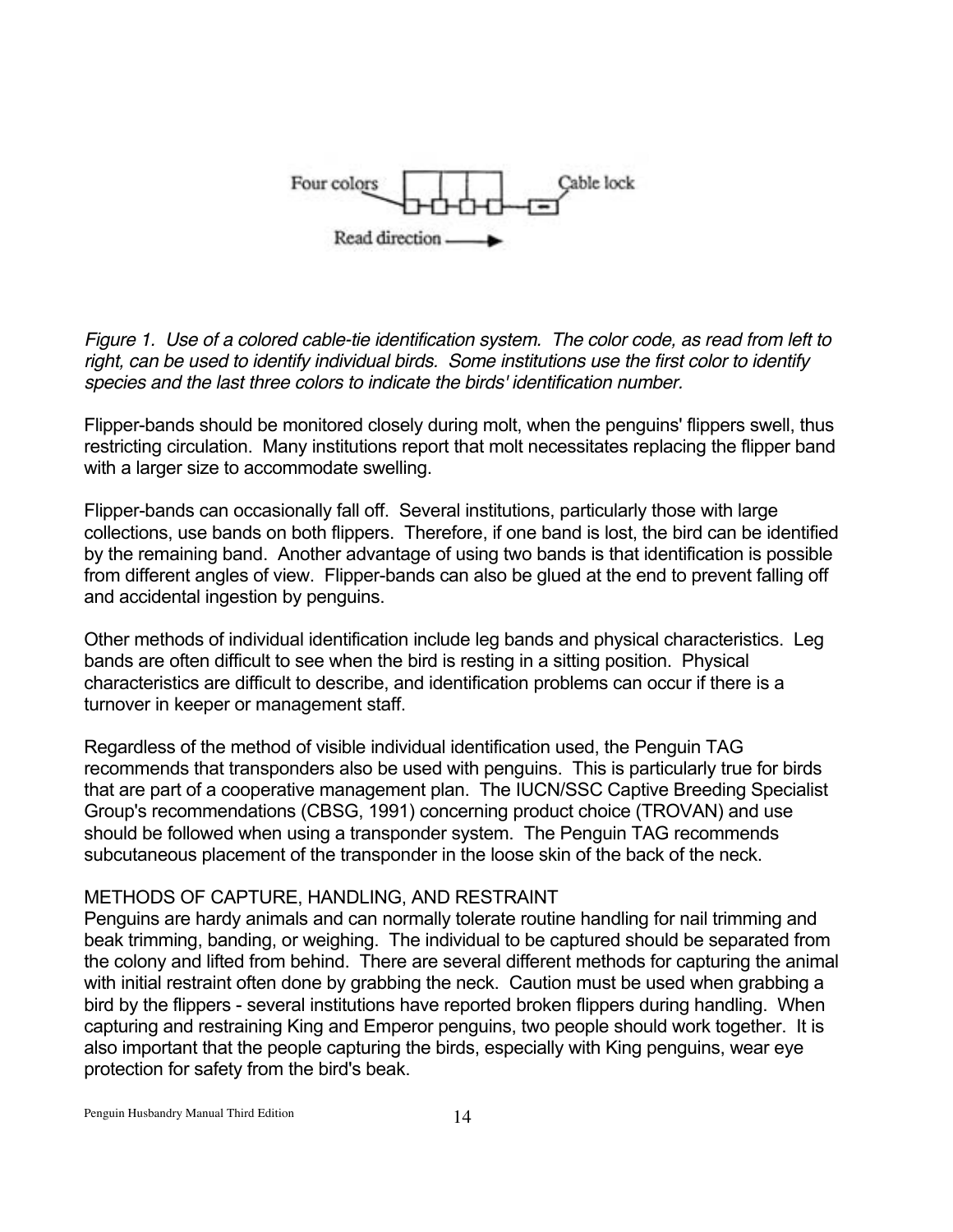There are a variety of restraint techniques for penguins. Non-invasive procedures may necessitate only minimal restraint. However, medical procedures, such as drawing blood, which require the bird to be immobile, dictate stronger restraint. One method used successfully involves placing the penguin between the handler's legs such that the flippers are held secure (Figure 2). In this way the handler's hands are free to restrain and position the head and neck to facilitate blood removal, rebanding, or the dictated procedure. With king and emperor penguins a second person may be needed to avoid injury to the bird and/or handler. Other methods of restraint include using large diameter PVC pipe or traffic cones to hold the bird secure (Figure 3).

If a penguin needs to be moved a short distance, it is recommended that the handler carry the bird close to his/her body with the head at their side facing their back (Figure 4). If the bird needs to be moved to a different location, such as the hospital or a different holding area, it can be placed in an appropriate container such as an air kennel or large tub.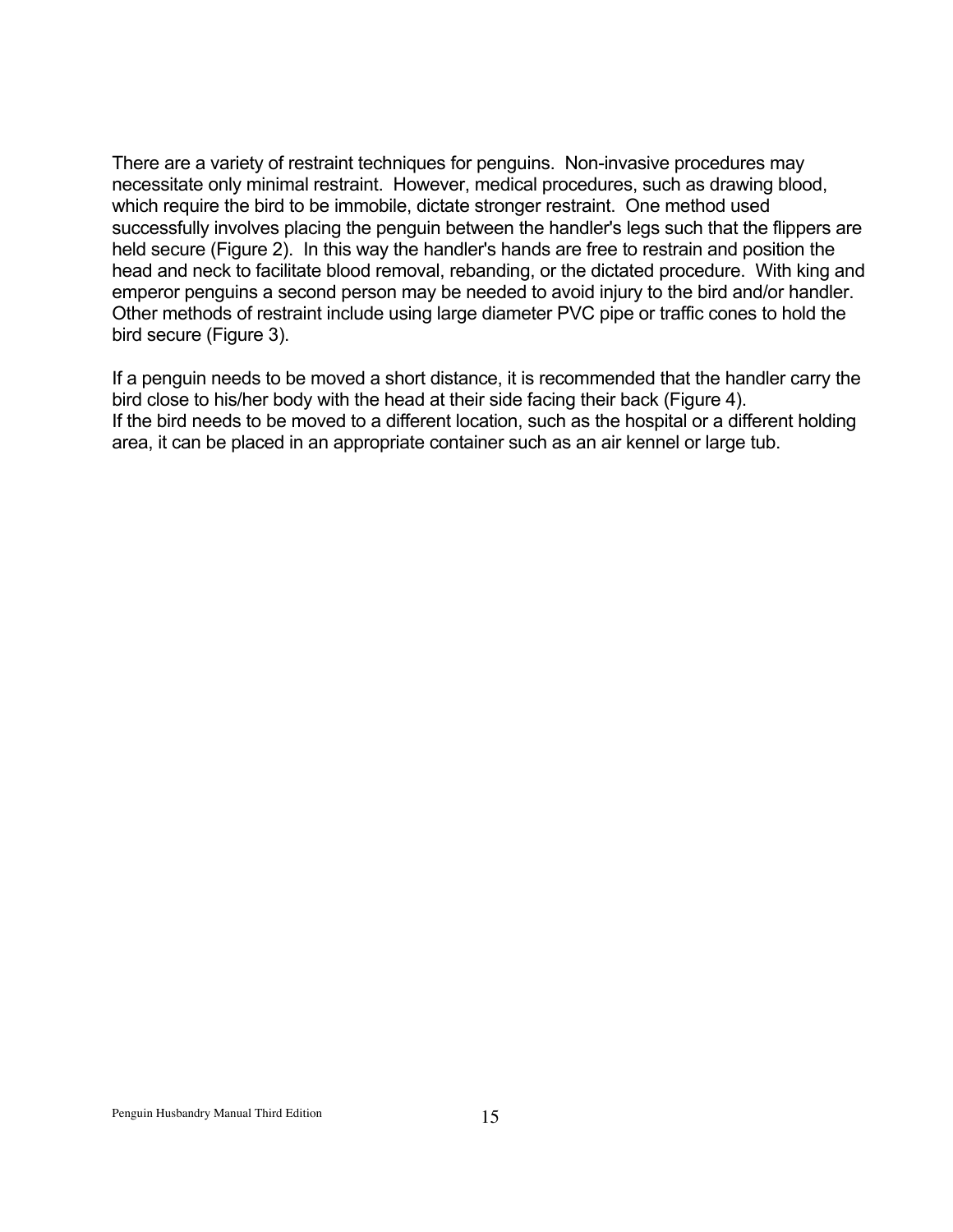Depending on the distance and season, it may be necessary to provide ice to prevent polar penguins from overheating.



*Figure 2. A penguin can be placed between the handler's legs with the flippers held secure. This allows the handler's hands to be free to restrain and position the head and neck to facilitate the designated procedure. With king and emperor penguins a second person may be needed to avoid injury to the bird and/or handler.*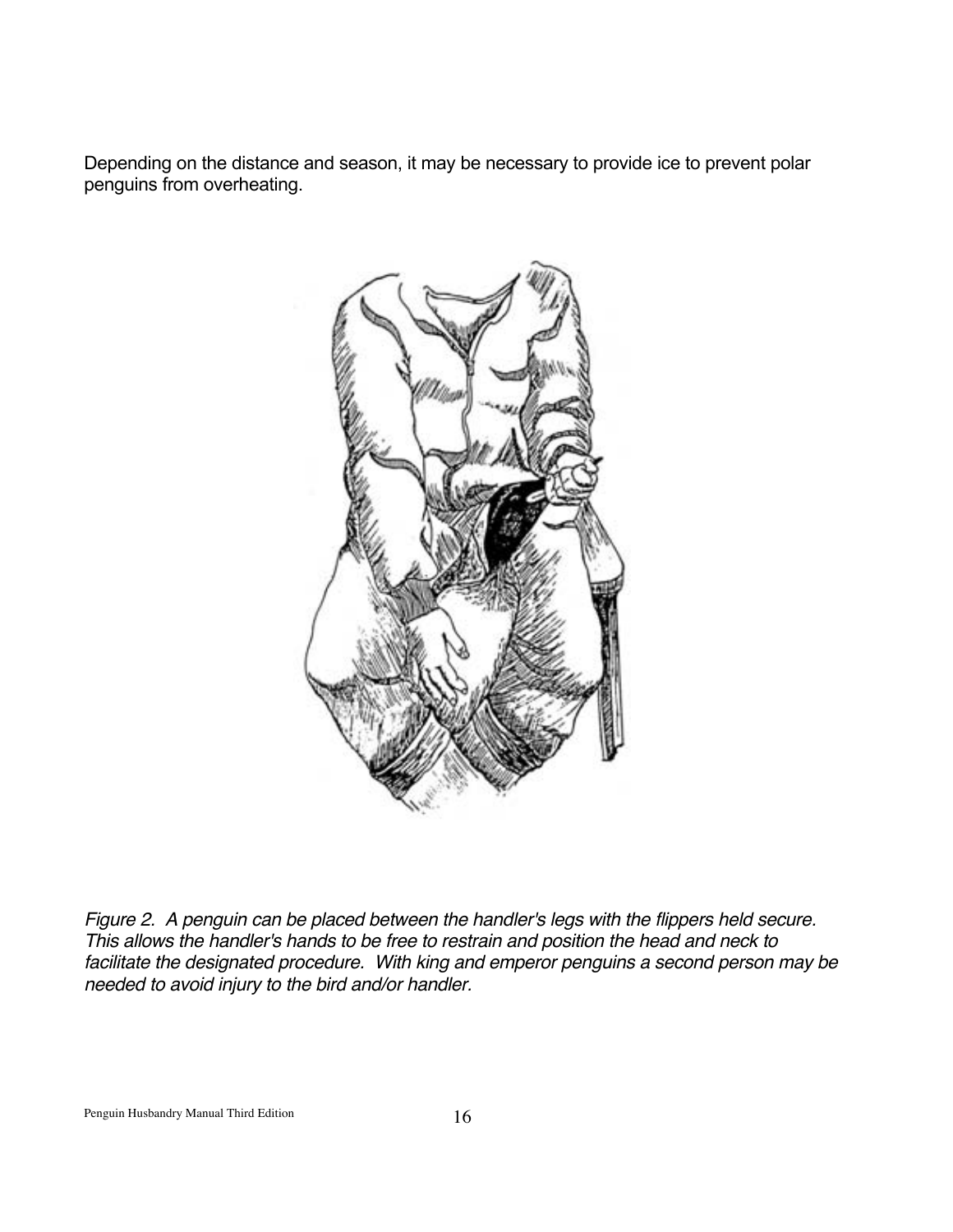

*Figure 3. A large diameter PVC pipe or traffic cone can be used to hold a bird secure.*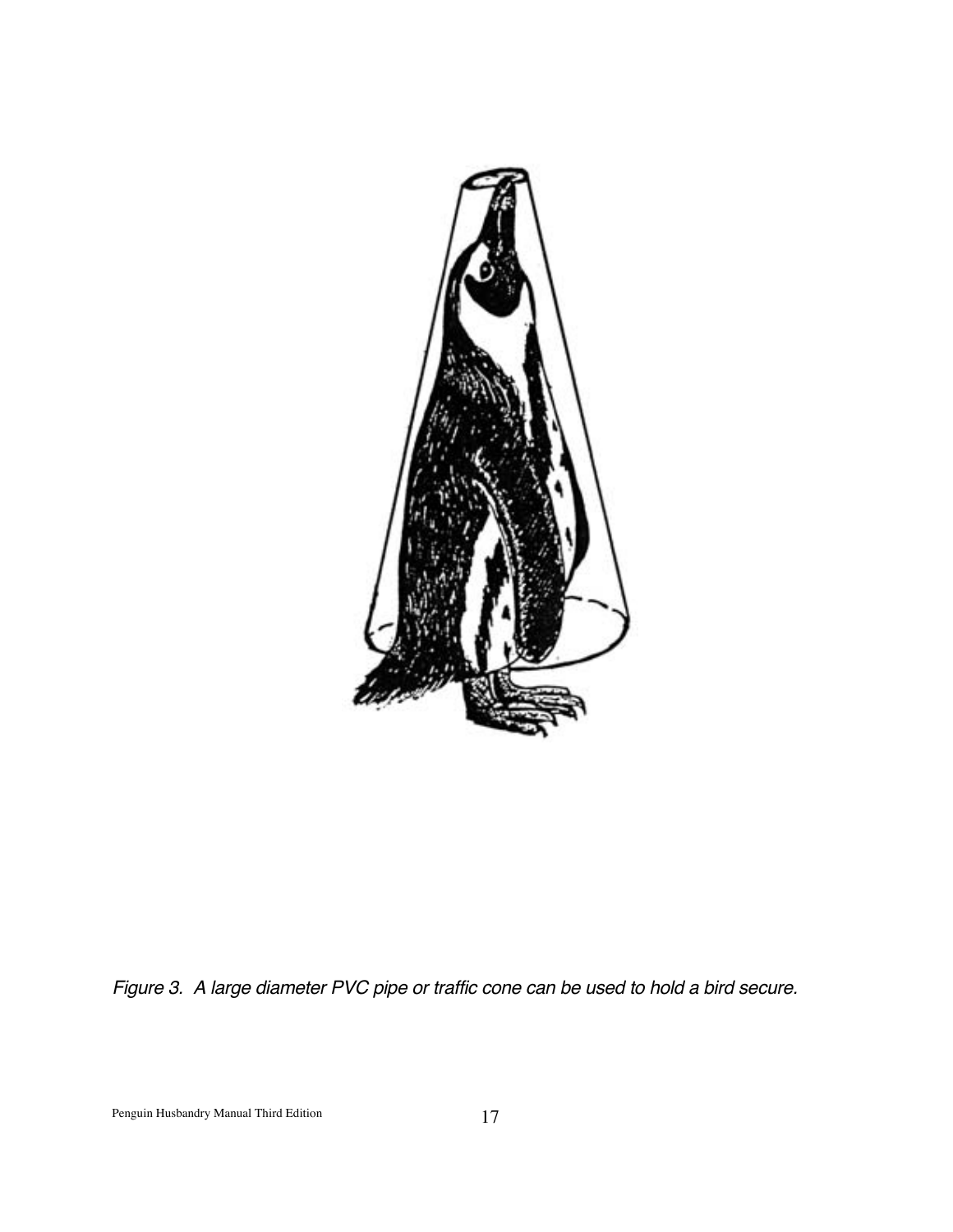

*Figure 4 illustrates techniques for carrying birds for short-distance moves. Penguins should be carried close to the side of the handler's body with the bird facing their back.*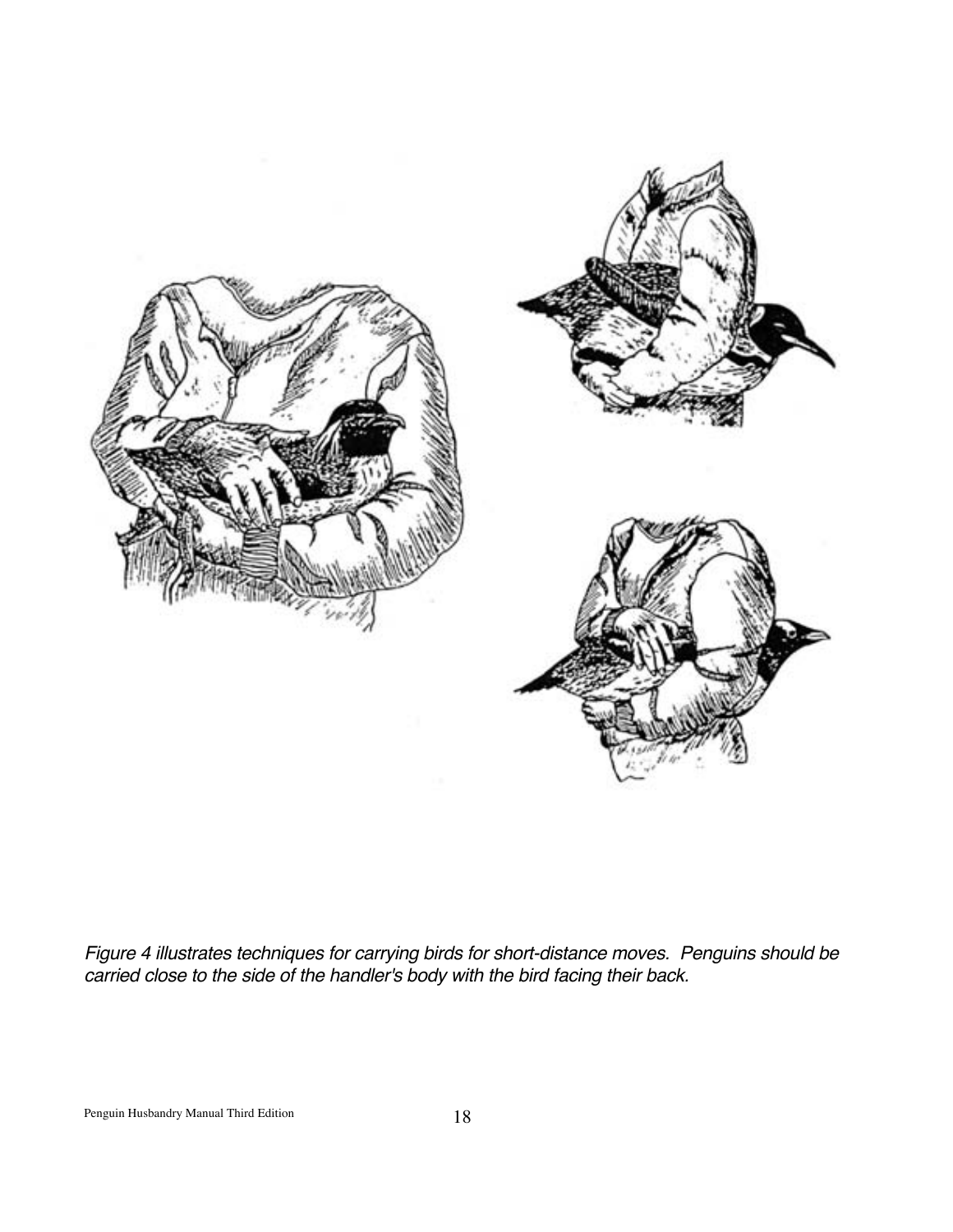#### METHODS OF CRATING AND TRANSPORT

Depending on the species (polar vs. *Spheniscus)* and the distance the penguin needs to be transported, different methods of transportation can be utilized. An alternative to transporting live adult birds is to transport eggs and then complete incubation and hand-rearing of the animals at the final destination.

Because of physiological stress associated with molting, it is necessary to avoid transporting the animals during this time. Timing of molt varies by species. The Penguin TAG recommends that birds should not be transported within the period commencing one month before and ending one month after molt. Because of previous experience with high mortality of Humboldt penguins during shipping, the Humboldt SSP recommends that Humboldt penguins not be shipped for one month before and two months after molt.

Consideration should be given to treating transported birds with Fluconazol or Itroconazole prior to and after shipping as a prophylactic treatment for Aspergillosis. This is discussed in more detail in the Chapter 6, Health.

It is also important to be certain the environmental conditions in quarantine be similar between the sending and receiving institutions. It is recommended that staff at the sending and receiving institutions consult with each other regarding light cycles, temperatures, and diet. It is also important, if possible, to have two or more birds quarantined together because of the social needs of the animals (See Chapter 4, Behavior and Social Organization). If this is not possible, efforts should be made for quarantined birds to have visual or auditory contact with other penguins.

#### *Transport of Polar Penguins*

Because of their susceptibility to overheating, special consideration must be taken when transporting polar species of penguins. If the temperature is above  $4^{\circ}$  C (40 $^{\circ}$  F), it is recommended that the penguins be moved in a refrigerated truck. Sea World parks have developed protocols for the use of refrigerated trucks and have successfully transported many penguins between their facilities in California, Texas, Florida, and Ohio.

There are several key requirements when using refrigerated trucks. First, a suitable substrate is necessary for adequate footing for the animals. Smaller rocks (5 - 10 cm or 2 to 4 inches in diameter) covered with ice provide good footing while allowing drainage of melting ice and fecal materials. It is important to ensure that drains are clear to avoid backup. The interior of the truck should be carefully examined for sharp edges and organic debris. The truck should be cleaned, aired out, and disinfected several times over several days prior to transporting birds.

The animal area in the back of the refrigerated truck should be separated from the door with a wood or plastic barrier. This will ensure that the animals will not be able to exit when the door is opened. It also provides an area for storage of equipment and luggage. A skid or tarp should be used to prevent equipment and luggage from getting wet.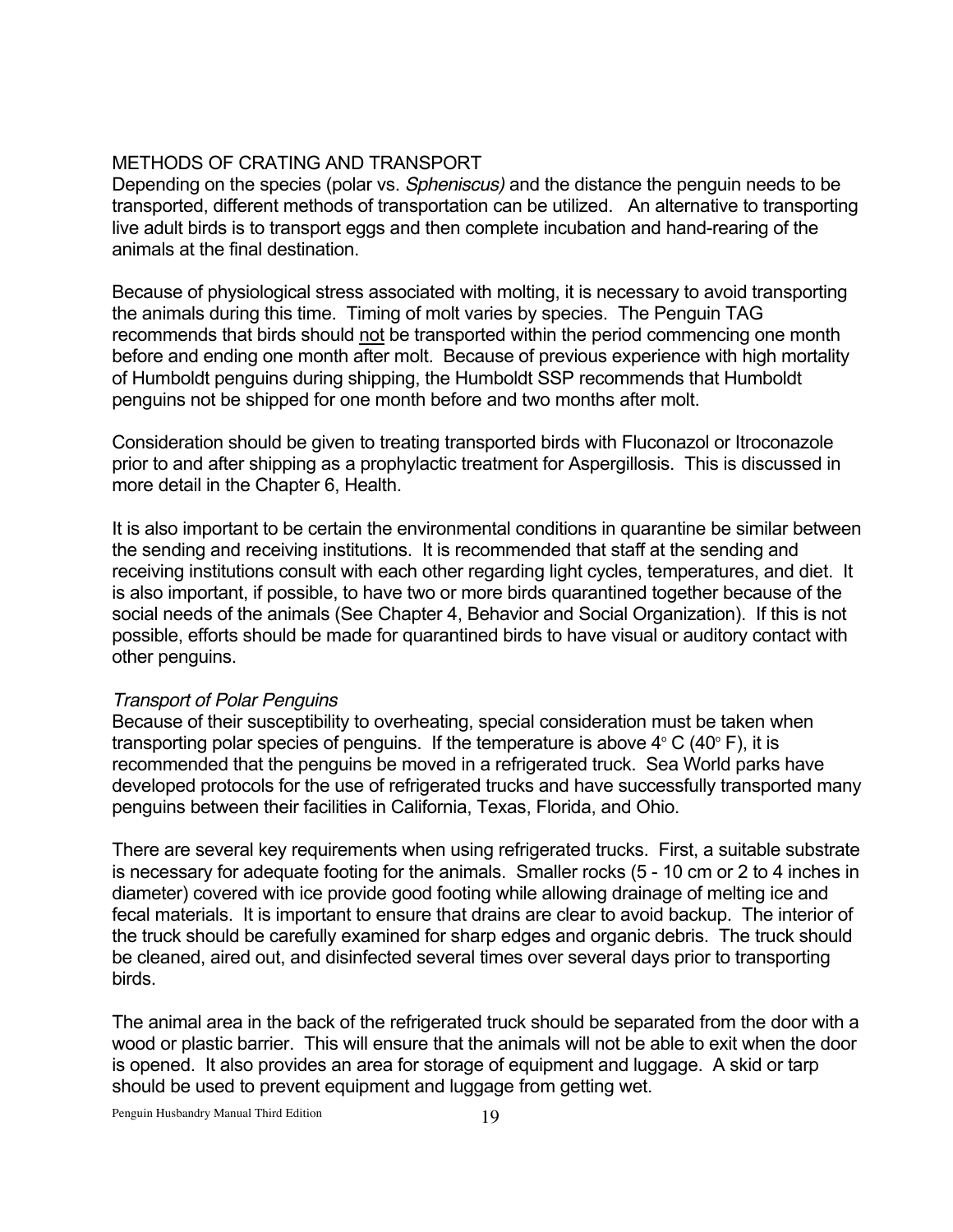It is necessary that light be provided at all times in the animal transport area. The light source can be the truck light in the refrigerated compartment or a low wattage bulb that is powered with a 12-volt to110-volt converter. If accompanying staff will be spending the night in transit, it will be necessary to run an extension cord with a light so there is lighting throughout the night for the birds.

A temperature monitor should be installed in the animal area that has a readout in the truck's cabin. This allows the staff traveling with the penguins to constantly monitor temperature. Finally, a video camera should be installed in the animal area with a monitor in the cabin so the animals can be observed while they are in transport.

If the transport is more than a one-day drive, it is recommended that the drivers stop and rest during the evening. This not only gives the drivers needed rest but allows the penguins time to recover from transport. If the trip lasts more than 48 hours, it is recommended that the birds be fed after the day's trip. It is important that the birds have access to fresh water or clean ice at all times.

If transportation is taking place during the winter and the temperatures are below  $4^{\circ}$  C (30 $^{\circ}$  F), the animals can be transported in an unheated passenger van. The birds should be placed in containers and proper substrate (e.g., kitty litter, rubber matting, Astroturf) should be provided.

#### *Spheniscus species*

Because *Spheniscus* species are more heat-tolerant, commercial air transportation can be used. It is recommended that shipping occur during cooler weather  $0$  - 21 $\degree$  C (32 - 70 $\degree$  F) and/or during the cooler parts of the day.

Adequate communication with the airlines is essential. Staff should communicate the need to move the birds in a timely fashion so that the time interval, which may be as long as two hours, to and from the air freight office to the plane can be minimized. Every effort should be made to accompany the birds to the plane so it is certain that they are placed on the proper flight. This can be done with perseverance when making flight arrangements (it may be necessary to speak to several airline personnel). If possible, the animals should be transported through the VIP or DASH systems of freight transportation that many airlines have available. The most direct flight should always be used. Accompanying staff should ask the airline if the birds can be loaded onto the plane last, so that they can be the first off-loaded.

Penguins can be transported in air kennels. Each bird should have at least enough room to stand up and turn around. It is recommended that the air kennels be divided so that each animal has their own compartment. Bonded pairs, however, can be kept together. The number of animals per kennel varies, but a #300 size kennel can hold six birds. The kennels should be bedded with kitty litter or rubber matting. Blue ice can be placed below the rubber matting to cool the container. Air-kennel doors should be secured with cable ties to prevent escapes.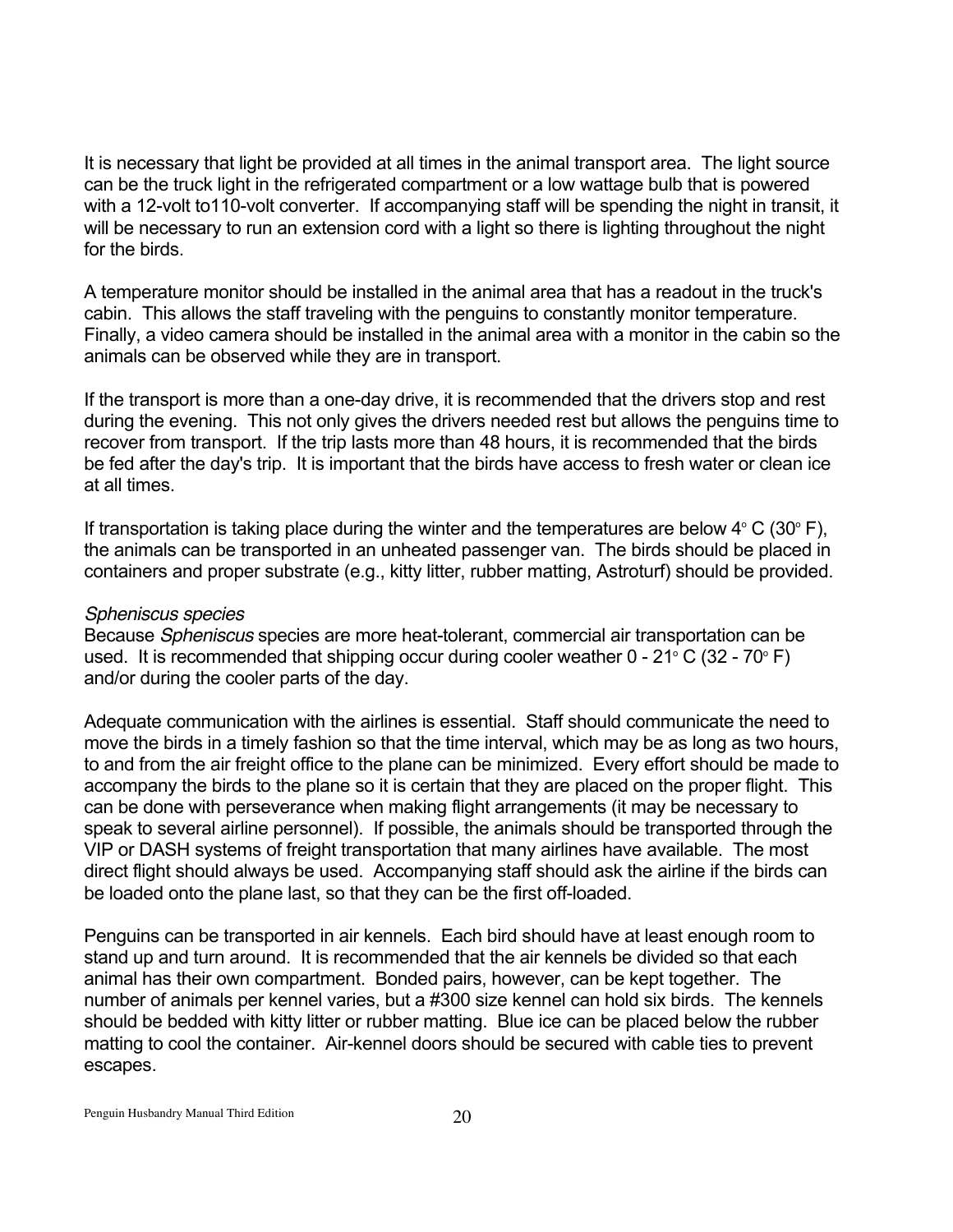If the distance is not too great (i.e., not more than a 10-hour drive), the birds can be transported by a passenger car or van. They should transported in containers as described above.

#### *Transport of Eggs*

If prior arrangements have been made, it may be possible to ship fertile eggs from one location to another. Sea World has developed techniques for transporting eggs from the wild to their incubation and rearing facilities (Todd, 1987). Eggs have also recently been transported between facilities.

If traveling time exceeds five hours, it is necessary to have a portable incubator that maintains a constant temperature. However, for shorter intra-continental flights, a well-insulated cooler with a mounted temperature probe can carry the eggs. A hot water bottle can be used as the heat source.

Timing of transport is important. Eggs should be transported either during the last one-third of their incubation period or before incubation begins (C. Kuehler, pers. comm.). The temperature in the cooler or incubator should be maintained at approximately 35.6 $^{\circ}$  C (96 $^{\circ}$  F). When the temperature drops below this, additional water should be added to the hot water bottle from a thermos carried for this purpose. If necessary, the airline can usually supply hot water.

Upon arrival at the destination, eggs are placed in an incubator and the procedures for artificial incubation in Chapter 6, Reproduction, should be followed.

#### PEST MANAGEMENT

Pests can cause problems in some outdoor *Spheniscus* exhibits. Rats can destroy eggs; raccoons or other predators can prey on eggs and/or adults. Fish should not be left outside overnight to avoid attracting rats. Also, if there are other exhibits nearby which attract rats, efforts should be made to keep these areas rodent-free. It is critical not to place any poison or traps in areas to which the birds have access.

If predators are a problem at an institution, then efforts should be made to protect the colony. These efforts can include trapping or making the exhibit area predator-proof through the use of predator-proof barriers such as fences or electrical barriers. Trapping should be used to remove potential predators from the area. Local laws concerning trapping or depredation of native wildlife should be checked prior to predator removal in this manner.

Native gulls (*Larus spp*.) often will raid penguin exhibits for fish, sometimes even taking fish from the beaks of the penguins. Several methods can be employed to discourage gulls including placement of fake predators in the area, playing recorded gull distress calls, placement of gull taxidermy specimens, and placing monofilament line over the exhibit. It is important that these methods be varied because gulls are likely to habituate quickly. Modifying the penguins' feeding times as well as the method of feeding may reduce the competition from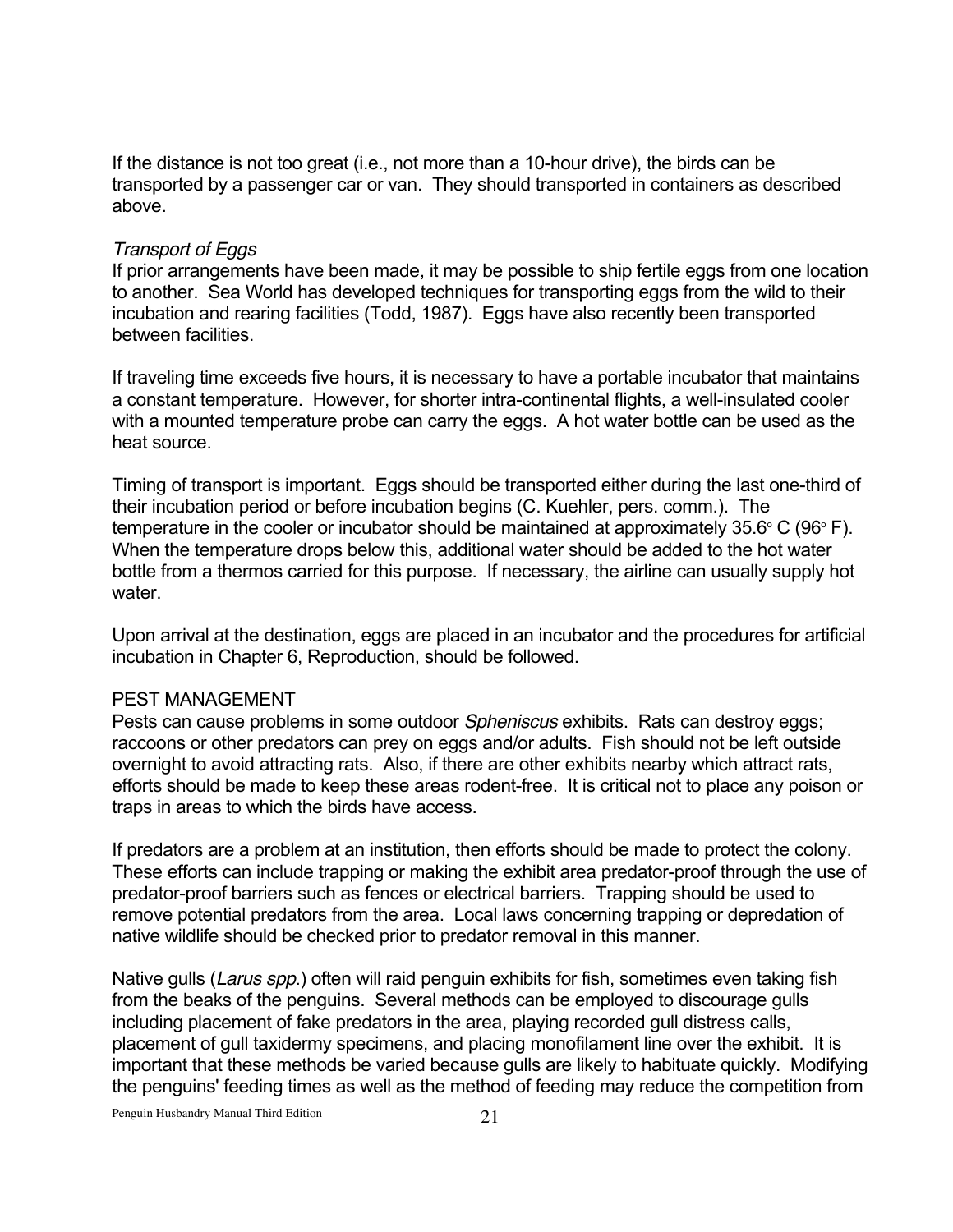the gulls. It is important to remember that gulls are protected by the U.S. Migratory Bird Treaty Act, and federal permits are required for culling or capture.

As with any animal facility, food preparation and storage areas should be kept clean to avoid attracting mice, roaches, and other insects.

#### RECORD KEEPING

Accurate records are essential for long-term management of penguin populations. It is recommended that all institutions participate in the International Species Information System (ISIS) and comply with data requests by species coordinators and/or studbook keepers.

Minimum records should include ISIS Accession number, whether the bird is wild-caught or captive-hatched, parentage, date of birth or capture, capture location if known, individual identification method, studbook data (if applicable), breeding history, molting, and weights. If in-house record keeping systems are used, essential data should be also entered into ARKS. Valuable reproductive data include egg weights, chick growth rates, and incubation and brooding information. Other records that may be kept include behavioral observations, environmental parameters, molting data, and food consumption. Thorough, accurate medical records should be maintained on all animals in the collection. Medical information should also be recorded and entered into MedARKS if possible.

#### WEIGHING OF PENGUINS

Weights are important for monitoring the health of individual animals. Weighing of individuals should be carried out whenever possible. This can be done on a routine basis if exhibit design and bird behavior allows it. The birds should always be weighed when they are handled for other reasons. Individual weight records should be maintained over time and utilized for comparison when a bird appears sick.

Average weights for the penguin species kept in captivity are presented in Table 1.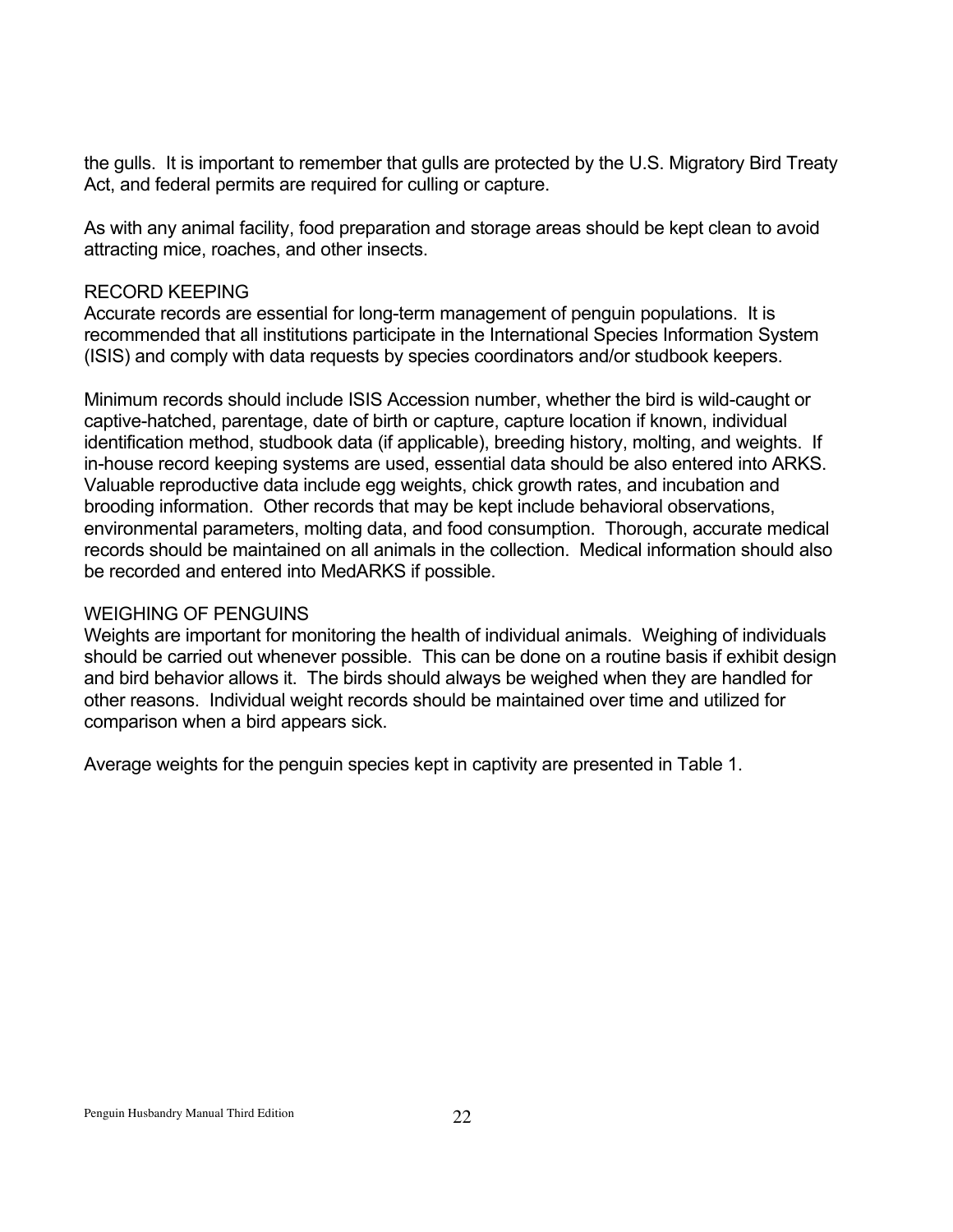| <b>SPECIES</b>     | <b>AVERAGE WEIGHT</b><br>( <u>+</u> 10%) |  |  |  |  |
|--------------------|------------------------------------------|--|--|--|--|
| Emperor            | 26 kg (57.2 lb)                          |  |  |  |  |
| King               | 15 kg (33 lb)                            |  |  |  |  |
| Gentoo             | 5.4 kg (11.8 lb)                         |  |  |  |  |
| Adelie             | 4.2 kg (9.2 lb)                          |  |  |  |  |
| Chinstrap          | 3.7 kg (8.1 lb)                          |  |  |  |  |
| <b>Little Blue</b> | 1.1 kg (2.5 lb)                          |  |  |  |  |
| Macaroni           | 4.5 kg (9.9 lb)                          |  |  |  |  |
| Rockhopper         | 2.7 kg (5.9 lb)                          |  |  |  |  |
| Magellanic         | 3.9 kg (8.5 lb)                          |  |  |  |  |
| African            | 3.2 kg (7 lb)                            |  |  |  |  |
| Humboldt           | 4.2 kg (9.2 lb)                          |  |  |  |  |

Table 1. Average weights of penguin species maintained in North American collections.

# MOLT MANAGEMENT

Molting is a physiologically stressful time for penguins. A great deal of energy is expended for the regeneration of new feathers. Penguins usually molt once a year after breeding. The onset of molt occurs as the day begins to shorten and is thought to be initiated by a decrease in daylight, especially in the polar species. Some species, such as the African penguins, molt over a longer period of time. African penguins at Baltimore Zoo have molted in every month of the year but the majority of molts occur between March and August (Bennett, 1991).

Prior to molt there is a significant increase in appetite that corresponds with a visible gain in weight. Once the birds begin molt, their appetite decreases dramatically. Some birds refuse food altogether; others may only eat one or two fish a day. This corresponds to behavior in the wild, where molting occurs on land and birds do not have access to food. For wild African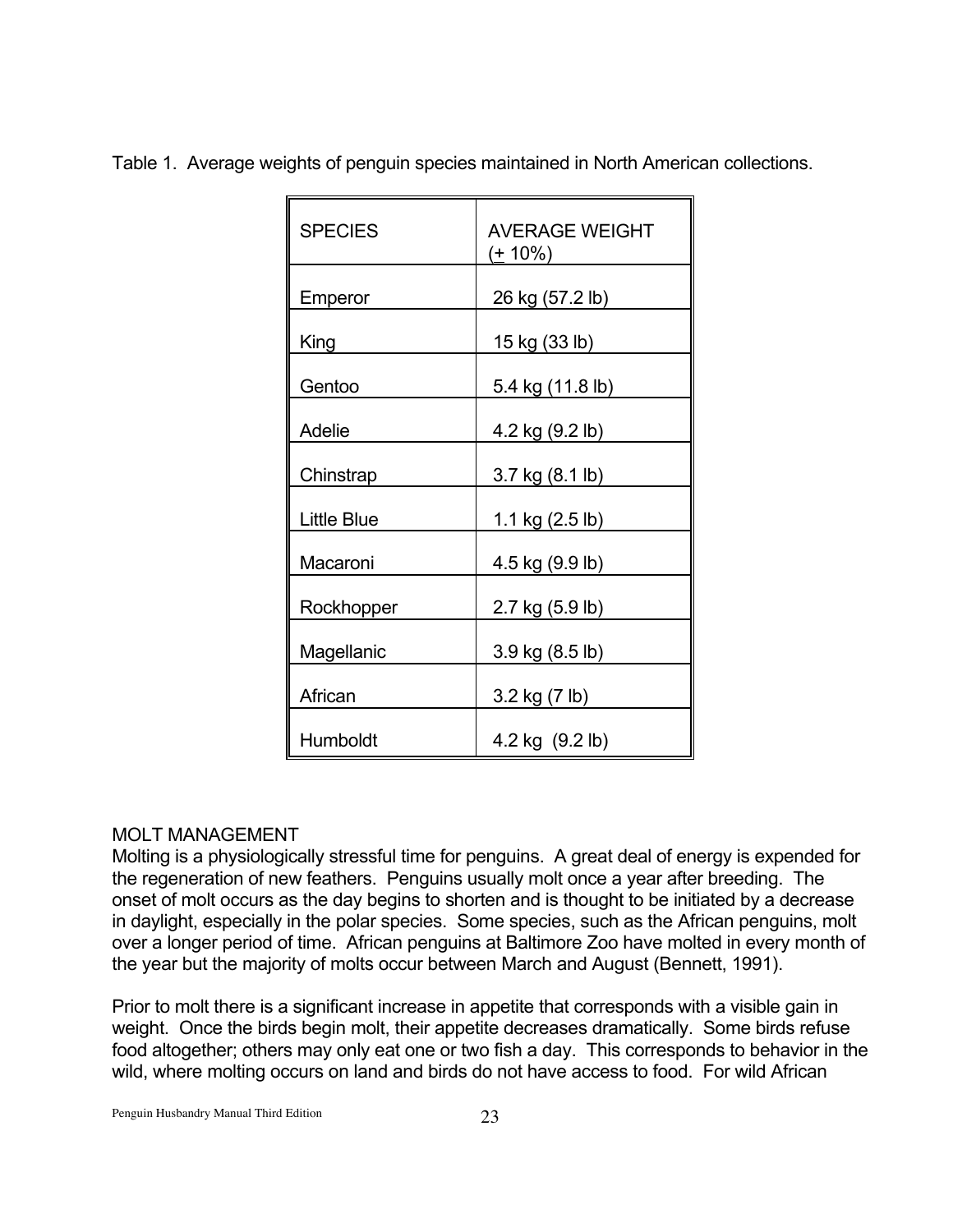penguins, Cooper (1978) reported a 31% weight gain in pre-molt birds, with a subsequent loss of 41% of their peak body mass during molt.

Sometimes birds will either not go into or not complete their molt. In captivity, this condition appears to occur most frequently in Chinstrap penguins. The Sea World parks have tried several different methods to stimulate molt including hormonal treatments, increased day length, and natural sunlight. Problems with molt are discussed further in Chapter 6, Health.

During molt the birds lose all their feathers in a short period of time. Bennett (1991) reported that the average molt length is 16.75 days in African penguins. Other penguins have similar molting periods. In captive environments, this large loss of feathers can cause problems for some filtration systems, and it may be necessary to remove birds from the exhibit during this time. If birds are to be moved off-exhibit it is recommended that they are moved before they drop their feathers. Shed tail shafts have been reported ingested by some penguins (see section on Ingestion of Foreign Objects, this chapter).

As mentioned earlier, another consideration during molt is the potential need to change flipperbands. The swelling that occurs during molt can cause the bands to constrict around the flippers. Bands may need to be removed and replaced with looser bands during molt; birds can then be re-banded after molt is completed. If the band is not removed it is important that the birds are closely observed to insure that the bands do not impede circulation.

It is recommended that birds are not shipped before, during, or immediately after molt. See the section on Methods of Crating and Transport earlier in this chapter for additional details.

# INGESTION OF FOREIGN OBJECTS

Some institutions reported penguins eating foreign objects that can cause medical problems and even death (1993 PTS). Some of the items that have been reported being ingested include nesting material (sticks and stones), bristles from brushes used for cleaning, coins, and even molted tail feather shafts. Care should be taken to keep exhibits clean of such material. If it is suspected that a bird has swallowed a foreign object, consult Chapter 6, Health, for diagnosis and treatment.

# SEX DETERMINATION

Determination of the sex of individual penguins is necessary for proper long-term population management. It is important not only to maintain equal sex ratios within colonies, but the sex of all individuals must be determined for genetic management. The sex of the majority of penguins in North America is unknown.

Because penguins are monomorphic, methods need to be developed and efforts made to determine the sex of individuals. A variety of different methods have been used for sex determination to date including behavioral observations, chromosomal analysis of blood or blood feathers, morphological differences, surgical sexing, and cloacal sexing.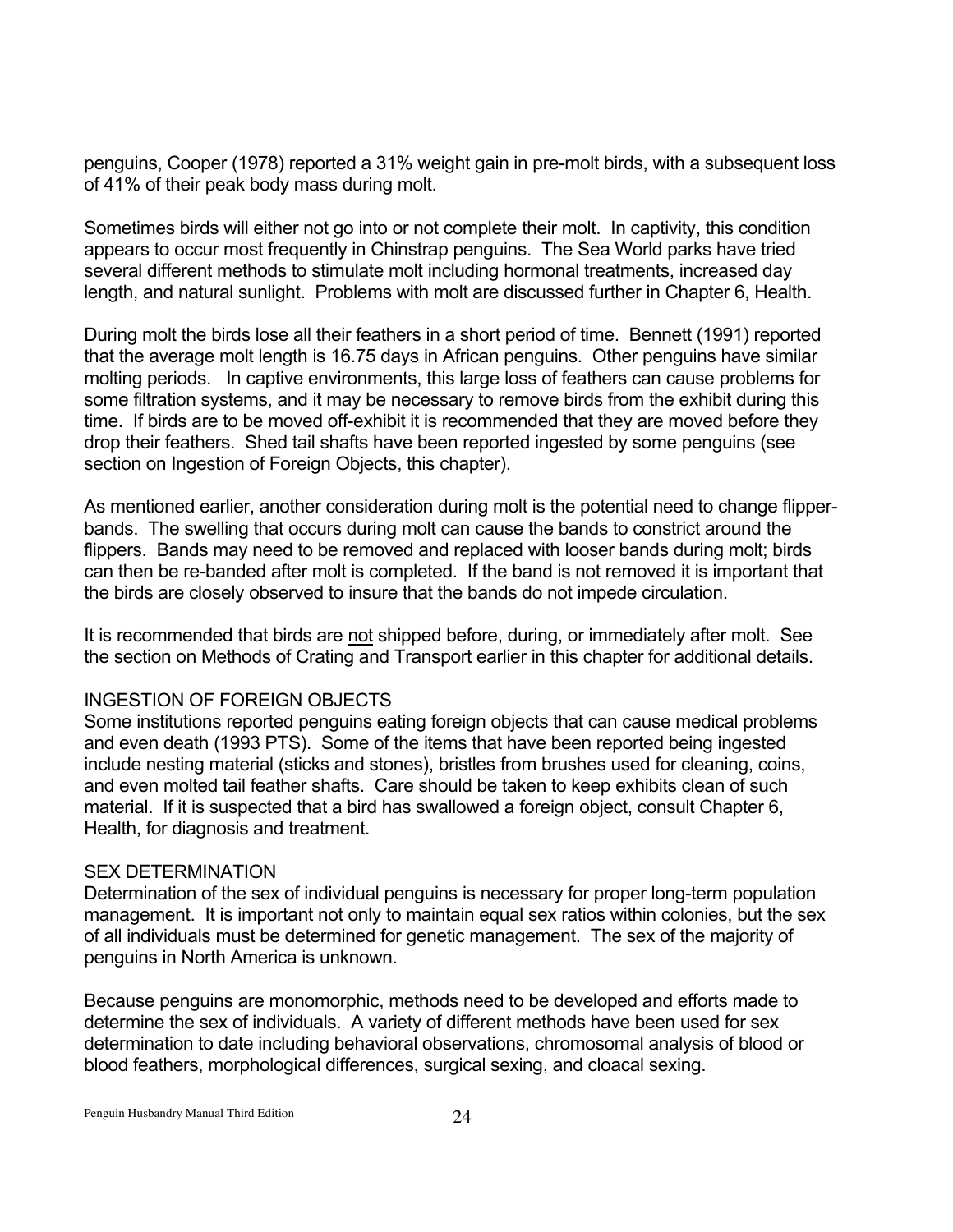The most reliable method of sex determination is karyotype analysis using blood. The techniques for this method have been developed for Humboldt penguins by Dr. Robert Lacy<sub>1</sub> of the Chicago Zoological Society. Dr. Peter van Tuinen, is also working on the development of these techniques with other species (E. Diebold, pers. comm.). The AAZPA Penguin TAG is developing a relationship with a commercial laboratory and, hopefully, this service will be available to zoos in the near future. Institutions wishing further information are advised to contact the Penguin TAG Chairperson for additional information.

Behavioral observation of individuals is the most common method of sex determination that has been used to date. Behaviors can include mate aggression, copulation, and timing of incubation (Edgington, 1989). However, atypical behaviors such as homosexual pairing and male on bottom/female on top copulation can make this method unreliable.

Acoustical differences exist between sexes in some species, and these have been documented by Bowles (pers. comm.) and Jouventin (1981). However, this technique requires extensive sampling with specialized equipment for accurate sex determination. This may not be a practical method for sex determination for most captive penguins.

Edgington (1981) reported that morphological differences occur between male and female Humboldt penguins; W. Turner (pers. comm.) reports morphological differences in Rockhopper penguins (males have larger bills and are slightly heavier). However, there is some overlap in the characteristics described and sex determination using this technique is not widely considered reliable at this time.

Penguins may also be sexed by cloacal examination; most reliable use of this technique is constrained to a two-week period following egg laying (Boersma and Davies, 1987). Sladen (1978) indicated that cloacascope method for sexing Adelie penguins at the Cape Crozier rookery has been used with some success with Humboldt and African penguins at the National and Baltimore Zoos. The differences between male and female physical characteristics are slight, and extensive training would be needed for this method to be used. It is felt that the latter technique is not developed to the point where it can be reliably used for captive animals.

Two other potential methods for sex determination include surgical sexing and blood feather chromosomal analysis. Surgical sexing is not commonly used for penguins. The ability to obtain adequate blood feathers is limited in penguins and can only be applied to those species with long tail feathers.

#### SUMMARY

Penguins are a highly specialized taxon of birds, and many management techniques that have been developed for other avian species cannot be applied to penguins. Because of their adaptation to an aquatic life-style, some physiological characteristics are unique to this taxon. The sex of the majority of penguins in North American collections has not been determined. Several techniques for determining sex are promising, especially karyotype analysis. Surgical sexing, a procedure often applied to sexually monomorphic birds, is not recommended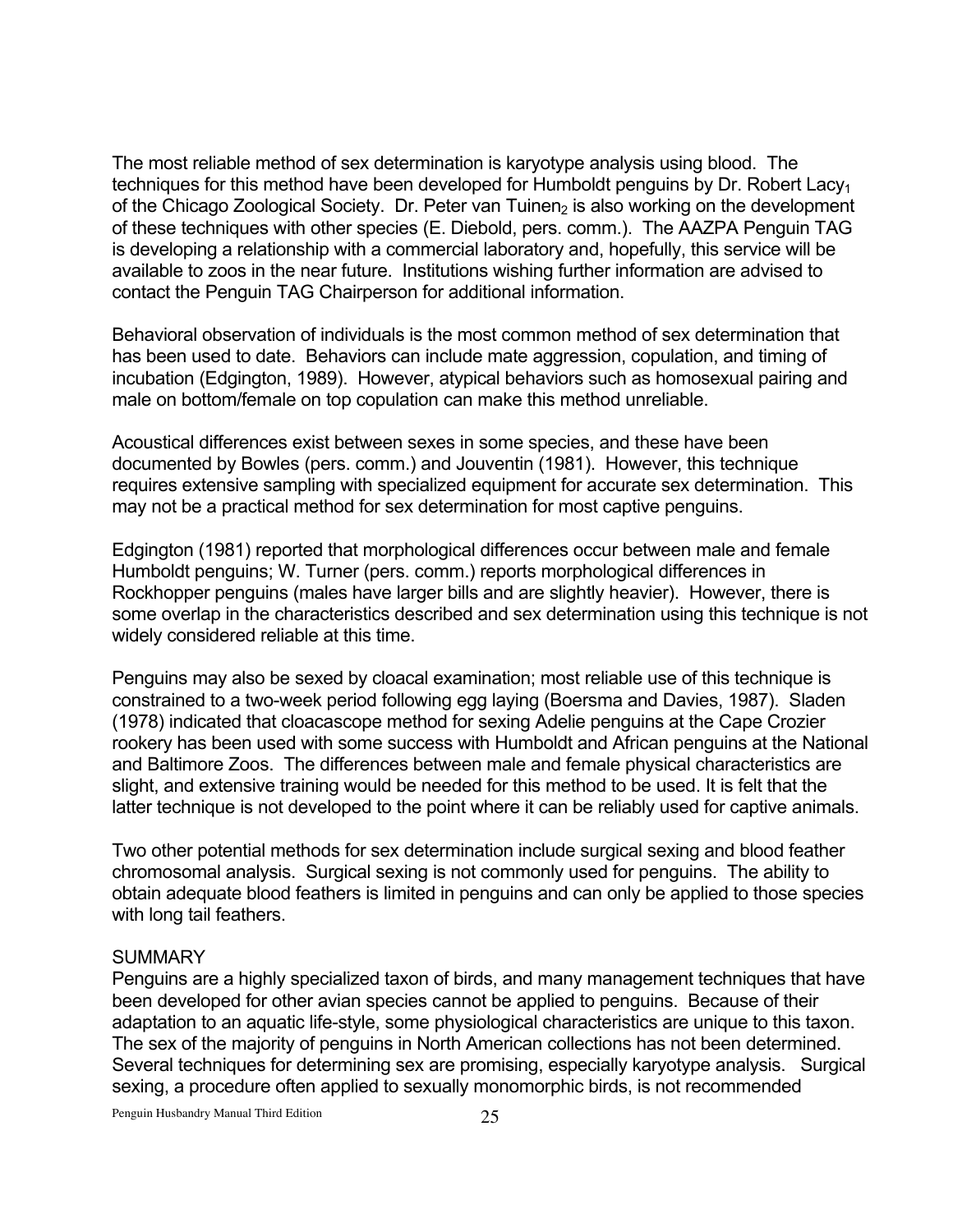because of penguins' specialized respiratory system. Likewise, penguin feathers are adapted for swimming and because of associated characteristics are not suited for blood feather analysis. As a result, sex determination is challenging.

Similarly, penguins' adaptation to cold weather conditions, especially the polar species, makes transportation challenging. Most avian management techniques used with other species can be modified for penguin management.

<sup>1</sup> Dr. Robert Lacy Chicago Zoological Society 3300 Golf Road Chicago, IL 60513 USA

2 Dr. Peter van Tuinen Milwaukee Medical College W2752122 Kame Terrace Court Waukaesha, WI 53188 USA

*Product information:* TROVAN/AEG Transponders Infopet International Systems 31264 LaBaya Drive, Suite A Westlake, CA 91362 USA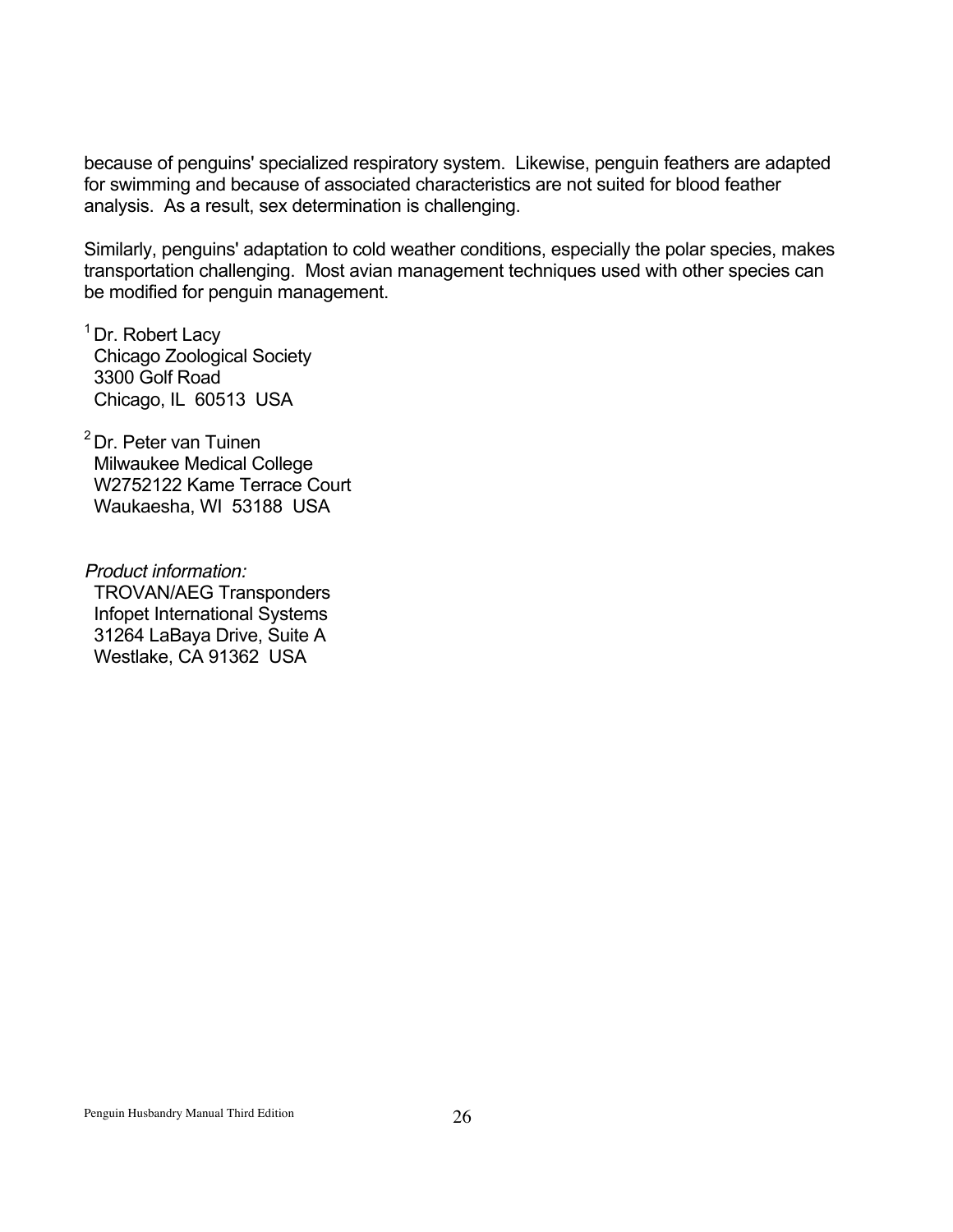# **CHAPTER 3**

# **BEHAVIOR AND SOCIAL ORGANIZATION**

Susie Ellis

# GENERAL LIFE HISTORY PATTERNS

Penguins are highly specialized birds whose behavior and physical adaptations have been molded by the harsh climates of the Antarctic and surrounding areas. Each of the penguin species differs with regard to specific behavioral patterns and physical features, however, certain characteristics are shared by all taxa.

All penguins are flightless but use their flippers to "fly" in water; their webbed feet serve as rudders. Torpedo-shaped bodies facilitate penguins' movement through water. On land or ice, penguins walk upright with a waddling posture. Anatomically, penguins' waddle can be attributed to a tarsometatarsus bone that is shorter and wider than in other birds. Like most birds, penguins have good vision and hearing, with poor senses of smell and taste. Penguins recognize one another by vocalizations. All penguins feed exclusively on marine animals.

Penguins deal with excess salt by excreting it through a pair of salt glands that lie on top of the skull behind the beak. Aquatic predators in the wild include killer whales, leopard seals, and sharks. On land, depending on location, eggs and chicks may be lost to skuas (*Catharacta maccormicki*), Wekas (*Gallirallus australis*), domestic dogs and cats, rats (*Rattus spp.*), or small Mustelids.

Penguins are warm-blooded, with average body temperatures ranging from  $37.8$  -  $38.9^{\circ}$  C  $(100 - 102<sup>°</sup> F)$ . Penguin species range from the equator to the Antarctic Circle but generally are found in waters that are relatively cool for the latitude. Temperature regulation is accommodated by both behavioral and physiological adaptations. Apart from behavior and weight, overlapping feathers with downy shafts and a thick layer of blubber provide very effective insulation against cold. Penguins found in warmer latitudes may face problems with excess heat. These birds generally have thinner layers of blubber than polar species, and also have less dense feathers on the head and flippers. Heat can be lost by ruffling feathers to expose the skin, holding the flippers away from the body, or by remaining in sheltered burrows. Feathers are replaced yearly in a "catastrophic" molt, which generally follows the breeding season.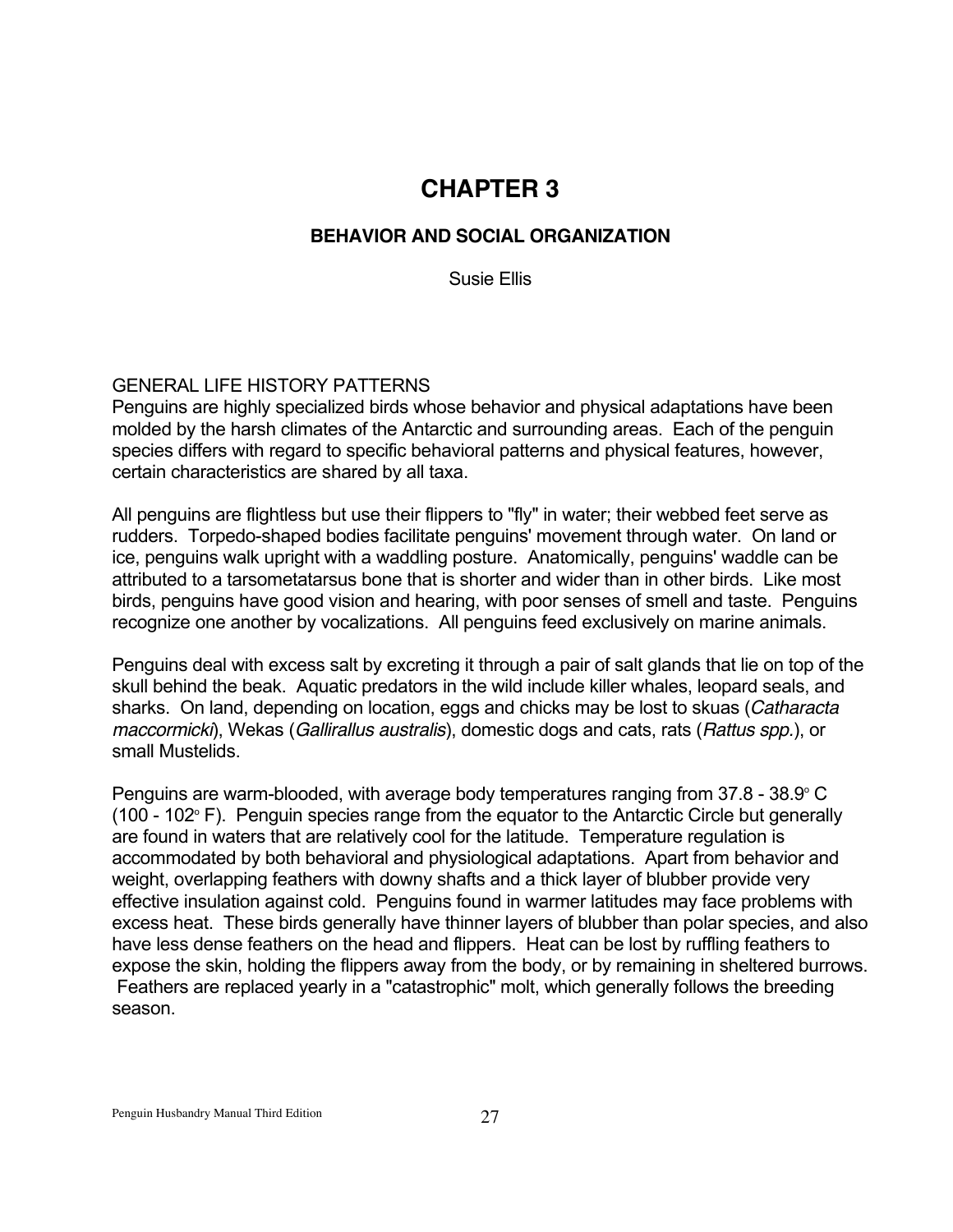Following a period of ritualized courtship, penguins normally lay one or two eggs, depending on the species. Both parents take part in incubation (except Emperor penguins) and chick rearing. As with many species, the breeding season tends to coincide with the time of year when food is most abundant.

### SOCIAL GROUPINGS

Penguins are highly social, colonially-nesting birds. There is good evidence that reproduction in penguins, as in other colonial waterbirds, is socially facilitated (e.g., Berger, 1981) and that adequate stimulation by conspecifics is essential to successful reproduction under captive conditions. Boersma (1991) suggested that small colony sizes in captive populations of penguins may show decreased productivity. A minimal social grouping of three pairs of a single species were suggested by Gailey-Phipps (1978); this recommendation for social groupings was adopted as a resolution by the AAZPA as part of the 1976 Regional Conference (Sladen, 1978). This recommendation is endorsed by the Penguin TAG.

Considerations in development of social groupings include: number of birds able to be accommodated by the exhibit (see Chapter 2, Housing and Enclosure Requirements); availability of sufficient numbers of birds to encourage assortative mating and facilitation of successful reproduction; intra-specific aggression; and compatibility of individual birds.

#### MIXED SPECIES EXHIBITS

Many facilities successfully house and breed several species of penguins in one enclosure and in some cases mix penguins with other species such as Inca terns (*Larosterna inca*) or blueeyed cormorants (*Phalacrocorax atriceps spp*). In addition to the considerations mentioned in the previous section, concerns for mixed species exhibits include: inter-specific compatibility and aggression; differential life support requirements; differential habitat use and habitat requirements; and avoidance of hybridization.

Avoidance of hybridization is a key factor in the conceptual development and subsequent management of mixed-species exhibits. In general, it is inadvisable to house *Spheniscus* species together, as it would also be inadvisable to house together *Eudyptes* subspecies that have been reported to hybridize in the wild, such as Rockhopper subspecies (*Eudyptes chrysocome spp.*). Aside from a few cases where multi-species exhibition may be problematic, housing several species together can work well if seasonality is maintained. At Sea World of Florida, King and Gentoo penguins are housed together and utilize the same nesting area. Gentoos nest first and as chicks are fledging, Kings begin to occupy the rookery and breed.

# INTRODUCTIONS AND REMOVALS

In general, introduction of novel stimuli, including new birds, to a social group of penguins is met with curiosity and investigation. As with all animal introductions, staff should closely monitor both the introduced bird as well as the social group for signs of stress and aggression. The introduction of a new bird or introduction of a group of birds to an exhibit has been approached in several ways: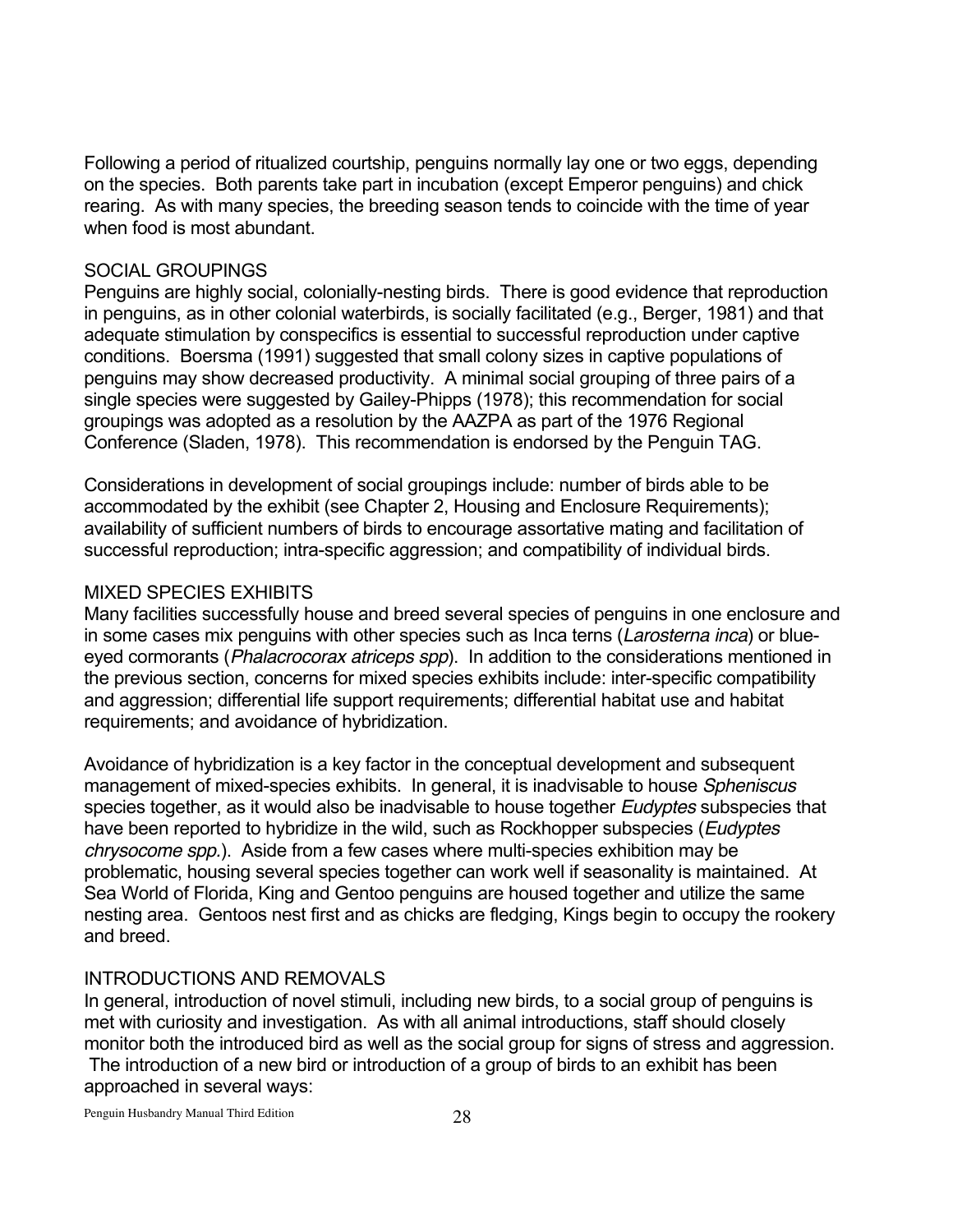1) Gradual introduction. Use of this technique will depend on exhibit design as well as temperament of the birds. In gradual introduction, birds are introduced to an exhibit for a few hours at a time, with close monitoring over a several-day period. The time the birds are left in the exhibit is gradually increased until the birds appear to be acclimated. This technique is the most conservative and most likely to result in successful integration of new birds into an existing social group.

2) Group introduction. Most penguin managers feel that it is inadvisable to introduce a single bird into a colony. New birds can be isolated with one or more conspecifics removed from the social group for a period of time. Birds can then be introduced into an exhibit together and monitored by staff.

3) "Howdy" cage introduction. Birds are placed in a small enclosure within the exhibit for several hours daily and slowly acclimated to the exhibit and other penguins. Generally, a gradual introduction procedure, as described above, follows.

4) Immersion introduction. Birds are placed in the exhibit and regularly monitored by staff.

Introduction of hand-reared chicks into exhibits requires close monitoring (see Chapter 5, Reproduction) and is likely to be most successful if a gradual introduction procedure is followed. Especially if chicks have not yet lost all their down, adult birds may attempt to brood fledglings. Captive Emperor penguins, for example, have been observed to aggressively compete to brood newly-introduced hand-reared Pygoscelid chicks.

In large colonies, removal of individual birds does not seem to have a well-defined effect on social dynamics, except for individuals whose mates have been removed. In these cases, birds may show some signs of lethargy or may repeatedly visit the nest site, if it is the breeding season, as if searching for the bird that has been removed. Adelie penguins that have lost a mate have re-paired within a few days and have also been observed to lay a second clutch with the new mate (Ellis, unpublished data). In smaller colonies, removal of a dominant individual may cause a shift in the dominance hierarchy and may lead to a short-term increase in aggressive behavior as equilibrium in the social group is re-established.

#### BEHAVIORAL MANAGEMENT

#### *Behavioral Enrichment*

Behavioral enrichment programs for penguins are a relatively new concept and merit consideration. Beyond normal stimuli in a captive environment, such as snow, water, and conspecifics, penguins generally tend to respond with curiosity to novel objects. Enrichment does not require elaborate or costly apparatus. Sea World of Florida reports good success with brightly-colored rubber balls, sprinklers, and also with blocks of frozen fish placed into pools. Other items that penguins appear to find stimulating include varying water currents and sawhorses with securely affixed strips of fabric under which the birds can run. Underwater visual barriers may also provide enrichment. Some facilities report good success with the use of different feeding strategies, e.g., multiple feedings, extended feedings, scatter feedings.

*Behavioral Management of Imprinted Birds*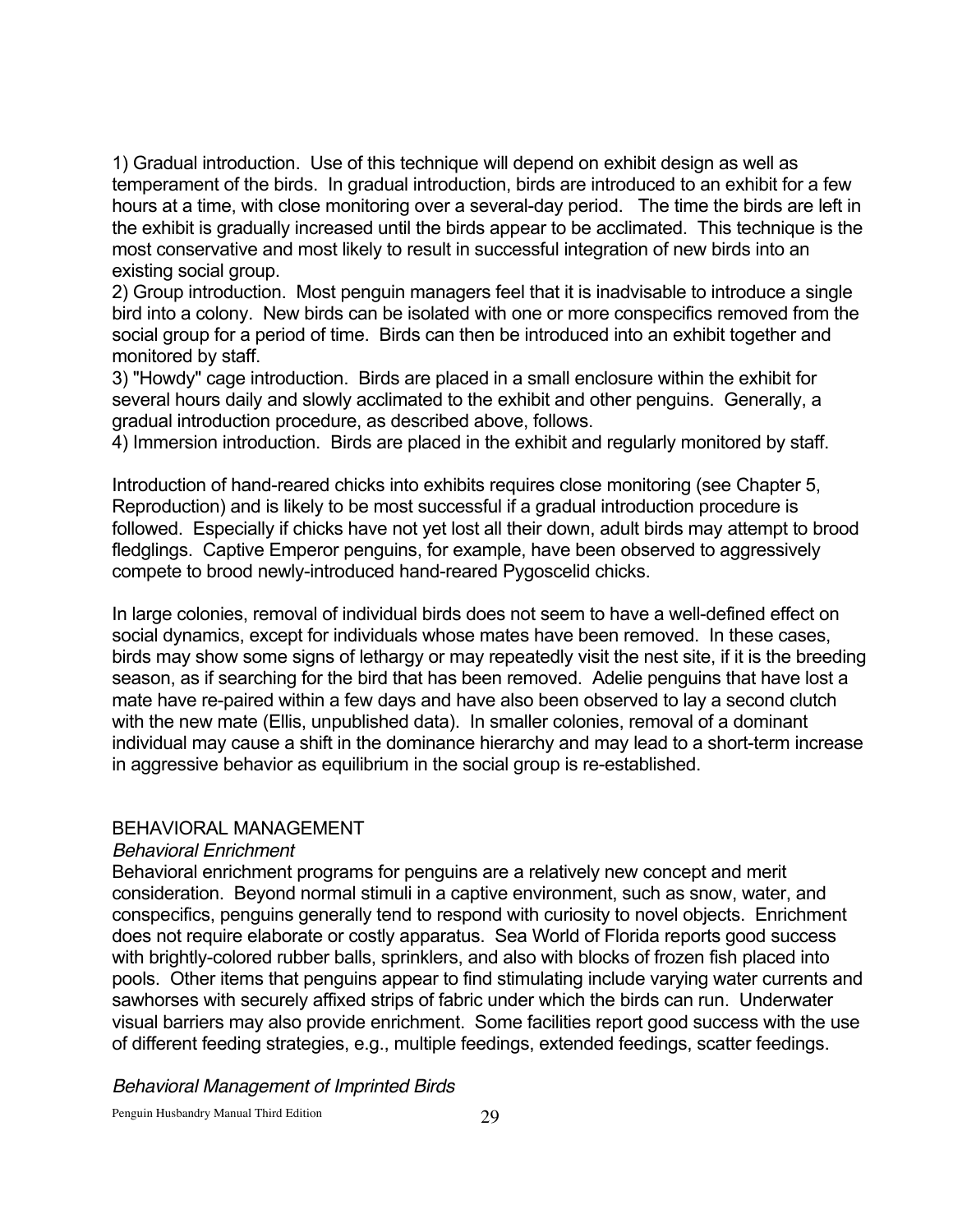Occasionally, when birds are hand-reared, they develop preference for human companionship over that of conspecifics. Depending on the species, highly imprinted birds may or may not eventually reproduce. Imprinted hand-reared Pygoscelid penguins, for example, generally will not breed. Highly imprinted *Spheniscus* penguins, however, have been reported to breed and may make very good parents.

Imprinted birds can be disruptive in penguin colonies, wandering over other birds' nesting territories. Social dysfunction sometimes can be overcome in imprinted birds, especially if they pair with a non-imprinted bird. In general, it is advisable to discourage staff from reinforcing attention from imprinted birds. As with most species, the best strategy is the avoidance of imprinting during rearing.

# *Management of Aggressive Behavior*

Aggressive behavior in penguins is most pronounced during courtship and pairing and again once chicks are hatched. Although it is a natural part of the reproductive cycle, aggression should be monitored closely by staff during the breeding season to ensure that reproduction is not deterred because of excess aggression or competition. Some institutions report mate "stealing" in exhibits with skewed sex ratios. For Emperor penguins, for example, removable barriers may need to be constructed to allow isolation of pairs or individuals because unpaired birds may attempt to "steal" eggs or chicks from conspecifics that may be incubating or brooding (See Chapter 4, Reproduction). Some institutions report that penguins attack and may kill birds that are weak or ill; there is also need to closely monitor birds that have been isolated and subsequently returned to the group. Harassment by groups is not common in penguins. Most aggressive exchanges take place between individual birds or pairs.

# BEHAVIOR, REPRODUCTION, AND PARENTAL CARE

# *General Behavioral Descriptions*

Throughout most of the year, the behavior of captive penguins is fairly predictable, primarily consisting of eating, swimming, and generalized social interaction. The onset of the breeding season, which varies between species, may create a flurry of activity much like that which is reported for wild penguins (e.g., Ainley et al., 1983; Penney, 1968; Sladen 1958). In the wild, the onset of the breeding season takes place when birds return to the colony (*Pygoscelis, Eudyptes, Aptenodytes*) or to the nesting territory (*Spheniscus*).

The breeding season can be defined in terms of four major phases: courtship; incubation; chick rearing; and fledging. Under captive conditions, some behaviors, such as mutual displays, observed during the early phases of the breeding season may be seen year-round, albeit less intensely. In one study, Adelie penguin pairs were observed to habitually occupy their nest sites year-round, even during periods when nesting materials were not available (Ellis-Joseph, 1988). In general, behaviors associated with pairing are observed more intensively three to four weeks prior to egg laying. Depending on the species and exhibit, initiation of courtship can be enhanced by manipulation of artificial lighting or introduction of nesting materials.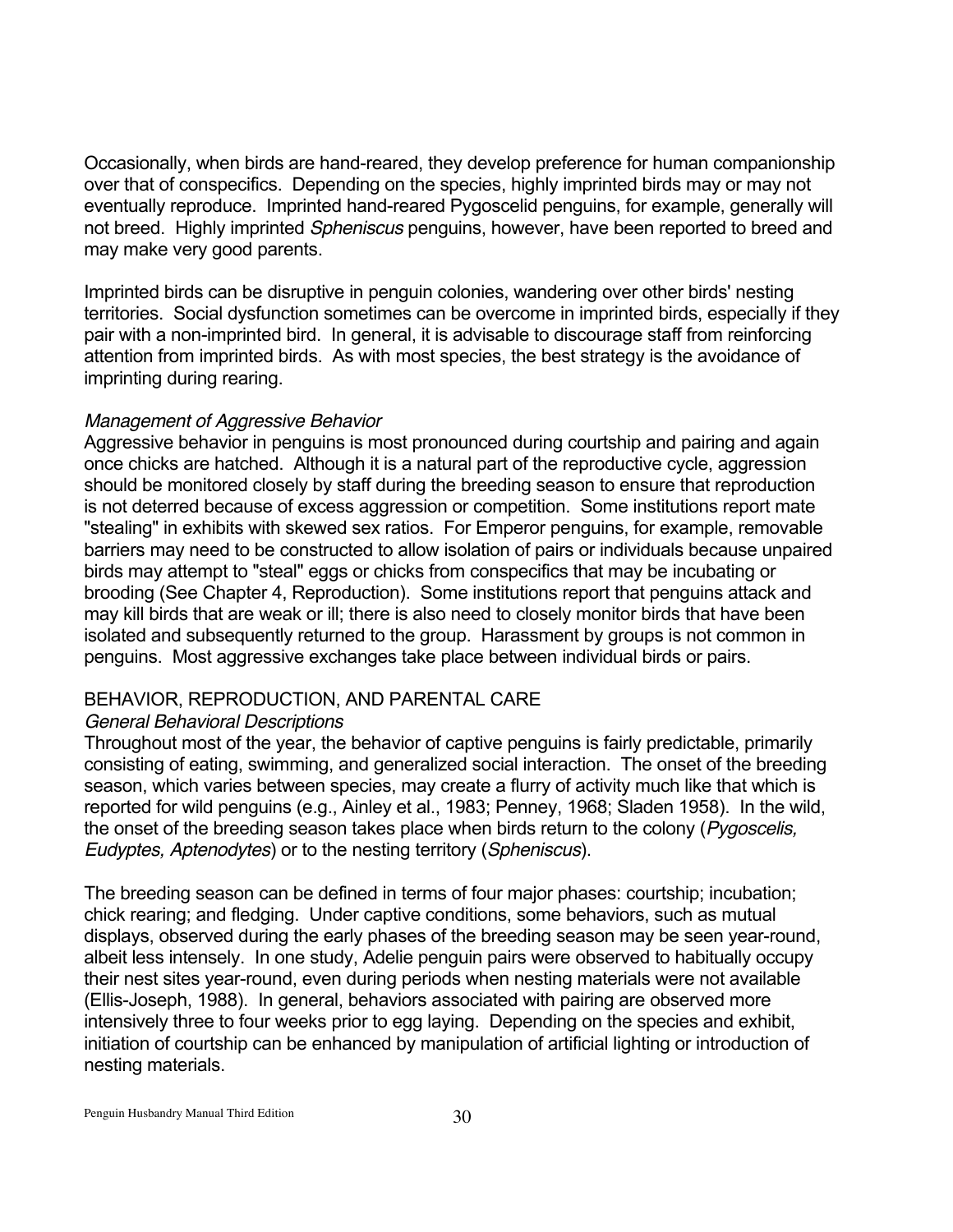Penguins are generally considered to be perennially monogamous, except Kings and Emperors, which are serially monogamous. Mate fidelity in one colony of captive Adelie penguins has been reported to be 75% over a 13-year period (Ellis-Joseph, 1992), which is markedly higher than the 51% reported for wild Adelie penguins (Ainley et al., 1983). Mate fidelity in captivity may be affected by transfer, separation because of illness, or mortality. No differences are reported in reproductive success between Adelie penguins paired with a former or a new mate (Bowles et al., 1988; Ellis-Joseph, 1988). In Emperor and King penguins, however, pair bond formation and egg fertility are often positively correlated with competition for new mates (A. Bowles, pers. comm.).

Penguins are basically monomorphic. In some species, subtle differences in flipper length, bill size, and body weight can be used to determine sex (See Chapter 2, Management). Most institutions housing penguins have used behavioral observations in combination with morphological measures to achieve a "best guess" of gender. (Early collection expeditions distinguished females from males by muddy footprints on the backs of females.) In some genera such as *Pygoscelis*, presence or absence of the Ecstatic display, which is typically performed by males, may assist in making best guesses of gender. Techniques for sexing birds are discussed in Chapter 2, Management.

Penguins usually are housed in colonies large enough that birds can select their own mates. Occasionally, it may be necessary to selectively pair adults when undesirable pair bonding takes place (e.g., sibling, polygynous, polyandrous, or same-sex bonds). In *Spheniscus*, a successful pair bond may be encouraged by isolating the desired pair through egg laying and incubation. It is desirable to use the male's territory for this isolation.

Courtship displays occur at the nest site. Nest building or excavation (*Spheniscus*) begins along with courtship and increased territoriality in all genera except *Aptenodytes* (see Behavior in *Aptenodytes*, below). For Adelie penguins, initial nest site choice in a new exhibit appeared to be influenced primarily by salient physical characteristics of the rookery area, such as proximity to vertical structures (e.g., walls, rocks, large whale bones), rather than by social factors (Ellis-Joseph, 1988). Nesting accommodations are discussed in Chapter 4, Reproduction.

Agonistic displays increase during the breeding season as birds begin to reclaim and defend nest territory or compete for prime nest locations. Overall rates of vocalization and display may increase throughout the exhibit. It is important to note that injuries from disputes (such as jab wounds in King penguins and corneal abrasions in *Spheniscus* and *Pygoscelis* species) may occur more frequently, particularly in multi-species exhibits with high density. For Adelie penguins, aggression is lowest during incubation and at highest levels once chicks are hatched (Ellis-Joseph, 1988).

Approximately three to four weeks from onset, courtship and nest building are complete. Copulations, which usually occur at the nest site, may be observed within one week of the onset of the breeding cycle. In *Spheniscus*, copulations may be noted frequently during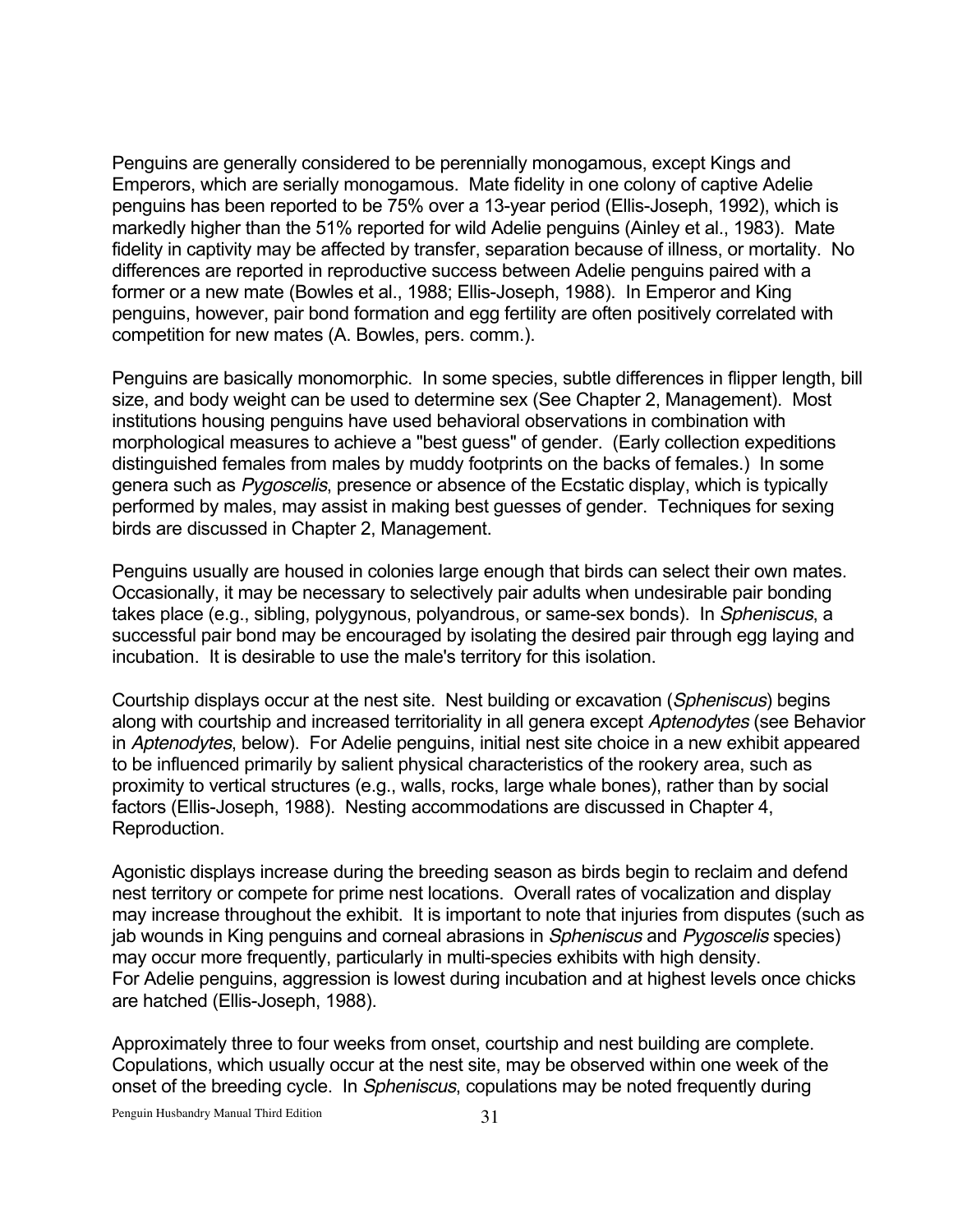courtship and nest building. Copulations for *Eudyptes* and *Pygoscelis* are generally observed within days of occupation of the rookery. In *Aptenodytes*, particularly Emperor penguins, copulation is rarely observed. It is important to note that captive Emperor penguins appear to be much heavier than their wild counterparts, which may hamper copulation and thus adversely affect reproduction. Management of *Aptenodytes* species during the breeding season is discussed in Chapter 4, Reproduction.

Atypical pairing behaviors have been noted in captivity. For example, same-sex pairing has been reported for Emperor, Humboldt, and African penguins. The Baltimore Zoo reported a male/male pair to which eggs were successfully cross-fostered for two breeding seasons. Other unusual behaviors include: copulations in which the traditionally effective male on top/female on the bottom position is switched; extra-pair copulations; or polyandrous or polygynous trios. In wild Adelie penguins, Muller-Schwarze (1984) described two types of pairing: trial pairing, which is temporary, and true pairing, which results in a clutch and a season-long bond. Such pairings have not been observed in captive Adelie penguins, possibly because there is no seasonal emigration from the colony and subsequently no advantage to trial pairing.

There are few data available concerning the time interval between copulation and egg laying. It has been suggested that there is a five to seven-day interval between copulation and egg laying in wild Emperor penguins (A. Bowles, pers.comm.). Captive Adelie penguins that pair and lay their eggs earlier in the season have been reported to be significantly more likely to fledge chicks (Ellis-Joseph, 1988; 1992).

For many species housed in captivity, copulations are frequent and egg laying occurs rather predictably after the onset of breeding behaviors. Extra-pair copulations after pairing are commonly observed in captive penguins. Paternity should not be assumed based on pair bonds.

Table 2 shows the most commonly reported timing of laying of first clutches for various penguin species in North American facilities. In conjunction with breeding and egg laying, appetite often increases and distinctive food preferences may be exhibited. Females may increase their weight by as much as 20-25 percent, and in some cases females may become inappetant one to two days before laying. In *Aptenodytes* species, incubation of rocks or ice may indicate that laying is imminent.

Table 2. Shaded areas indicate timing of laying of first clutches of eggs for captive penguin species\*.

Penguin Husbandry Manual Third Edition 32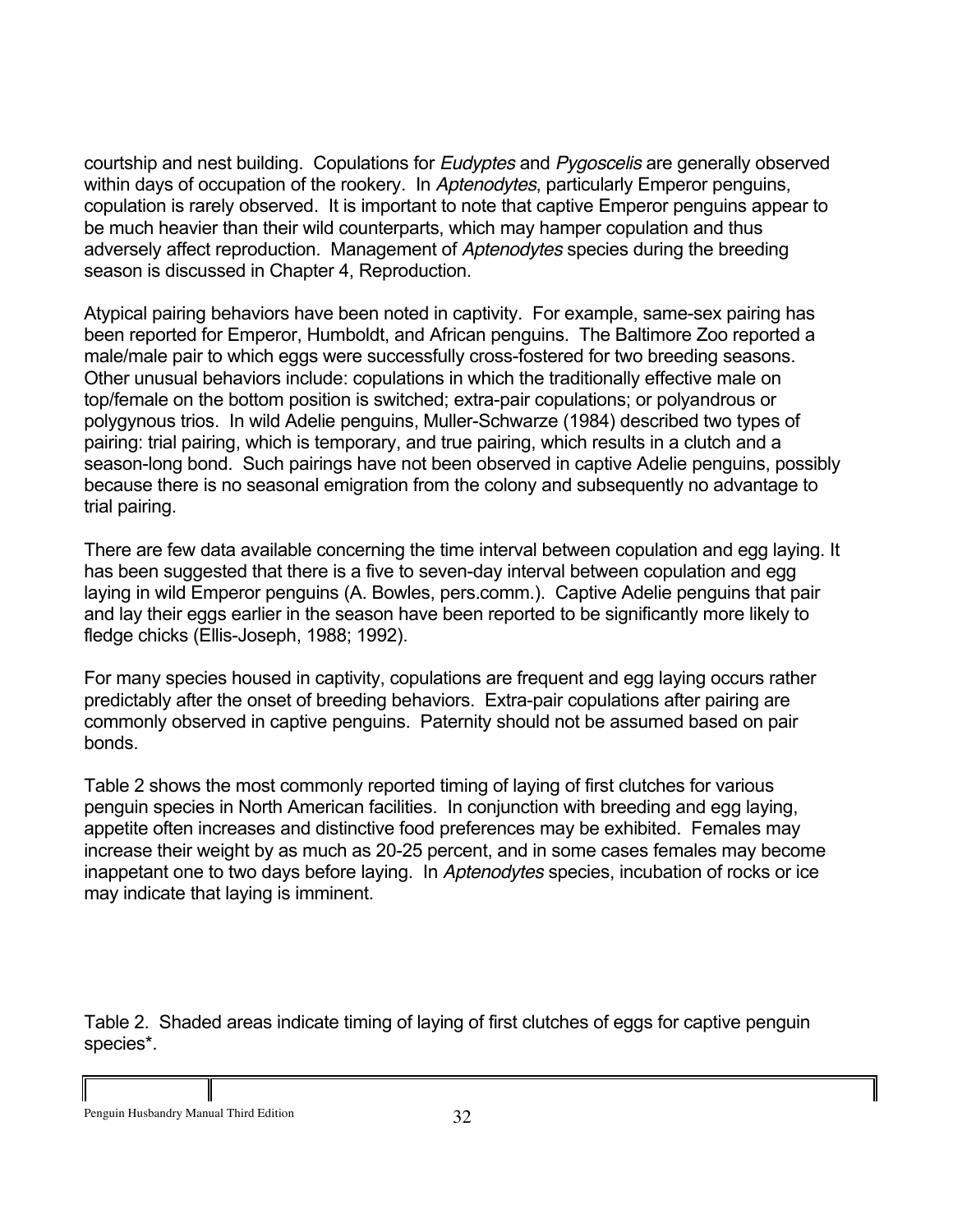| <b>SPECIES</b> | <b>MONTH</b> |      |     |     |              |                |                |                |                |                |                |                |
|----------------|--------------|------|-----|-----|--------------|----------------|----------------|----------------|----------------|----------------|----------------|----------------|
|                | Jan          | Feb  | Mar | Apr | May          | Jun            | Jul            | Aug            | Sep            | Oct            | Nov            | Dec            |
| Emperor        |              |      |     |     |              |                | $\overline{A}$ |                |                |                |                | $\overline{A}$ |
| King           |              |      |     |     | <b>NA</b>    | $\overline{A}$ |                |                |                | $\overline{A}$ | $\mathsf{A}$   | $\mathsf{A}$   |
| Gentoo         |              |      |     | N   |              |                |                |                | $\overline{A}$ | $\mathsf{A}$   |                |                |
| Adelie         |              |      |     |     |              |                |                |                |                | $\mathsf{A}$   | $\overline{A}$ |                |
| Chinstrap      |              |      |     | N   | N            |                |                |                |                | $\overline{A}$ |                |                |
| Macaroni       |              |      | N   |     |              |                |                | $\overline{A}$ | $\overline{A}$ |                |                |                |
| Rockhopper     |              |      |     | N   |              |                |                |                | $\overline{A}$ | $\overline{A}$ | $\overline{A}$ |                |
| Magellanic     |              |      | N   | N   |              |                |                |                |                |                |                |                |
| Humboldt       | N            | N, A | N   | N   | $\mathsf{N}$ | N              | N              | $\mathsf{N}$   | N              | N              | N              | N              |
| African        | N            | N    | N   | N   | $\mathsf{N}$ | N              | N              | $\mathsf{N}$   | N              | N              | $\mathsf{N}$   | $\mathsf{N}$   |

A - Austral lighting schedule  $(30° S$  Latitude -  $77° S$  Latitude)

N - Northern hemisphere or natural lighting conditions

\* - as reported by respondents to the 1993 PTS.

Both sexes participate in incubation and in rearing of offspring. Species-specific differences in these behaviors are discussed in the following section as well as in Chapter 4, Reproduction. As with most species, whenever feasible, parental rearing is always preferred to hand-rearing. Options for rearing are discussed in greater detail in Chapter 4, Reproduction.

# *Genus-specific behavioral descriptions*

*Aptenodytes.* The Emperor penguin is the largest of the penguin species, with an average weight in the wild of 66 pounds (range 42-100 pounds). Wild Emperor penguins breed in the austral winter, arriving at the breeding grounds in March. Sexual activity peaks in April and early May; eggs are laid throughout May and incubated for 65-67 days.

Emperor penguins do not occupy a nest site. Rather, as soon as the egg is laid, the female passes it to the male and he incubates it on the top of his feet under a ventral flap of highly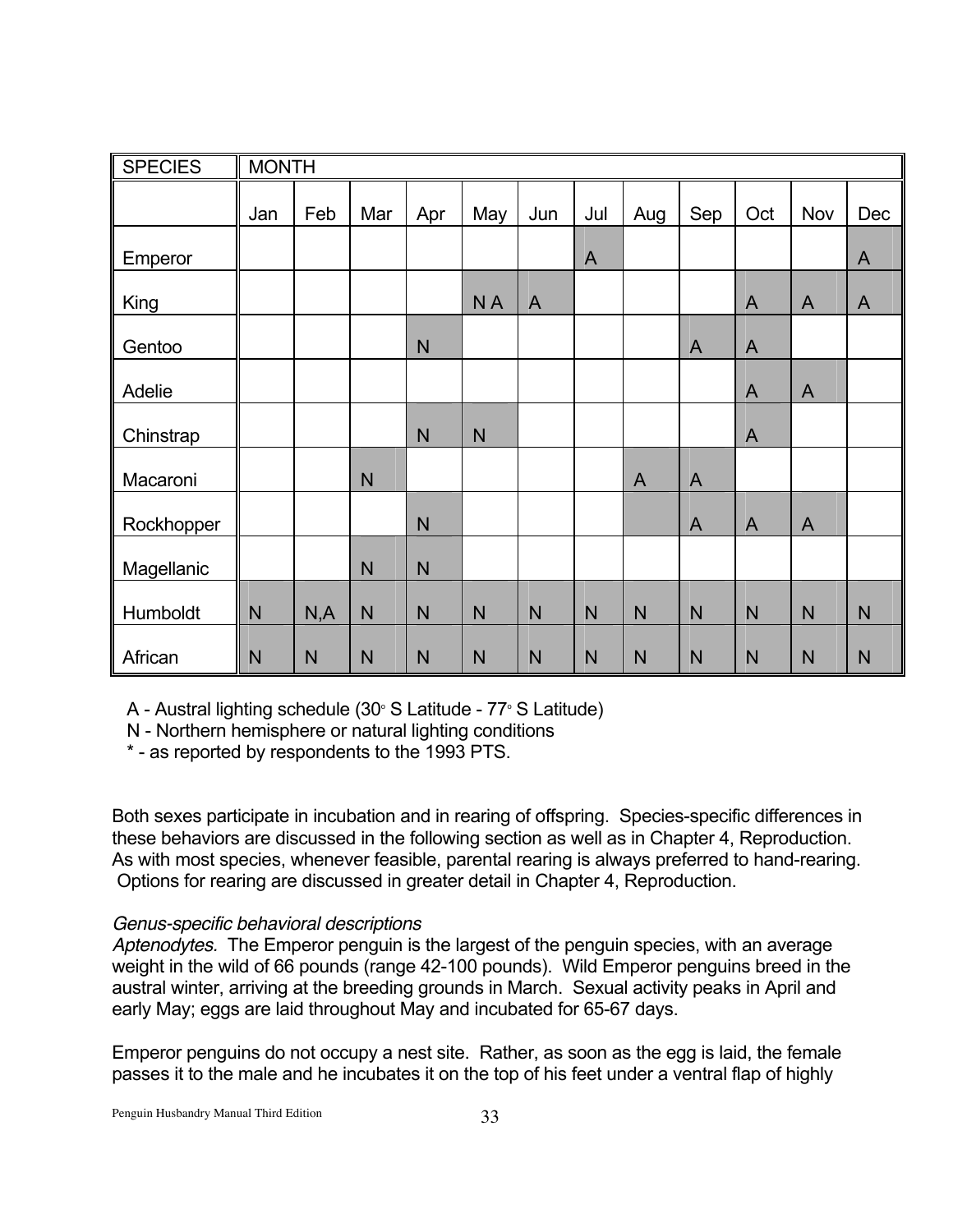vascularized skin. This offers some mobility and in the wild allows male Emperor penguins to gather in large huddles for social thermoregulation during the long, harsh Antarctic winter. This behavior seems to preclude the "usual" nest territoriality, although huddling for thermoregulation is not generally observed in captivity because of constant environmental conditions. After egg laying in the wild, Emperor females return to sea to feed for the entire incubation period, relieving the male approximately at the time of hatching.

In contrast to their wild counterparts, captive Emperor penguin pairs may stay in fairly close association during incubation. In captivity, Emperor penguins generally occupy one area of the exhibit, usually the darkest, and stand in pairs within groups until the egg is hatched. Like wild Emperors, females do not incubate. In the wild, food requirements of the chicks after approximately 40 days of age require both parents to forage simultaneously, leaving chicks alone on the ice to congregate with other chicks in creches. Creching is not observed in captive birds, presumably because of constant food sources and environmental conditions. Captive Emperor penguins continuously brood chicks for approximately four to six weeks. Captive, parent-reared chicks fledge at approximately four to six months. Fledging information is discussed in more detail in Chapter 4, Reproduction.

Like Emperor penguins, King penguins build no nest but defend a small nest "territory." For facilities housing King penguins, it is advisable to provide one area suitable for a nesting territory. Although Gentoo penguins housed in the same exhibit may attempt to utilize this area for off-season nest-building, King penguins dominate the site during their breeding cycle (S. Branch, pers. comm.).

In the wild, King penguins may lay eggs any time from November to March but generally exhibit two well-defined peaks - one in December and one in February. This time frame differs slightly in captivity (Table 2). Incubation lasts approximately 56 days. Pairs of King penguins tend to be less tolerant of conspecifics during the breeding season and generally decrease interactions outside the pair bond.

Instead of a short fledging period like most penguins, wild King penguin chicks winter over at the breeding colony and are fed every three to four weeks by their parents. At 12-15 months, they molt into juvenile plumage and depart for sea. Age at fledging is reported to differ in captivity, but generally ranges between four and eight months. Both in the wild and in captivity, once chicks fledge, parents then molt, court, and begin the breeding cycle again.

The King penguin reproductive cycle in the wild is not synchronized within each year. The time between eggs for a successful breeder in the wild ranges from 14-16 months. Therefore, in the wild an early breeder in Year 1 could be a late breeder in Year 2 but could not breed in Year 3 because its chick would not be fledged. These constraints do not appear to be as severe in captivity.

*Pygoscelis.* The three species of *Pygoscelis -* Gentoo, Adelie, and Chinstrap - exhibit similar characteristics. Gentoo penguins are slightly larger, weighing approximately 12-13 pounds;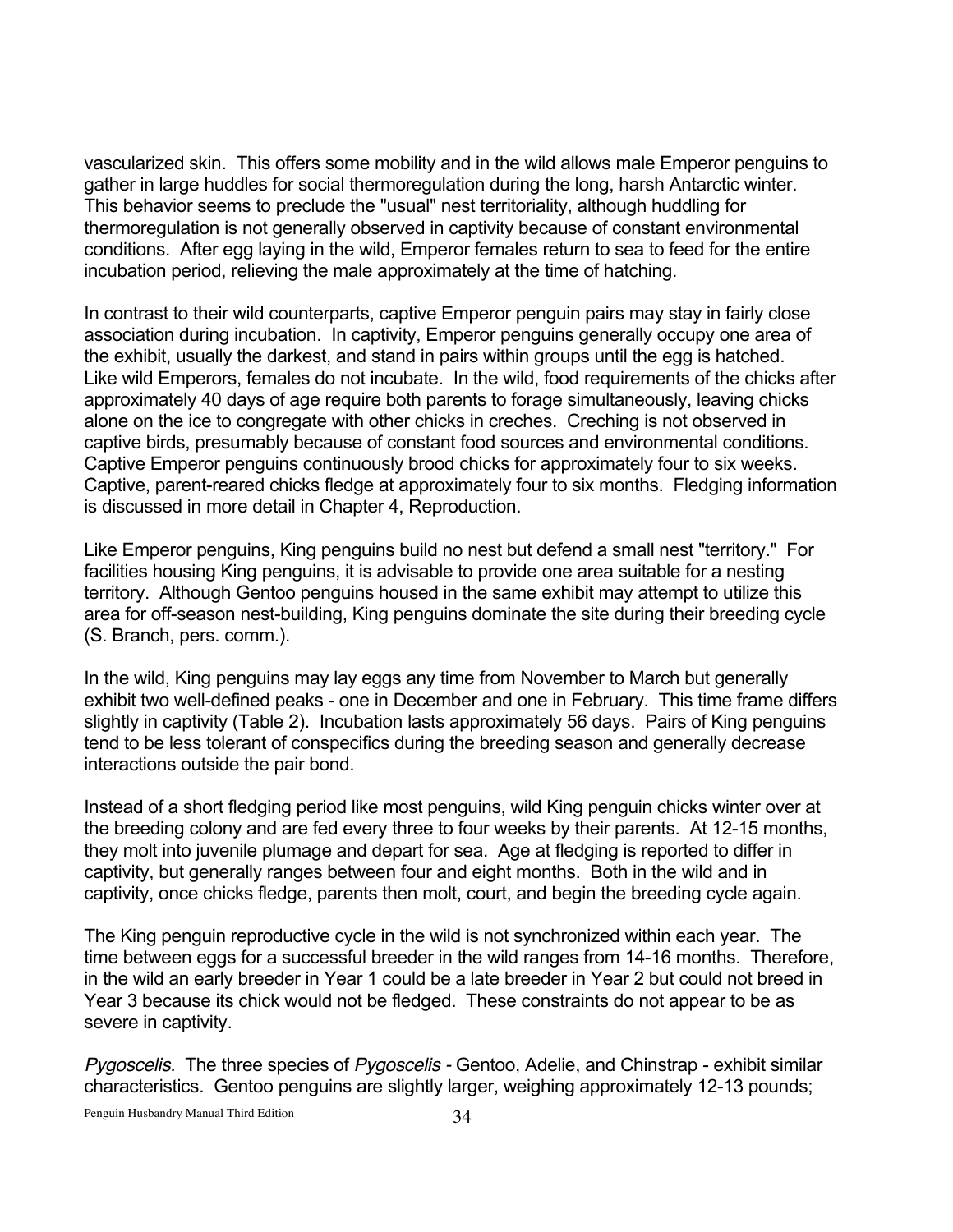Adelie and Chinstrap penguins weigh approximately 8-11 pounds. Wild Pygoscelid penguins return to rookeries in October, quickly establishing territories and pairing with mates. Pygoscelid penguins tend to be monogamous and return to natal rookeries year after year. Prior to pairing, males construct a perfunctory nest, using small rocks, within their territories (Ainley et al., 1983). Unpaired males perform Ecstatic displays to attract a mate; females assist in completion of the nest after pairing. Captive Adelie penguins nesting on the periphery of the rookery have been reported to take significantly longer to pair than birds nesting centrally (Ellis-Joseph, 1988), presumably because of increased disturbance from other birds wandering on the edge of the rookery.

Wild birds exhibiting mate fidelity are reported to exhibit higher reproductive success (i.e., more chicks fledged) than those which do not (e.g., Coulson, 1966; Mills, 1973; Richdale, 1957). Under captive conditions, however, mate fidelity does not appear to confer a reproductive advantage, however, the rates of affiliative behaviors within a pair is correlated with reproductive success (Ellis-Joseph, 1988).

Captive Pygoscelids tend to be fairly aggressive prior to incubation; upon egg laying, aggression falls to low levels. Eggs are incubated for approximately 34 days (Ellis-Joseph, 1988), with a range of from 34-42 days. In the wild, males generally incubate for approximately 14 days, followed by the female for approximately 10 days, followed by several shorter bouts by both the male and female. Patterns of incubation bouts for captive Adelie penguins range from 5 hr 35 min to 32 hr, with females performing a little more than half of incubation (Ellis-Joseph, 1988, 1990). These studies also reported that birds with shorter incubation bouts were significantly more successful at fledging chicks than those with longer incubation bouts. Non-incubating mates generally spend a great deal of time at the nest site in captivity.

Just prior to pipping, eggs become an object of great interest to parent birds. Much time is spent rising up and gazing at the egg(s), and most parents appear to become "restless" in their incubation behavior, shifting and resettling on the nest much more often than in earlier phases of incubation. The hatching process is described in Chapter 4, Reproduction.

After hatching, chicks are brooded for a period of approximately 15 days. Down color is species-specific, although Adelie penguin chicks can exhibit either a silvery grey or a sooty grey down. Most Pygoscelid chicks weigh less than 100 gms and cannot hold their heads up until one or two days following hatching. In the wild, some chicks are not fed until three days of age (Spurr, 1975). Food begging by chicks has been observed on the day of hatching but is apparently not essential to initiate feeding. When feeding a hatchling, a parent bird bends over and places its bill beneath that of the chick. Subsequent begging by the chick then stimulates regurgitation of food by the parent into the chick's open bill.

At about the time chicks begin to move away from the nest on their own, they enter the phase of most rapid growth (Taylor & Roberts, 1962). To keep up with chick food needs (approximately day 20), both parents forage simultaneously, leaving offspring alone at the nest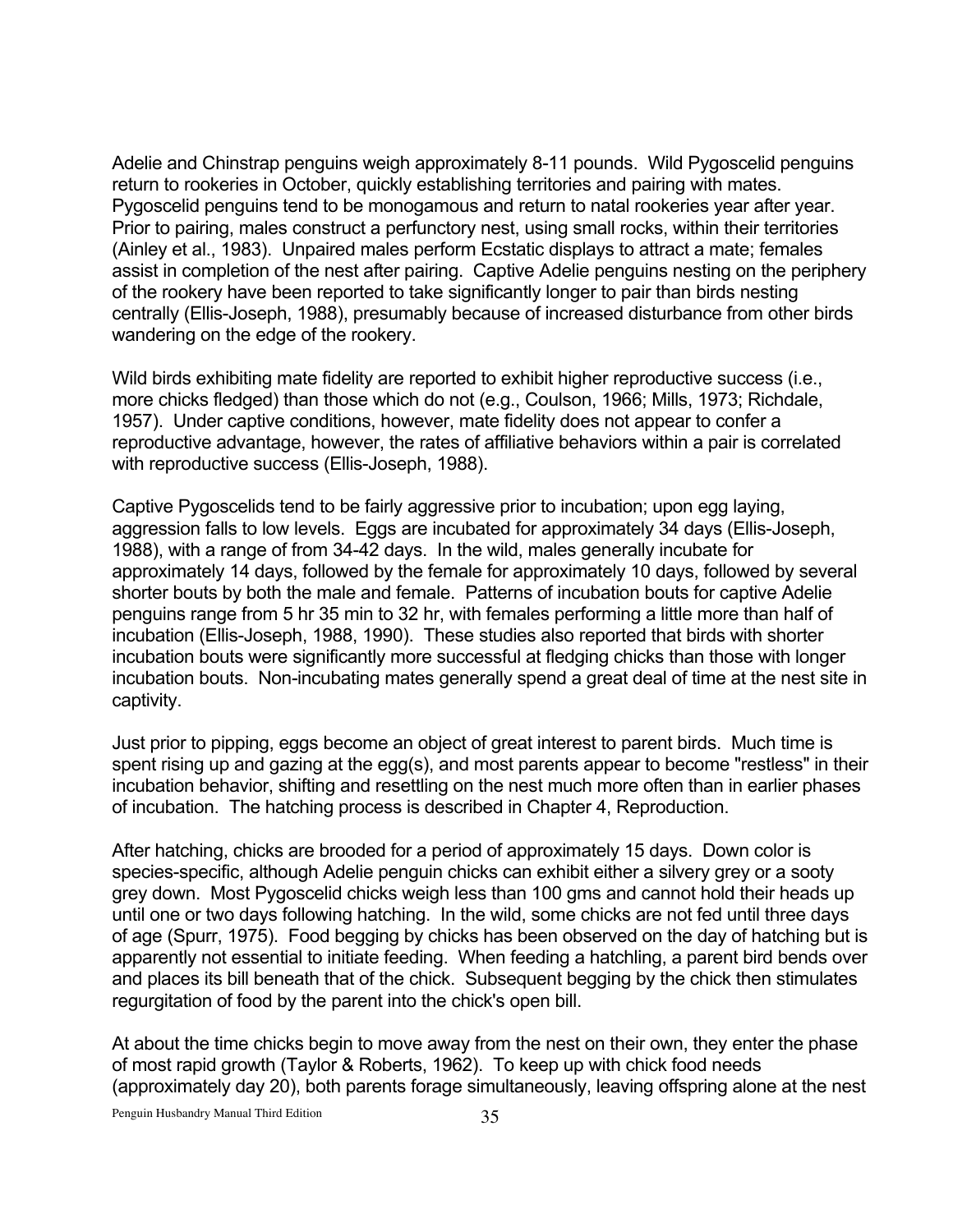site. Unattended chicks gather in creches. As with *Aptenodytes*, creching behavior is not observed in captive *Pygoscelis* species. Upon returning from sea, parents and chicks recognize each other via vocalizations. After absence from the nest, captive parents may bow to their chicks or perform mutual displays, which presumably serves to strengthen the filial bond.

Wild *Pygoscelis* chicks fledge between 41 and 56 days of age (Ainley et al., 1983; Ainley & Schlatter, 1972; Taylor, 1962). Captive, parent-reared Adelie penguin chicks become independent of their parents at approximately 60 days with a range of 56-64 days (Ellis-Joseph, 1988). Prolonged parental care in captivity may be facilitated by constant provisioning as well as inherent emigration limitations. Fledging is discussed in more detail in Chapter 4, Reproduction. Following fledging of chicks in the wild, adult birds fatten, molt, and subsequently return to sea (Croxall, 1984). Captive adults also fatten and molt following breeding.

*Eudyptes.* Crested penguin species of the genus *Eudyptes* are colonial, with some rookeries having enormous populations. Most Eudyptid penguins build nests with rocks, sometimes interspersed with grass. The first (A) and second (B) eggs are greatly different in size, although both are viable. The second egg is much larger; the first egg is often lost or not incubated. Rockhopper penguins often retain both eggs until the end of incubation, but Macaroni penguins normally retain only the B-eggs (Williams, 1980).

Both male and female Eudyptids take turns incubating the egg(s) and assist in chick-rearing. The period of incubation is species-specific but generally ranges between 33-39 days (See Table 3, Chapter 4). All crested penguins leave their breeding area in the late summer or fall and spend three to five months at sea. The more northern species breed in later winter or early spring, enabling their offspring to go to sea in mid-summer. The more southern species breed in the spring and offspring move to warmer waters in the fall.

Captive crested penguins tend to become fairly aggressive during the early stages of the breeding season, especially as they compete for territories and nesting materials. This may be ameliorated by providing adequate nesting sites and materials.

*Eudyptula.* Little Blue penguins are the smallest penguin species, weighing as little as 1.5 pounds. Unlike other penguins, they are somewhat reticent and are most active at night. Little Blue penguins are burrow-nesters, generally hiding their nests under rocks and plants or in small caves. They come ashore only after sunset, spending the night there and then returning to the sea at dawn.

During the breeding season, Little Blue penguins remain in their burrows during the day. Egg laying begins in February; two eggs are laid and incubated for approximately 36 days. Both males and females take part in incubation and chick rearing. Young fledge at approximately 8- 9 weeks. Little Blue penguins are not widely kept in captivity and do not commonly reproduce in North American institutions.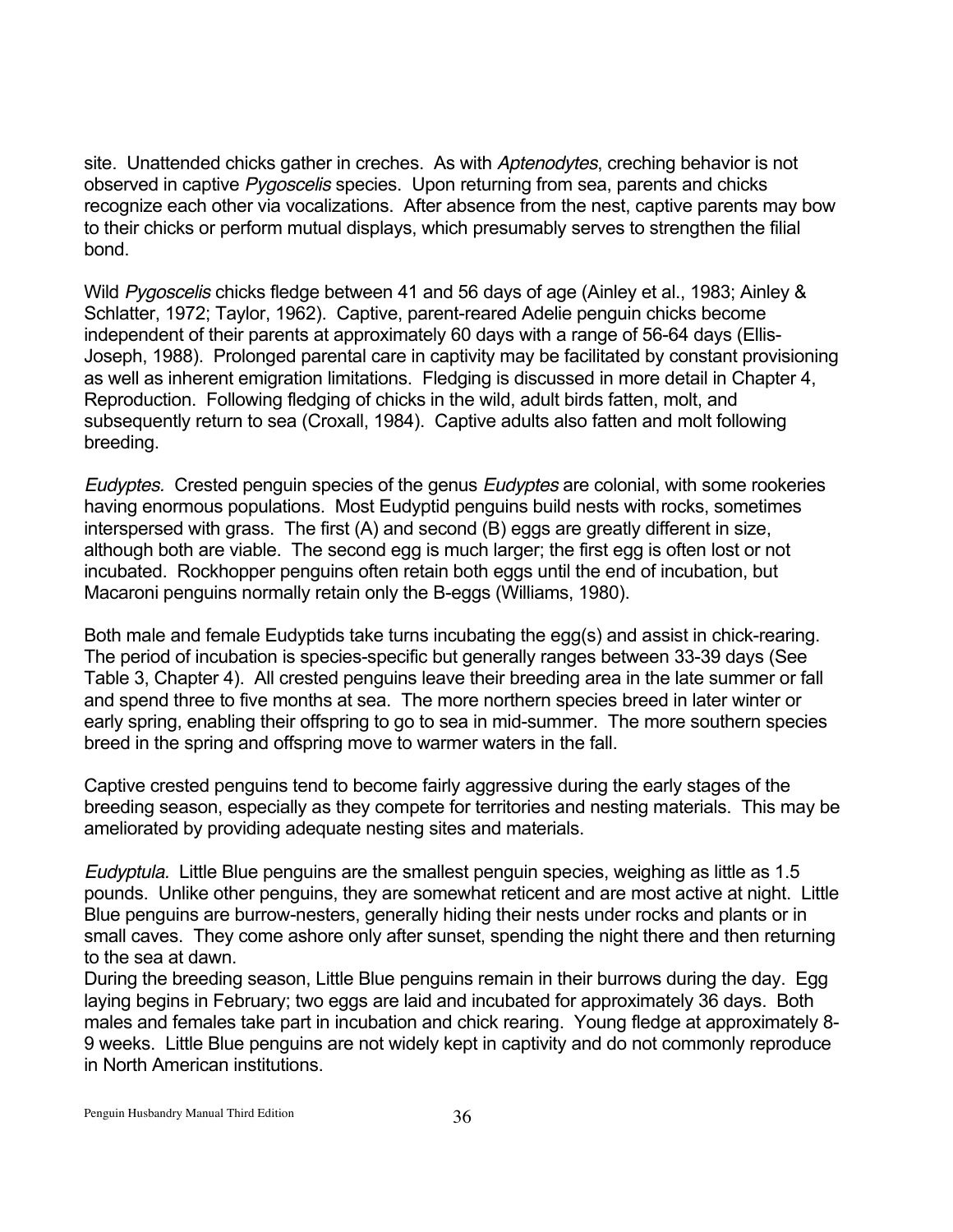*Spheniscus. Spheniscus* penguins - African, Humboldt, Magellanic, and Galapagos - are small to medium-sized birds (5-5.4 kg/11-12 lbs.), with smooth plumage. These species have shorter, less dense plumage and less body fat than the polar species, and often have bare patches on their faces. *Spheniscus* penguins nest in holes dug in firm sand or clay. Generally, two eggs are laid and incubated for approximately 40 days. As with other penguin species, both parents take part in incubation and chick rearing. Chicks fledge between 75-90 days. African (Cooper, 1980) and Humboldt penguins (Boersma, 1976) have been reported to breed year-round while Magellanic penguins have been reported to be highly seasonal breeders (Boersma, 1988).

In captivity, Magellanic penguins pair and become territorial in late spring and early summer. Coinciding with pairing, birds become generally more aggressive. Data concerning timing of laying and reproduction in captive *Spheniscus* species are presented in Table 2. Duffy (1991) suggested that breeding of *Spheniscus* is fairly similar across species. For all *Spheniscus*, the normal clutch size is two eggs, laid two to four days apart. Incubation ranges between 38 and 42 days; depending on the species, young fledge between 50 and 80 days of age (Duffy, 1991).

#### **SUMMARY**

This chapter represents a highly condensed overview of behavior and social organization in penguins. An attempt has been made to describe both wild and captive patterns of behavior, and when available, to provide information concerning specific phenomena observed in captive settings. This synopsis is by no means meant to be comprehensive. A great deal is known about the behavior of penguins in the wild. For further detail and insight, managers of penguins are advised to consult the wide array of literature for particular species and topics of interest (Refer to Additional References at the end of this Manual, for a partial list). It is essential that captive managers be knowledgeable concerning all aspects of penguin behavior and biology, including the effects of human management on behavior, genetics, and biology. This goal can be best served by the development of active exchange and cooperation within and between researchers in the field and managers in zoological facilities.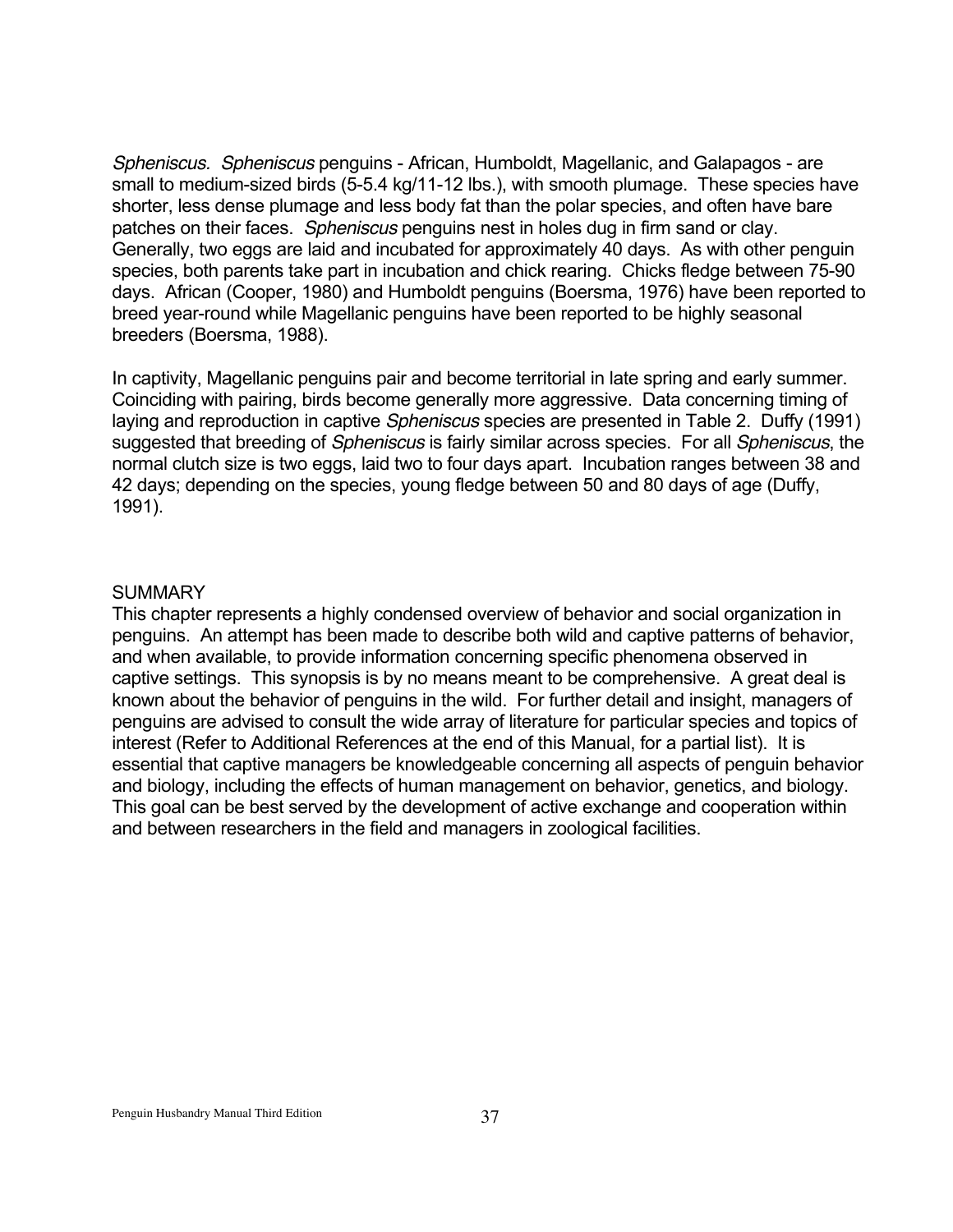# **CHAPTER 4**

# **REPRODUCTION**

Linda Henry and Gayle Sirpenski

# **INTRODUCTION**

The development of successful reproductive programs in captive populations of penguins is of increasing importance for several reasons. Most notably, two of the 11 penguin taxa now present in captivity are considered threatened in the wild. Environmental parameters, primarily temperature, humidity, photoperiod, substrate, and diet, along with group dynamics interrelate to impact eventual reproductive success. The following chapter is intended to provide information on the captive breeding biology of penguins and help penguin managers develop protocols which are conducive to successful breeding programs. Each facility must strive to develop a program that best suits its needs. Please refer to the other appropriate chapters in this manual for specific information concerning these topics.

# NESTS

# *Burrows*

*Spheniscus* species and *Eudyptula minor* are burrow nesters. In the wild, the typical burrow is fairly wide at the entrance (58 cm), then narrows slightly but widens again in the chamber where the eggs are laid (Boersma, 1991b). The height may range from 14 to 40 cm and may be 60 cm in length. In captive settings, burrow types range from natural, self-excavated holes, which are artificially covered, to naturalistic human-made caves, to air kennels.

*Spheniscus* penguins will utilize almost any nesting option provided. In designing nesting accommodations, managers should consider both the birds' needs and those of the keepers who manage the nest. Key components to consider are:

- \* a proper size burrow opening
- \* adequate number of nesting sites
- \* adequate air circulation
- \* drainage
- \* accommodation for cleaning and disinfecting, when needed

A large opening may make it difficult for a bird to defend its nest, resulting in a nesting failure. It is important to provide more nesting sites than will be needed to alleviate competition. Ideally, nests should be positioned to minimize traffic at the entrance of the burrow.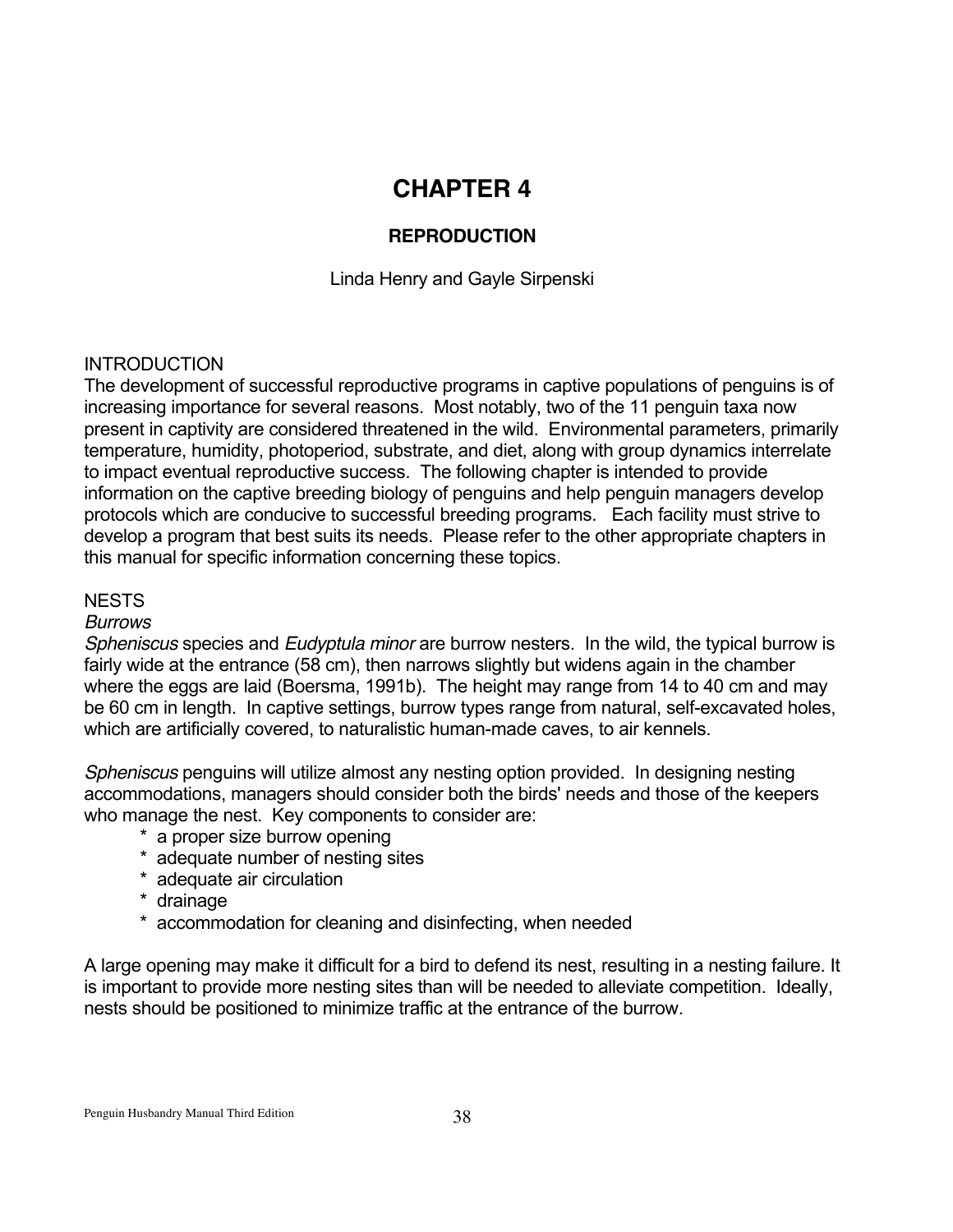Adequate air circulation and drainage are important from the standpoint of humidity and disease control. Proper air circulation is essential in a humid environment; this is especially true if birds are coming from the water and going directly into the nest. Holes or vents can be placed along the sides of the nest box. In exhibits where burrow flooding may occur (due to rain or an overflowing pool) a small drain inside the nest can expedite recovery of the burrow.

A variety of designs have been developed which provide adequate nesting for *Spheniscus*. One popular, ready-made burrow used by many facilities is the plastic air kennel used for airline shipping. The optimal size for this purpose seems to be models #200 and #300. Using just the top portion of a kennel (with a handle on top) as the burrow is another option that works well. Approximate dimensions are 64 cm L x 43 cm W x 24 cm H with an opening of 20 x 23 cm. This facilitates monitoring and management of the nest because the cover can be lifted slightly to provide easy access. For example, Mystic Aquarium has found that African penguins are likely to move with the hut if it is moved forward. In this way, they can be induced into briefly moving off the nest so eggs and chicks can be handled without aggression from the parents.

Artificial burrows may be constructed from wood, providing they are painted in order to seal out moisture. A burrow of this material should be refurbished or replaced at the conclusion of the breeding season. All nest boxes should allow the keepers access without unnecessary disruption of the nest. One type of artificial burrow, used by Sea Life Park in Hawaii, uses 36 inch sections of cement pipe, open at both ends. Mystic uses a similar design made from expanded PVC pipe (18 inches long and an 18-inch opening). At Sea World in California, Humboldt penguins are housed in an outdoor exhibit where birds excavate burrows into the natural substrate. Excavation is augmented with a painted plywood tent or box or fiberglass cover (see illustration). In exhibits where birds are allowed to burrow, the soil mixture should be at least 20% clay to prevent nest cave-ins.

#### *Nesting Substrate*

The substrate beneath the nesting material should be absorbent to keep the nest dry. Good drainage and ventilation is essential. Many facilities use kitty litter as an absorbent base. It is important to choose a non-clumping clay litter. Other materials, which have been safely used in nest boxes include sand, pea gravel, rocks, wood shavings, and Aspen chips. Materials, which are reported to have caused problems (and which should be avoided) include: crushed corn cob (likelihood of fungal spores); peanut shell (fungal spores and possible fly infestation); and sterile potting soil (fungal spores). In exhibits where birds dig into the natural substrate, water may collect at the bottom of the nest. In this instance, the burrow should be drained and removed from access by birds.

#### *Nest Box/Burrow Maintenance*

The degree of daily maintenance of nest boxes or burrows seems to vary among facilities. 1993 PTS results indicate that some institutions clean nests daily while others do not clean the nest until it is abandoned by the parents following chick removal; other institutions remove nest boxes from the exhibit completely until the next breeding cycle. Daily cleaning of nest boxes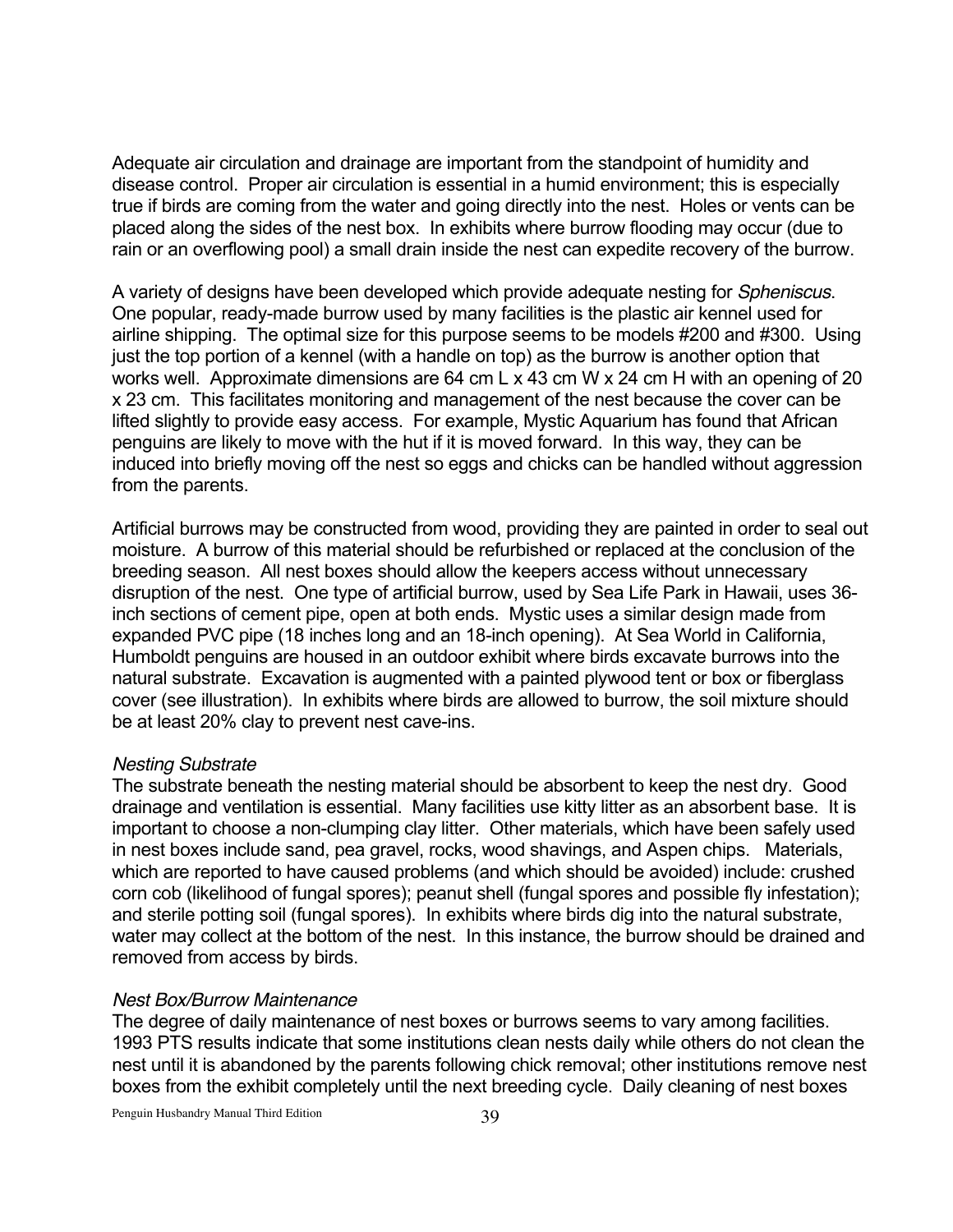does not appear to be necessary and may be disruptive. It is recommended that nest boxes are removed for annual disinfection, painting, or replacement.

### NEST MATERIALS

### *Spheniscus*

Nest materials should be offered at the onset of breeding season. While nest materials are not necessary for the comfort of the chicks, the collection of nesting material seems to be a strong component in pair bonding. Some recommended nest materials might include:

- \* rounded stones, too large to swallow
- \* grasses (e.g., pampas grass, outdoors only)

Pencil-sized, dry sticks are an example of a nesting material, which should be avoided; mortality has been reported in adults from eating sticks. Additionally, sticks could be dangerous for young chicks that may be impaled or become trapped under them. Although used successfully by some institutions, managers should be aware of the danger of introducing fungal spores through the use of fresh vegetation as nesting material.

#### *Antarctic and Sub-antarctic Penguins*

Wild *Pygoscelis* and *Eudyptes* penguins nest above ground, in the open or among vegetation, most commonly utilizing small rocks as the primary nest material. Feathers or even vegetation may also be incorporated depending on locale.

Nests are built to varying degrees among the species. It is important to provide adequate amounts of suitable rocks for nesting. Sea World of California reports that they add beach pebble and river rock to a depth of 4 to 5 inches on the rookery area to provide adequate base and a good rock source. Care should be taken to provide rocks large enough to preclude ingestion by chicks. It is unknown whether rock eating is dangerous since wild penguins are known to eat rocks as well. However, given the need to optimize success in the captive environment, managers would be well advised to avoid smaller sized rocks. Timing of the addition of nest materials should correlate with other reproductive stimuli that should be approximated to the natural cycle, e.g., artificial lighting. *Eudyptes* can be very aggressive when nesting and caution should be used in disturbing even an experienced pair during the hatching of the egg; to do so could result in injury to the chick or cause the parents to abandon the chicks.

*Aptenodytes* do not require addition of nest materials. In the King penguin, a small territory is defended but not associated with nest building. (See Chapter 3, Behavior and Social Organization)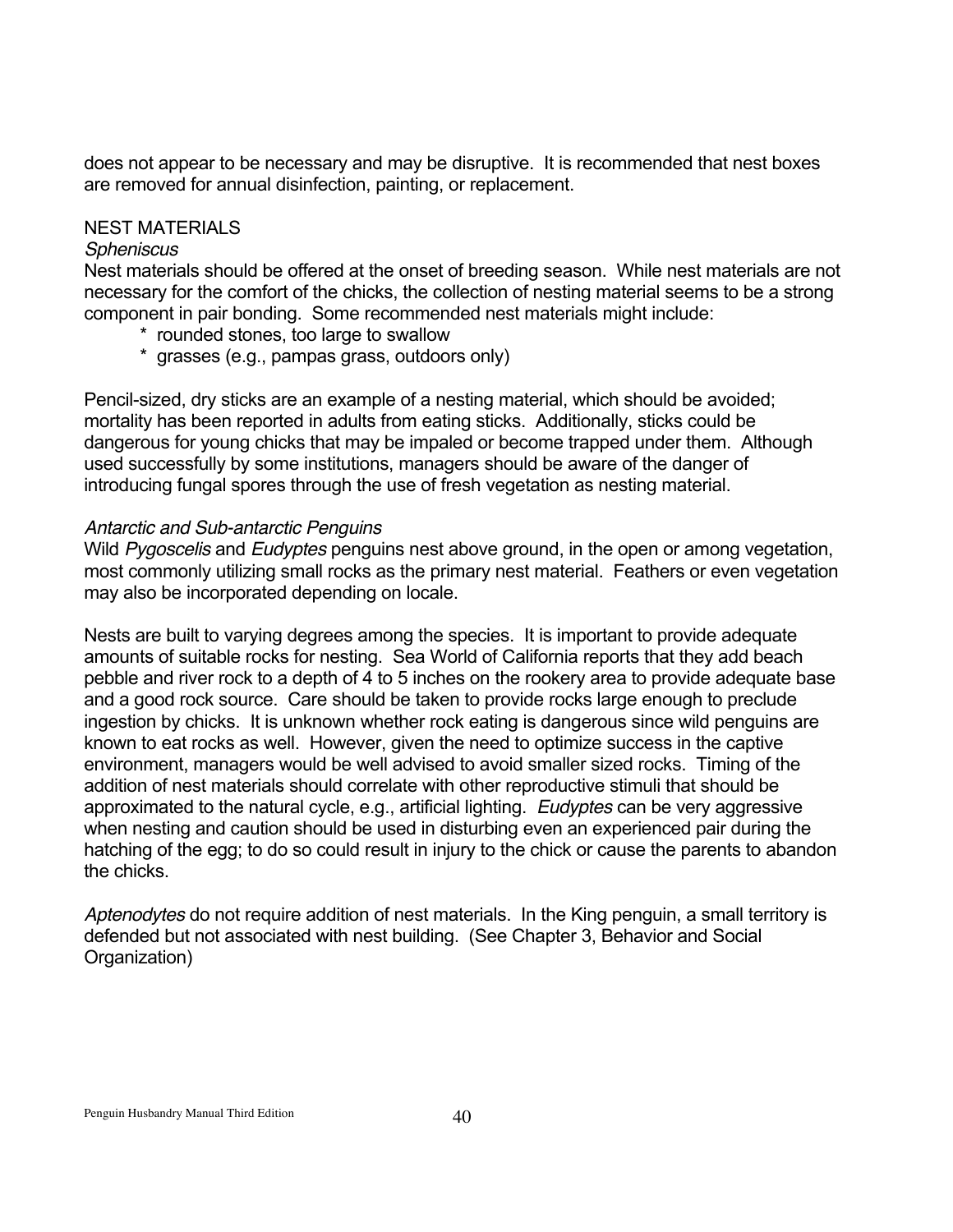# EGG PRODUCTION AND INCUBATION

The degree of seasonality varies among species (see Chapter 3, Behavior and Social Organization). The egg-laying interval and incubation period also varies among species (Table 3). Incubation data from field studies are available. Factors influencing incubation period include exhibit temperature and humidity, "tight" incubation vs. constant up and down movements during incubation, and whether the egg is incubated by the pair or in combination with artificial incubation.

| Species     | Egg<br>Lay Interval | Mean Incub<br>Period | <b>Incub Period</b><br>Range | Pip-to-<br>Hatch |
|-------------|---------------------|----------------------|------------------------------|------------------|
| Emperor     |                     | 67 days              | 64-73 days                   | 48-72 hrs        |
| King        |                     | 56 days              | 53-62 days                   | 48-72 hrs        |
| Adelie      | 3-4 days            |                      | 34-42 days                   | 24-48 hrs        |
| Gentoo      | 3-5 days            | 38 days              | 36-41 days                   | 36-48 hrs        |
| Chinstrap   | 3-4 days            | 37 days              | 35-39 days                   | 36-48 hrs        |
| Macaroni    | 4-6 days            | 36 days              | 33-39 days                   | 24-48 hrs        |
| Rockhopper  | 3-5 days            | 36 days              | 32-36 days                   | 24-48 hrs        |
| Humboldt    | 2-4 days            | 42 days              | 40-46 days                   | 24-48 hrs        |
| Little Blue | 2-3 days            | 35 days              | 32-35 days                   | 48-56 hrs.       |
| African     | 3-4 days            | 38 days              | 36-42 days                   | 24-48 hrs        |
| Magellanic  | 3-4 days            | 42 days              | 38-48 days                   | 24-48 hrs        |

Table 3. Egg-laying intervals and incubation data for penguin species commonly maintained in captivity.

# *Spheniscus Penguins*

The normal clutch size for this genus is two eggs. Reports of single and triple-egg clutches have been reported but are unusual. Onset of incubation varies among species. In African penguins, females incubate the first egg immediately (Gailey-Phipps, 1978). Humboldts partially incubate the first egg but are still willing to come off the nest until the second egg is laid. Magellanic penguins do not incubate until completion of the clutch (Boersma et al., 1990).

Depending on the egg management practices for a given group, Humboldt and African penguins may produce up to three clutches on an annual cycle, with peak laying periods as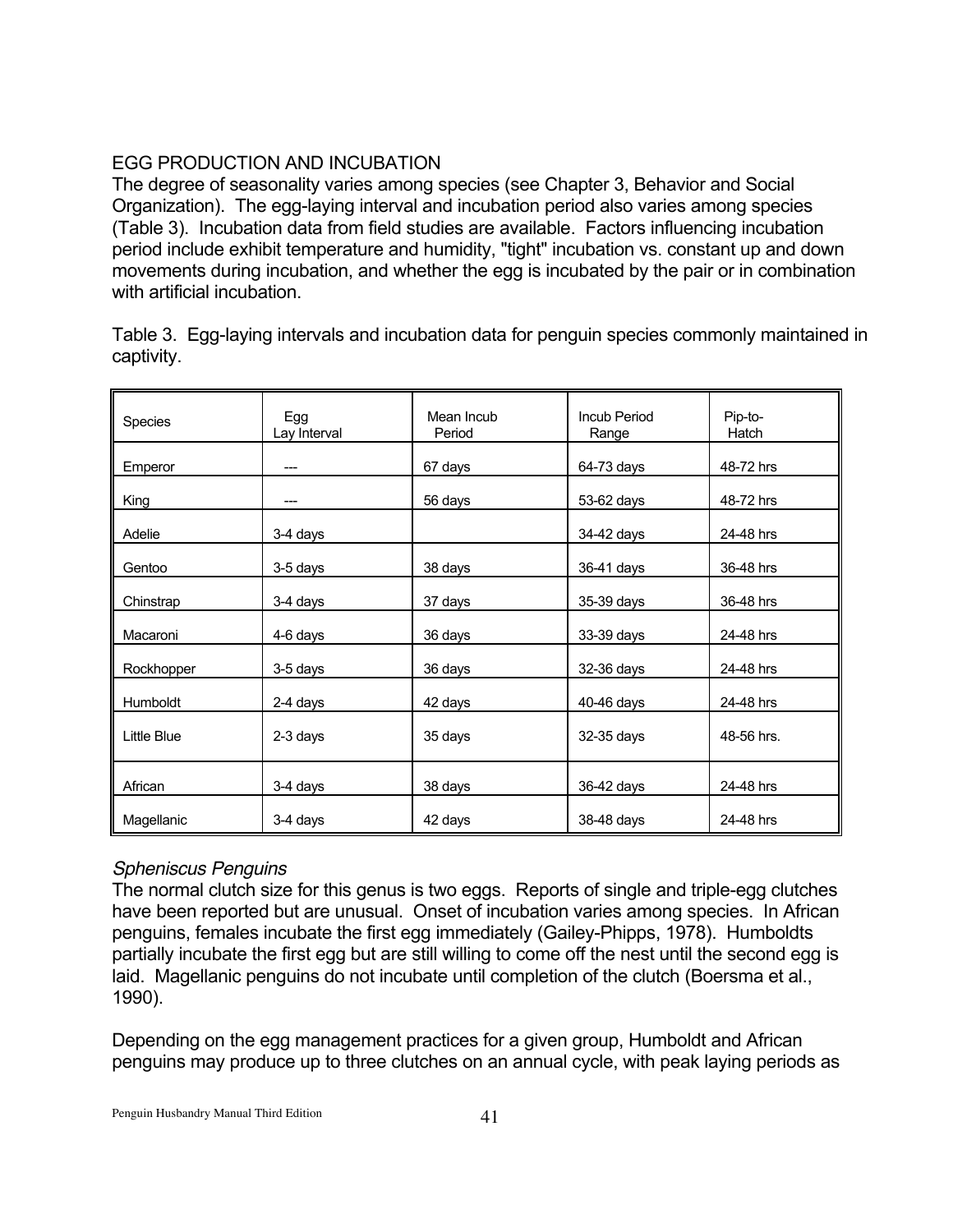described in Chapter 4, Behavior and Social Organization (see also Egg Management, this chapter).

# *Antarctic and Sub-Antarctic Penguins*

Clutch size varies among these genera: *Aptenodytes* lay a single egg, *Eudyptes* and *Pygoscelis* most commonly lay a two-egg clutch, although three-egg clutches have been reported. Onset of incubation also varies: Female King penguins begin incubation as soon as the egg is laid; for Emperors, the female merely shelters the egg for a few hours before transfer to the male, when incubation begins in earnest; Adelies, Chinstraps and Macaronis only partially incubate before laying the second egg; and Rockhoppers partially incubate the first egg (but it is often lost or ejected) before the second egg is laid.

### *Egg Size*

Table 4 shows expected measurements of eggs for various species. Size differences noted between first (A) eggs and second (B) eggs for several species influence eventual reproductive success. Eudyptids, in particular, show preferential interest in B eggs, often resulting in differential egg mortality (Williams, 1980). For other species, size differences combined with hatching asynchrony may be correlated to a loss of chicks within a nest (Williams and Cooper, 1984). (Refer to Egg Management, this chapter).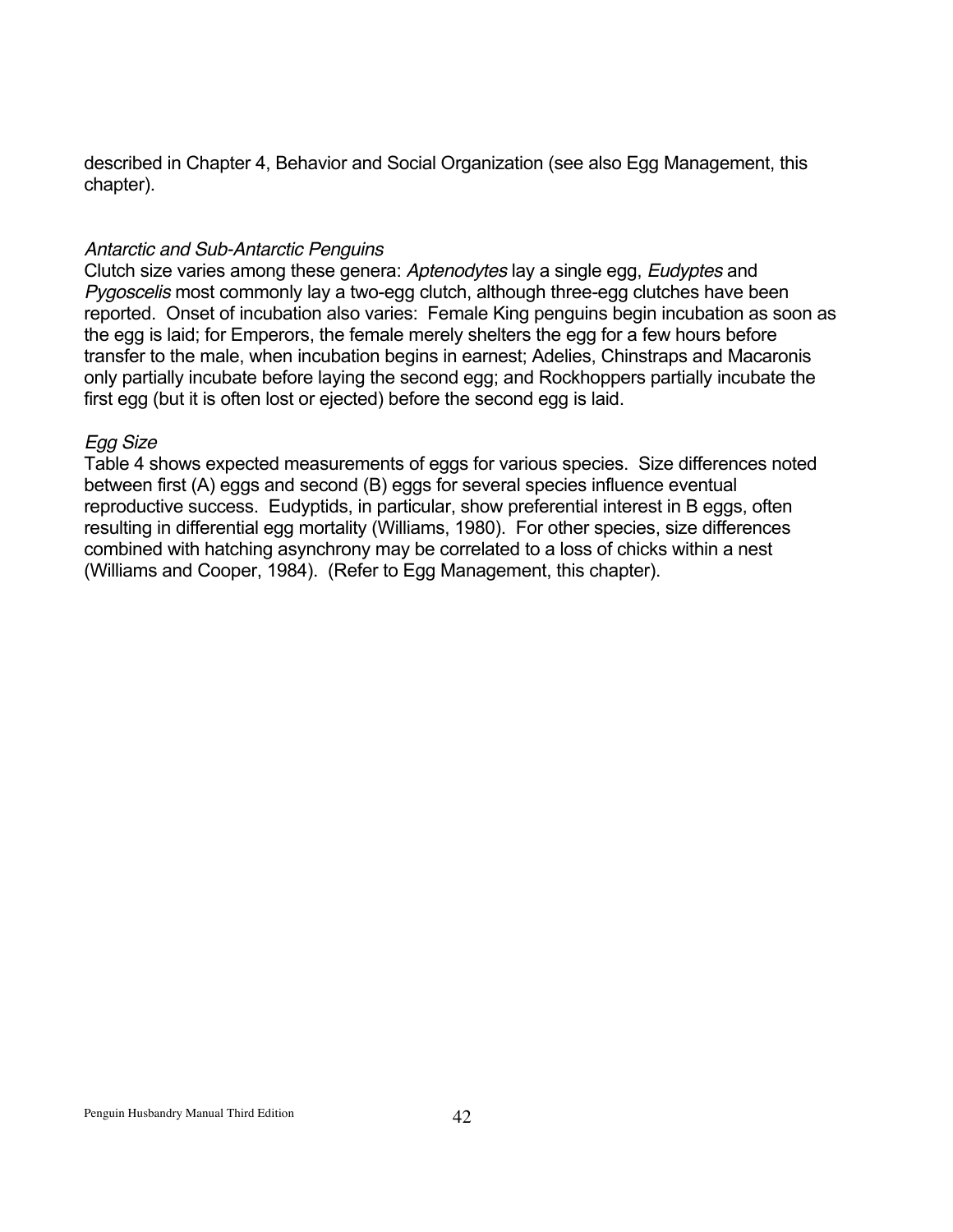| Sample             | Sample<br><b>Size</b> | Mean<br>Length X<br><b>Width</b><br>(mm) | Range<br>Length<br>(mm) | Range<br>Width<br>(mm) | Range<br>Weight<br>(g) |
|--------------------|-----------------------|------------------------------------------|-------------------------|------------------------|------------------------|
| Emperor*           | 10                    | 121 X 82                                 | $100 - 130$             | 78 - 86                |                        |
| King               | 301                   | 106 X 76                                 | $90 - 122$              | $65 - 82$              | $100 - 391$            |
| Adelie*            | 72                    | 69 X 53                                  | $60 - 79$               | $42 - 60$              | 64 - 119               |
| Chinstrap          | 52                    | 66 X 52                                  | $61 - 71$               | $48 - 56$              | 72 - 113               |
| Gentoo             | 111                   | 70 X 58                                  | $61 - 78$               | $53 - 61$              | $93 - 145$             |
| Macaroni           | 157                   | 80 X 60                                  | $63 - 90$               | 44 - 68                | $63 - 184$             |
| Rockhopper<br>A    | 50                    | 63 X 49                                  | $56 - 67$               | $41 - 52$              | $47 - 88$              |
| Rockhopper<br>B    | 84                    | 70 X 54                                  | $64 - 80$               | $50 - 57$              | $83 - 123$             |
| Humboldt*          | 30                    | 73 X 52                                  | $62 - 85$               | $46 - 56$              | not avail.             |
| Magellanic         | 101                   | 73 X 55                                  | $68 - 82$               | $50 - 60$              | 94 - 134               |
| African*           | $\overline{7}$        | 65 X 49                                  | $62 - 72$               | $44 - 60$              | $72 - 98$              |
| <b>Little Blue</b> | 10                    |                                          | $37 - 40$               | $53 - 58$              | $36 - 42$              |

Table 4. Sample egg measurements from captive-laid (\*) or wild-collected eggs (Sea World of California, unpublished data).

# **HATCHING**

Hatching success can be affected by parental behavior during incubation. First-time parents do not always adequately cover the eggs. In the *Spheniscus*, they also tend to exhibit a higher degree of aggression, which may adversely affect fertility or lead to egg breakage. According to Cheney (1990) there is an apparent correlation between young, inexperienced parents and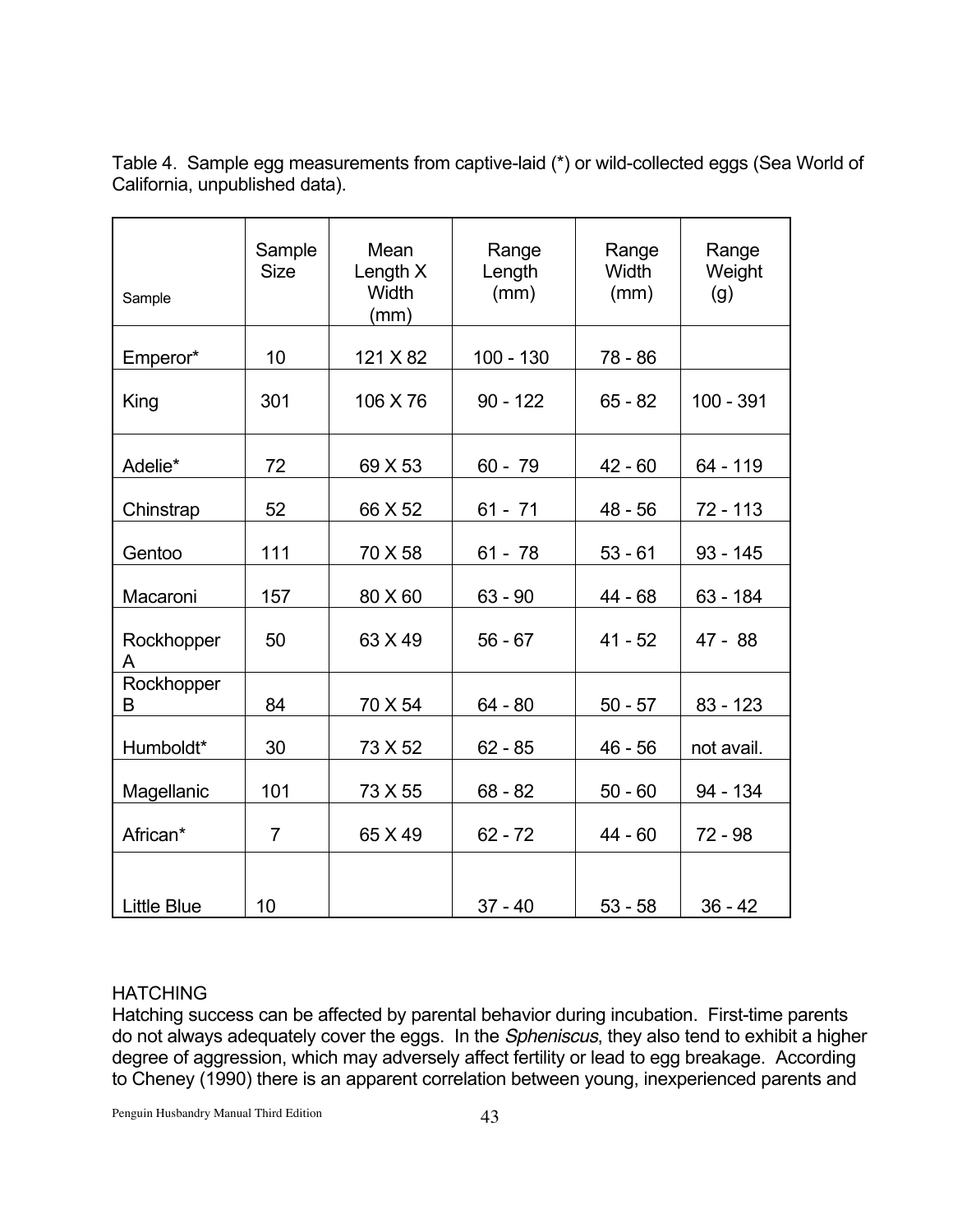infertile or inadequately incubated eggs. This is true for first-time breeders of other species as well.

Another factor influencing hatching success is humidity. Generally, the microclimate of the brood patch is sufficient for hatching under parent birds.

Penguin chicks hatch without assistance from the parents, except by fortuitous movements of the egg on the nest or feet. It usually takes a chick 12 to 48 hours to completely emerge from the shell (slightly longer in *Aptenodytes*). Table 3 shows pip-to-hatch interval for several captive species.

Occasionally a chick will become malpositioned within the egg, preventing the chick from rotating properly. Such chicks may need assistance in hatching (see Hatching Problems, this chapter).

# *Parental Care*

The normal weight for newly hatched, dry chicks of various genera and species can be found in Appendix I (these data were provided by Sea World Parks). Chicks below the lowest range for hatch weight for their species should be monitored carefully and hand-reared if necessary, especially if there is a sibling in the nest. There is considerable competition between nest mates, and weaker chicks frequently fail to thrive.

Chicks remaining with the parents should be monitored closely. If a problem is suspected, parent-reared chicks may be carefully removed from the nest, examined, and weighed. The weight gain within the first 5 to 7 days should be substantial. Upon examination, chicks should be checked for adequate hydration by lightly pinching the skin (usually on the back of the neck) and assessing resilience. If the skin stays in the pinched position, the chick is dehydrated. The lungs should sound clear, the eyes should be moist and the feet plump.

Several parameters can be used to determine the status of a chick in the nest. A healthy chick can be heard vocalizing as it solicits food from the parents. It should be noted, however, that at least one institution has reported hearing no vocalizations from some chicks. In the case of first-time parents it is helpful, as well as reassuring, to know that they are indeed providing food for the chick. This can be determined not only by physical examination of the chick and weight gain, but by checking for the presence of regurgitated fish in the nest, or the institution of keeper-watches to monitor feeding behavior. Video cameras are also used successfully for this purpose.

Occasionally the amount of nutrition provided by the parents is inadequate to support proper growth. Keepers should be prepared to provide assistance to small or malnourished chicks. If the chick is being fed by the parents but still appears dehydrated, a 2cc – 4cc supplement feeding of Pedialyte can be helpful in sustaining very young chicks until the parents are providing an adequate diet. The veterinarian should monitor small chicks closely for other complications.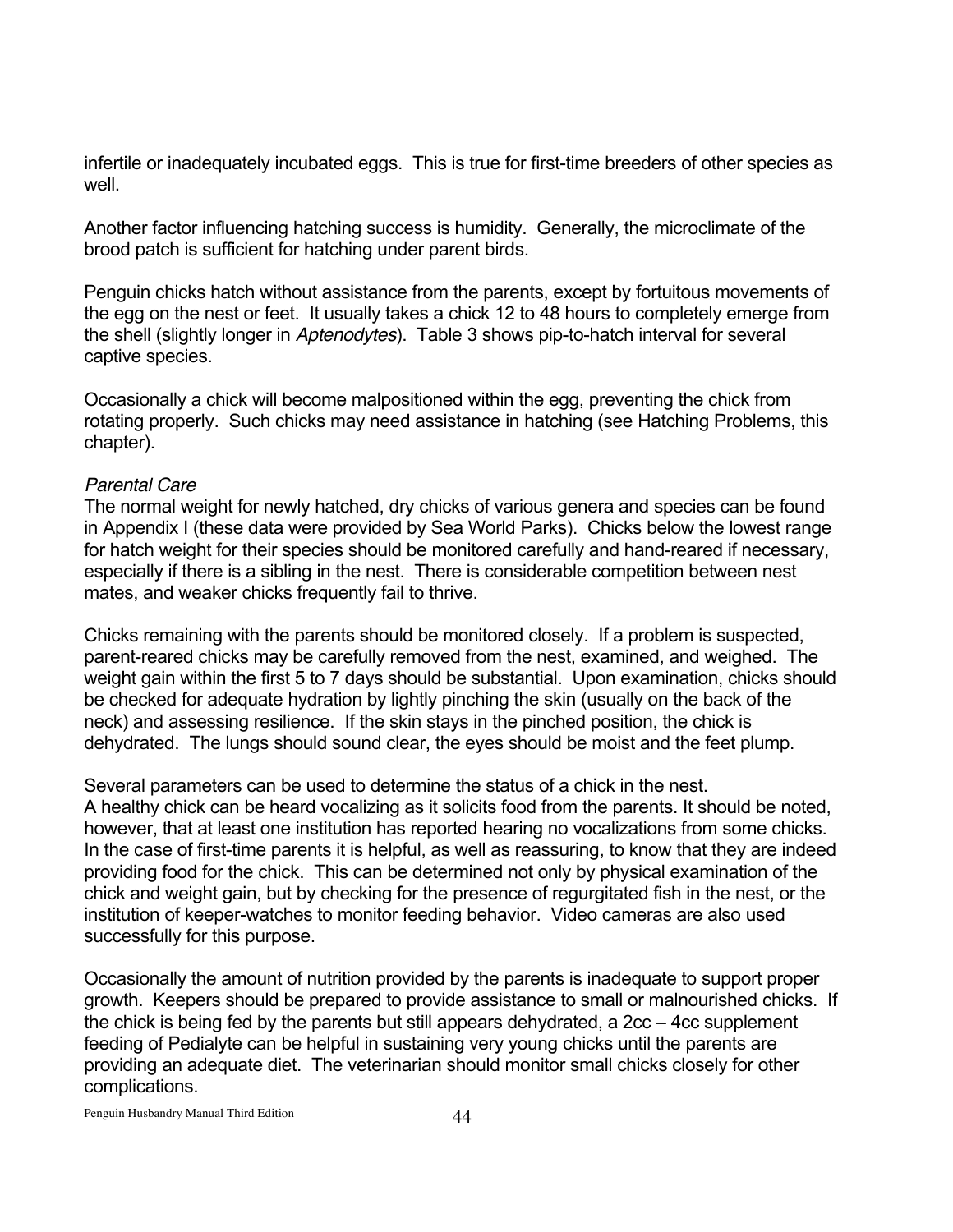Penguin chicks grow quickly on the diet of regurgitated food from the parents. Parent-reared chicks can double their hatching weight in less than five days. Parent-raised chicks gain weight at a faster rate than chicks that are fed an artificial diet (Schofield, 1991). An example of comparative growth rate between hand-reared and parent-reared chicks is shown for African penguins in Table 5.

Table 5. Comparison of Average Weight Ranges for Developing *Spheniscus demersus* chicks.

| Age in Days | Parent-reared  | Hand-reared    |
|-------------|----------------|----------------|
| 5           | 130-170 grams  | 90-120 grams   |
| 15          | 500-800 grams  | 300-400 grams  |
| 25          | $1.0 - 1.2$ kg | 700-900 grams  |
| 30          | $1.6 - 1.8$ kg | $1.0 - 1.4$ kg |
| 40          | 2.0-2.3 kg     | $1.5 - 2.3$ kg |
| 60          | 2.8-3.3 kg     | 2.8-3.3 kg     |

The food regurgitated to newly hatched chicks is very watery. As the chicks age, the regurgitated food becomes less moist. Older chicks are better able to digest solid food.

As the chicks grow, the demand for food from the parents should increase. Therefore, the needs of parents may be met through increased frequency of feeding or by increasing the volume fed per feeding. Adults may increase their food consumption by three or four times their normal amount during this time (see Chapter 6, Nutrition).

By three weeks of age, chicks of smaller species are able to swallow whole fish of moderate size. At this time, some institutions begin feeding their *Spheniscus* on the nest to encourage acclimation to hand feeding. However, for other species, this is not recommended because of the disruption that it may cause on the rookery. For larger species, supplemental hand feeding of pre-fledgling chicks on the nest is not recommended because of the often-extreme aggression of the parents.

# *Age of Fledging and Sexual Maturity*

Age of fledging, or independence from parents, varies among penguin species (Table 6). Penguins usually achieve their peak weight just prior to fledging. Smaller species of penguins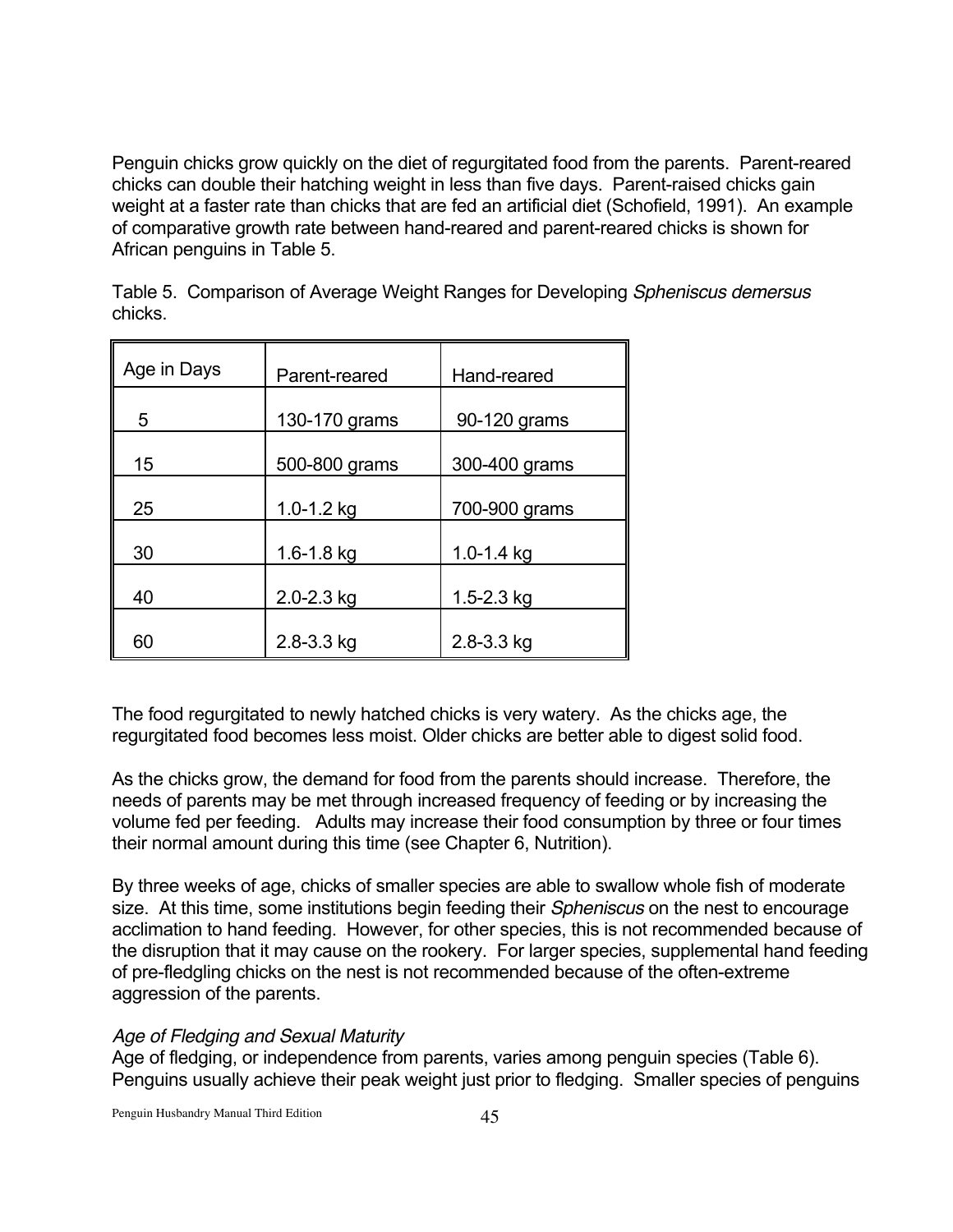can be given access to water when their abdomen and back are completely molted. Larger species may not venture near the water until near completion of the molt. Chicks inexperienced with exiting the pool should be monitored at all times while swimming.

At onset of fledging, *Spheniscus* chicks often go through a timid stage and may even act aggressively towards keepers. This change in behavior may be accompanied by an apparent disinterest in food. A weight loss of as much as 1 kg is not unusual at this time (Bocxstaele, 1978); appetite improves over time. Some facilities report higher mortality among birds molting into their juvenile plumage; thus staff should continue to monitor fledglings closely.

Table 6. Average age at fledging and peak weight at fledging for several species of penguin. (Sea World of California, unpublished data).

| <b>Species</b>      | Age at fledging | Approx. Peak Weight<br>(kg) |
|---------------------|-----------------|-----------------------------|
| Emperor             | 4-6 months      | varies                      |
| King                | 4-8 months      | varies                      |
| Adelie              | 40-60 days      | $2.5 - 3.0$                 |
| Chinstrap           | 55-60 days      | $3.1 - 4.2$                 |
| Gentoo              | 70-75 days      | $6.5 - 7.5$                 |
| <b>Little Blue</b>  | 33-34 days      | .831 - .891                 |
| Macaroni            | 60-65 days      | $3.0 - 4.1$                 |
| Rockhopper<br>Chile | 50-60 days      | $1.4 - 1.8$                 |
| Humboldt            | 70-90 days      | $3.0 - 3.6$                 |
| African             | 70-84 days      | $3.0 - 3.3$                 |
| Magellanic          | 65-70 days      | $3.2 - 4.2$                 |

Penguin Husbandry Manual Third Edition 46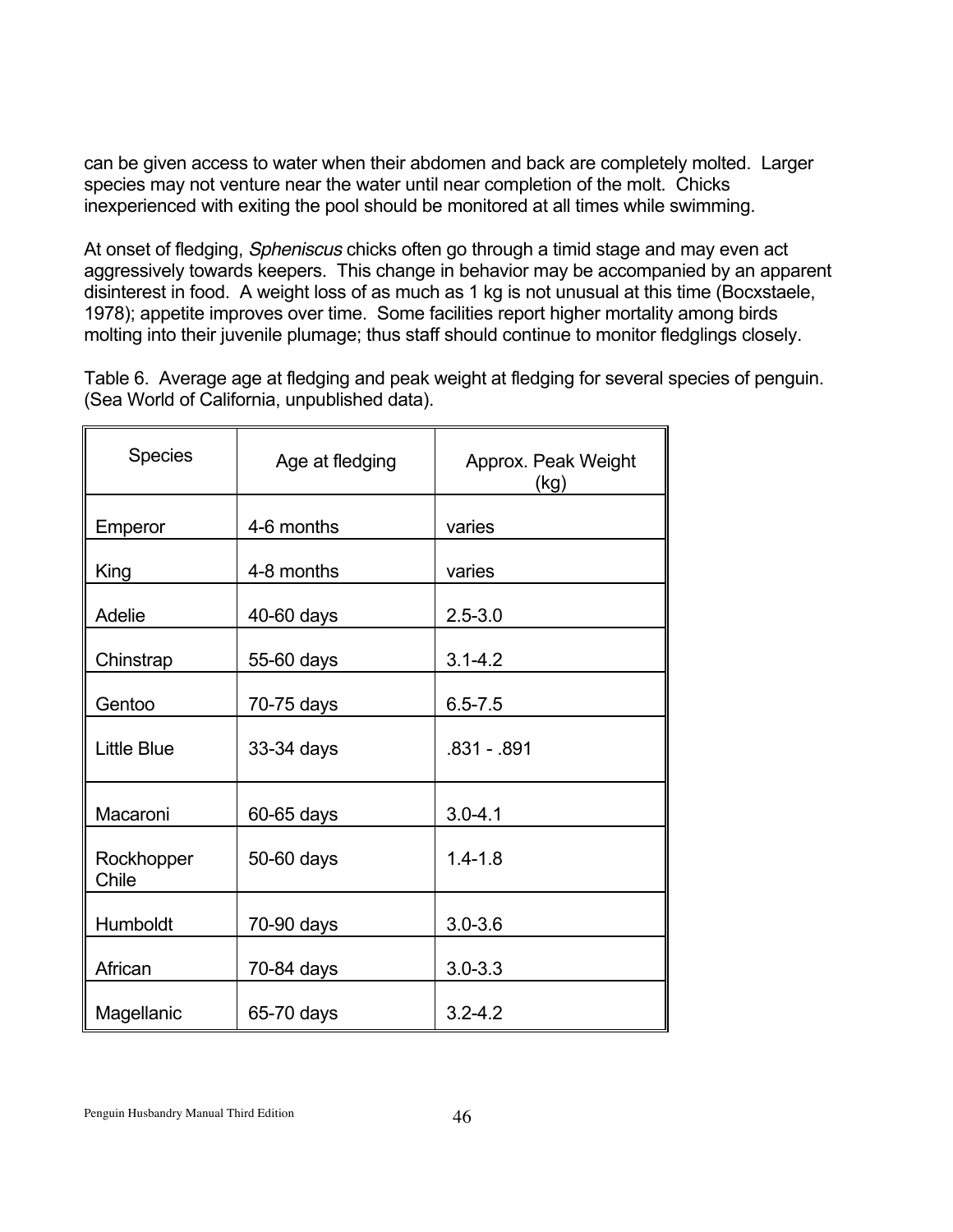The exact age of sexual maturity is difficult to determine for some captive species. The sex ratio and age distribution of the colony will have an impact on the sexual behavior of the younger penguins. Young males generally will not compete with older males for mates. They will, however, engage in courtship behavior at an early age (1-2 years). The approximate age of sexual maturity are shown for wild penguins in Table 7.

Table 7. Average age of sexual maturity for wild penguins (from del Hoyo et al., 1992).

| <b>Species</b>        | Age at sexual<br>maturity<br>Female/Male (if<br>available) |
|-----------------------|------------------------------------------------------------|
| Emperor               | 5 years/6 years                                            |
| King                  | 5-7 years                                                  |
| Adelie                | 3-8 years                                                  |
| Chinstrap             | 3 years                                                    |
| Gentoo                | 2-3 years                                                  |
| <b>Little Blue</b>    | 2-3 years                                                  |
| Macaroni              | 6 years (captivity)                                        |
| Rockhopper<br>(Chile) | unknown                                                    |
| Humboldt              | data not available                                         |
| African               | 4 years                                                    |
| Magellanic            | 4-5 years/5-6 years                                        |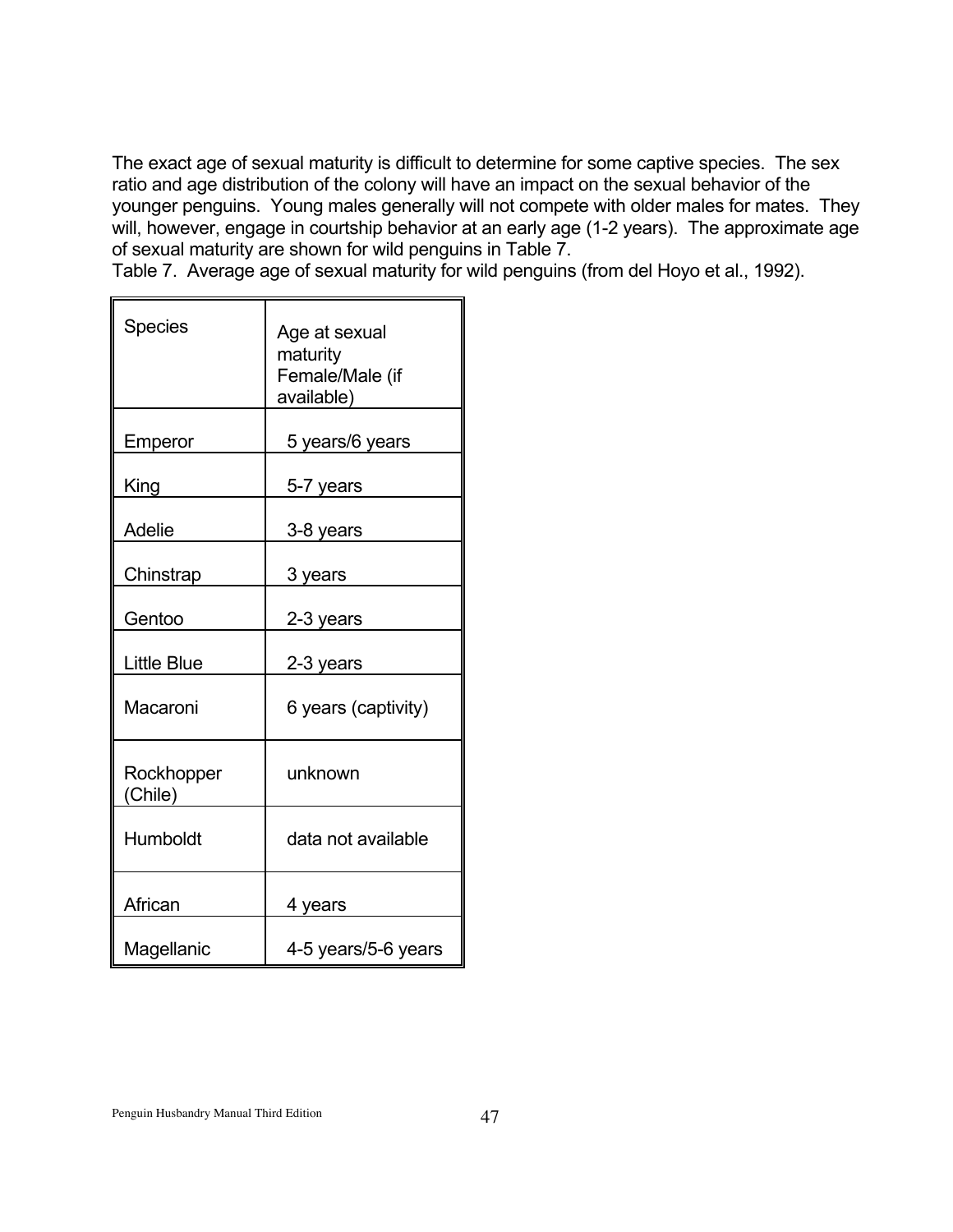# ARTIFICIAL INCUBATION

# *Preparation of the Incubator*

1993 PTS results indicate that most institutions fumigate with formalin/potassium permanganate to disinfect the incubator. Some institutions combine the use of a disinfectant solution to wash the inside of the incubator with fumigation. Nolvasan can be used as a disinfectant. There are stringent regulations governing the use of potassium permanganate; in California, special training is required and proper personal protective gear must be worn.

# *Fumigation or Disinfection of the Eggs*

Because many penguin eggs can become quite soiled in the nest before being removed to the incubator, there may be concern regarding cleaning and/or disinfecting eggs. However, the majority of the 1993 PTS reported that they do not fumigate the incubator with eggs present.

# *Types of Incubators*

There are a variety of incubators available that are suitable for incubating penguin eggs. Incubators that have been used successfully include:

- \* Petersime Models 1 & 4
- \* Humidaire model 20, 50 & 120
- \* Grumbach
- \* Roll-X

Considerations in choosing an incubator to hold penguin eggs include:

- \* incubator room/ambient conditions
- \* size of eggs to be incubated
- \* number of eggs to be incubated at one time
- \* turning requirements

# *Temperature and Humidity*

Artificial incubation temperatures reported by 23 institutions vary from  $35.2^{\circ}$ C (95.5 $^{\circ}$ F) to 37.5°C (99.5°F) on the dry bulb and 26.6°C (80°F) to 30°C (86°F) on the wet bulb. The most commonly used dry bulb temperature is  $35.8^{\circ}$ C (96.5 $^{\circ}$ F).

The Cincinnati Zoo reported poor hatchability of Magellanic eggs at 35.8°C (96.5°F) which improved when they increased the dry bulb temperature to  $36.6^{\circ}$ C (98 $^{\circ}$ F).

The wet bulb temperature should range from  $27.7^{\circ}$ C -28.8° C (81-84° F). Depending on geographic locale and rainfall, this may necessitate more or less frequent additions of water to the incubator reservoir. Type of incubator and the number of eggs being held at one time will affect overall humidity. Monitoring eggs through egg weight loss measurements is well described in the literature and can assist managers in establishing humidity requirements for their care.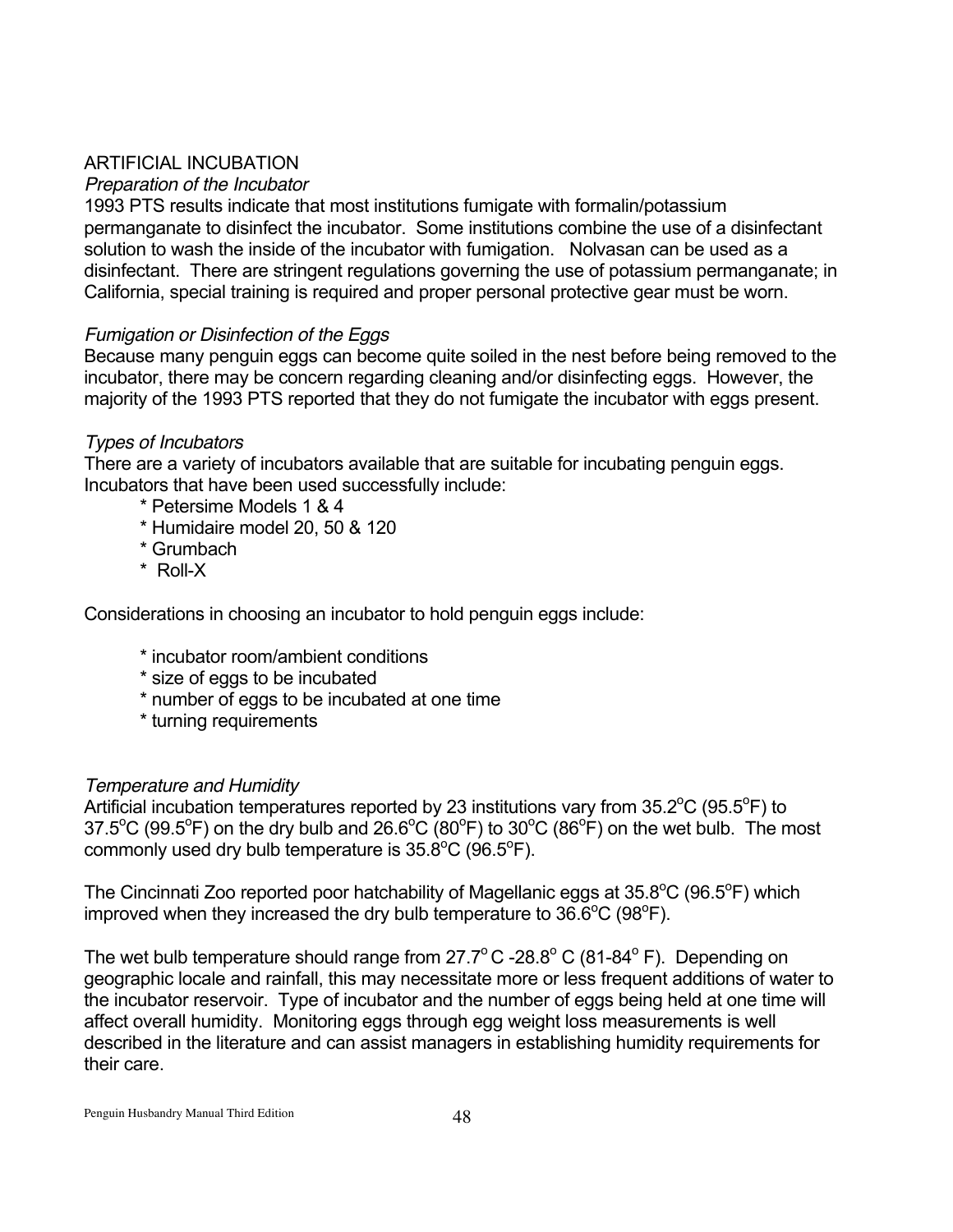# *Egg Setting, Egg Turning Technique, and Frequency*

Eggs should be set flat, not on end, in the incubator. The majority of institutions that have attempted artificial incubation report mechanical turning of the eggs every one to two hours. In addition to mechanical turning, some institutions also perform a  $180^\circ$  manual turn of the egg. This practice facilitates a more even development of vascularization in the egg (Jordan, 1989).

For incubators without automatic turning capability, manual turning can be done five or seven times (an uneven number of turns) in a 12-hour day. Eggs should be turned slowly to avoid rupture of developing blood vessels in the egg.

### *Managing the pip-to-hatch interval*

Eggs may need to be candled more frequently in the week prior to expected hatch. Some institutions report daily candling of eggs in the incubator at this time. A penguin egg is ready to move to the hatcher following external pip. Turning of the egg is no longer necessary at this time. For rockhoppers and macaronis, the egg should be moved to the hatcher when the chick pips into the air cell because an often-shorter pip-to-hatch interval has been observed. Problems have been reported when moving *Pygoscelis* eggs to the hatcher prior to the chipping of the shell by the chick.

At the time of pip, humidity should be increased by 1-2 $\degree$  C (2-3 $\degree$  F) on the wet bulb. This can best be accomplished in a hatcher separate from the incubator. This is important for several reasons, including the ability to increase humidity without adversely affecting other earlier stage eggs and preventing contamination of the incubator by hatching eggs. However, this may not be feasible for those with one incubator. Hatching eggs should be checked four to five times per day, and the area surrounding the pip misted with distilled water. Water for misting should be kept in the hatcher so that the temperature is the same as the hatcher. Average pip-to-hatch interval for several species is noted in Table 3.

#### *Hatching Problems*

Generally, penguin chicks experience relatively few problems in hatching. However, when a questionable situation arises, it is helpful for managers to be familiar with the normal hatch sequence (pip-to-hatch interval, appearance of a newly hatched chick, etc.) which will help in determining when a problem arises.

Some general indicators of improper hatching (whether in the incubator or observed under the parent) are:

\* if a chick has made internal pip but has failed to progress for over 12-15 hours or is well beyond expected incubation period.

\* if a chick has chipped through shell, but has failed to progress after 12-15 hours.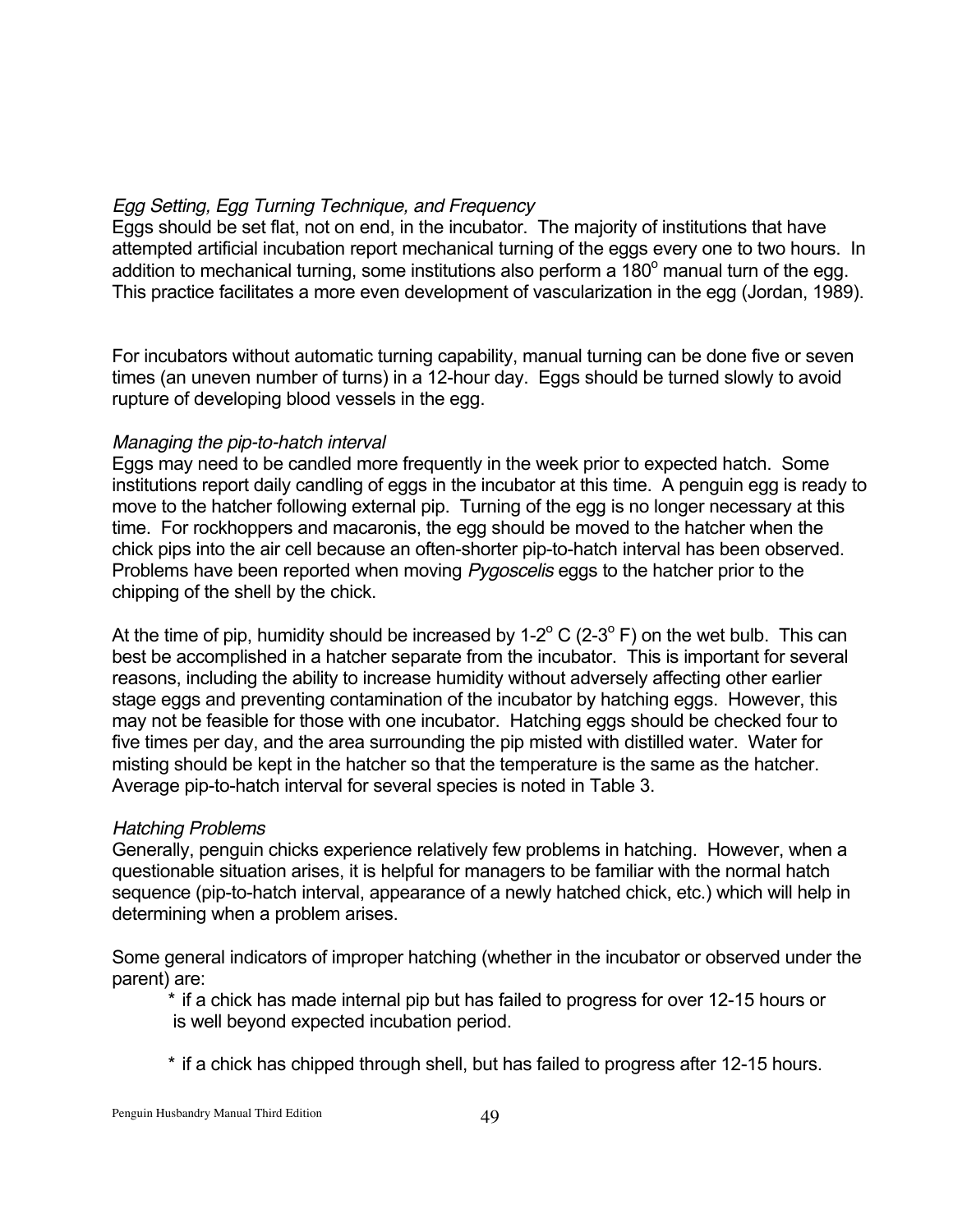- \* if a chick has rotated inside the egg without further chipping such that the bill is no longer visible at the pip hole.
- \* in *Aptenodytes* and *Pygoscelis* parental behavior can be indicative of a problem with hatching progress, as these birds will lift the brood pouch and bow more frequently.

The most common hatching difficulty for penguin chicks is malpositioning of the chick inside the egg. This may or may not be accompanied by unabsorbed yolk and/or residual albumen. Once a chick is determined to be having hatching difficulty, the egg should be removed for assistance (from the hatcher or from under the parent). When performing an assisted hatch, care should be taken not to introduce bacteria to the chick. Hands should be washed and gloved and all instruments cleaned. The pip should be examined and an evaluation of the problem should be made before beginning to assist the chick to hatch. The egg should be candled to assess vascularization (is the chick ready to hatch) and pip location (above or below the air cell), and a small flashlight can be used to look inside the pip hole to look for unabsorbed yolk, residual albumen or other problems. Once these steps are completed, carefully peel away small portions of the shell from the pip site with forceps.

After the pip area has been further exposed, the membrane should be moistened with warm water on a swab to check for active vessels. If no vessels are present, the membrane can be peeled back to expose the chick. Be sure the membrane does not stick to the nares and occlude breathing. Efforts should be made to expose the head first. In extreme cases, it may be necessary to manipulate the head out from under the wing. (For a more detailed description of hatching assistance, see Jordan, 1989.)

If the chick is to be parent-reared, it should be returned to the nest as soon as possible, following a careful examination for other problems. Sticky chicks (those with residual albumen) or chicks with protruding yolk sacs should be considered for hand rearing.

# REPRODUCTIVE MANAGEMENT

# *General Record Keeping*

The necessity of maintaining good records cannot be over-emphasized. Staff can learn from previous attempts at chick rearing if complete records are available to them. By reviewing past records, changes can be made to improve protocols for the future.

# *Egg production and reproductive history records*

As mentioned in Chapter 2 (Management), individual identification is essential if accurate records are to be kept. It is imperative that pedigree information from birds that were transferred from other institutions be obtained if available. This information can easily be acquired for studbook species and is important in maintaining the genetic history of each individual.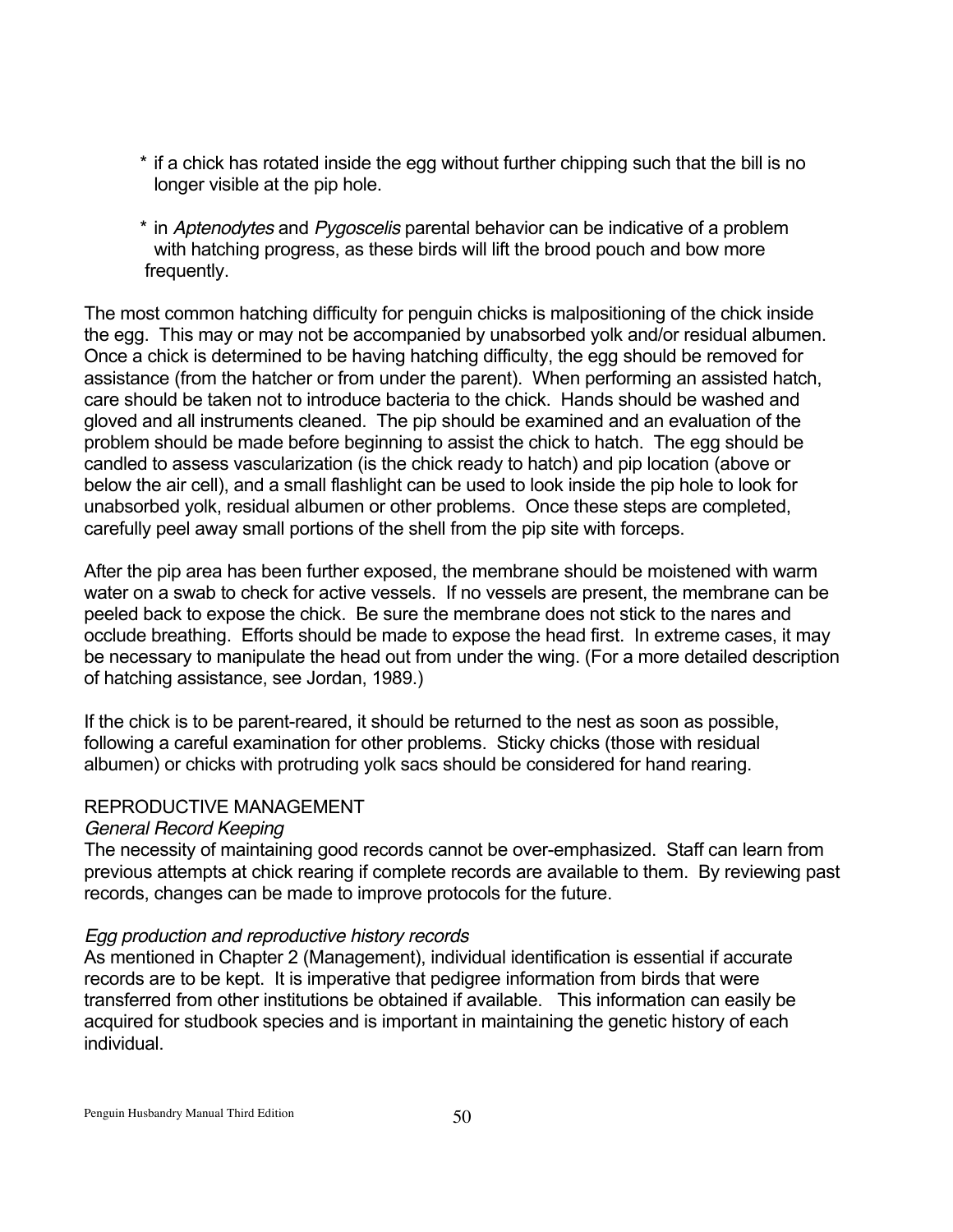Record keeping relating to reproductive management should begin at the time of egg laying. Marking the first egg laid is important if the expected incubation dates are to be calculated. Egg logs should be used to record data such as lay date, number of days incubated, sire and dam, sibling identification, and method of rearing. Further, the fertility results should be noted for each egg as well as survivability of chicks. By tracking a pair's reproductive history, trends in success and/or failure can be identified. One simple method for recording of reproductive data for penguins, using large rookery maps, was described by Ellis-Joseph (1990).

Chick records. Hatch weights and subsequent daily or weekly weights are important in determining the overall growth rate. Many institutions develop records which include first morning weight, weight before and after each feeding, amount of food offered and consumed at each feeding, types of food consumed, comment on behavior, and vitamins and medication. It is useful to record ambient temperature and brooder temperature (if applicable). Chick records should be maintained through fledging.

#### *Egg Management*

Managers and staff should be familiar with how husbandry, nutrition, genetics, disease, and incubation impact egg fertility and chick production (Kuehler, 1990).

Candling. This can be a useful tool in determining the fertility and development of an egg. Candling techniques require practice, and a person with experience should be consulted prior to handling the eggs. Some managers are of the opinion that the eggs should not be handled before the tenth day following onset of incubation due to the potential damage to the embryo. If staff is experienced at candling, this should not be a concern (C. Kuehler, pers. comm.). Care should always be taken to avoid jarring the egg during handling or burning the embryo with the light source. Cooling should be kept to a minimum; slight cooling of the egg during candling does not appear to have deleterious effects (Jordan, 1989; C. Kuehler, pers. comm.).

During the majority of incubation, the air cell will be clearly visible. The shape of the air cell will usually change during the 24-48 hours prior to external pip or chipping of the shell by the chick. This is described as drawdown and is immediately followed by internal pip (where the chick penetrates through the membrane into the air cell).

General discussion of individual incubation techniques, including causes of embryonic mortality or abnormalities in development, are well described the literature (e.g., Kuehler, 1983; Osborn and Kuehler, 1989; Jordan, 1989; Kuehler and Good, 1990).

Removing eggs. Age of the pair, reproductive experience, environmental and social conditions, as well as the goals of the reproductive program, factor into any decision to remove eggs from the nest. Other considerations that might necessitate the removal of an egg include:

- \* overdue hatching
- \* improper incubation
- \* replacement with dummy egg to avoid recycling

Penguin Husbandry Manual Third Edition 51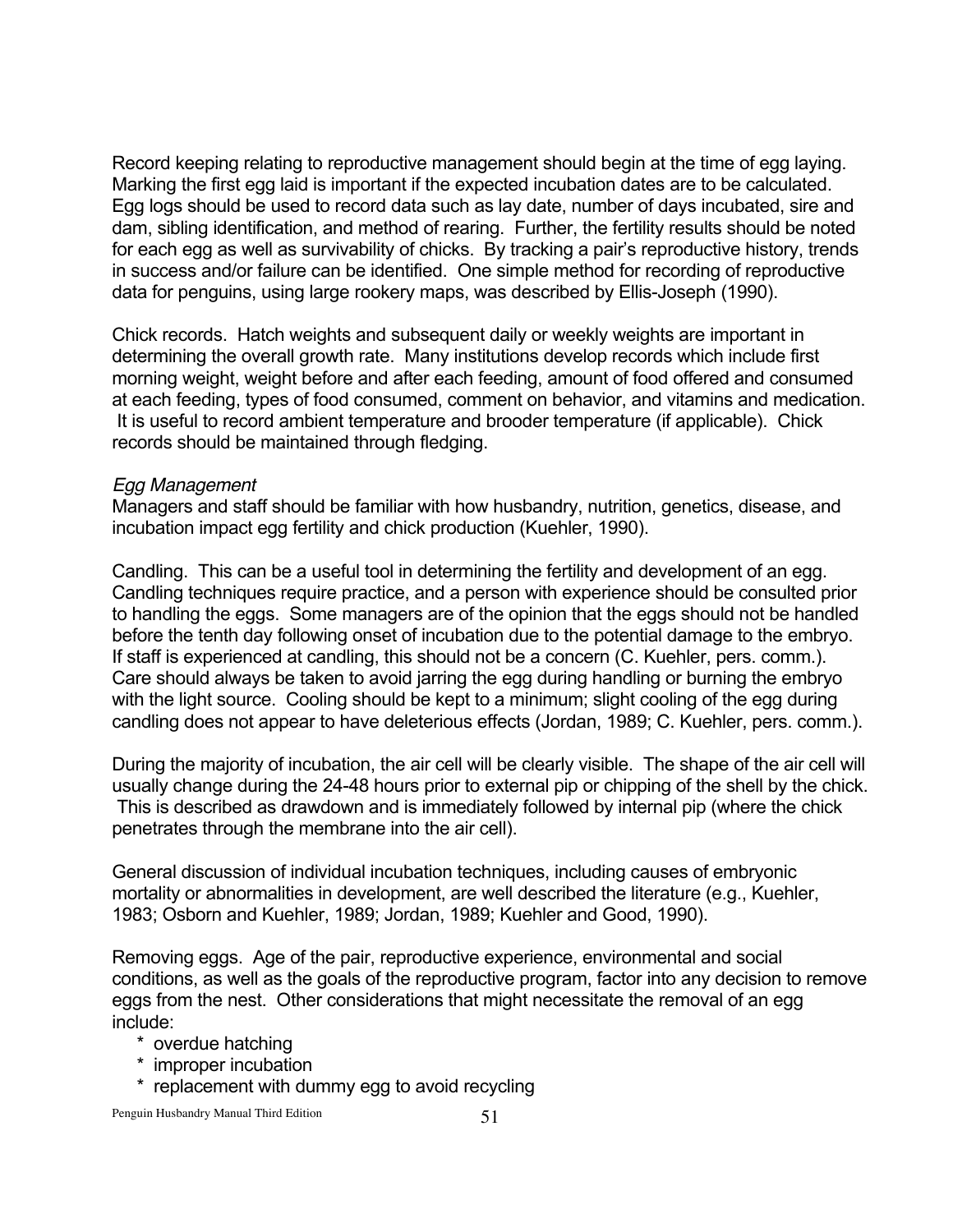- \* fostering to another pair
- \* transportation to another facility
- \* contraception
- \* egg damage

If eggs are to be removed for the purpose of contraception, it is advisable that it be done soon after the eggs are laid to avoid any development. A dummy egg can be placed with the parents to prevent double-clutching. Dummy eggs should weigh approximately the same as an actual egg for that species. Eggs removed for fostering to another pair can be taken at any point during incubation. Options at this time include placing the egg in an incubator until the target (foster) pair is ready to receive the egg or transferring the egg immediately to the target pair. If this is the case, the target pair should be incubating a dummy egg prior to replacement with the fostered egg.

Institutions should be familiar with expected incubation behavior for a given species, in order to properly manage eggs on the nest. Many times eggs are removed from a pair based on an assumption of inadequate incubation when, in fact, incubation had not yet begun. Eggs removed from the parents because of improper incubation may be returned to the nest at or before pip for parent rearing if the pair has continued to adequately incubate a dummy egg during the period the egg was in the incubator.

Several methods may be employed to successfully and uneventfully remove eggs from the nest. For burrow nesters, boxes with peep holes or rear access can allow for easy monitoring and removal. Burrows with access solely through the burrow opening may necessitate removal of the incubating parent before the nest can be inspected.

For aboveground nesters, Sea World of California employs a creative distraction technique whereby a fishing pole-type apparatus is used to dangle an object (usually a plastic egg) above the incubating bird causing the bird to raise up, striking at the object in defense of the nest. At this time, eggs can be visually inspected (e.g., to determine presence of a second egg, look for pips, examine chicks, etc.). For egg removal, it works well to place one foot in front of the incubating bird as a distraction, while the bird is lifted from behind by the tail and the eggs(s) or chick(s) removed.

*Aptenodytes* may require more than one handler to effect egg or chick removal. The incubating bird should be held from behind (using minimal restraint) as a second person lifts the brood patch to remove the egg or chick.

Egg Size Differences. When a size difference exits between eggs in the same clutch, combined with hatch asynchrony, there can be a large weight differential between chicks in a brood. In Gentoos and Adelies, the A egg is noticeably larger than the B egg and hatches first, which can result in a less competitive second chick. Even with the unlimited food supply associated with captivity, a second Gentoo chick may fail to thrive in competition with a large sibling. At least one institution has been successful with Gentoo parents rearing both chicks.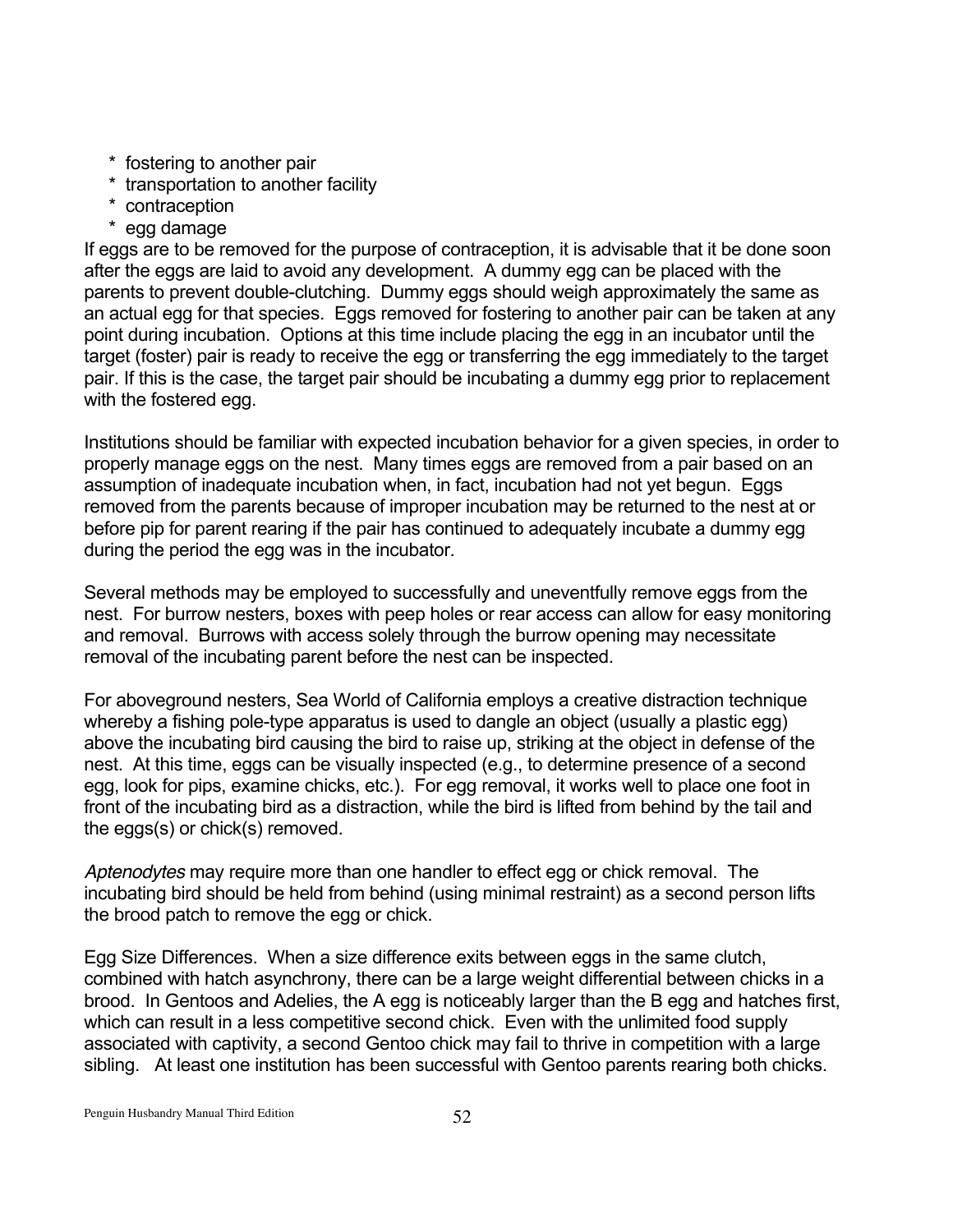Egg size difference is further exemplified by Eudyptid penguins which have an A egg considerably smaller than the B egg. During the course of incubation only two to four percent of A eggs survive to late incubation or hatching (Williams & Croxall, 1991). *Eudyptes* chicks hatched from A eggs usually fail to thrive in competition with the larger B egg sibling. However, if the B egg is lost, A eggs are viable. This is an important point for those managing *Eudyptes* in general. If maximum productivity is desired, one egg can be removed from pairs and either fostered or artificially incubated.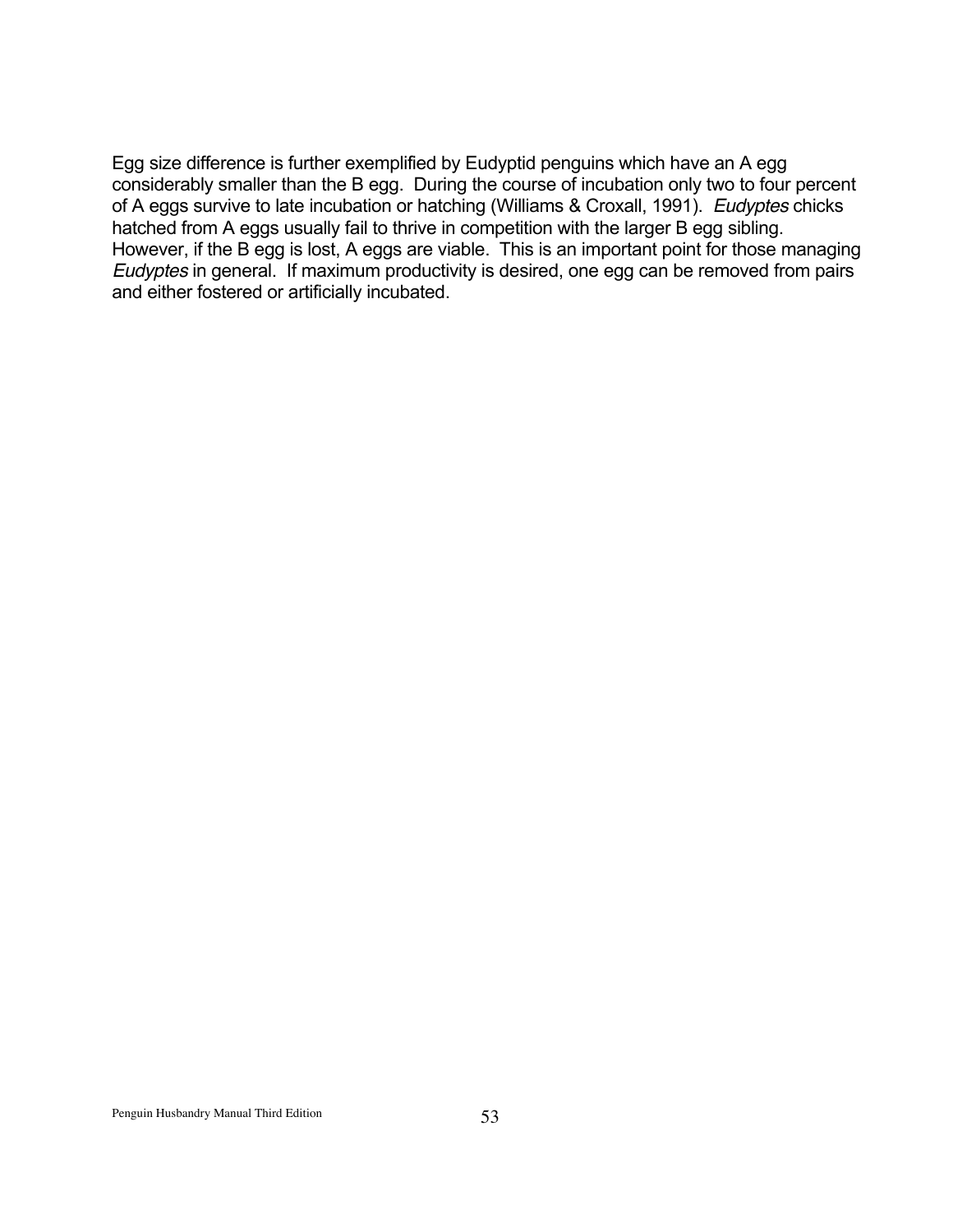### *Parent/Chick Management*

Although egg size difference is not significant for other species of penguins, hatch asychrony resulting in disparate size between first and second chicks can lead to trouble for a second chick under parental care. However, some Humboldt and African penguins have been reported to easily rear two-chick broods.

Fostering Eggs. The fostering of eggs to a "surrogate pair" for chick rearing is an option used by many facilities to maximize chick survivability. In cases where two chicks could be produced from a pair, this arrangement allows the parents to rear only one chick while the second chick is cared for by a pair that is known to be successful at rearing chicks. The timing of egg laying for both pairs should be within two weeks of each other. The eggs of the surrogate pair should be replaced with dummy eggs immediately. The egg(s) to be fostered can be placed under the surrogate pair a few days prior to the expected hatch date or at the time of pipping. Some facilities allow the first egg to hatch successfully before fostering the other egg. Fostering eggs can also be used to give younger or less experienced pairs an opportunity to rear a chick. One egg from a fertile clutch can also be given to a pair with infertile eggs.

Managing conspecific behavior. *Aptenodytes* require little intervention during incubation and chick rearing. Occasionally, other individuals or pairs will attempt to steal an egg. This occurs most commonly in Emperor penguins. The resultant dispute over the egg could result in loss through breakage. Therefore, it is recommended that Emperor pairs with eggs be separated from the main colony as soon as an egg is detected. Sea World of California utilizes a plexiglass barrier that physically separates incubating birds within the exhibit without adversely affecting visual and vocal stimuli from the group. Emperors with eggs are slowly walked to the barrier entrance. Initially, pairs are moved inside the barrier together. The female can be released back into the colony as soon as she transfers the egg to the male and begins to pace the enclosed area.

Feeding during incubation. Emperors generally eat from keepers' hands without difficulty during incubation. *Pygoscelis, Eudyptes* and *Spheniscus* penguins can be offered food on the nest as long as it does not cause unnecessary stress for the birds. These species may be aggressive and reluctant to accept food. King penguins may show inappetence at the time of incubation; more commonly, they are too aggressive to eat while on the egg. But keepers familiar with incubation exchanges can locate the bird for feeding when it is off the egg. Some facilities continue to feed the chick-rearing parent the normal morning vitamin fish, and some others prefer to wait until the chick is old enough to take vitamins in their own diet.

It is extremely important to remove all dropped fish if parents of smaller species are fed on the nest. The ease with which fish can be removed should be considered when the decision is made to offer food at the nest. If feeding or removal of fish elicits excessive aggression from the parents, perhaps an alternative to feeding on the nest should be considered.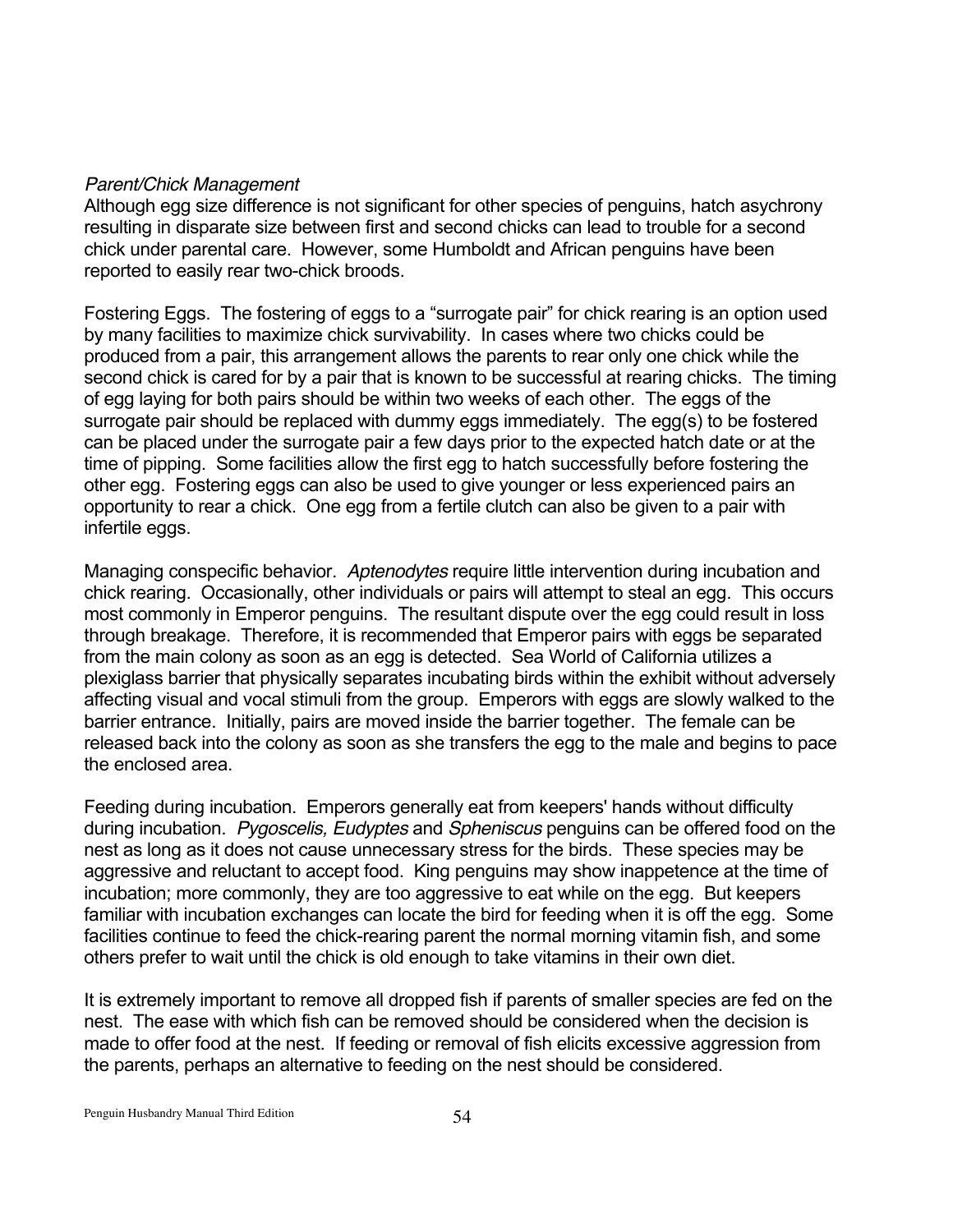If nesting birds are in an off-exhibit area or do not have access to water, it is a good idea to give the non-incubating partner the opportunity to swim sometime during the day. Most penguins quickly catch on to this routine and are willing to leave the nesting area for short periods.

#### *Introduction of Chicks to the Colony*

Hand-reared *Spheniscus* chicks can be introduced into the colony when they are nearly fledged (approximately 80 days). It is best to introduce chicks in a group or in pairs if possible. It is advisable to supervise the interactions of the newly introduced birds during the initial visit to the colony (See Chapter 3, Behavior and Social Organization). Chicks can be left unattended after a few days provided they are able to emerge from the water without trouble and are not being harassed by other birds. Juveniles tend to congregate together and will fight to establish a hierarchy of their own (Gailey-Phipps, 1978). Chicks should be encouraged to join the other birds at the feeding station rather than be provided with special treatment. It may be a few weeks before they are regularly feeding with the others. Some institutions find it advantageous to use an off-site area to introduce the chicks to members of the colony. A plexiglass barrier can also be used at first introduction within the exhibit.

#### HAND REARING

#### *General Comments*

It is advisable for all institutions managing penguins to gain experience in hand rearing. It may be necessary to remove an egg or chick for hand rearing in the event of the death of a parent or the failure of a chick to thrive in the nest. Success with hand-rearing chicks can be as high as 90% once a well-defined protocol has been established (Cheney, 1990). Hand rearing may be used to maximize founder representation within a colony, particularly if unrepresented birds do not exhibit successful parental behavior. Hand rearing can also be used to increase productivity; parents will often breed again within one season if chicks or eggs are removed.

Hand-reared chicks seem to be more tolerant of handling than parent-reared chicks. Depending on the routine husbandry practices of the facility, this may or may not be important. It should also be stressed that penguins are social animals and need to be in the company of conspecifics or congeners, even at a very young age, if they are to develop socially and not imprint (See Chapter 3, Behavior and Social Organization). Therefore, if possible, chicks of similar age should be reared together.

Prior to undertaking hand-rearing of penguin chicks, managers should consider the time and cost involved in hand-rearing penguins because this is a labor-intensive undertaking. Staff hours required to tend to the chicks along with the cost of the necessary equipment (brooder, formula, etc.) may have an impact on the decision whether or not to hand-rear chicks. *Early Chick Handling and Brooder Requirements - Days 1-14*

Once chicks hatch, they should be allowed to dry in the hatcher for at least 12 to 24 hours. Immediately following hatching, the umbilical area should be swabbed with dilute iodine-based disinfectant such as Betadine, and the yolk sac size should be evaluated. It is important to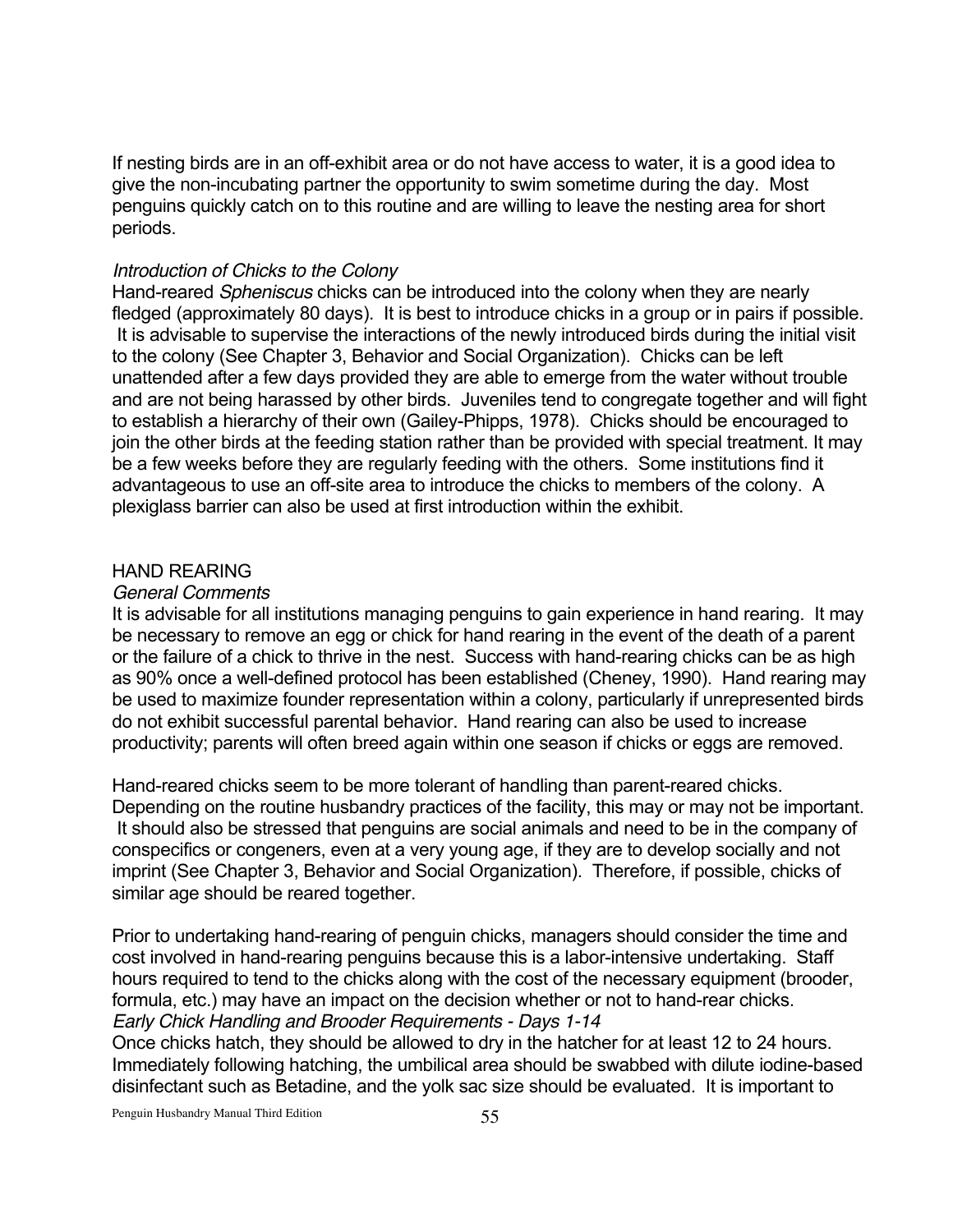continue to monitor the absorption of the yolk; slow absorption or a tight distention of the abdomen might be an indicator of a yolk sac infection. A normal abdomen will feel soft and yield easily to gentle palpation.

Once dry, chicks can be moved to an open brooder affixed with a heat source. Some types of brooders used (in order of prevalence) include:

- \* human infant incubator/modified Isolette with the top kept open
- \* painted plywood box
- \* plexiglass box
- \* ice chest type plastic cooler
- \* plastic box
- \* plastic wash basin

Primary concerns when choosing a brooder include:

1) adequate air circulation: penguin chicks require a dry rearing environment and should never be reared in an enclosed area where humidity is high.

2) ease of maintenance and disinfection: brooders should be cleaned at least twice daily. If wood is used, it should be sealed; however, be sure that the sealer is compatible with the heat source that will be used, to prevent combustion.

3) size and temperature gradient: there should be an approximate  $5^{\circ}$  C (10 $^{\circ}$  F) temperature difference from one side of the brooder to the other to allow the chick to adjust its behavior to meet its own thermoregulatory needs (after 5-7 days of age). If the brooder is too large, chicks may venture too far from the heat source and suffer serious cooling.

4) number of chicks to be reared together: it is recommended that no more than 2-5 chicks be reared in a single brooder. Overcrowding can lead to overheating of the chicks and increase the likelihood of transferring disease.

Typical early brooder dimensions might be 40 cm W x 83 cm L x 38 cm H to accommodate one to four chicks of smaller species or one to two chicks of larger species.

The most common heat source provided is a forced-air heater; heat lamps, heating pads and electric heaters were also reported as heat sources used (1993 PTS). To prevent burns, heat lamps should not be situated closer than three feet of the brooder. Heat sources should be adjusted to maintain 26.6 - 32.2 $\textdegree$  C (80 - 90 $\textdegree$  F) in the brooder for the first 14 days post-hatch. Dependent on ambient brooder room conditions, the temperature may need to be lowered as the chick approaches 14 days of age. Severely overheated chicks often lay flat with flippers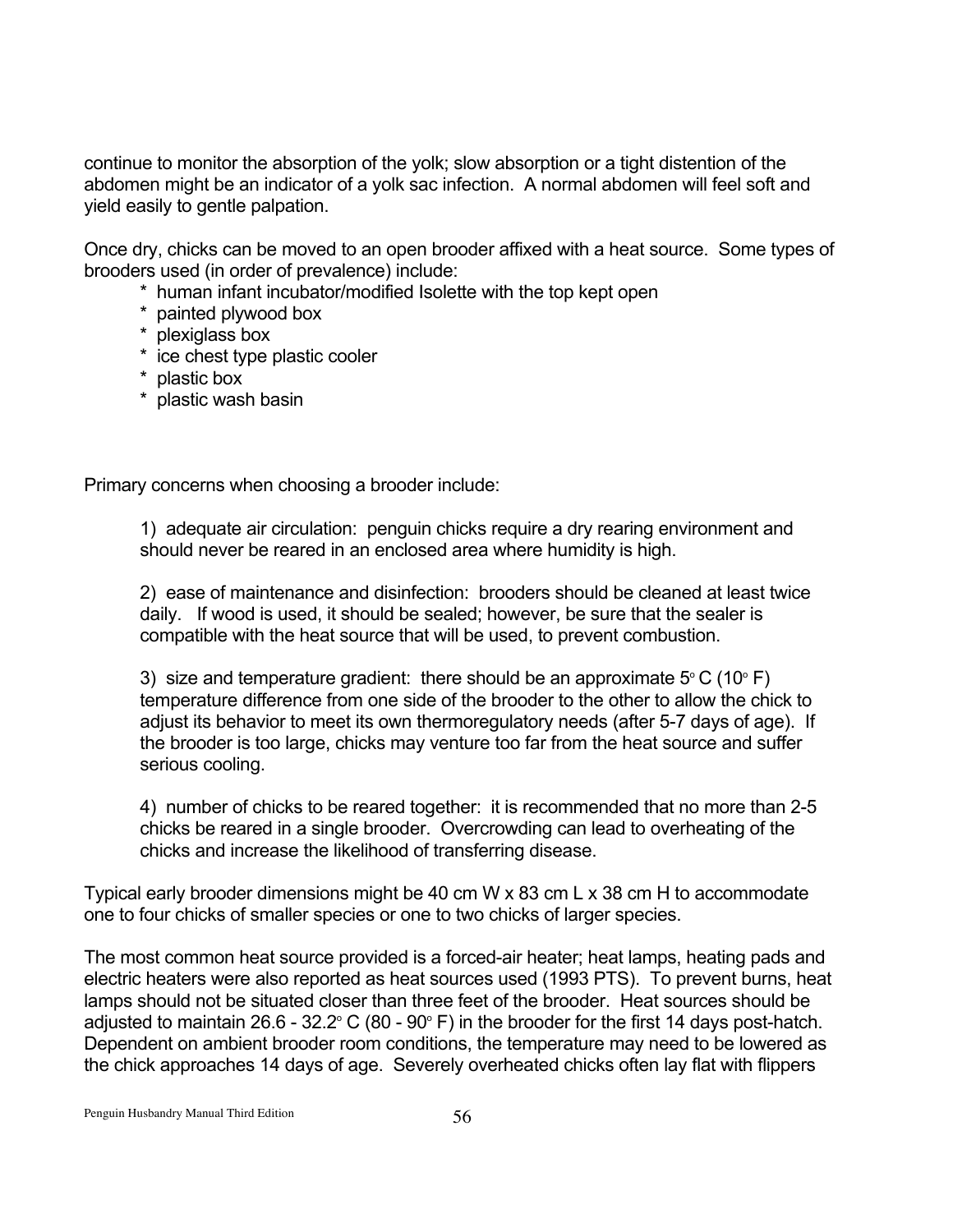and feet outstretched and may be panting; other subtle indicators of overheating are slight dehydration and unexplained inappetence.

Cloth toweling is the most commonly used substrate in the brooder for the first two weeks of rearing. Towels are readily available and can be easily laundered, using bleach, for adequate cleanliness. Roughly textured or frayed towels should not be used because of reports of leg injuries resulting from snagged toenails. Other early brooder substrates include:

> matting paper toweling surgical drape material

It is important that the substrate not be so smooth that the chick's feet slide out from under it. Temporary or permanent damage to muscles, tendons, and joints can result from improper footing.

Brooders should be cleaned at least twice daily. It is advantageous to correspond cleaning with feeding to reduce overall handling of the chick. Special care should be used when handling chicks that have just been fed as they may regurgitate. Additionally, toweling can be replaced as needed between scheduled cleanings.

Disinfectants should be thoroughly rinsed and allowed to dry before the chick(s) are returned to the brooder. Betadine sprayed directly on toweling and allowed to dry before adding the chick may reduce fungal spores.

#### *Older Chick Handling and Brooder Requirements - Day 15 through Fledging*

As chicks grow, larger brooder accommodations will be required. Most institutions utilize an inhouse design plywood box. Wood should be painted or sealed with a suitable product. Some designs incorporate a 1/4-inch wire or mesh flooring and are elevated from ground level on legs or casters. Typical dimensions might be 2.4 m L x 1.2 m W x 0.6 m D with wooden dividers, which allow partitioning based on chick requirements. This size can accommodate eight chicks in four sections or four chicks in two sections. Brooders should never house more than four chicks together.

As chicks grow older and more timid, it may be useful to supply some type of shelter or cover. One method is to provide half of an air-kennel or a sheltered area can be built right into the brooder design. To expedite habituation to handling and desensitization to external stimuli, the shelter should be removed for portions of the day.

Generally, dependent on the chick's response and ambient temperature conditions, a heat source may not be required at this stage. For high latitude species, further cooling may be required. For *Spheniscus* penguins, addition of a fan or air conditioner to the brooder area can improve thermoregulatory conditions and air quality. Previously described symptoms of overheating are the best indicator of a chick's thermoregulatory needs.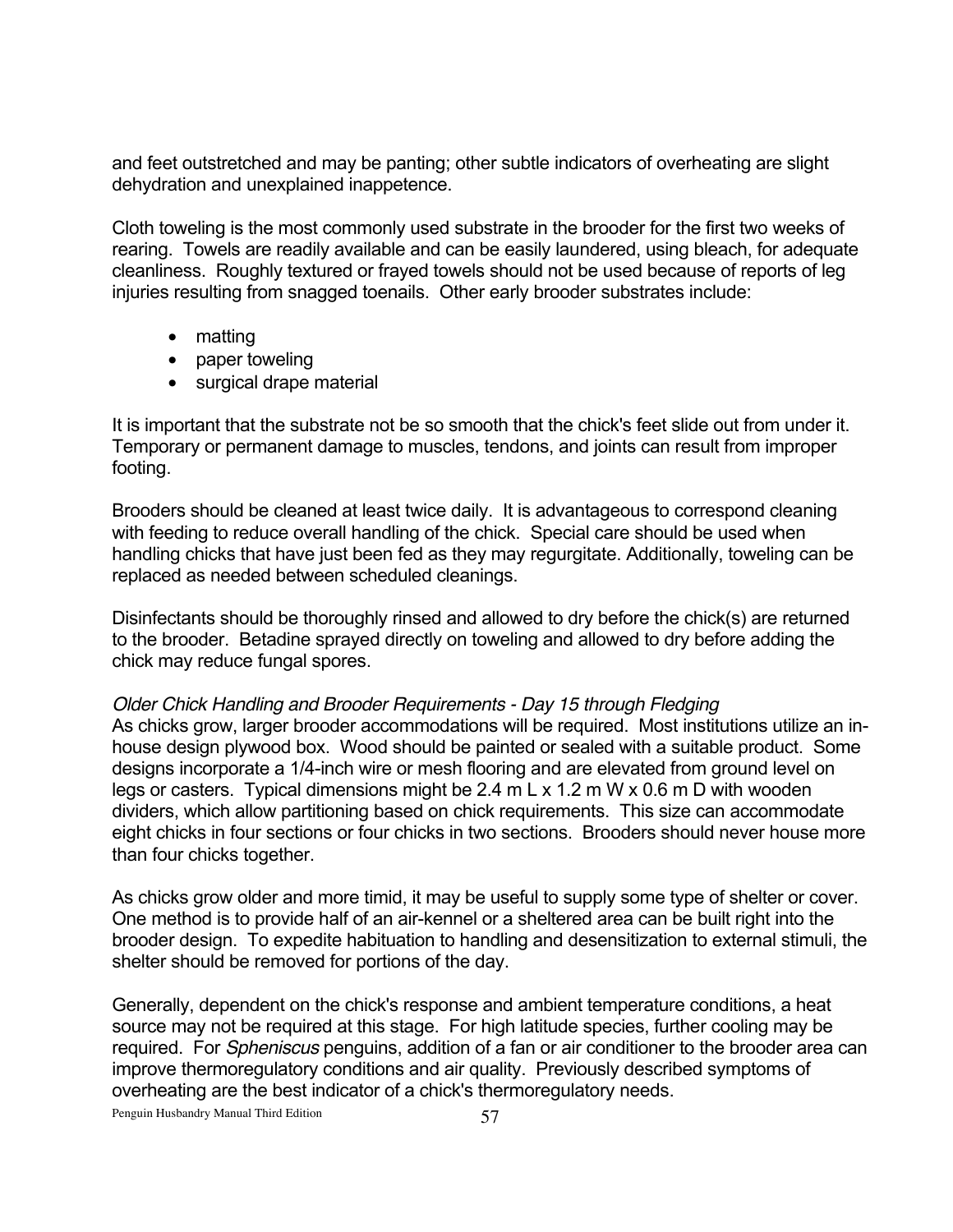At this stage, the brooder substrate most commonly used is indoor/outdoor carpeting. It is easily hosed for cleaning and can be soaked in a disinfectant and rinsed before drying. Other substrates used include rubberized matting and cloth toweling. Surfaces that are too smooth should be avoided to allow chick proper traction.

Brooders may require more frequent cleaning but should be done a minimum of twice daily.

HAND-REARING PROTOCOL FOR *SPHENISCUS, PYGOSCELIS,* AND *EUDYPTES*  The most commonly used diet for rearing penguins was developed by Sea World of California. This formula, commonly referred to as the "Penguin Milkshake," is discussed in Chapter 5, Nutrition. It is included in Appendix III at the end of this manual.

It is best to wait at least 12 hours after hatching before offering a penguin chick its first feeding. It is recommended that the first feeding be only water in order to assess the chick's feeding response and ability to swallow. Chicks with a large, unabsorbed yolk sac should only be given water for the first two or three feedings to allow time for yolk absorption. Once feeding begins, check the consistency and color of the stool. A black grainy or foul smelling stool may be indicative of improper digestion.

Feeding apparatus. Most institutions begin by using a 3-cc syringe affixed with a feeding tube (145 fr) as a feeding apparatus. As the chick grows, the syringe can be increased to 6, 12, 20 and finally 60 cc. Some institutions prefer a syringe alone, without the tube. If a tube is used, it should be securely glued to the syringe or longer than the chick's throat to prevent accidental ingestion of the tube by the chick. It is helpful to thoroughly blend the formula to facilitate the passage of formula out of the syringe and feeding tube.

#### *Feeding Responses and Methods of Feeding*

A feeding response can be initiated in a penguin chick by forming a "V" with the middle and index fingers, then placing the "V" upside-down on the top of the chick's bill and wiggling the fingers. The chick should respond by pushing up into the crook of the fingers. At this time, the formula can be delivered either by inserting the tube into the throat (at least 2 inches) or directing a tubeless syringe to the back of the throat. The fingers should be simultaneously wiggling to stimulate chick response and lifted very slightly to encourage the chick to stretch up. As the formula is delivered, it is important that the feeder watch the back of the throat for formula to back up; this can be a signal that the chick is no longer swallowing or that the formula is being delivered too quickly. If the chick tires and stops swallowing, remove the tube or syringe and wait. This process can be repeated until the feeding is completed. Chicks 1 to 5 days of age tire easily, therefore, it is important to be ready to give formula immediately after initiating the feeding responses.

# *Feeding and Weighing Protocol*

Chicks generally begin with a schedule of five feedings per day, delivered every three hours; e.g., 0600, 0900, 1200, 1500, 1800. A chick's total intake per feeding can be determined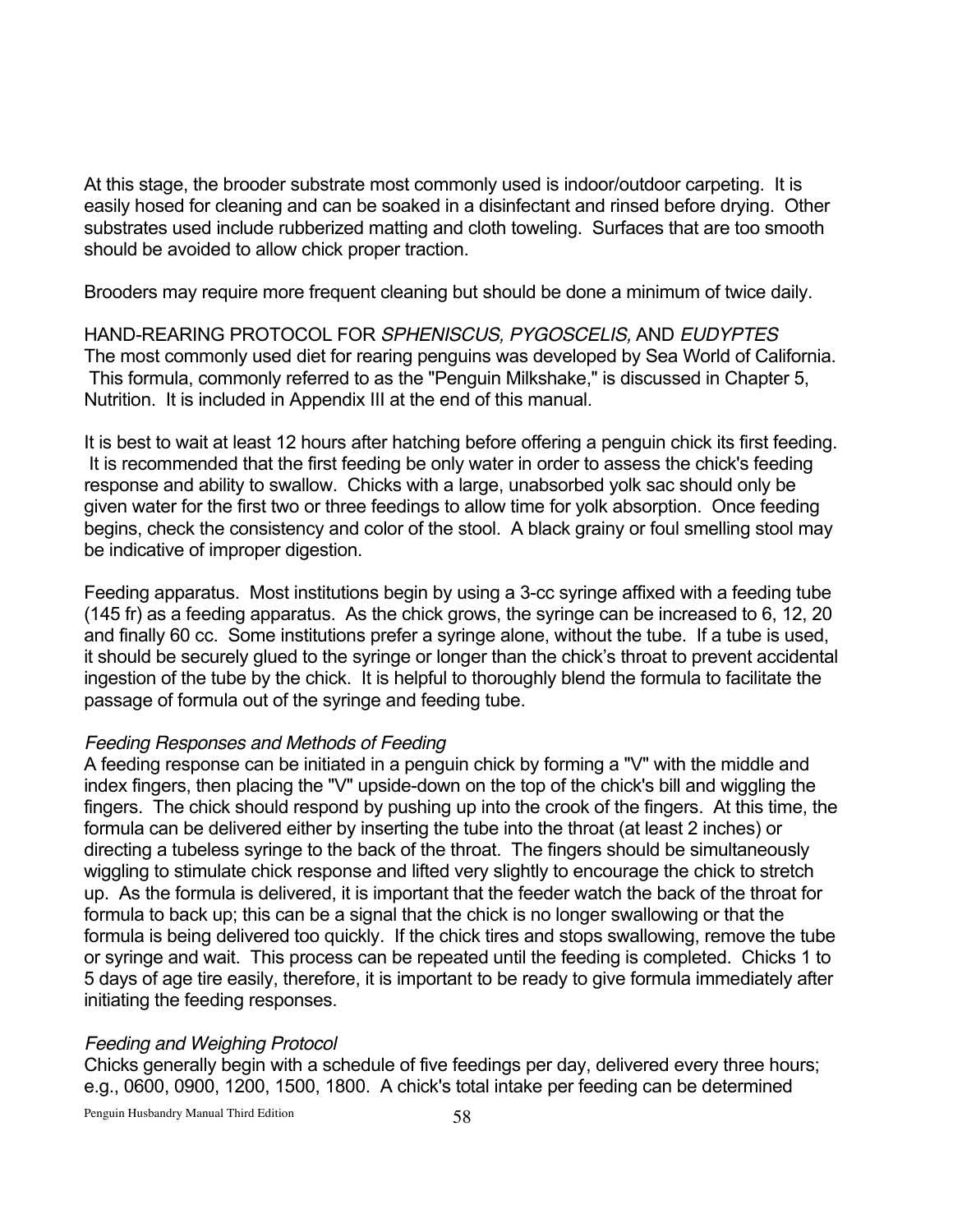either by the gram differences in weight before and after feeding or by measuring the total amount delivered in the syringe.

Some facilities weigh chicks only once in the morning prior to feeding. However, it may be advisable to weigh a chick at the start of each feeding for the first 1-10 days as problems are common to this age group. When a chick reaches 1,000 grams, a single morning weight will suffice. Growth data for hand-reared chicks of penguin species commonly maintained in captivity are presented in Figures 6-20 in Appendix I. These data should be consulted frequently during hand rearing to determine if chicks are within the acceptable weight ranges for their species.

Hydration should be monitored carefully throughout a chick's development and particularly as a chick begins to eat fish. Check for signs of dehydration by assessing skin turgor and monitoring weight loss between feedings. Water may be injected into the fish to provide additional fluid.

Feeding protocol. Day 1 is defined as the first day of feeding; this may differ from the chick's age where day 1 equals day of hatch. When determining the amount to be fed per feeding, it is important that the chick does not receive a volume of formula greater than 10% of its first morning weight. For example, if a chick weighs 100 grams, it should not be given more than 10 grams in volume at any feeding. Overfeeding is a common rearing problem (see Agespecific rearing problems below). Chicks at 1 to 3 days of age should receive a volume slightly less than 10% of the daily weight. Older chicks already eating fish in addition to formula should receive a total volume per feeding (from all food sources) of 10% of the first morning weight. This is the "10% rule."

There has been some discussion regarding the amount of water needed in the diet in addition to the formula. When fish is added to the diet, there is sometimes a concomitant need for water in addition to the formula. Those managing chick rearing should evaluate a chick's needs and give water accordingly. In the following protocol, water is mentioned frequently, but may or may not be required.

# HAND-REARING PROTOCOL FOR NEONATE PENGUINS (EXCLUDING *APTENODYTES*)

- Day 1: Following one or two 1 cc water feedings, give formula that is diluted by 50% (1 cc formula to 1 cc water) at each feeding. As discussed, the total amount fed per feeding will be dependent on the size of the chick (a Rockhopper, will get less than a Gentoo). As discussed, chicks at this stage will do better with an amount per feeding less than 10% of the first daily weight. Start with a 1cc syringe and work up.
- Day 2: Give formula diluted by 25% (1.5 cc formula to 0.5 cc water) at each feeding in an amount slightly less than 10% of the first daily weight.

Penguin Husbandry Manual Third Edition 59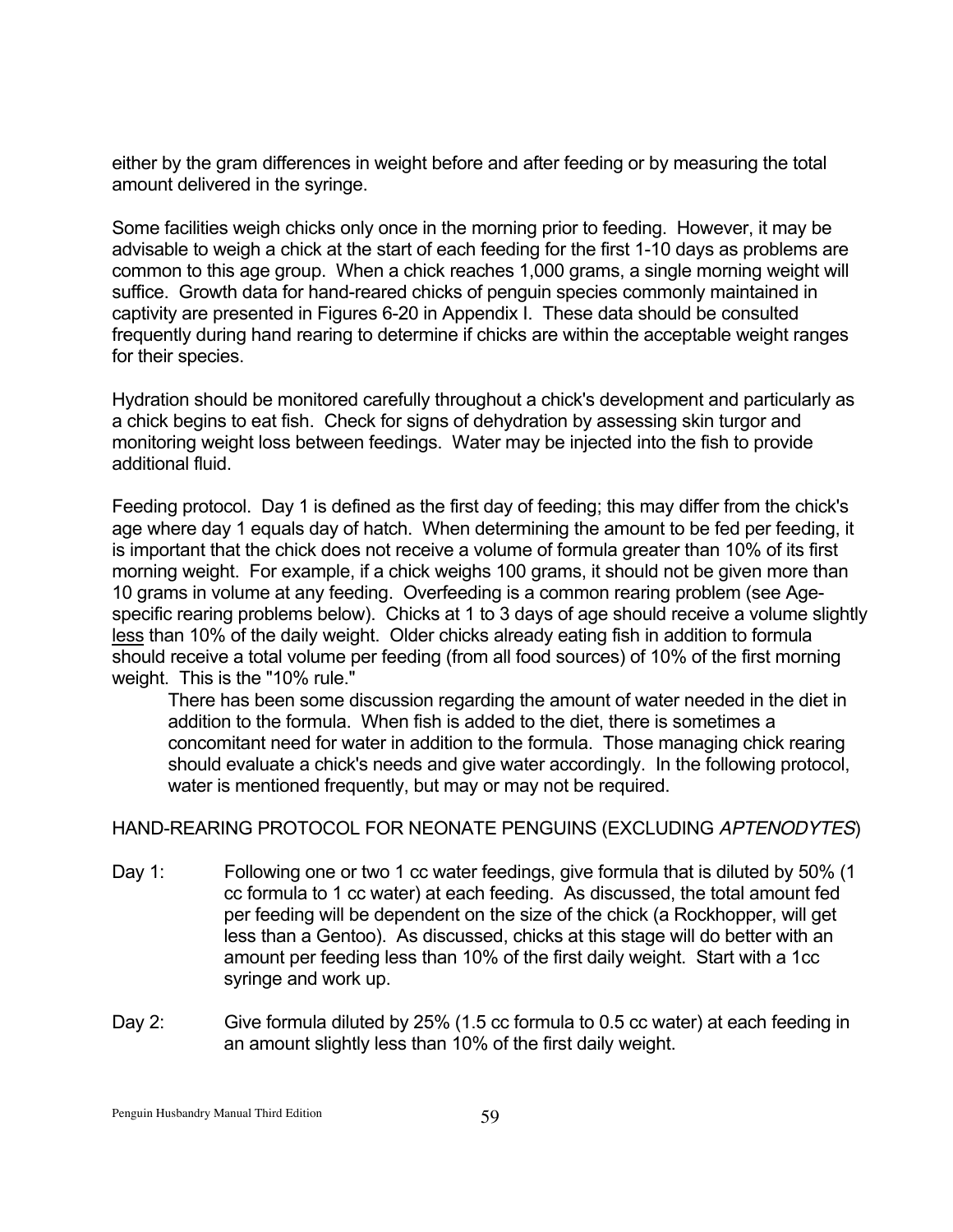- Day 3: Give full strength formula at each feeding in an amount slightly less than 10% of the first daily weight.
- Day 4: Beginning at this age, full strength formula should be given at each feeding, hereafter referred to as formula. Try giving a volume equal to 10% of the first morning weight per feeding, a 120-gram chick could receive, but not exceed, 12 grams of formula.
- Day 5: Use the "10% rule" as a guide for total intake per feeding.

Chicks should be weighed each morning prior to feeding. This weight is used in calculating the amount of food given at each feeding.

When a chick reaches 100 grams first morning weight, it can begin to receive solid fish in addition to formula. Humboldt and Chinstraps may need to reach 200g before they are fed solid fish. Introduce fish slowly using fish filets cut into 2.5 - 3.8 cm (1-1.5 inch) x 0.6 cm (0.25 inch) pieces. As the chick matures, whole small herring, capelin, or smelt may be used when the chick is able to swallow whole fish of varying sizes. Introducing fish can be done on the following schedule:

First day on fish: Three grams of fish given once during the first day at a.m. feeding. Fish given in proportion to formula and water following the 10% rule.

Second day on fish: 3-5 grams of fish given twice a day, fed in proportion to formula and water as stated above.

Third day on fish: 3-5 grams of fish every other feeding with formula to equal the 10% morning weight.

300 grams first morning weight: Gradually increase fish to 10-15 grams of fish every feeding (maximum) following the 10% rule.

400 grams first morning weight: Fish is 50% of the total intake every feeding maximum in proportion with formula, not to exceed 10% per feeding. Begin vitamin supplements at this time (25 mg B-1 BID)

NOTE <sup>\*\*</sup> heating formula to 95° F becomes less critical as the chick is consuming a higher percentage of cold fish.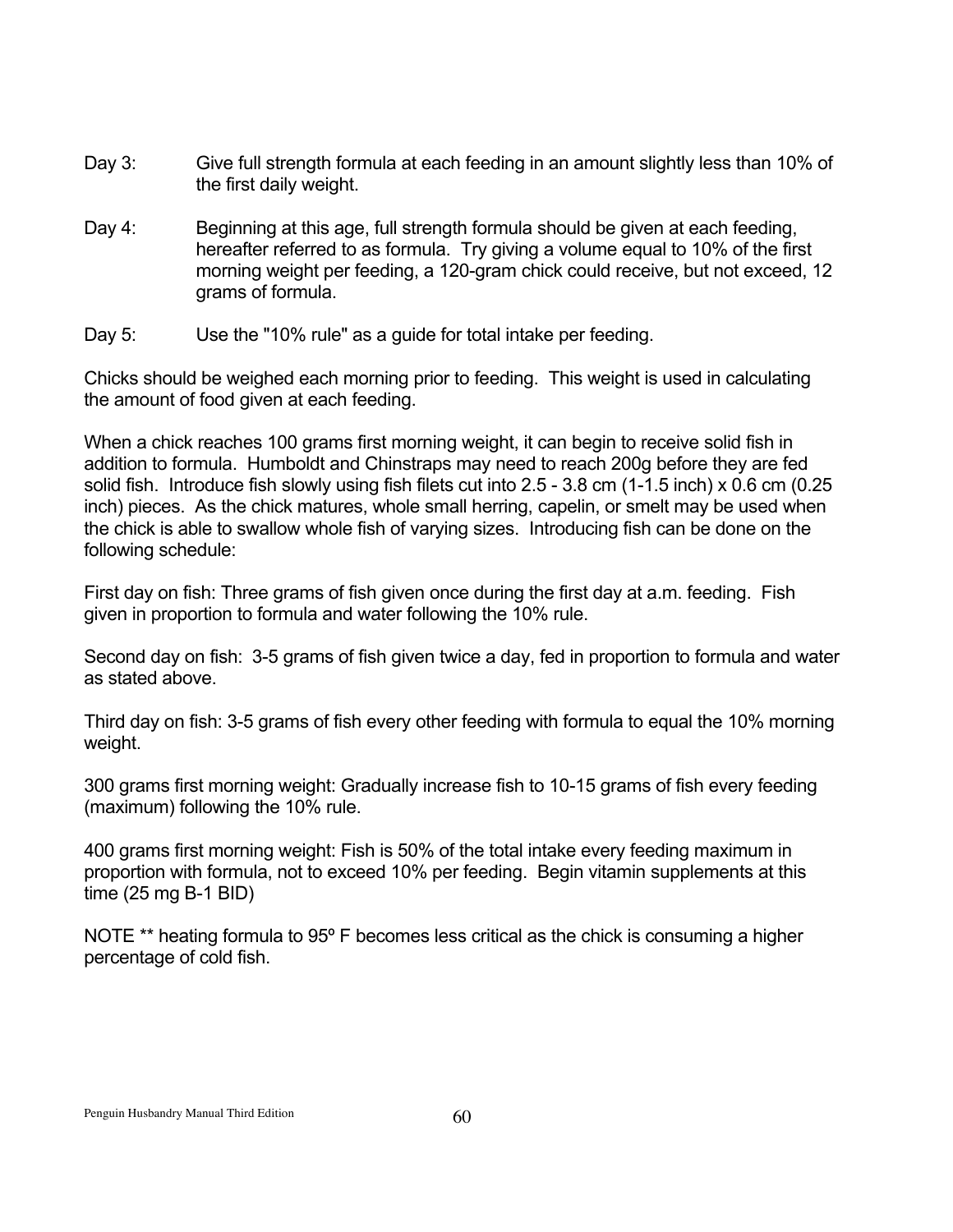When a chick reaches 500 grams or more at the first morning weight, the temperature should be lowered in the brooder area. Overheated chicks will display behaviors such as panting, flippers and feet extended, decreased appetite, etc. It is important to watch for dehydration. (See Age-Specific Rearing Problems below.) Additionally, the number of feedings per day can be decreased to four, e.g., 0600, 1000, 1400, 1800. Regardless of how much a chick solicits feeding, continue the "10% rule" as a guide for food intake. It is common for chicks at this stage to take less than 10%; this is often no cause for alarm, and the chick will likely eat well at subsequent feedings. At this stage vitamin supplementation may begin (See chapter Five, Nutrition).

After the chick reaches 600 grams at the morning weight and has been doing well on a diet of half fish and half formula, the proportion of fish in the diet can be gradually increased to two-thirds of the total intake. It is increasingly important to follow the "10% rule". In fact, some chicks may require less than 10% of their first daily weight at each feeding.

When a chick achieves 1000 grams at the morning weight, transition to a fish-only diet may begin. One method is to give only fish at two feedings and fish in combination with formula and water at two feedings. Additionally, feedings might be reduced to three per day with fish-only given at two of the three feedings. It is important to emphasize that chicks at this stage will not always eat all food offered. Additionally, chicks may begin refusing the formula completely. This is normal if the chick appears healthy; formula can be discontinued at this time, and the chick can be fed *ad libitum.*

At the time of fledging, the chicks may safely be given access to a pool. Penguin chicks should be weaned at this point.

# *Feeding Protocol for Aptenodytes*

The feeding protocol for *Aptenodytes* is similar to that of the smaller species. The "10% rule" still applies. As with the smaller chicks, they should be fed only water for the first 1 to 2 feedings. Formula should be gradually introduced as outlined in Days 1 through 3 for smaller species. Again, chicks in this age group require a volume per feeding of less than 10% of their morning weight. For *Aptenodytes*, expect a daily weight loss for the first 1 to 4 days (See Appendix I, Figure 6 - King Penguin Growth Rate).

The chick should not be fed over 40cc's of formula because they regurgitate so easily. Start chick on herring fillets at 7 days if age. You can add fillets sooner if the bird is regurgitating at all. Use capelin and herring fillets working up to feeding whole capelin and large herring fillets. Increase the size of the fist as the chick can handle it.

Feed only 10 % of the morning body weight. Water should be counted in the 10% and not in addition to it.

Do not feed more than 5 times per day.

No more than 3cc's of water should be given

King penguin chicks are weaned off formula sooner than the smaller species. Kings should be completely weaned off the formula by 21 days of age.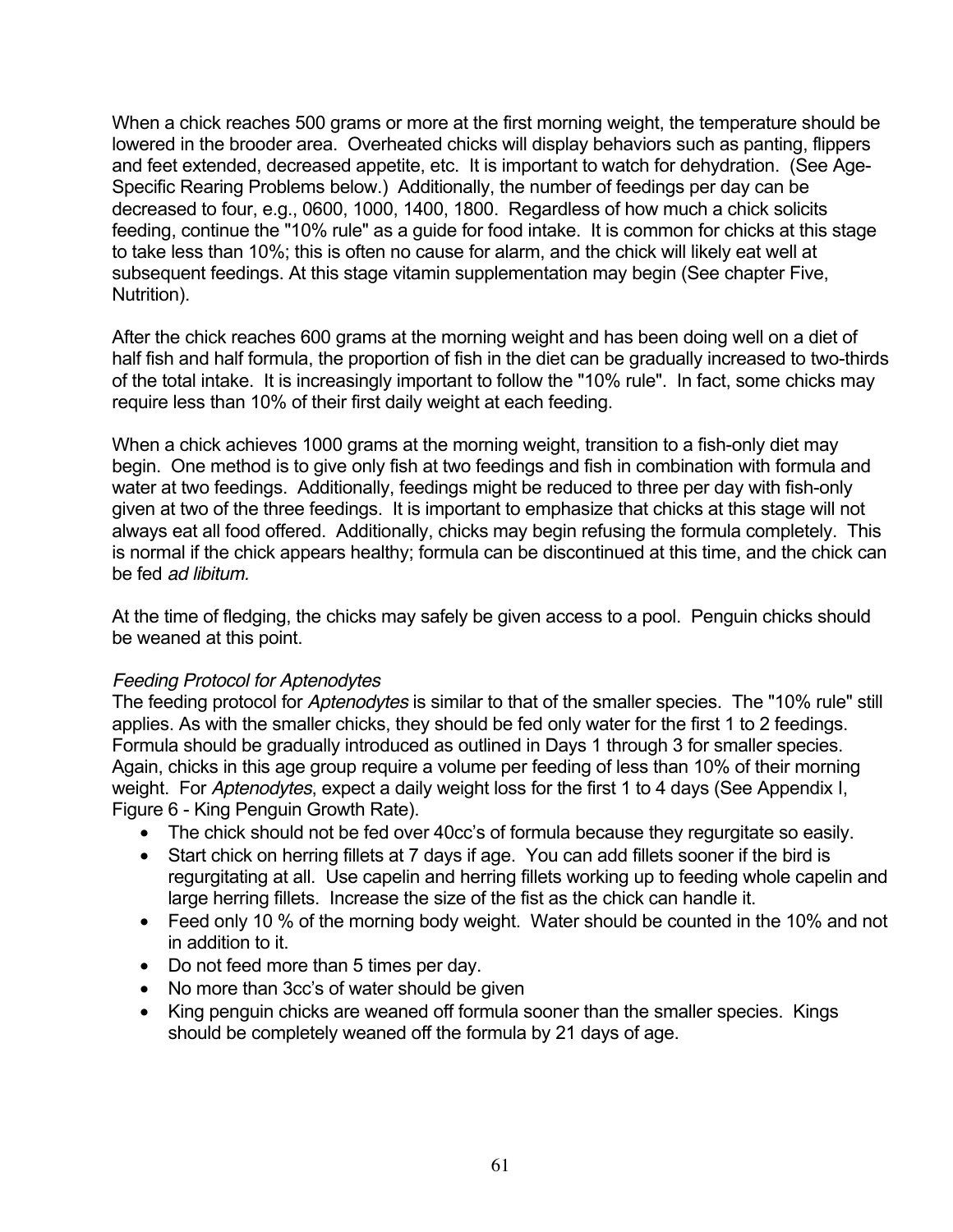# FEEDING GUIDELINES FOR KING PENGUINS

- Day 1: 50:50 formula:water 5 x day, not to exceed 10% of morning weight. The first few feedings should be less than the 10%
- Day 2: In crease to 75:25 formula:water
- Day 3: Introduce straight formula
- Day 4: First vitamin supplement

Day 7: Start on herring and capelin fillets. Give 5 grams every feeding plus formula to make up the 10%. Chicks should always be fed the formula first. Continue to increase the fillets by 5 grams daily provided the chick is progressing and processing them well.

Day 10 or 400 grams (whichever comes first) 1/8 of a children's multi-vitamin and 25 mg of B-1, twice a day

Day 11 (if not before) The chick should be getting 50:50 formula:fish Day 14 Begin feeding four times a day

AT 600 GRAMS – increase vitamins to ¼ of a Children's multi-vitamin 160 mg of calcium gluconate 100 i.u vit. E 25mg B-1 a.m 25 mg B-Complex in p.m.

Day 20: Begin feeding 3 x daily Day 21: Discontinue feeding formula Day 25: Start on whole fish (capelin) combined with herring fillets

2000 GRAMS ½ children's multi 160 mg calcium 100 i.u. Vit. E SID, every other day

Day 112: Begin feeding two times per day, BID, whole large herring

3000 GRAMS ¾ of a Children's multi-vitamin, BID 320 gm calcium, BID 100 I.U. Vit. E every other day, SID 125 mg B-1 a.m. 50 mg B-complex p.m.

4000 GRAMS 1 whole Children's multi-vitamin 320 gm calcium, BID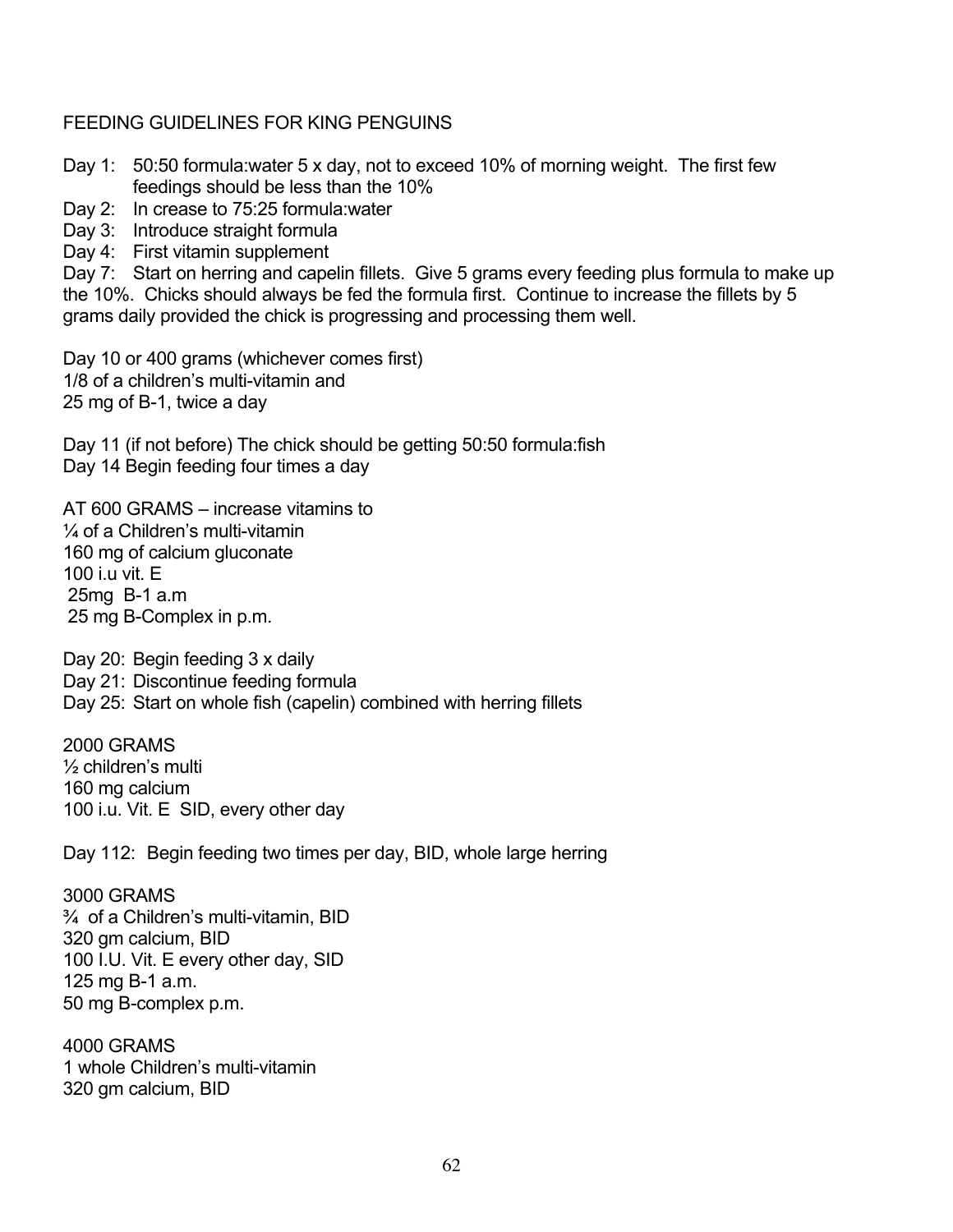125 mg B-1 75 mg B-complex

5000 GRAMS Two ½-pound Mazuri multi-vitamins BID 640 mg calcium gluconate BID 100 I.U. Vit E every other day, SID 250 mg B-1 a.m. 100 mg B-Complex p.m.

6000 GRAMS

Same as above but increase Mazuri multi to 2.5-pound tablet BID

8000 GRAMS Same as above but increase Mazuri multi to 5-pound tablet SID

Chicks remain on this vitamin regiment until they fledge. At that time they begin the adult protocol of one 5-pound Mazuri tablet SID.

NOTE: It is extremely important to monitor all chicks for possible anemia. Lethargy and/or labored breathing may be possible signs. If anemia is suspected, a vet check and blood sample will be necessary to determine whether an iron supplement is required.

# AGE-SPECIFIC RE `ARING PROBLEMS

# *Overheating / Underheating*

The brooder temperature should always be carefully monitored. Chicks should be observed closely for signs of heat or cold stress. The symptoms most frequently observed in overheated chicks include: lethargy, inappetence, panting, and extension of feet and flippers. Overheating can be problematic for chicks at any age but may quickly become life threatening in very young chicks unless corrective measures are taken. Underheated chicks may be observed shivering, huddled against the side of the brooder and feet will be cold to the touch. Chicks in this state will be slow to respond to a feeding stimulus.

# *Overfeeding*

This problem can be avoided by carefully evaluating each chick's weight gains. Even when strictly following feeding protocols, problems from overfeeding can arise. It is always in the best interest of the chicks to address their needs individually. What may be an appropriate amount for one chick may be excessive for another. Generally, a 10-15% daily weight gain is expected during the first few weeks. Behavior associated with overfeeding include lethargy, spitting-up, and disinterest in food. Food should be withheld until the chick appears hungry. A dark, grainy stool may be an indicator of improper digestion and medical advice should be sought.

# *Hydration*

Throughout development, hydration should be carefully monitored. This is particularly essential when solid fish is introduced into the diet. Symptoms of dehydration include: dry-looking eyes,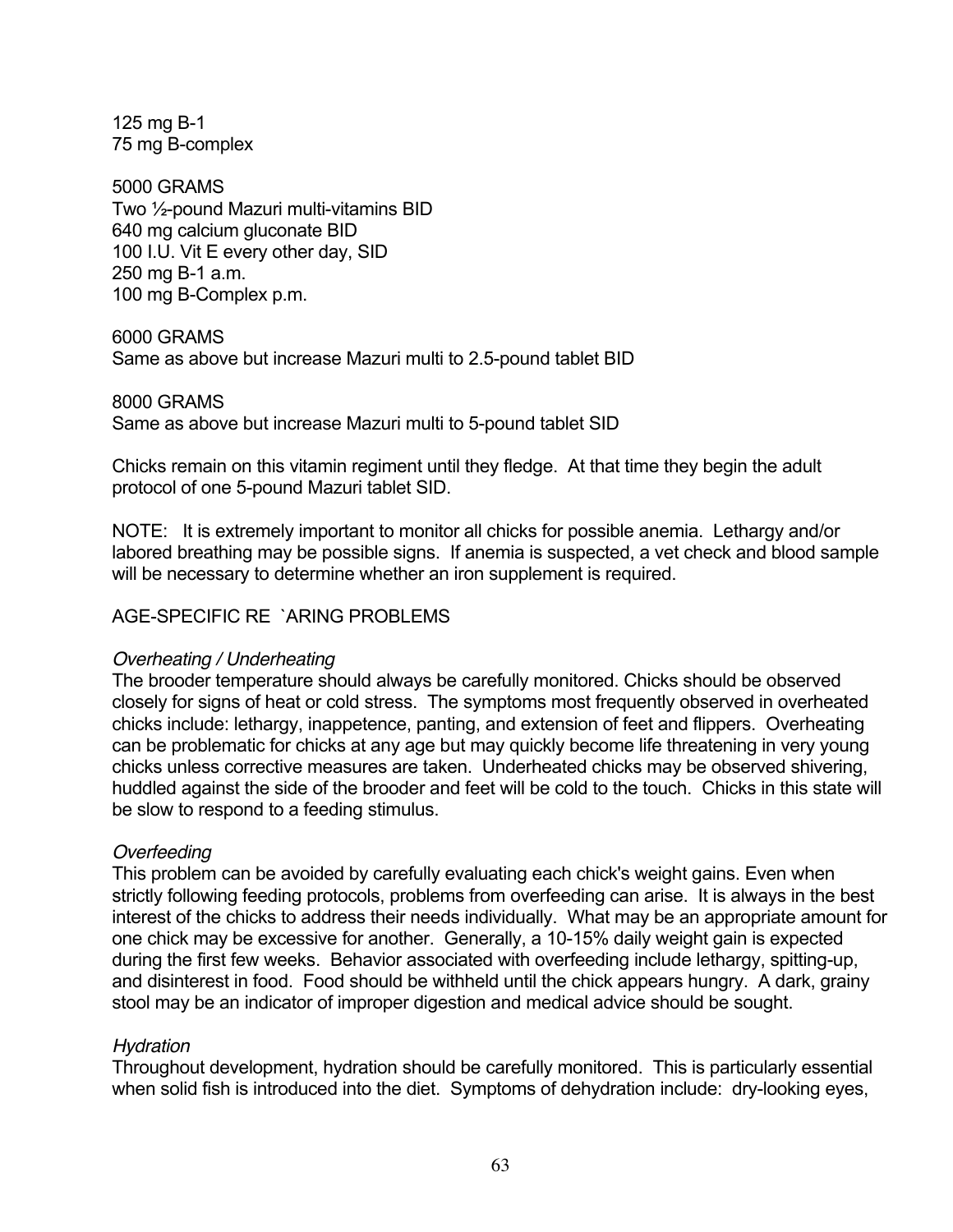shriveled appearance of the skin on the feet, or thick, pasty feces. The skin along the back will remain "molded" up if the chick is inadequately hydrated (skin-tent test). Water feedings of appropriate amounts will improve this condition.

# *Splayed Leg Condition*

Aptly named, this condition describes the outward turned position of the chick's legs. Although not often seen in penguins, this condition can result in serious and long-term complications. Therefore, early detection is important. The brooder or nest substrate should be textured enough so the chick's feet do not slip out from underneath it. Some facilities have had good results treating this condition by tying the legs together with a soft material. If using this treatment it is important to maintain a normal spacing between the legs. Another successful method used is to place the chick into a bowl approximately the same size as the chick's body so that the legs cannot splay. In very young chicks this often corrects the situation in 5-7 days.

# *Eye Irritation*

Penguin chicks at any age can develop eye irritations attributable to a variety of factors, e.g., bacteria, injury, foreign matter. Keepers should take note if the chick's eyes tear excessively, appear red, swollen or become cloudy. If eye irritation is noticed, the eyes should be examined carefully for foreign materials. Chicks that are actively losing downy feathers also release tiny flecks of skin or dander that can adhere to the surface of the eye and cause damage to the cornea. In some cases simply flushing the eyes with water or saline solution can provide relief. If necessary, ophthalmic drops can be prescribed by the veterinarian.

# **SUMMARY**

It is important for penguin managers to draw not only on the guidelines outlined in this chapter, but also to review the literature as well as other applicable chapters, particularly since reproduction in penguin groups is influenced by many interacting factors. These include allowing for proper group size, adequate nesting space, furnishing adequate nesting materials and, at appropriate times, proper nutrition and sometimes manipulation of artificial lighting to approximate a species' latitude of origin. Reproduction can be maximized for a group of penguins through fostering of eggs and hand rearing. Additionally, accurate record-keeping provides the basis for proper reproductive management of a penguin colony through knowledge of blood lines and genetic representation, adequacy of parenting skills, and viability of offspring. These and other factors interrelate to influence eventual reproductive success.

With reproductive success, however, institutions assume a certain responsibility. It is vital that penguin species are managed wisely with consideration for existing and potential captive spaces. Institutions should be wary of unmanaged reproduction, which could result in overcrowding and its associated problems. Through proper reproductive management, facilities housing penguins can enrich the captive environment and reinforce the overall health and well being of their penguin groups.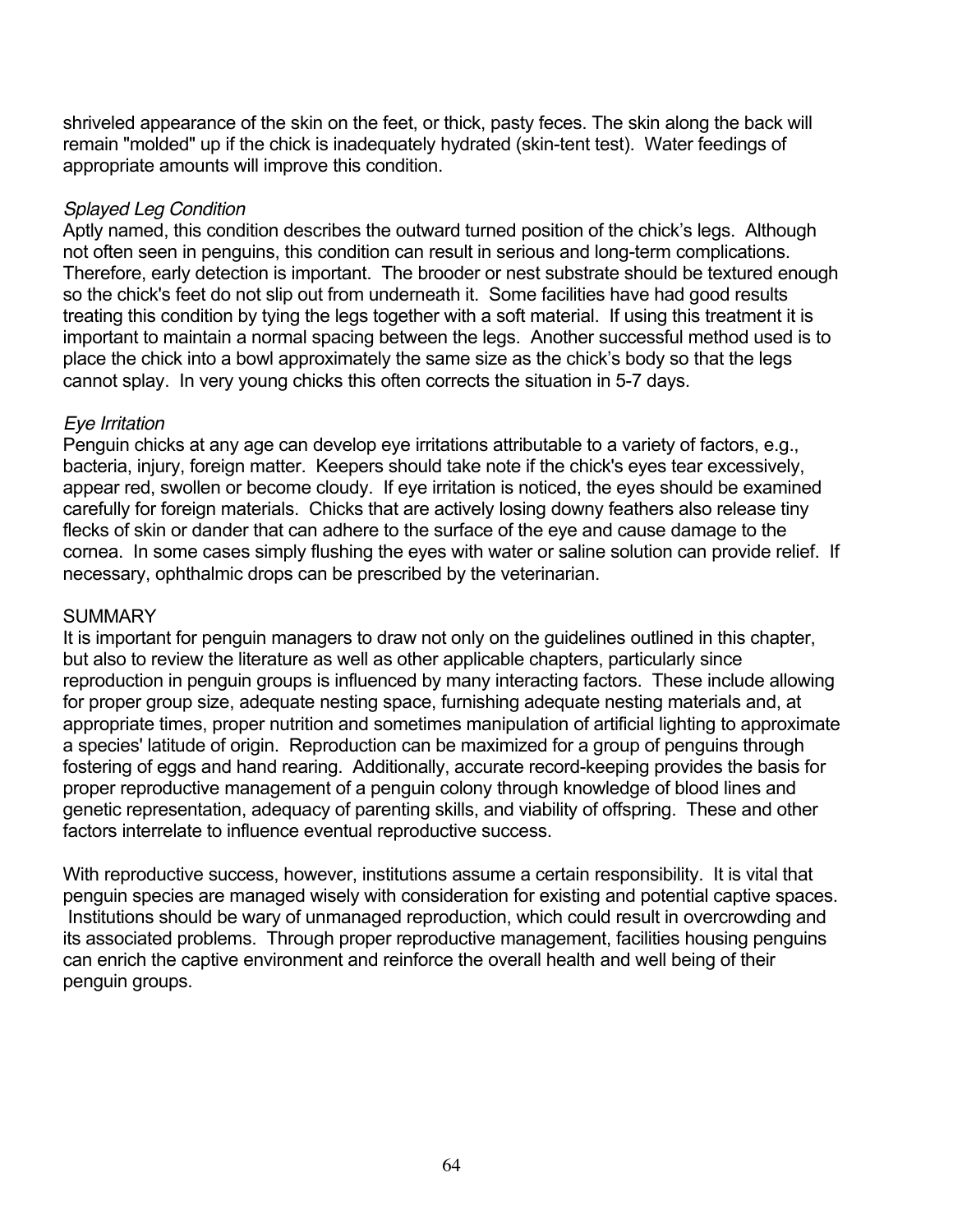# **CHAPTER 5**

# **DIET AND NUTRITION**

# **Authors**

Sue Crissey, PhD Kerri Slifka, MS *Daniel F. and Ada L. Rice Daniel F. and Ada L. Rice Conservation Biology & Research Center Conservation Biology & Research Center Brookfield, IL 60513 Brookfield, IL 60513* 

*Chicago Zoological Society, Brookfield Zoo Chicago Zoological Society, Brookfield Zoo* 

Patty McGill, PhD *Bird Department Chicago Zoological Society, Brookfield Zoo Brookfield, IL 60513* 

**Reviewers** Duane E. Ullrey, PhD Joni B. Bernard, PhD *Comparative Nutrition Group Comparative Nutrition Group Dept. of Animal Science Dept. of Zoology Michigan State University Michigan State University East Lansing, MI 48824 East Lansing, MI 48824* 

Provision of nutritional, behavioral, and environmental requirements is basic to the successful maintenance and reproduction of captive penguins. The following guidelines for nutrient intake and dietary husbandry were developed from studies of natural feeding ecology, published nutrient requirements of related species, information on potential penguin foods and their nutrient composition, and evidence of food preferences. Penguin foods are perishable and particularly susceptible to loss of thiamin and vitamin E. Therefore, suggestions for storage, handling, and supplementation are provided. Feeding methods are discussed, and calculated energy and nutrient concentrations in an example diet are presented.

# FEEDING ECOLOGY

# *Natural diets*

Knowledge of the feeding ecology of free-ranging penguins is relatively recent and very limited.<sup>3,5,10,11,21,24,34-36,38-41</sup> Although qualitative information on feeding habits is available for most penguin species, information on consumed quantities of specific foods is exceedingly rare. Some food intake data are available for little blue (*Eudyptula minor*) and African (Cape, jackass) penguins (*Spheniscus demersus*) for both non-breeding and breeding seasons.<sup>21,35</sup> More recent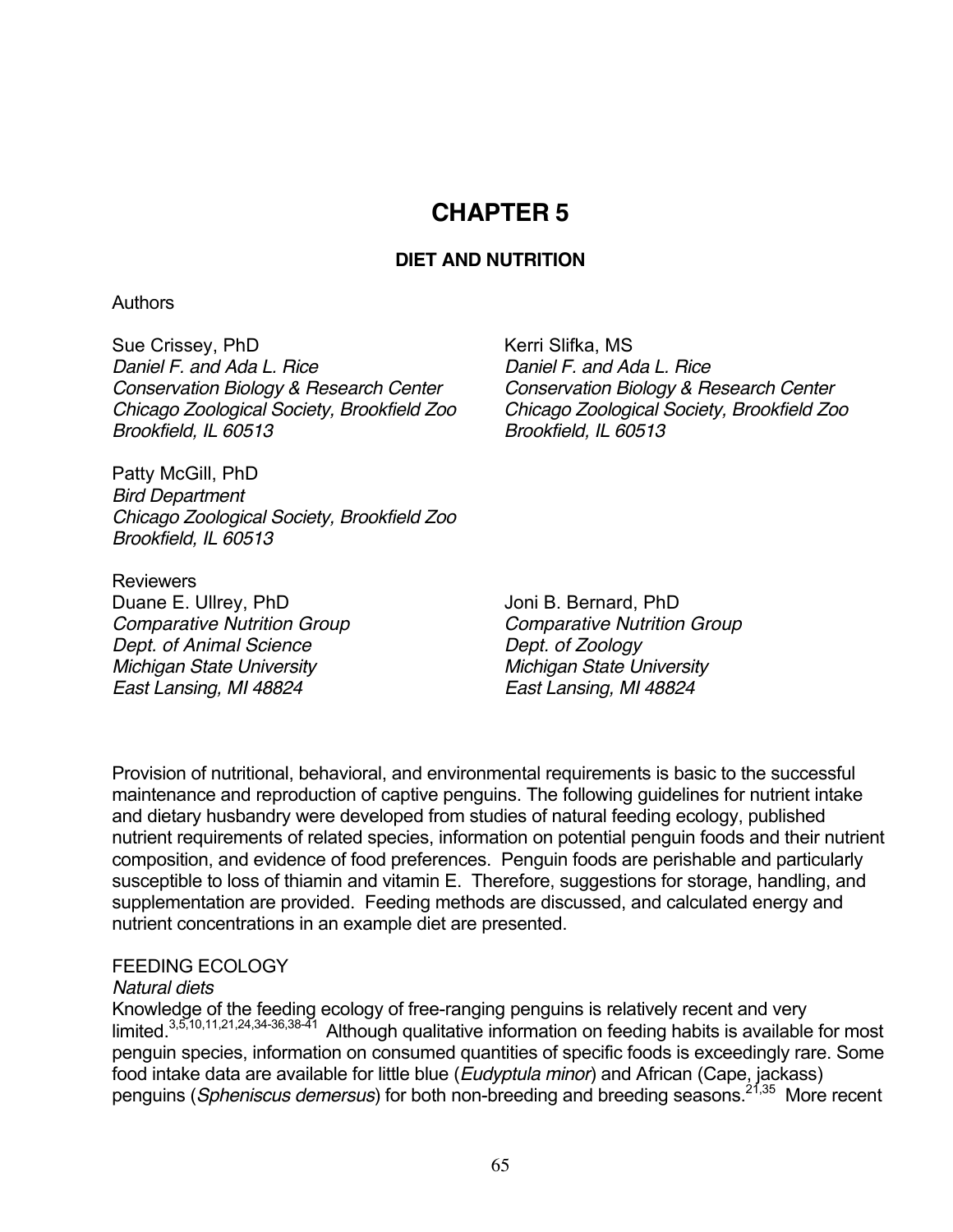ecological research has focused on the seasonality of fasting and the physiology of molt<sup>6,7</sup> and on feeding as it relates to incubation energetics. $28$ 

A summary of the food items consumed by free-ranging penguins is presented in Table 1. All species consume more than one type of food in the wild, generally fish, krill, and/or squid. Highlatitude species tend to consume krill as well as fish, with some species also taking squid.<sup>10</sup> The exception to this generalization is the chinstrap penguin (*Pygoscelis antarctica*), which has been reported to consume only krill and amphipods.10 Macaroni (*Eudyptes chrysolophus*) and Adelie (*Pygoscelis adeliae*) penguins rely heavily on krill, but fish consumption has been reported in some locations.<sup>24</sup> Penguins that live at lower latitudes, such as little blue penguins and the *Spheniscus* species, tend to rely much more heavily on fish than do the high-latitude species.<sup>10</sup> The prey fish used most often are small-bodied, surface-schooling forms.

# *Intraspecific variation*

Among penguin species that have been studied at more than one site or during more than one season, there are suggestions of within species diet variations.<sup>10,11</sup> Much of the variation may relate to differences in prey availability,  $10,11$  but not all feeding patterns are clear. Both seasonal and site-based differences in quantities of specific prey items have been reported for little blue<sup>27</sup> and African penguins,<sup>35</sup> but African penguins sometimes exhibit seasonal variations in food selection that appear unrelated to prey supply.

Broadly similar patterns in diet composition persist from year to year with little annual variation, particularly in diets of high-latitude species. However, historical changes in diet composition have been reported for African penguins in relation to prey abundance.<sup>35</sup> For species such as Humboldt penguins (*Spheniscus humboldti*), supplies of prey fish may shift with major oceanographic events, such as El Niño.<sup>19,20</sup> For both of these penguin species and for others, the competition of human fisheries also may influence the prey species that are available.

One might anticipate that the larger average body size and bill dimensions of male penguins would result in consumption of somewhat larger prey than consumed by females. This sexrelated difference has been documented in Gentoo penguins (*Pygoscelis papua*), but such differences have not been seen in Macaroni, chinstrap, and Adelie penguins.<sup>40</sup>

# *Nutrient Requirements and Related Concerns*

The following information on nutrient requirements and nutrient content of food items is presented on a dry matter basis (DMB). Dry matter (DM) concentrations in whole fish and marine invertebrates range from about  $14-37\%$ <sup>2</sup>

# *Published nutrient data*

There are insufficient data from research with penguins to set nutrient requirements with certainty. Despite consumption of a variety of prey in the wild, it is likely that all penguin species have similar qualitative nutrient needs. It also is likely that the nutrient requirements of penguins are qualitatively similar to the nutrient requirements of most birds and mammals. The National Research Council (NRC) has published estimated nutrient requirements of domestic birds<sup>31</sup> and the carnivorous domestic cat.<sup>29</sup> Using these NRC estimates as guidelines, plus data on nutrient composition of free-ranging penguin foods and foods available in captivity, minimum nutrient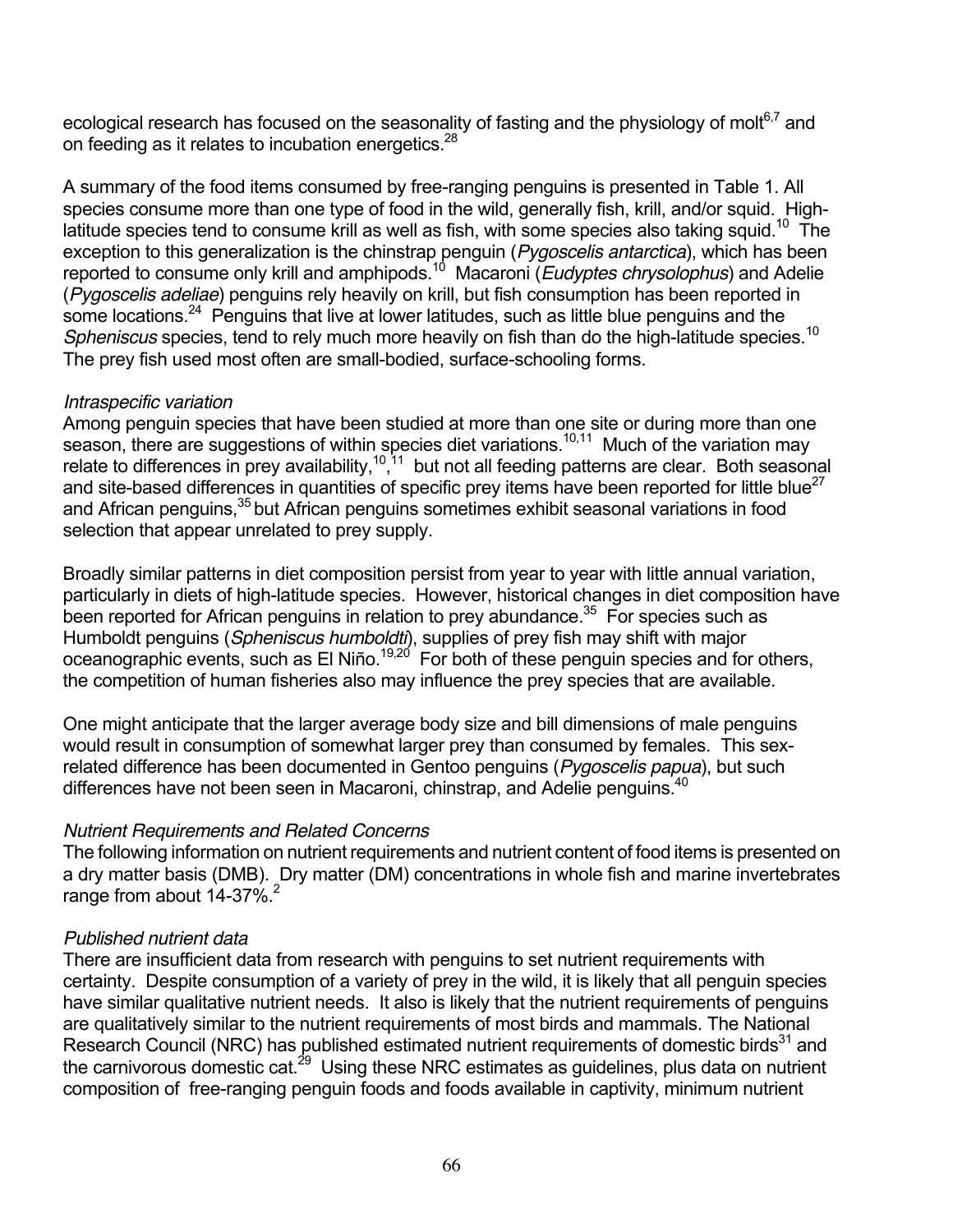concentrations in diets for captive penguins are proposed in Table 2. These levels should be considered tentative until more specific nutrient requirements for penguins are defined. Water. Penguins obtain water from food as well as in liquid form.<sup>23,33,37</sup> Because of their nasal salt glands, penguins are able to consume salt water. $33$  However, in captivity, fresh water is commonly provided to meet possible needs beyond the water from food. If penguins have access only to fresh water, extra salt has sometimes been added to the diet to ensure development and maintenance of nasal salt gland function.<sup>12</sup> Whether this is a necessary practice has not been established.

Energy. It is presumed that penguins eat to meet their energy needs and will consume a greater mass of less energy-dense foods than of energy-rich foods. Gut-fill limits should not be a problem, given the relatively high energy density of most fish and the penguin's considerable stomach capacity. Penguins have been reported to carry up to 20-30% of their body mass in their stomachs as they bring food to their chicks.<sup>10</sup> Free-ranging Adelie penguins brooding chicks were noted to have metabolizable energy (ME) needs 3.8 times their basal metabolic rate (studied by doubly labeled water). When foraging and off the nest, the ME required was 5.4 times higher than basal metabolic rate. $28$ 

Alterations in energy intake are associated with molt.<sup>17</sup> There are several cues that induce this process, including changes in ambient temperature, day length, food resource availability (and possibly food nutrient content), and associated hormonal changes.<sup>17</sup> It appears that if fed an adequate diet ad libitum and the environment accurately mimics seasonal light and temperature changes, most captive penguins will exhibit a normal annual cycle of food intake and will molt and reproduce normally.<sup>26,41</sup>

Energy requirements are considerable for growth of chicks. King penguin (*Aptenodytes patagonicus*) chicks were estimated, by mass and energy density of stomach contents, to consume an average of 3,646 kJ (871 kcal) of gross energy (GE) per chick per day during a 3 month growth period.<sup>5</sup> The fish consumed contained 22-26 kJ (5.26-6.21 kcal) GE/g, DMB.

Vitamins and minerals. Dietary vitamin A requirements for studied avian species are between 1,700 and 5,600 IU/kg of diet on a DM basis. $31$  Based on limited data, the vitamin A requirement for cats is 6,000 IU/kg of dietary DM.<sup>29</sup> It is possible that penguins, as fish-eating birds, have a high tolerance for vitamin A because comparatively high levels occur in their natural diet.<sup>9</sup> Whether this infers a high dietary vitamin A requirement has not been established. Studies with free-ranging macaroni penguins showed that vitamin A was mobilized from body stores during molt and reproduction.<sup>16,17</sup> Serum levels of vitamin A in captive Humboldt penguins<sup>9</sup> and plasma levels of vitamin A in captive Gentoo and rockhopper (*Eudyptes crestatus*) penguins<sup>26</sup> vary with diet fed and physiologic conditions, such as molt.

Vitamin  $D_3$  requirements for most adequately studied bird species are between 220 and 1,000 IU/kg of diet on a DM basis.<sup>31</sup> Cats have a vitamin D<sub>3</sub> requirement of about 500 IU/kg of dietary DM.<sup>29</sup> Data on vitamin D<sub>3</sub> concentrations are available for very few penguin foods, but two species of smelt and one species of krill were found to have  $\leq$ 633 IU/kg DM.<sup>2</sup> Atlantic mackerel, capelin, herring, and whitebait had vitamin  $D_3$  concentrations that were much higher, ranging from 2,500 IU/kg DM in the latter to 16,800 IU/kg DM in the former.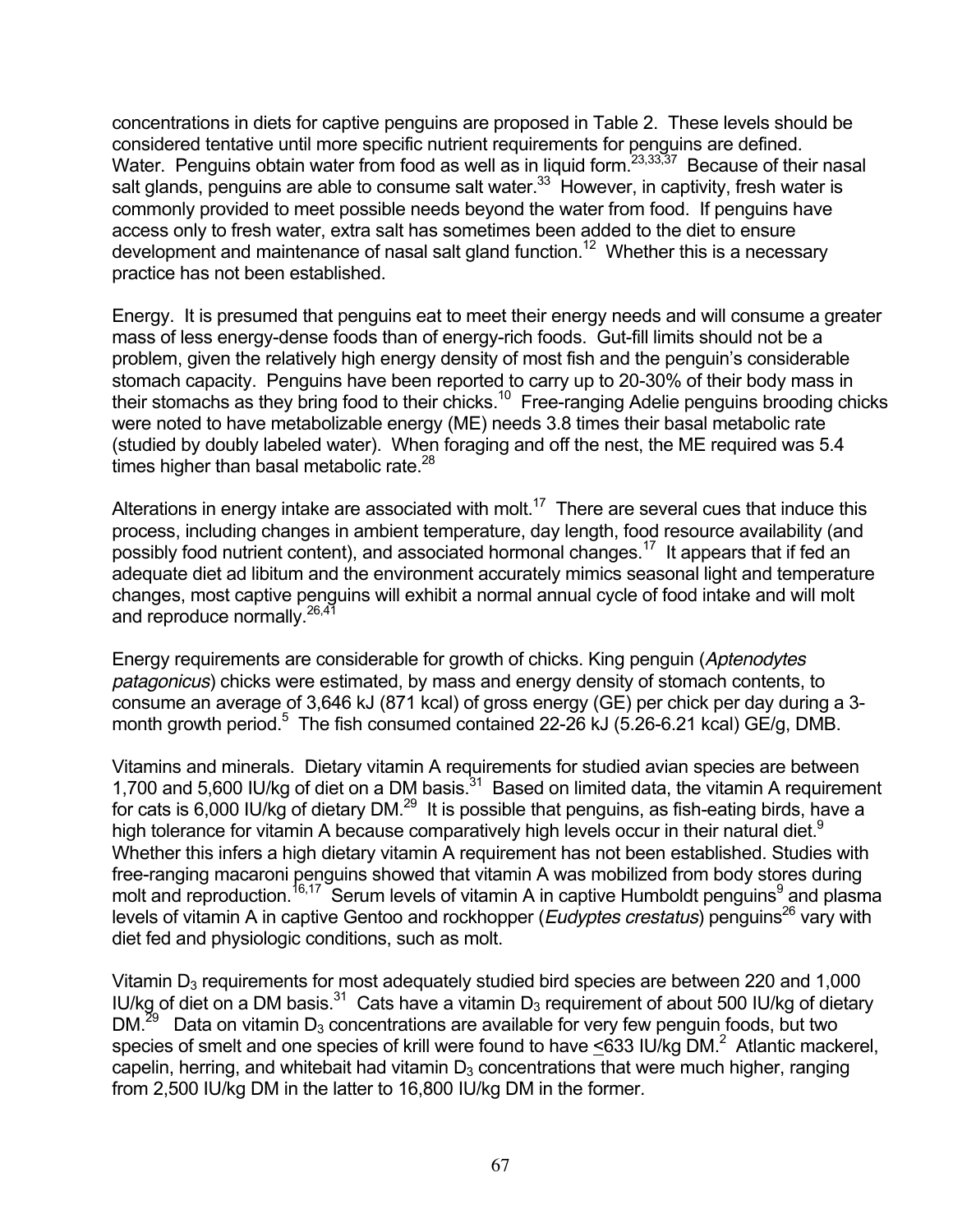Vitamin E is destroyed over time in stored marine foods.<sup>2</sup> It has been proposed that foods for marine animals should be supplemented with 100 IU of vitamin E/kg of diet on a wet basis or approximately 400 IU/kg DM.<sup>15</sup> Serum levels of vitamin E in captive Humboldt penguins<sup>9</sup> and plasma levels of vitamin E in captive Gentoo and rockhopper penguins<sup>26</sup> vary with diet and physiologic conditions, just as do serum and plasma vitamin A levels.

Thiaminases have been identified in mackerel, herring, smelt, and clams with activity sufficient to destroy much of the tissue thiamin during frozen storage.<sup>2</sup> It has been proposed that thiamin supplements should be added to marine animal diets, providing 25-30 mg/kg diet on a wet weight basis or approximately 100-120 mg/kg DM.<sup>15</sup>

Calcium concentrations in whole fish and krill (0.9-6.4% of DM)<sup>2</sup> seem adequate, even for breeding and laying penguins, and calcium supplements should not be required. Squid, however, are relatively low in calcium (0.1-0.2% of DM) and have an inverse calcium:phosphorus ratio. Some institutions have reported problems (without dietary details) in captive penguins that were ascribed to calcium deficiency during production of multiple clutches, and calcium supplements were used with no apparent ill effect.<sup>12</sup> However, consideration should be given to the concentrations of calcium, phosphorus, and vitamin D in dietary items (using analyses, if necessary), and to calcium:phosphorus ratio, since a disproportionate supply of one of these nutrients can adversely influence metabolism of the others.

Sodium is an essential nutrient for all animals. It is thought by some that the requirement for sodium is a special consideration for functional development of the nasal glands of marine birds with access only to fresh water.<sup>12</sup> Some institutions, with both fresh and saltwater environments, supplement penguin diets with salt at approximately 250 mg of NaCl/bird/day, without apparent harm.<sup>12</sup> The necessity for this practice has not been established, and it is noteworthy that the fish and invertebrates that have been analyzed, whether of marine or freshwater origin, contain sodium concentrations (0.2-5.5% of DM)<sup>2</sup> that are higher than the minimum need of any species for which a requirement has been established.

Based on analytical values for other nutrients in fish and marine invertebrates, it seems unlikely that other deficiencies would appear unless unwise food choices have been made or storage and handling of these foods has been below standards.<sup>8</sup>

Vitamin excesses. Fat-soluble vitamins A, D, and E accumulate in the body when intakes exceed need, and excessive amounts over extended periods will produce signs of toxicity.<sup>25</sup> It should be noted, however, that there are seasonal differences in the availability of these vitamins for some animal species in the wild, and the accumulation of body stores during comparatively short natural periods of plenty may be critical for health during periods of short supply. Chronic vitamin A toxicity typically results from long-term intakes that are 100 to 1,000 times dietary requirements, although toxic signs have been reported from dietary levels as low as 10 times the requirement.<sup>30</sup> The most characteristic signs of chronic vitamin A toxicity include skeletal malformations associated with excessive bone remodeling, spontaneous fractures, and internal hemorrhage. Other signs include anorexia, slow growth, weight loss, impaired liver and kidney function, enteritis, conjunctivitis, suppression of keratinization, and thickened skin.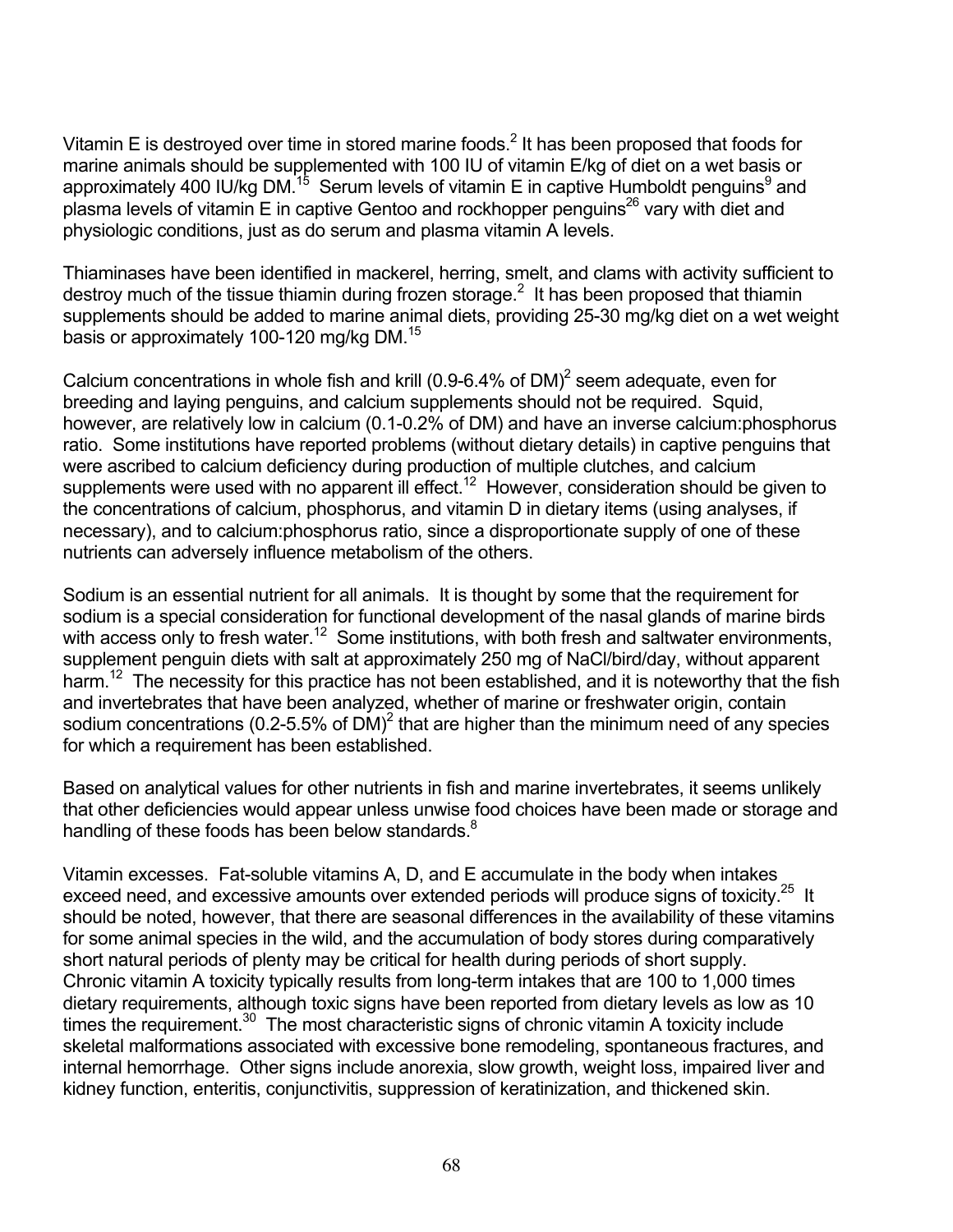Elevated serum levels of vitamin A have been observed in captive Humboldt penguins fed diets containing 59,800 IU of vitamin A/kg (DMB) for 12 months, but no toxicity signs were seen.<sup>9</sup>

Birds and many mammals appear to utilize vitamin  $D_3$  more efficiently than vitamin  $D_2$ , and vitamin D<sub>3</sub> is about 10 to 20 times more toxic.<sup>30</sup> Vitamin D<sub>3</sub> is the primary form in animal tissues and in many vitamin supplements. Although most species appear to tolerate vitamin  $D_3$  intakes up to 100 times the minimum requirement for less than 60 days, recommended maximum tolerable limits for long-term consumption by species that have been studied are about 4 to 10 times the requirement.<sup>30</sup> Signs associated with chronic vitamin D toxicity include anorexia, hypercalcemia, hypercalciuria, and calcification of soft tissues, especially kidneys, aorta, and lungs. There have been no reports of vitamin D toxicity in penguins.

Maximum tolerable levels of dietary vitamin E are quite high, but interference with blood clotting has been reported in pelicans with supplements of vitamin E adding 1,000 to 2,000 IU/kg of dietary DM.<sup>32</sup> Elevated serum levels of vitamin E have been observed in captive Humboldt penguins fed diets containing 58,600 IU of vitamin E/kg (DMB) for 12 months, but there were no signs of toxicity. <sup>9</sup>

Vitamin K has a relatively short metabolic half-life, and toxicity has not been demonstrated when large quantities of vitamin K were provided in a natural form such as phylloquinone. Furthermore, toxic dietary levels of menadione and its derivatives are at least 1,000 times the vitamin K requirement. $30$ 

# POTENTIAL PENGUIN FOODS AND THEIR NUTRIENT COMPOSITION *Potential penguin foods*

Several diets currently fed to penguins are presented in Table 5. Appendix 1 provides information on the supplements utilized. Frozen fish and marine invertebrates are available from a number of commercial suppliers. Some are purveyors of human food but also sell to zoos and aquariums. Others serve the zoo and aquarium market exclusively. Regardless, the quality of products purchased for feeding to penguins should meet human food standards.<sup>8</sup> The supplier should use a Hazard Analysis Critical Control Point (HACCP) program to help ensure that fish and marine invertebrates have been handled appropriately.<sup>8</sup> Given the current status/depletion of wild fish stock, suppliers should be encouraged to practice sustainable-use fishing. A list of potential foods is given in Table 3 with an indication of their size and usual locale and season of harvest.

Successful captive penguin husbandry depends upon a consistent source of high quality food that the penguins will eat. Because certain prey species are not available year-round, it may be necessary to purchase quantities sufficient for several months to ensure an uninterrupted supply. This necessitates that penguin foods be properly frozen and stored until used. Given the perishable nature of seafood, appropriate storage and handling procedures are crucial. These include freezing as soon as possible after catching and frozen storage that maintains an average product temperature of -18 to -30 C. Stock rotation should be practiced to ensure that foods are not stored for more than 4-6 months. Frozen foods should be thawed under refrigeration at temperatures of 2-3.5 C, as close in time as possible to feeding. See NAG Fact Sheet 005 "Feeding Captive Piscivorous Animals: Nutritional Aspects of Fish as Food"<sup>2</sup> and USDA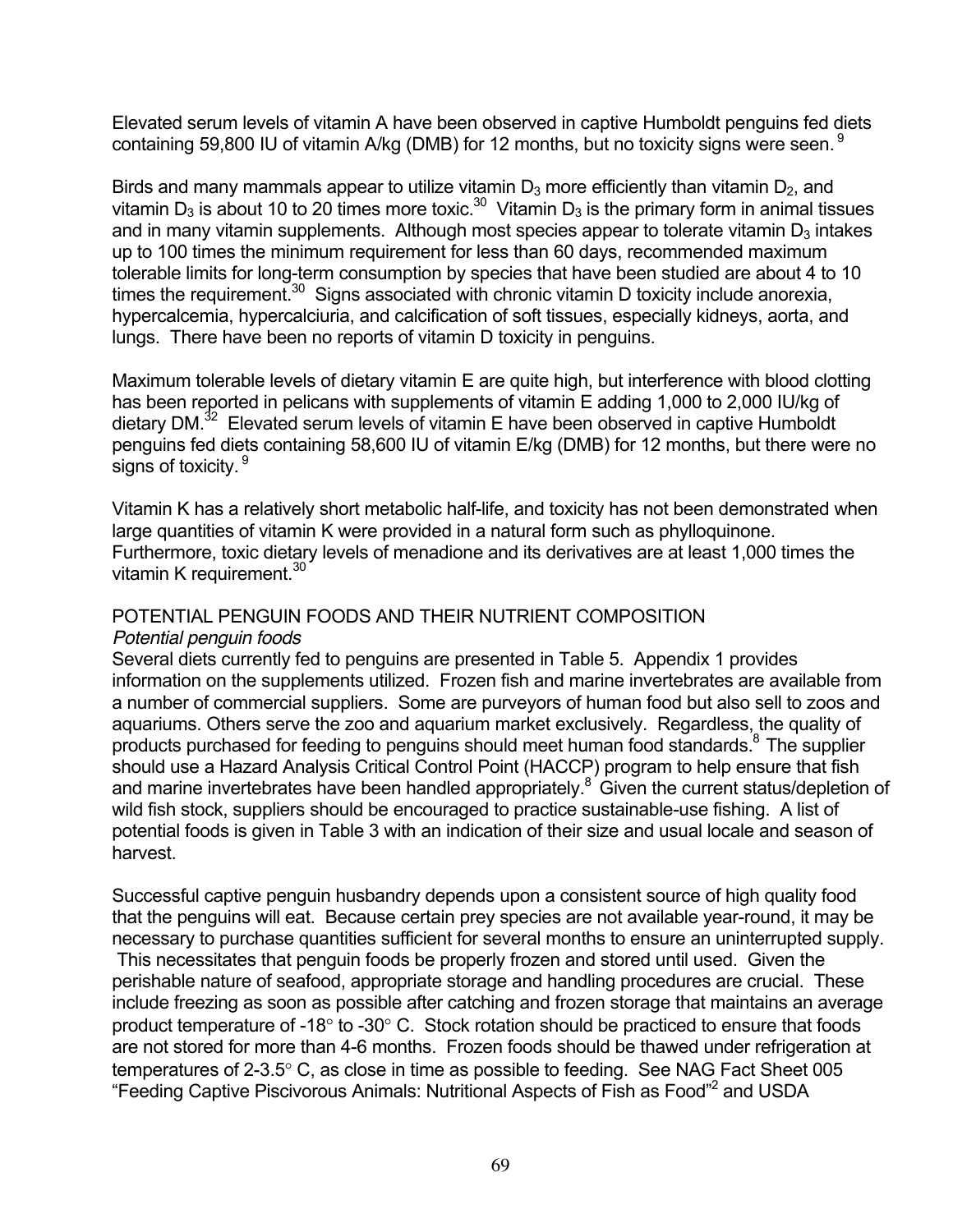publication "Handling Fish Fed to Fish-Eating Animals: A Manual of Standard Operating Procedures" 8 for additional details on freezing, storage, and thawing.

A fish substitute has been manufactured and is in the development and testing stage. The preliminary results proved promising in that body weight and condition were maintained for 10 months in feeding trials with three species of adult penguins.<sup>18</sup>

# *Nutrient composition*

The nutrient composition of fish and marine invertebrates fed to captive piscivorous animals has been discussed by Bernard and Allen in NAG Handbook Fact Sheet 005.2 Dry matter, crude protein, crude fat, gross energy, mineral, and fat-soluble vitamins A, D, and E concentrations in common fish and marine invertebrates are presented in that report. These values vary with species, age, gender, physiologic state, and season and locale of harvest.

Dry matter. Dry matter concentrations range from about 14-37% in penguin foods, so water intakes would be 2-6 times higher than dry matter intakes when these foods are consumed. If metabolic water from tissue oxidation of absorbed food or stored fat is added to the water in food, there may be little need for consumption of liquid water. However, definitive studies on water requirements of penguins in captivity have not been conducted.

Crude protein. Crude protein concentrations, on a DMB, range from about 33-77%. True protein concentrations in marine fish may be overestimated slightly by the analytical method for crude protein (N x 6.25) because of the contribution of non-protein nitrogen in osmoregulatory cells.<sup>37</sup> Amino acid requirements of penguins are unknown. Since penguins consume whole fish or marine invertebrates, a specific amino acid deficiency is unlikely. Marine invertebrates contain more free amino acids than do fish, but the overall amino acid composition of fish and invertebrates is generally similar to that of other animals. $^{23}$ 

Crude fat. Crude fat concentrations, on a DMB, range from about 8-48% and tend to be inversely related to protein concentrations. Fish lipids are highly unsaturated. Generally freshwater fish contain twice as many C10 and C18 fatty acids but less than ½ the quantity of C20 and 1/7th the quantity of C22 fatty acids as do marine fish.  $1$  Salmonids, such as rainbow trout, are the exception to this generalization. They are as high in C18 and C20 Omega-6 fatty acids and in C18 and C22 Omega-3 fatty acids as are marine fish. Krill are high in unsaturated fatty acids, and squid have 2-4 times the concentration of hexaenoic and pentaenoic fatty acids as do krill.  $1$ Krill and herring have substantial quantities of eicosapentaenoic acid (EPA), and krill, herring, rainbow trout, and squid contain substantial quantities of docosahexaenoic acid (DHA). Omega fatty acid concentrations in foods, and special requirements for these fatty acids for humans and other animals, are being actively researched. Specific fatty acid requirements for penguins have not been determined, but Omega-6 and Omega-3 fatty acids may be as important in the diets of penguins as they appear to be for other animals.

Minerals. Ash concentrations range from 5-24%, on a DMB, are low in invertebrates, and are related to the proportion of bone in fish. Essential mineral concentrations in fish appear to be sufficient, although a few fish have relatively low concentrations of copper and manganese.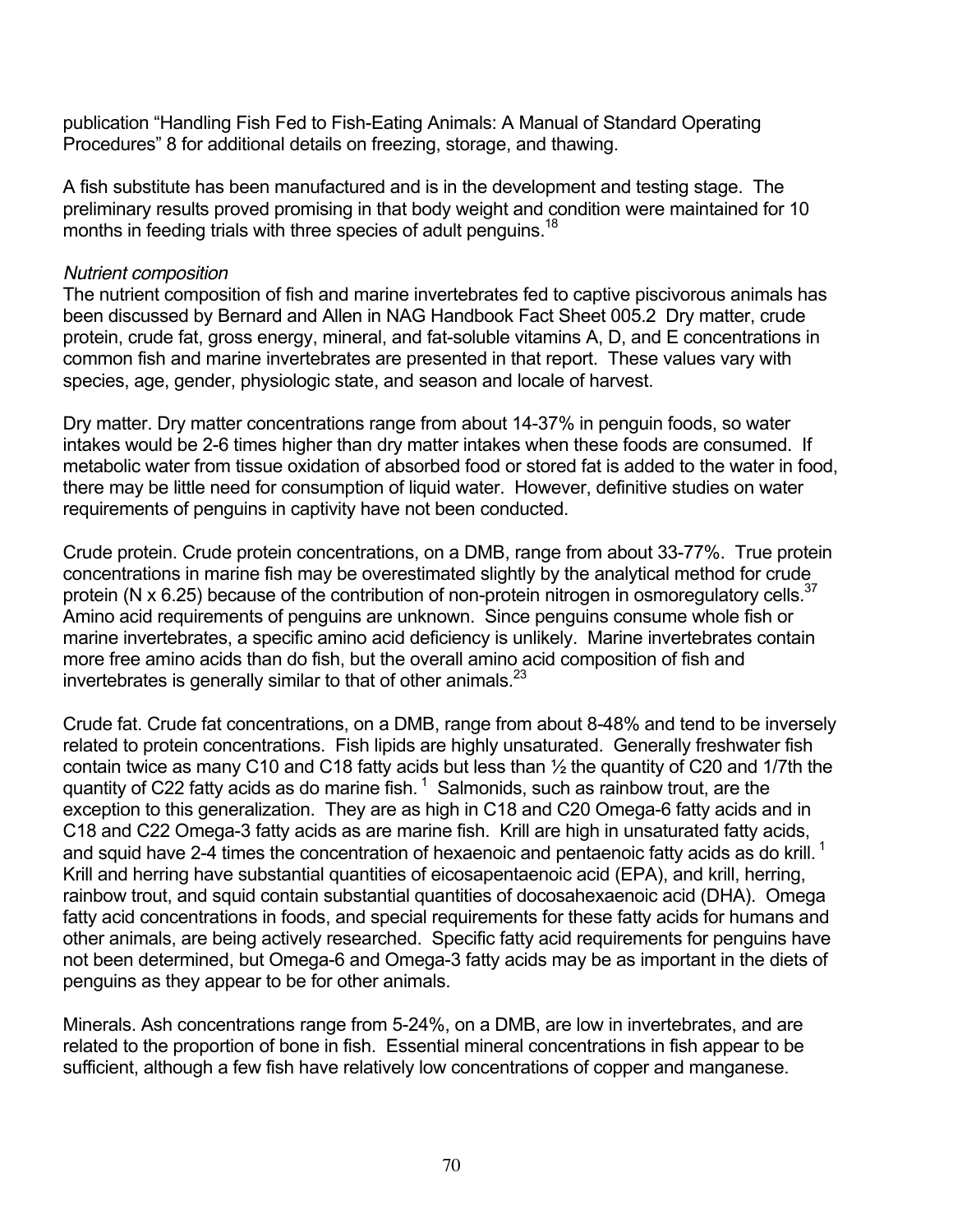Calcium concentrations in squid are likely to be inadequate, if used as a sole source of food. However, the mineral requirements of penguins have not been determined.

Fat-soluble vitamins. Concentrations of fat-soluble vitamins A, D, and E in freshly caught fish are probably adequate for penguins, and in some fish species, vitamin A and D levels are very high. However, as previously noted, vitamin E undergoes destruction during storage, and supplemental vitamin E should be provided. Vitamin K concentrations in whole fish have not been reported, but signs of deficiency in penguins are unlikely unless induced by feeding excesses of vitamins A or E.

Water-soluble vitamins. Water-soluble vitamin concentrations are not available for whole fish, although data have been published for the flesh of raw herring, mackerel, and squid. $^{22}$ Respective DM concentrations in the flesh of these three species were 36, 36, and 16%. The following water-soluble vitamin concentrations were found in flesh and are presented on a DMB in the same order as the species: thiamin – trace, 2.5, and 3.1 mg/kg; riboflavin – 5.0, 9.7, and 1.2 mg/kg; niacin – 114, 222, and 131 mg/kg; pantothenic acid – 28, 28, and not determined (ND) mg/kg; vitamin B<sub>6</sub> – 12.5, 19.4, and ND mg/kg; folacin – 139, ND, and 125 g/kg; vitamin B<sub>12</sub> – 167, 278, and 156 g/kg; biotin – 278, 194, and ND g/kg. Assuming that the viscera of fish and squid contain higher concentrations of these vitamins than does flesh (as has been found in mammals and birds), it is unlikely that supplements of water-soluble vitamins, except for thiamin, are required when whole fish and squid are fed.

# *Food Preferences*

It is generally accepted that captive penguins have food preferences. The types and species of prey available for captive feeding are limited and may be quite different from the variety with which penguins evolved. Even data from free-ranging penguins suggest that the food items most consumed may not be those most preferred but may be foods that are most available.<sup>20,21</sup> Differences in food choice also may be influenced by physiologic circumstances, such as stage of the reproductive cycle.

Selection of particular food items may be an expression of food preference, but, lacking historical and long-term association with those foods, captive penguins appear not to make choices on the basis of nutritional wisdom. Food refusal, on the other hand, may be an indication of spoilage, and if fish are refused, their quality should be checked. Ultimately, the responsibility for provisioning captive penguins with nutritionally adequate and healthful food is ours. To avoid dependence on a particular food item, it is prudent to offer a variety. If a penguin becomes "imprinted" on a specific food item and if that item becomes unavailable, it may be difficult to coax acceptance of an alternative. In addition, offering a variety of foods will help ensure that the diet provides a complementary and complete nutrient profile.

# *Feeding Methods*

The recommended method of feeding is to hand-feed individual penguins, particularly when offering fish that have been injected with nutrient supplements or in which supplement tablets or capsules have been placed. This ensures that each bird will receive intended nutrients and allows the keeper to monitor food and energy consumption.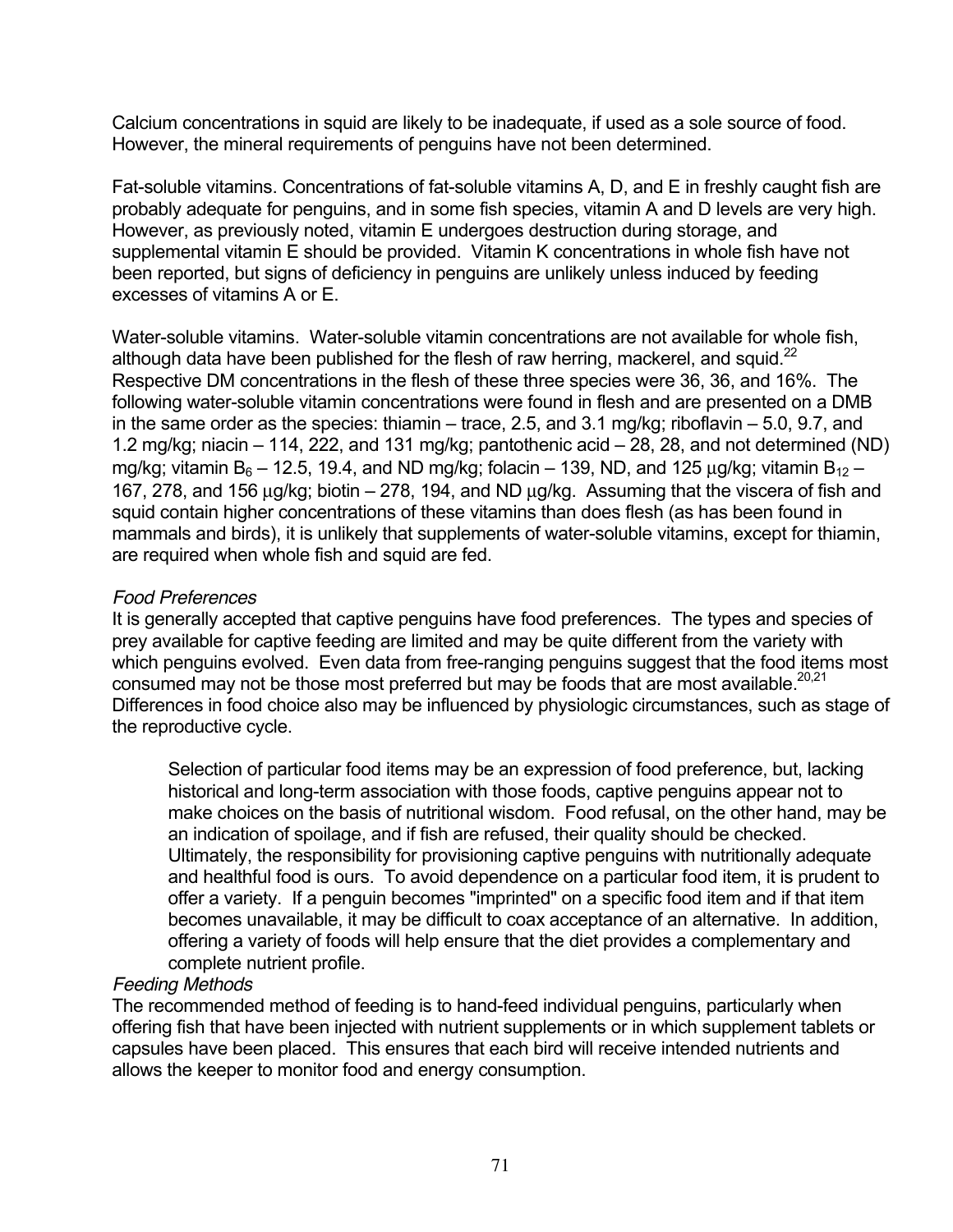Methods of self-feeding are sometimes used, but keepers should ensure that food items remain cool and clean and are consumed within a short time after being thawed. In exhibits held at or below 4° C, fish may be offered in feeding trays for several hours as long as birds are not defecating nor walking in the trays. However, fish should not be left in standing water because of the potential for nutrient loss. Supplemented fish should not be fed in trays because of the potential for under- or over-dosing if individual penguins consume either no or several fish containing supplements. If penguins are fed outdoors in hot, humid, or sunny weather, it is important to feed only the amount that will be consumed immediately or while still iced to avoid microbial proliferation, nutrient loss, and contact by disease-spreading pests.

Adult penguins are commonly fed to appetite early in the morning and late in the afternoon, although the number of feedings may be increased during pre-molt and breeding. Appetite usually increases during the pre-molt period and decreases during molt. In a study with captive rockhopper penguins, all birds gained about 23-38% in body mass just prior to molting.<sup>26</sup> Among the penguin species that have been studied, most will fast during incubation and molting. In the wild, mean loss of body mass during molt is as much as 40% in macaroni penguins and 47% in king penguins.<sup>6,16</sup> During molt in captivity, losses can be as much as 50% of body mass. After these periods, penguins consume vast quantities of food and deposit considerable body fat and protein.<sup>16</sup>

There is no need to limit food intake below ad libitum levels unless the penguin is extremely overweight. The quantity of food one might expect captive penguins to consume per day can be estimated, based on their body mass. An average captive but active adult penguin's daily food consumption on an as-fed basis is approximately 2-3% of body mass for the larger species, such as kings and emperors (*Aptenodytes forsteri*), and 10-14% for smaller species, such as Humboldts and rockhoppers.<sup>12</sup> However, the specific quantities consumed depend on the activity level and physiologic state of the individual. In one study, free-ranging king penguins consumed (wet basis) an average of 1.84 kg daily. $5$  Estimated daily consumption (wet basis) in another study with free-ranging king penguins was an average of 2.32 kg. Mean body mass of the king penguins was 11.8 kg, resulting in a calculated daily intake equivalent to as much as 20% of body mass. $34$ 

The size of food items offered should be appropriate for easy manipulation and swallowing. Purchasing specifications for fish and squid should include size designations so that they can be fed whole. Whole food is accepted most readily, but if it must be cut because it is too large, all portions should be fed to ensure that the entire supply of nutrients contained in the whole food will be consumed. Lengths of fish consumed by free-ranging adult emperor penguins were 60 to 120 mm (∼2.5-5 in), and lengths of squid consumed were 19 to 280 mm  $($  < 1-11 in). The largest squid consumed weighed 460 g.<sup>36</sup> Free-ranging adult king penguins consumed prey estimated to be 70 to 90 mm  $(2.8-3.5 \text{ in})$  long,<sup>5</sup> substantially smaller than the fish commonly fed in captivity.

# *Formulation of Appropriate Diets*

When formulating diets for captive penguins, flexibility is needed to account for variations in food preferences, body mass, activity, physical condition, environment, and behavior, as well as food availability and nutrient content. Ideally, the items chosen (e.g., high-fat and low-fat fish) and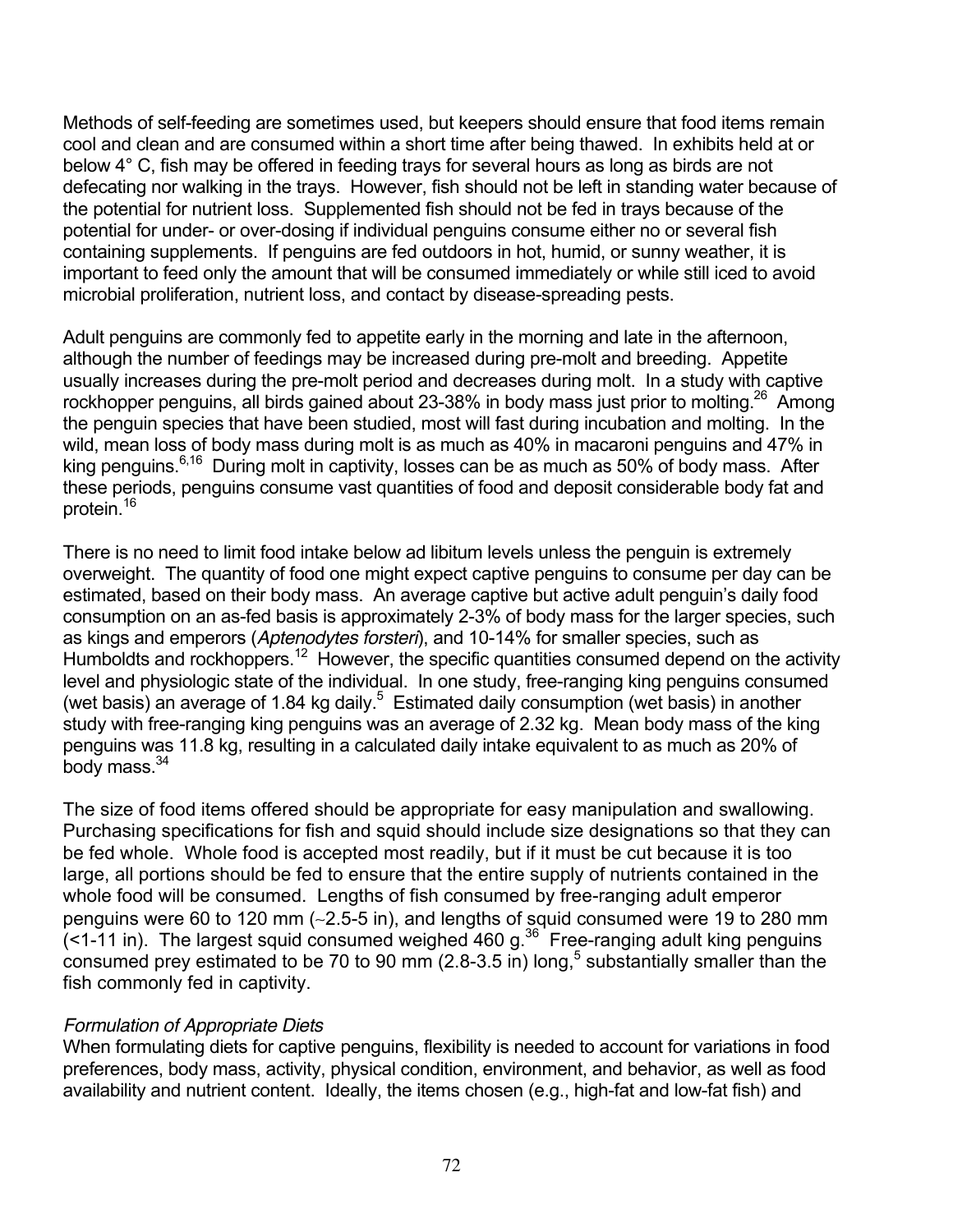supplements fed should complement each other so that nutrient and energy requirements are met. It should be noted, when examining nutrient data for whole fish and marine invertebrates, that nutrient concentrations can vary among species, among individual lots within a species, among individual fish within a lot, as well as over a period of storage. Thus, published values may or may not reflect the nutrients actually fed to penguins at a specific time. Both the need to sample fish for nutrient analysis and appropriate sampling techniques have been discussed elsewhere. 2,37 To identify changes in animal condition due to diet, the nutrient content of the diet being fed must be quantified.

Types of fish selected can be chosen for specific nutrient content, availability, price, and animal preference. It also is wise to consider quality as a major factor. Quality sufficient for human food should be insisted upon, and holding and shipping conditions should be monitored. Any item which, upon receipt, appears to have undergone degradation or shows evidence of thawing should not be accepted and should never be fed.

### *Selecting dietary items*

Of the fish usually used for captive animal feeding, any will meet the protein requirement. However, to provide appropriate amounts of fat and energy, supplies of both low-fat fish and high-fat fish are desirable. Ratios between them can be changed depending upon their availability and individual penguin condition and intake.

### *Marine fish versus fresh-water fish*

Historically, most captive penguins have been fed marine fish. Given current problems with commercial fish availability, it is becoming more common to offer fresh-water fish, as well. This trend may continue as commercial fresh-water fish farms increase in number and the yield from marine fisheries declines. Although fresh-water fish may be used, it may be prudent to also feed one or more species of marine fish.

#### *Nutrient supplementation*

Many institutions supplement with a variety of multivitamins and minerals. This is presumably to provide for any possible losses due to storage, thawing, or to ensure that these nutrients are always present on a daily basis regardless of fish offered. Several products are marketed specifically for marine animals but differ in composition. If a variety of high quality fish are fed, and if they are stored and thawed properly, it is unlikely that supplements, other than of vitamin E and thiamin, will be needed.

Thiamin can be purchased in tablets and vitamin E in capsules. They can be hidden inside the mouth or gills of fish, and the supplemented fish hand-fed to individual penguins. Alternatively, solutions or suspensions of these vitamins can be injected into fish and the injected fish handfed. Supplements of 25-30 mg of thiamin and 100 IU of vitamin E should be provided for each kg of food (wet basis). Adjustments in the amounts of supplement provided should be made in proportion to the mass of food consumed. Calculated gross energy and nutrient concentrations in an example diet for a 4.5-kg penguin are shown in Table 4.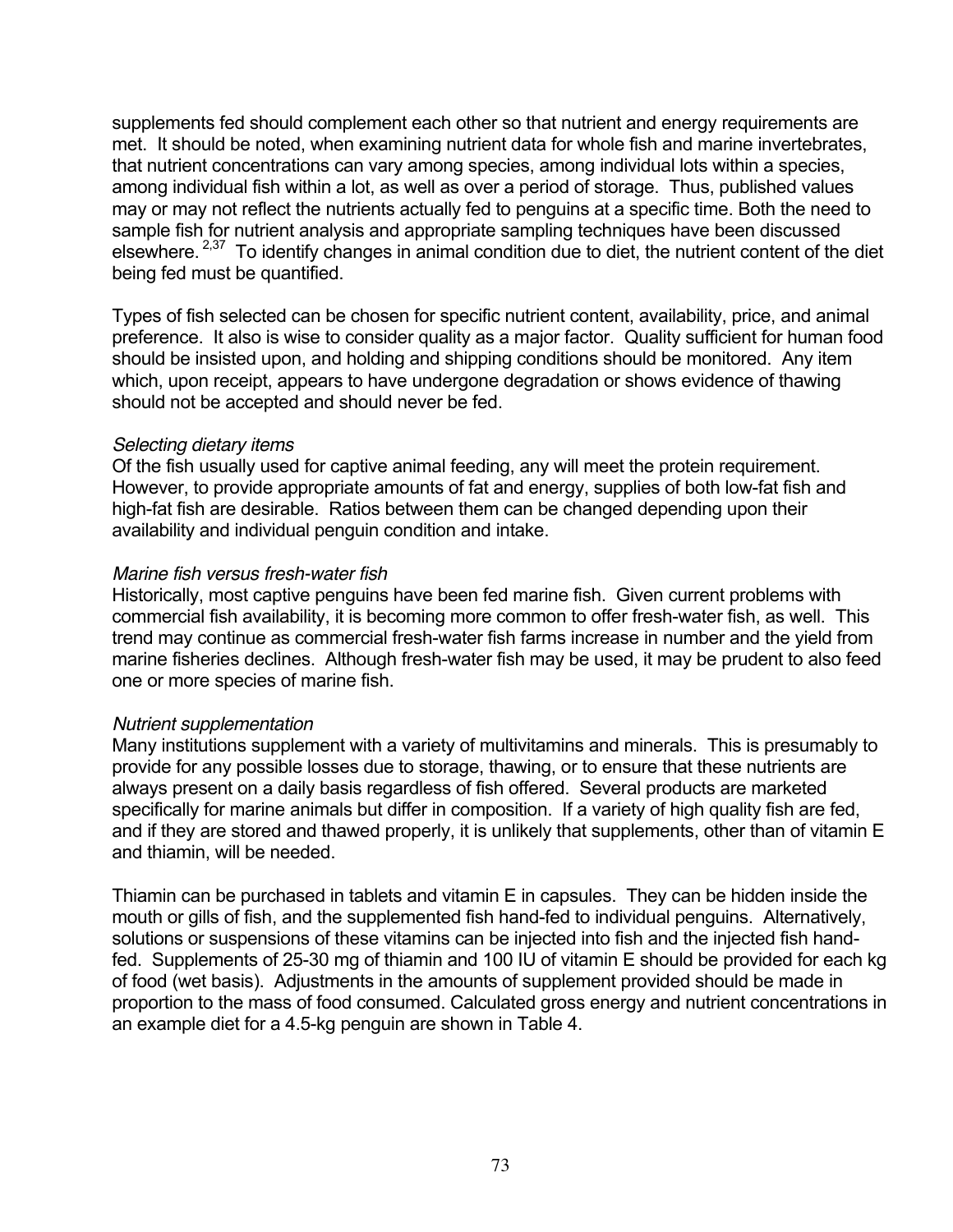# *Parent Rearing of Chicks*

The most important dietary adjustment, when chicks are being reared by their parents, is to offer enough fish to the parents so they may adequately feed themselves and their offspring. During chick rearing, parents should be fed ad libitum and frequently. Free-ranging emperor penguins fed their single chick the equivalent of about 7.5% of adult emperor penguin body mass in a 24-hr period.<sup>36</sup> Adelie penguins have been found to feed exclusively on krill when nesting. <sup>28</sup>

Until more is known, it appears wise to feed a variety of whole fish to nesting penguins, in quantities adequate to supply energy and protein needs. It does not appear necessary to supply additional fat in the diet.

# LITERATURE CITED

 $1$ Ackman R. G., and J. Kean-Howie. 1994. Fatty acids in aquaculture: are omega-3 fatty acids always important? Pp. 82-103 *in* Lim, C., and D.J. Sessa (eds.). Nutrition and Utilization Technology in Aquaculture. Am. Oil Chem. Soc. Press, Champaign, IL.

<sup>2</sup>Bernard J.B., and M.E. Allen. 1997. Feeding Captive Piscivorous Animals: Nutritional Aspects of Fish as Food. Nutrition Advisory Group Handbook Fact Sheet 005. Publ. by Chicago Zoological Society, Brookfield Zoo, Brookfield, IL

<sup>3</sup>Bost, C.A., P. Koubbi, F. Genevois, L. Ruchon, and V. Ridoux. 1994. Gentoo penguin *Pygoscelis papua* diet as an indicator of planktonic availability in the Kerguelen Islands. Polar Biol. 14:147-153.

<sup>4</sup>Burger, I. 1993. The Waltham Book of Companion Animal Nutrition. Pergamon Press, New York, NY.

<sup>5</sup>Cherel, Y., and V. Ridoux. 1992. Prey species and nutritive value of food fed during summer to King penguin *Aptenodytes patagonicus* chicks at Possession Island, Crozet Archipelago. IBIS 134:118-127.

 $6$ Cherel Y., J.B. Charrassin, and E. Challet. 1994. Energy and protein requirements for molt in the King penguin, *Aptenodytes patagonicus*. Am. J. Physiol. 266:R1182-R1188.

<sup>7</sup>Cherel, Y., R. Mauget, R. Lacroix, and J. Gillis. 1994. Seasonal and fasting-related changes in circulating gonadal steroids and prolactin in King penguins (*Aptenodytes patagonicus*). Physiol. Zool. 67:1154-1173.

<sup>8</sup>Crissey, S.D. 1998. Handling Fish Fed to Fish-Eating Animals: A Manual of Standard Operating Procedures. U.S. Dept. Agr., Agr. Res. Serv., Natl. Agr. Libr., Beltsville, MD.

 $^9$ Crissey, S.D., P. McGill, and A.M. Simeone. 1998. Influence of dietary vitamins A and E on serum alpha- and gamma-tocopherols, retinol, retinyl palmitate and carotenoid concentrations in Humboldt penguins *Spheniscus humboldti*. Comp. Biochem. Physiol. Part A 121:333-339.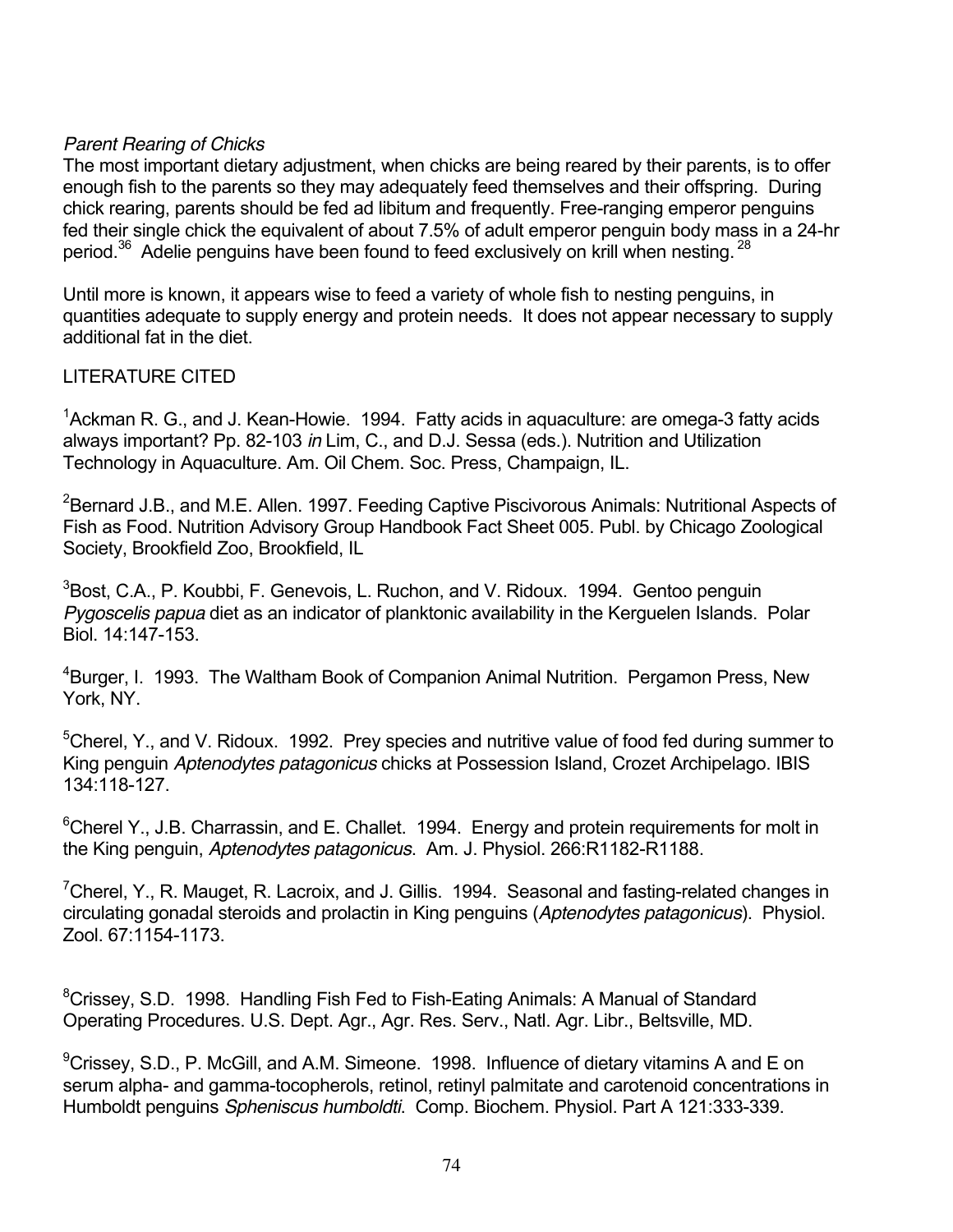<sup>10</sup>Croxall, J. P., and G.S. Lishman. 1987. Food and feeding ecology of penguins. Pp. 101-133 *in* Croxall, J.P. (ed.). Seabirds: Feeding Ecology and Role in Marine Ecosystems. University of Cambridge Press, Cambridge, MA.

11Cullen, J.M., T.L. Montague, and C. Hill. 1992. Food of little blue penguins, *Eudyptula minor*, in Victoria: comparison of three localities between 1985 and 1988. Emu 91:318-341.

<sup>12</sup>Ellis, S., and S. Branch (eds.) 1994. Penguin Husbandry Manual. 1<sup>st</sup> Ed. Beall, F., S. Branch, A. Cramm, S. Crissey, S. Ellis, L. Henry, P. McGill, T. Schneider, G. Sirpenski, and M. Walsh. Amer. Zoo and Aquarium Assoc., Bethesda, MD.

 $13$ Engelhardt, F.R., and J. R. Geraci. 1978. Effects of experimental vitamin E deprivation in the harp seal, *Phoca groenlandica*. Can. J. Zool. 56:2186-2193.

<sup>14</sup> Geraci, J.R., and D. J. St. Aubin. 1980. Nutritional disorders of captive fish-eating animals. Pp. 41-49 *in* Montali, R.J., and G. Migaki (eds.). The Comparative Pathology of Zoo Animals. Smithsonian National Press, Washington, DC.

<sup>15</sup>Geraci, J.R. 1986. Marine mammals (cetacea, pinnipeds, and sirenia): nutrition and nutritional disorders. Pp 760-764 *in* Fowler, M.E. (ed). Zoo and Wildlife Medicine (2nd Ed.). W.B. Saunders Co., Philadelphia, PA.

<sup>16</sup>Ghebremeskel, K., T.D. Williams, G. Williams, D.A. Gardner, and M.A. Crawford. 1991. Plasma metabolites in Macaroni penguins *Eudyptes chrysolopus* arriving on land for breeding and molting. Comp. Biochem. Physiol. 99A:245-250.

17Ghebremeskel, K., T.D. Williams, G. Williams, D.A. Gardner, and M.A. Crawford. 1992. Dynamics of plasma metabolites in molting Macaroni *Eudyptes chrysolophus* and Gentoo penguins *Pygoscelis papua*. Comp. Biochem. Physiol. 101A:301-307.

<sup>18</sup>Griffin, M., W.C. Sadler, D.C. Salmon, and K. Wright. 2000. PB and J: Gelly was never like this. Proc AAZV and IAAAM Joint Conference. New Orleans, LA.

<sup>19</sup> Hays, C. 1984. The Humboldt penguin in Peru. Oryx 18:92-95.

 $^{20}$ Hays, C. 1986. Effects of the 1982-83 El Niño on Humboldt penguin colonies in Peru. Biol. Conserv. 36:169-180.

 $21$ Hobday, D.K. 1992. Abundance and distribution of pilchard and Australian anchovy as prey species for the Little Blue Penguin *Eudyptula minor* at Phillip Island, Victoria. Emu 91:342-354.

<sup>22</sup>Holland, B., A.A. Welch, I.D. Unwin, D.H. Buss, A.A. Paul, and D.A.T. Southgate. 1992. McCance and Widdowson's The Composition of Foods,  $5<sup>th</sup>$  Ed. Royal Society of Chemistry, Cambridge, UK.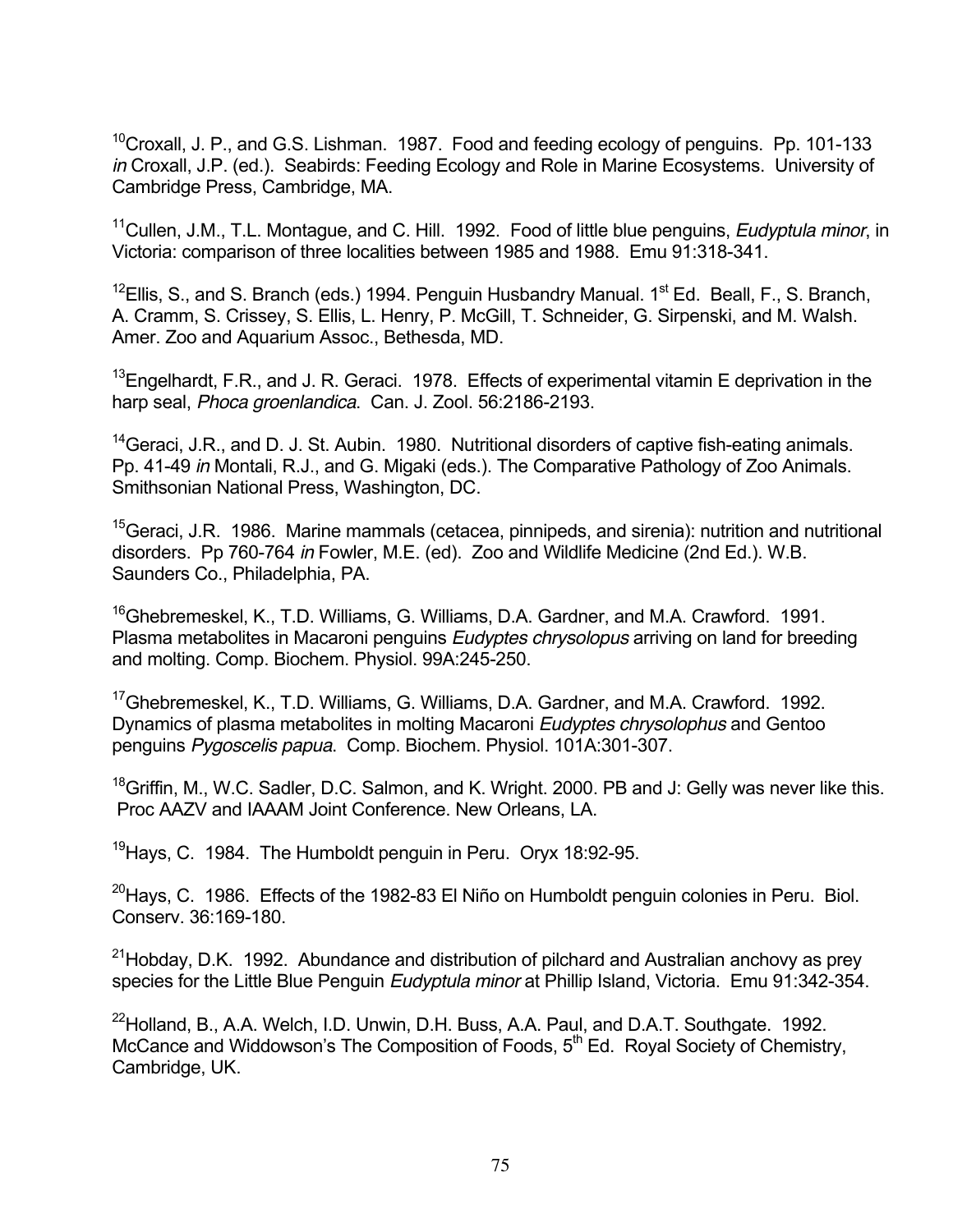<sup>23</sup>Lie, O., E. Lied, A. Maage, L.R. Njaa and K. Sandnes. 1994. Nutrient content in fish and shellfish. Fisk. Dir. Skr. Ser. Ernaering 6(2):83-105.

24Lishman, G.S. 1985. The food and feeding ecology of Adelie penguins, *Pygoscelis adeliae*, and chinstrap penguins, *Pygoscelis antarctica*, at Signy island, South Orkney Islands. J. Zool. London 205(A):245-263.

<sup>25</sup>Machlin, L. J. 1984. Handbook of Vitamins: Nutritional, Biochemical and Clinical Aspects. Marcel-Dekker, Inc., New York, NY.

 $^{26}$ Monroe, A. 1993. Annual variations in plasma retinol and alpha-tocopherol levels in Gentoo and Rockhopper penguins. Zoo Biol. 12:453-485.

27Montague, T.L. 1982. The food and feeding ecology of the little blue penguin, *Eudyptula minor*, at Phillip Island, Victoria, Australia. M.Sc. Thesis, Monash Univ.162.

 $^{28}$ Nagy, K.A., and B.S. Obst. 1992. Food and energy requirements of Adelie penguins, *Pygoscelis adeliae*, on the Antarctic peninsula. Physiol. Zool. 65:1271-1284.

<sup>29</sup>National Research Council. 1986. Nutrient Requirements of Cats, Rev. Ed. National Academy Press, National Academy of Sciences, Washington, DC.

<sup>30</sup>National Research Council. 1987. Vitamin Tolerances of Animals. National Academy Press, National Academy of Sciences, Washington, DC.

 $31$ National Research Council. 1994. Nutrient Requirements of Poultry,  $9<sup>th</sup>$  Rev. Ed. National Academy Press, National Academy of Sciences, Washington, DC.

 $32$ Nichols, D.K., M.J. Wolff, L.G. Phillips, and R.J. Montali. 1989. Coagulopathy in pink-backed pelicans, *Pelecanus refescens*, associated with hypervitaminosis E. J. Zoo Wildl. Med. 20:57-61.

 $33$ Peaker, M., and J.L. Linzell. 1975. Salt Glands in Birds and Reptiles. Cambridge University Press, New York, NY.

 $34$ Putz, K., and C.A. Bost. 1994. Feeding behavior of free-ranging king penguins (*Aptenodytes patagonicus*). Ecology 75:489-497.

 $35$ Rand, R.W. 1960. The biology of guano-producing seabirds. The distribution, abundance, and feeding habits of the Cape penguin, *Spheniscus demersus*, off the south-western coast of the Cape province. Invest. Reports Div. of Fisheries, South Africa 41:1-28.

<sup>36</sup>Robertson, G., R. Williams, K. Green, and L. Robertson. 1993. Diet composition of Emperor penguin chicks *Aptenodytes forsteri* at two Mawson Coast colonies, Antarctica. Ibis 136:19-31.

 $37$ Slifka, K.A., S.D. Crissey, and J. Goffron. 1997. Fish composition: effects of preparation and analytical methods. Proc. AZA Nutrition Advisory Group Second Conference, Ft Worth, TX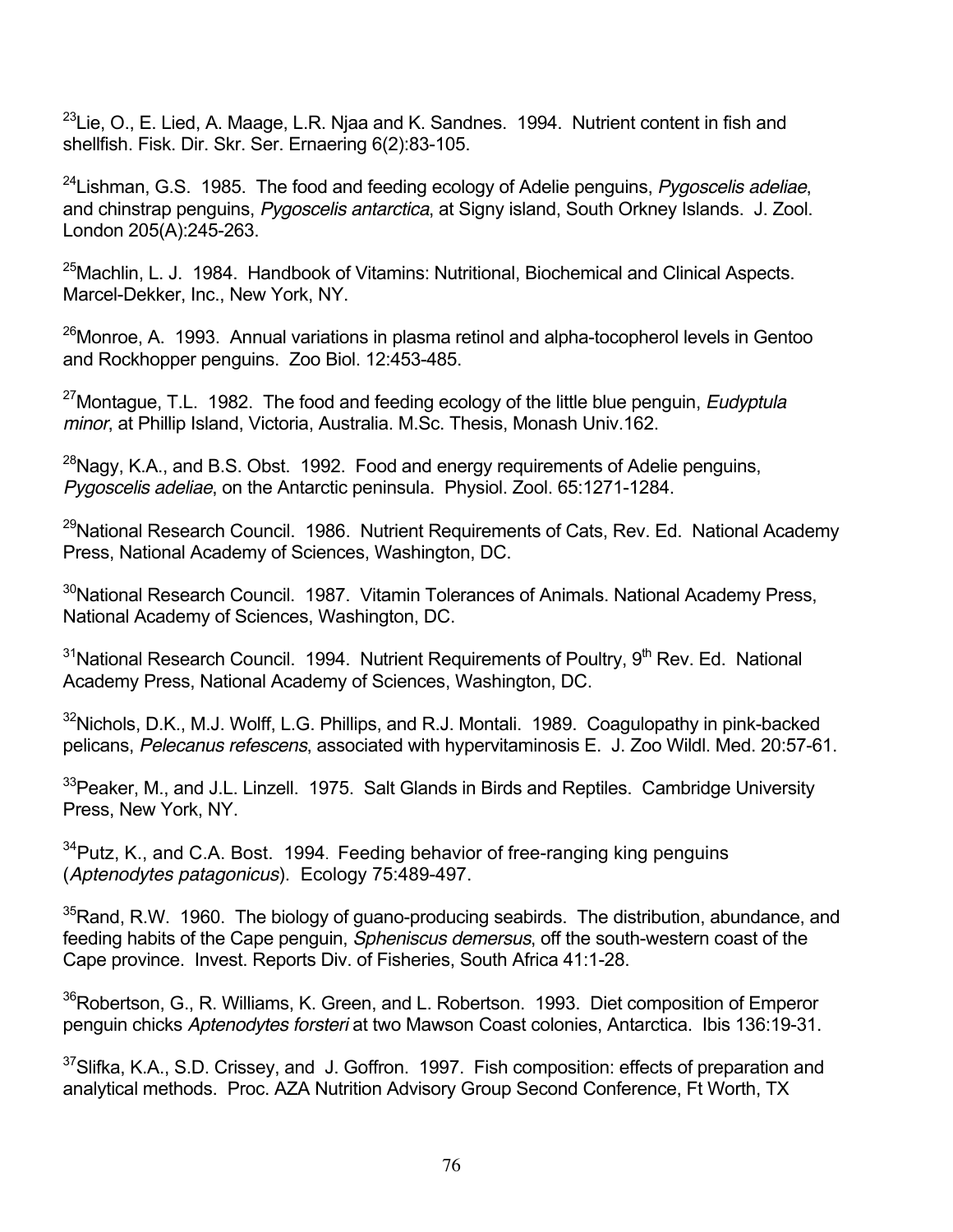38Watanuki, Y., Y. Mori, and Y. Niato. 1994. *Euphausia superba* dominates in the diet of Adelie penguins, *Pygoscelis adeliae*, feeding under fast sea-ice in the shelf areas of Enderby Land in summer. Polar Biol. 14:429-432.

39Williams, T.D. 1991. Foraging ecology and diet of Gentoo Penguins *Pygoscelis papua* at South Georgia during winter and an assessment of their winter prey consumption. IBIS 133:3-13.

40Williams, T.D., D.R. Briggs, J.P. Croxall, Y. Naito, and A. Kato. 1992. Diving pattern and performance in relation to foraging ecology in the gentoo penguin, *Pygoscelis papua.* J. Zool. London 227:211-230.

<sup>41</sup>Wilson, R. P. 1985. Seasonality in diet and breeding success of the jackass penguin *Spheniscus demersus.* J. Ornithol. 126:53-62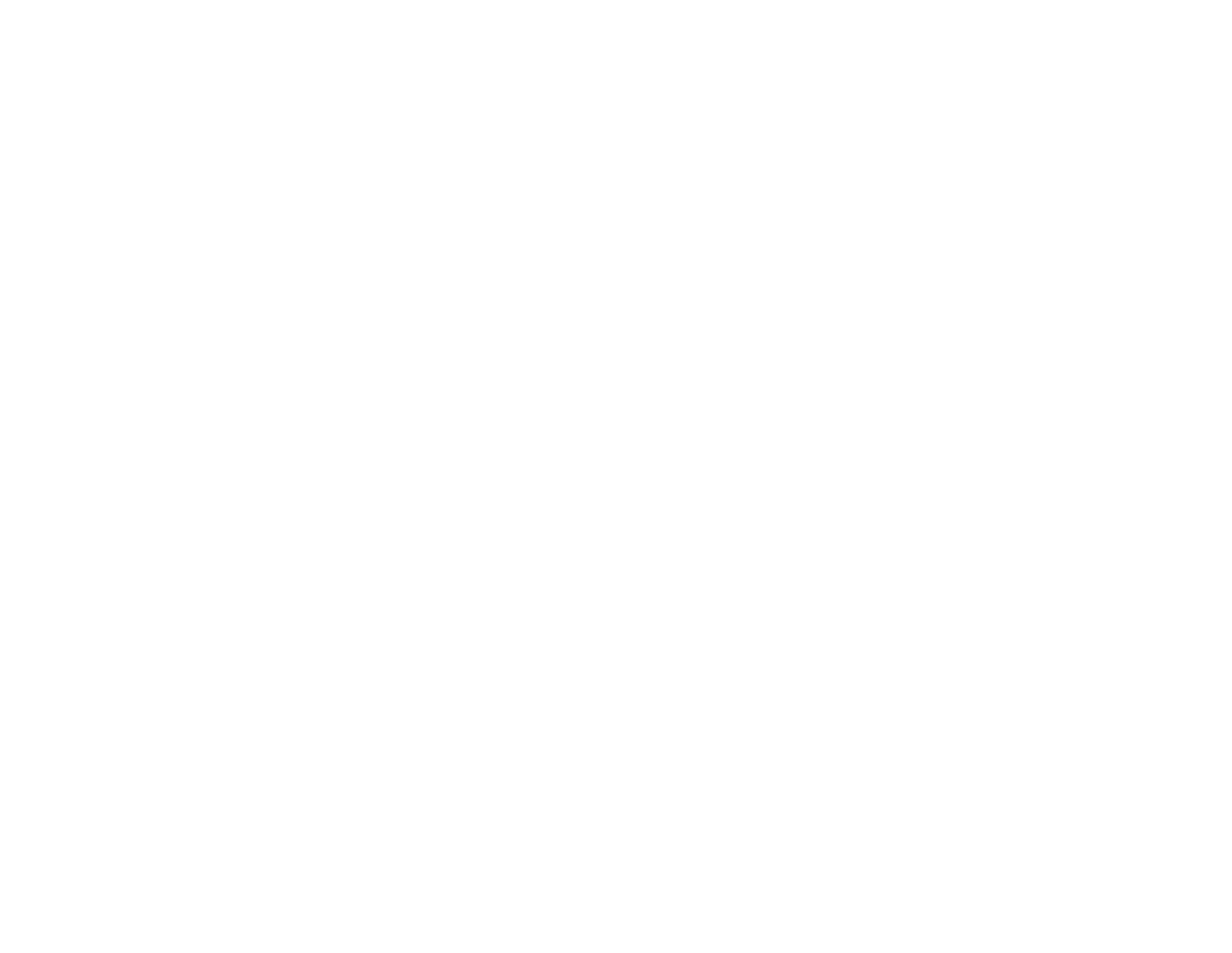| Penguin                                   | Krill <sup>a</sup> | Squid <sup>b</sup> | Sardines <sup>c</sup> | ັ່<br>ັ<br>Round     | $\cdot$ $\cdot$<br>Pilchard <sup>e</sup> | Anchoviest | Lanternfish/      | Maasbanker <sup>g</sup> | Mullet <sup>h</sup> | Icefish/     | Fish     |
|-------------------------------------------|--------------------|--------------------|-----------------------|----------------------|------------------------------------------|------------|-------------------|-------------------------|---------------------|--------------|----------|
| <b>Species</b>                            |                    |                    |                       | herring <sup>d</sup> |                                          |            | <b>Myctophids</b> |                         |                     | Nototheniids | (various |
|                                           |                    |                    |                       |                      |                                          |            |                   |                         |                     |              | spp.)    |
| Emperor                                   | X                  | X                  |                       |                      |                                          |            |                   |                         |                     | Χ            | X        |
| King                                      |                    | X                  |                       |                      |                                          |            |                   |                         |                     | າ            | X        |
| Adelie                                    | X                  |                    |                       |                      |                                          |            |                   |                         |                     | X            | X        |
| Chinstrap                                 | X                  |                    |                       |                      |                                          |            |                   |                         |                     |              |          |
| Gentoo                                    | Χ                  |                    |                       |                      |                                          |            | X                 |                         |                     | X            | X        |
| Macaroni                                  | X                  |                    |                       |                      |                                          |            | X                 |                         |                     |              | ∧        |
| Rockhopper                                | X                  | Χ                  |                       |                      |                                          |            | X                 |                         |                     | X            | ∧        |
| Little blue                               |                    | X                  |                       |                      | X                                        | Χ          |                   |                         |                     |              | ⋏        |
| Humboldt                                  |                    |                    | ?                     |                      |                                          | $\lambda$  |                   |                         |                     |              | ∧        |
| African                                   | X                  | Χ                  |                       |                      | X                                        | X          |                   | X                       | X                   |              | Χ        |
| $(pre-1960)$                              |                    |                    |                       |                      |                                          |            |                   |                         |                     |              |          |
| African                                   | X                  | X                  |                       | X                    |                                          | X          |                   | X                       |                     |              | X        |
| (recent)                                  |                    |                    |                       |                      |                                          |            |                   |                         |                     |              |          |
| Magellanic                                | X                  |                    | X                     |                      |                                          |            |                   |                         |                     |              |          |
| $\overline{a}$ $\overline{a}$<br>$\cdots$ |                    |                    | . .                   | -<br>$\sim$          | ÷                                        | .          |                   |                         |                     |              |          |

Table 1. Prey items consumed by free-living penguins.  $3, \frac{5}{7}$ , 10, 11, 21<sup>, 24, 34, 35, 38-41</sup>

a Euphausiid crustaceans primarily in genera *Euphausia, Thysanoessa,* and *Nyctiphanes.*

b Cephalopods in genera *Loligo, Heteroteuthis, Argonauta, Nototodarus, Sepioteuthis, Teuthowenia, Psychroteuthis, Alluroteuthis,* 

*Kondakovia, Gonatus, Todarodes, Moroteuthis,* and *Loligunculus.* <sup>c</sup>

<sup>c</sup>Ramnogaster arcuata.

<sup>d</sup>Etrumeus teres.

*Sardinops ocellata, S. neopilchardus.* 

f *Engraulis capensis, E. australis, E. ringens.*

g *Trachurus trachurus.*

h *Mugil* spp.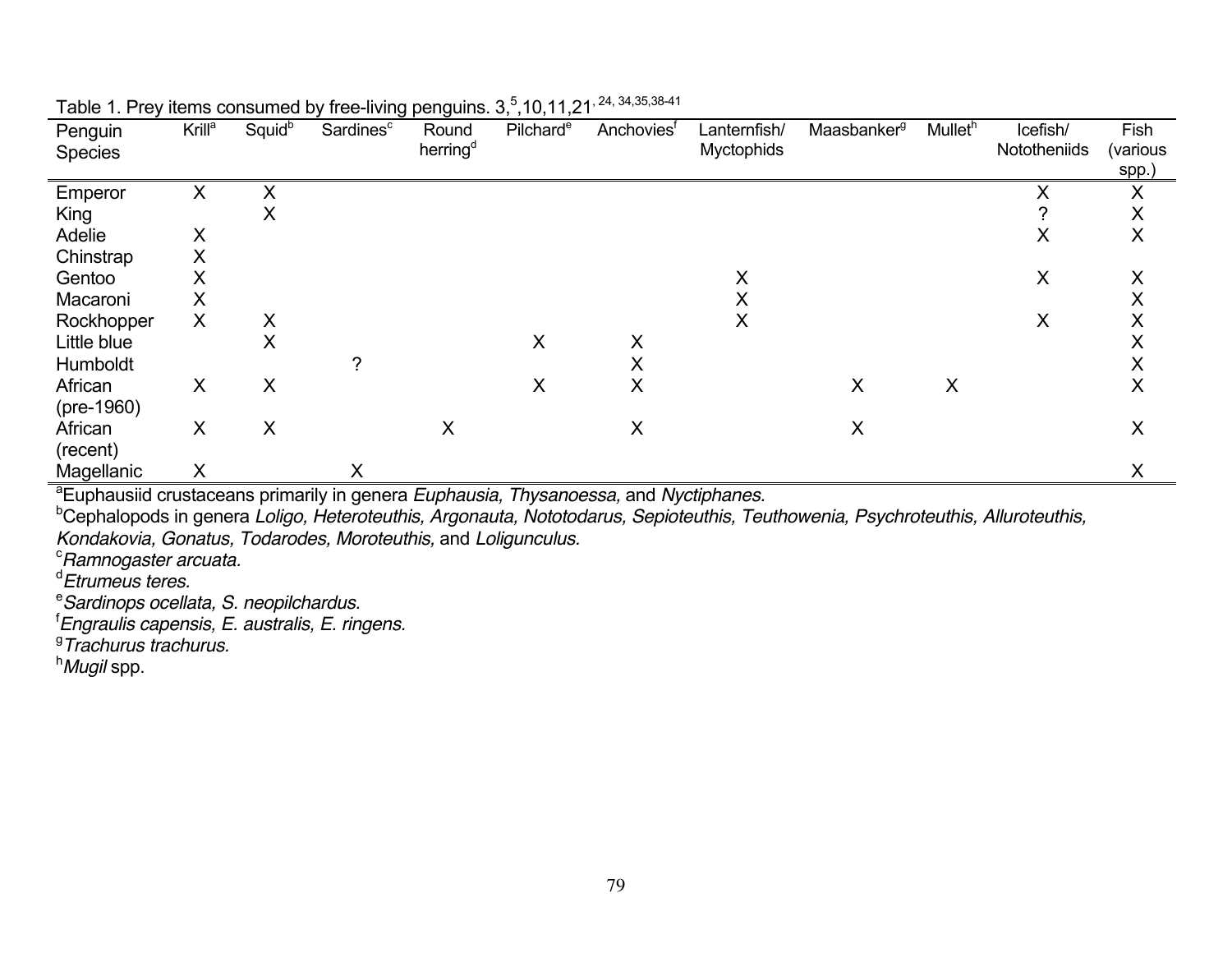Table 2. Proposed minimum energy and nutrient concentrations (DMB) in adult penguin diets<sup>a</sup> based on requirements of domestic poultry,  $\frac{31}{2}$  cats,  $\frac{29}{2}$  and inferences from composition of wild foods.<sup>2</sup>

| <b>Nutrient</b>      | Minimum concentration |
|----------------------|-----------------------|
| Gross energy, kcal/g | 4.5                   |
| Crude protein, %     | 35                    |
| Fat, $%$             | 10                    |
| Calcium, %           | 0.8                   |
| Phosphorus, %        | 0.6                   |
| Magnesium, %         | 0.05                  |
| Potassium, %         | 0.5                   |
| Sodium, %            | 0.2                   |
| Iron, mg/kg          | 80                    |
| Copper, mg/kg        | 5                     |
| Manganese, mg/kg     | 5                     |
| Zinc, mg/kg          | 50                    |
| Selenium, mg/kg      | 0.2                   |
| Vitamin A, IU/kg     | 3,500                 |
| Vitamin D, IU/kg     | 500                   |
| Vitamin E, IU/kg     | 400 <sup>b</sup>      |
| Thiamin, mg/kg       | 100 <sup>c</sup>      |

Thiamin, mg/kg<br><sup>a</sup>Other nutrients, such as essential fatty acids, essential amino acids, vitamin K, and the other B-complex vitamins are probably required. Nevertheless, there is no evidence that inadequate concentrations are provided by fish and marine invertebrates. Whether vitamin C can be synthesized by penguin tissues has not been established. Freshly caught fish contain significant concentrations of this vitamin, and some destruction undoubtedly occurs during storage. However, signs of vitamin C deficiency in the penguin have not been described.

<sup>b</sup>Although this concentration of vitamin E may exceed the minimum requirement, about 400 IU/kg of DM provided by the supplement of 100 IU of vitamin E/kg of fresh fish is recommended to compensate for losses during peroxidation of unsaturated fatty acids.

 $\textdegree$ This concentration of thiamin undoubtedly exceeds the minimum requirement, but about 100-120 mg/kg of DM are provided by the supplement of 25-30 mg of thiamin/kg of fresh fish to compensate for destruction by thiaminases.

Table 3. Potential penguin foods, locale and usual months of harvest, and length and weight data.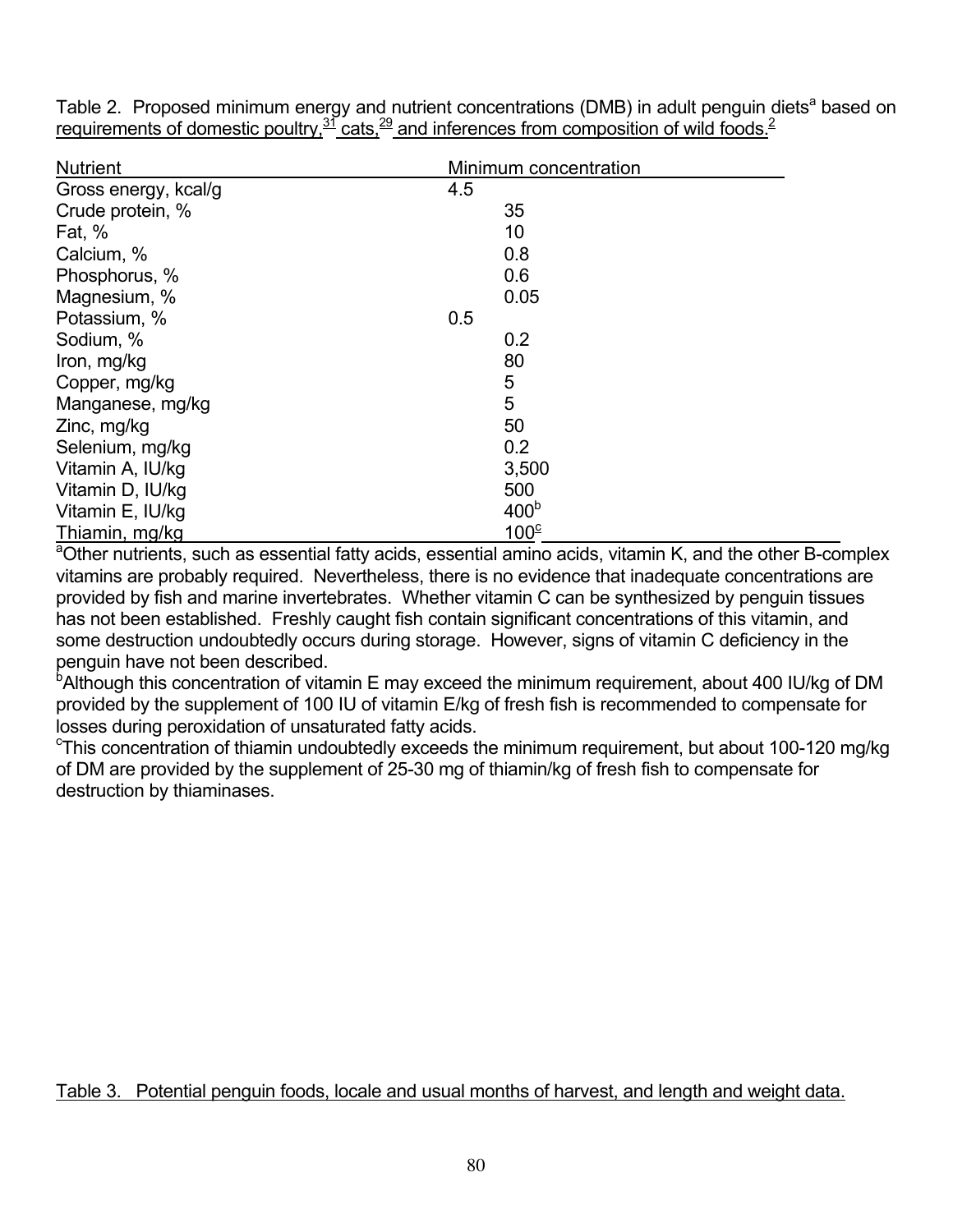| Common name          | Scientific name          | Locale & months of harvest/Length/weight |                       |
|----------------------|--------------------------|------------------------------------------|-----------------------|
| Anchovies            | Engraulis mordax         |                                          |                       |
| Capelin              | <b>Mallotus villosus</b> | Canadian coast, July-Aug                 | 5-7 in; 10-15 fish/lb |
| Capelin              | Mallotus villosus        | Iceland coast, Jan-Mar                   | 5-7 in; 10-15 fish/lb |
| Herring, Atlantic    | Clupea harengus          | US-Canada coast, Jan-Dec                 | $9-12$ in             |
| Herring, Atlantic    | Clupea harengus          | US-Canada coast, Apr-May < 9 in          |                       |
| Krill, superba       | Euphausia superba        | Antarctic, May-June                      | 300-400/lb            |
| Mackerel, Atlantic   | Scomberomorus scombrus   |                                          |                       |
| Mackerel, Pacific    | S. japonicus             | Calif. coast, Jan-Dec                    | $\frac{1}{2}$ lb/fish |
| Sardines, California | Sardinops caerulea       | Calif. coast, Jan-Dec                    | 4 fish/lb             |
| Sardines, Spanish    | Sardinella aurita        | Mar-May, Aug-Oct                         |                       |
| Smelt, fresh-water   | Osmerus mordax           | N. Lake Mich.                            | 3-5 in; 23 fish/lb    |
| Smelt, silver        | Hypomesus pretiosus      | Eureka, Calif, June-Aug                  | 5-9 in; 12-16 fish/lb |
| <b>Silversides</b>   | Menidia andens           | P.E. Island coast, Oct-Dec               | 2-3 in; 85-95 fish/lb |
| Squid, Ilex          | llex illecebrosus        | US East Coast, May-Sept                  | 4-5 squid/lb          |
| Squid, Loligo        | Loligo opalescens        | Calif. coast, Sept-Feb                   | 5 in; 7-9 squid/lb    |
| Trout, rainbow       | Salmo gairdneri          | Idaho, farmed                            |                       |
| Whitebait            | Allosmerus elongarus     | Eureka, Calif., Apr-June                 | 4-6 in                |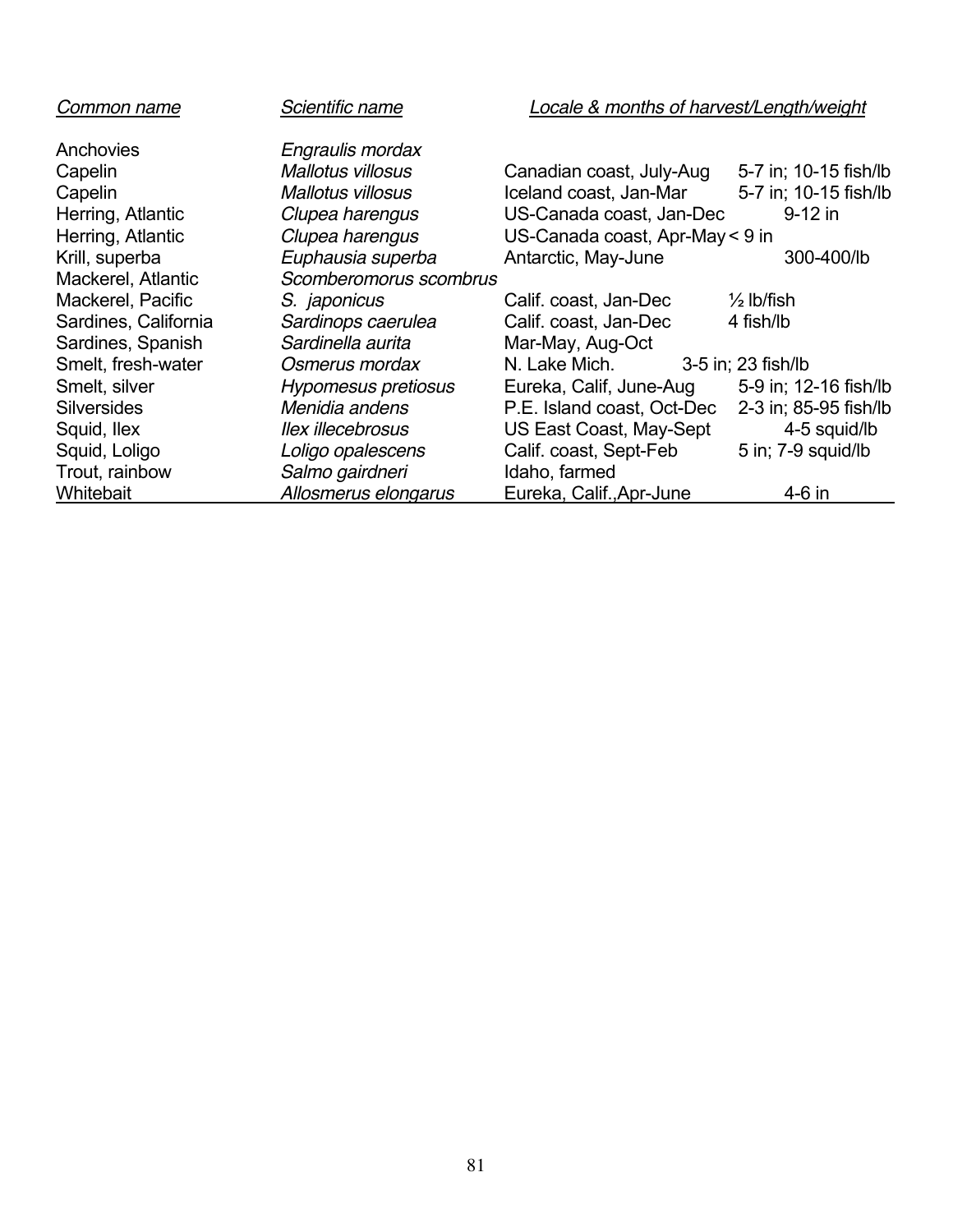Table 4. Calculated dry matter, gross energy, and nutrient concentrations (DMB) in an example daily diet for a 4.5 kg penguin consuming a mix (500 g total wet weight) of herring, capelin, and rainbow trout, with recommended vitamin E and thiamin supplements.

| Item                               | Calculated concentration |  |
|------------------------------------|--------------------------|--|
| Dry matter in diet as presented, % | 25                       |  |
| Gross energy, kcal/g               | 5.7                      |  |
| Crude protein, %                   | 61                       |  |
| Fat, $%$                           | 24                       |  |
| Calcium, %                         | 1.6                      |  |
| Phosphorus, %                      | 1.5                      |  |
| Magnesium, %                       | 0.14                     |  |
| Potassium, %                       | 1.4                      |  |
| Sodium, %                          | 0.6                      |  |
| Iron, mg/kg                        | 103                      |  |
| Copper, mg/kg                      |                          |  |
| Manganese, mg/kg                   | 5                        |  |
| Zinc, mg/kg                        | 84                       |  |
| Selenium, mg/kg                    | 1.1                      |  |
| Vitamin A, IU/kg                   | 50,000                   |  |
| Vitamin $D_3$ , IU/kg              | 4,000                    |  |
| Vitamin E, IU/kg                   | 500 <sup>a</sup>         |  |
| Thiamin, mg/kg                     | $100^{6}$                |  |

<sup>a</sup>Supplement provides 400 IU vitamin E/kg.

<sup>b</sup>Supplement provides 100 mg thiamin/kg.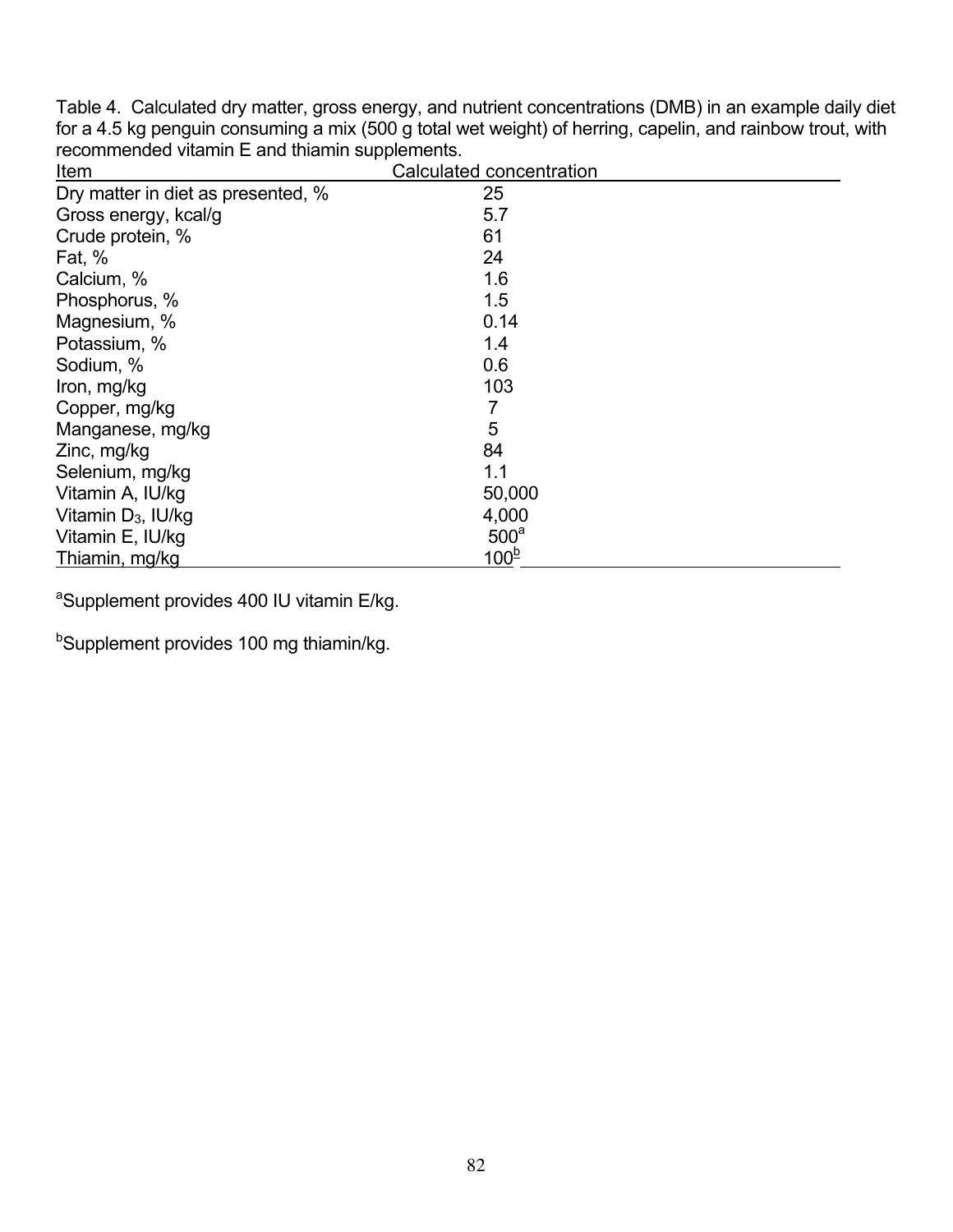| Penguins &<br>Z <sub>0</sub>                                                             | Capelin       | Herring                                                                | Lake<br>smelt | Krill | Marine<br>smelt | Surf<br>smelt | Vitamin E<br>(IU) | Thiamin<br>(mg) | Multivitamin                                                      | <b>NaCl</b><br>(g) | Cod liver oil<br>(tsp) |
|------------------------------------------------------------------------------------------|---------------|------------------------------------------------------------------------|---------------|-------|-----------------|---------------|-------------------|-----------------|-------------------------------------------------------------------|--------------------|------------------------|
| Humboldt                                                                                 |               |                                                                        |               |       |                 |               |                   |                 |                                                                   |                    |                        |
| <b>Brookfield</b>                                                                        | 341g          | 170g                                                                   |               |       | 170g            |               | 100               | 25              | 0.4g Windmill                                                     |                    |                        |
|                                                                                          |               |                                                                        |               |       |                 |               |                   |                 | Daily Max. Form.                                                  |                    |                        |
| King                                                                                     |               |                                                                        |               |       |                 |               |                   |                 |                                                                   |                    |                        |
| Detroit                                                                                  |               | $1.5 - 2.5$                                                            |               |       |                 |               | 50                | 50              |                                                                   |                    |                        |
|                                                                                          |               | lb                                                                     |               |       |                 |               |                   |                 |                                                                   |                    |                        |
| <b>SWO</b> <sup>a</sup>                                                                  |               | 2-3 lb of mixed fish $b$                                               |               |       |                 |               | $+$ $\circ$       | 250             | 1(5 Mazuri tab) <sup>d</sup>                                      |                    |                        |
| Rockhopper                                                                               |               |                                                                        |               |       |                 |               |                   |                 |                                                                   |                    |                        |
| Detroit                                                                                  | $.25 - .5$ lb |                                                                        |               |       |                 | .25-.5 lb     | 33                | 25              |                                                                   | $.5\,$             |                        |
| SWO                                                                                      |               | 1-1.5 lb of mixed fish $b$                                             |               |       |                 |               | $+$ $\circ$       | 250             | 1(2.5 Mazuri tab) $d$                                             |                    |                        |
| Chinstrap                                                                                |               |                                                                        |               |       |                 |               |                   |                 |                                                                   |                    |                        |
| <b>NYZS</b>                                                                              | 275g          | 70g                                                                    |               |       |                 |               | 76                | 19              |                                                                   |                    |                        |
| SWO                                                                                      |               | 1.5-2 lb of mixed fish $^{\rm b}$                                      |               |       |                 |               | $+$ $\circ$       | 250             | 1(2.5 Mazuri tab) <sup>d</sup>                                    |                    |                        |
| Macaroni                                                                                 |               |                                                                        |               |       |                 |               |                   |                 |                                                                   |                    |                        |
| Detroit                                                                                  | $.25 - .5$ lb |                                                                        |               |       |                 | .25-.5 lb     | 33                | 25              |                                                                   | $.5\,$             |                        |
|                                                                                          |               |                                                                        |               |       |                 |               |                   |                 |                                                                   |                    |                        |
|                                                                                          |               |                                                                        |               |       |                 |               |                   |                 |                                                                   |                    |                        |
|                                                                                          |               |                                                                        |               |       |                 |               |                   |                 |                                                                   |                    |                        |
|                                                                                          |               |                                                                        |               |       |                 |               |                   |                 |                                                                   |                    |                        |
|                                                                                          |               |                                                                        |               |       |                 |               |                   |                 |                                                                   |                    |                        |
|                                                                                          |               |                                                                        |               |       |                 |               | $+$ <sup>c</sup>  |                 |                                                                   |                    |                        |
| <b>Little Blue</b><br><b>Detroit</b><br>Gentoo<br><b>SWO</b><br>Magellanic<br><b>SWO</b> | .125-.25 lb   | 2-2.5 lb of mixed fish $^{\rm b}$<br>1.5-2 lb of mixed fish $^{\circ}$ |               |       |                 | .125-25 lb    | 33<br>$+$ $\circ$ | 12.5            | 1 (2.5 Mazuri tab) <sup>d</sup><br>1(2.5 Mazuri tab) <sup>d</sup> | .25                | 1 tsp                  |

Table 5. Penguin diets from selected zoos. Amounts are per bird, per day, as fed.

<sup>a</sup>Sea World Orlando

<sup>b</sup>All species of penguin are fed a mix of capelin, large herring, lake smelt and krill. Average total amount consumed is noted in the table.<br><sup>c</sup>Vitamin E supplemented as part of the Sea World Mazuri multivitamin tablet.

<sup>d</sup>SWO also supplements with calcium gluconate at 650 mg (1 10-grain tablet) September-December for King penguins and 325 mg (1/2 10grain tablet) Septemberovember for Rockhopper, Macaroni, and Little Blue penguins.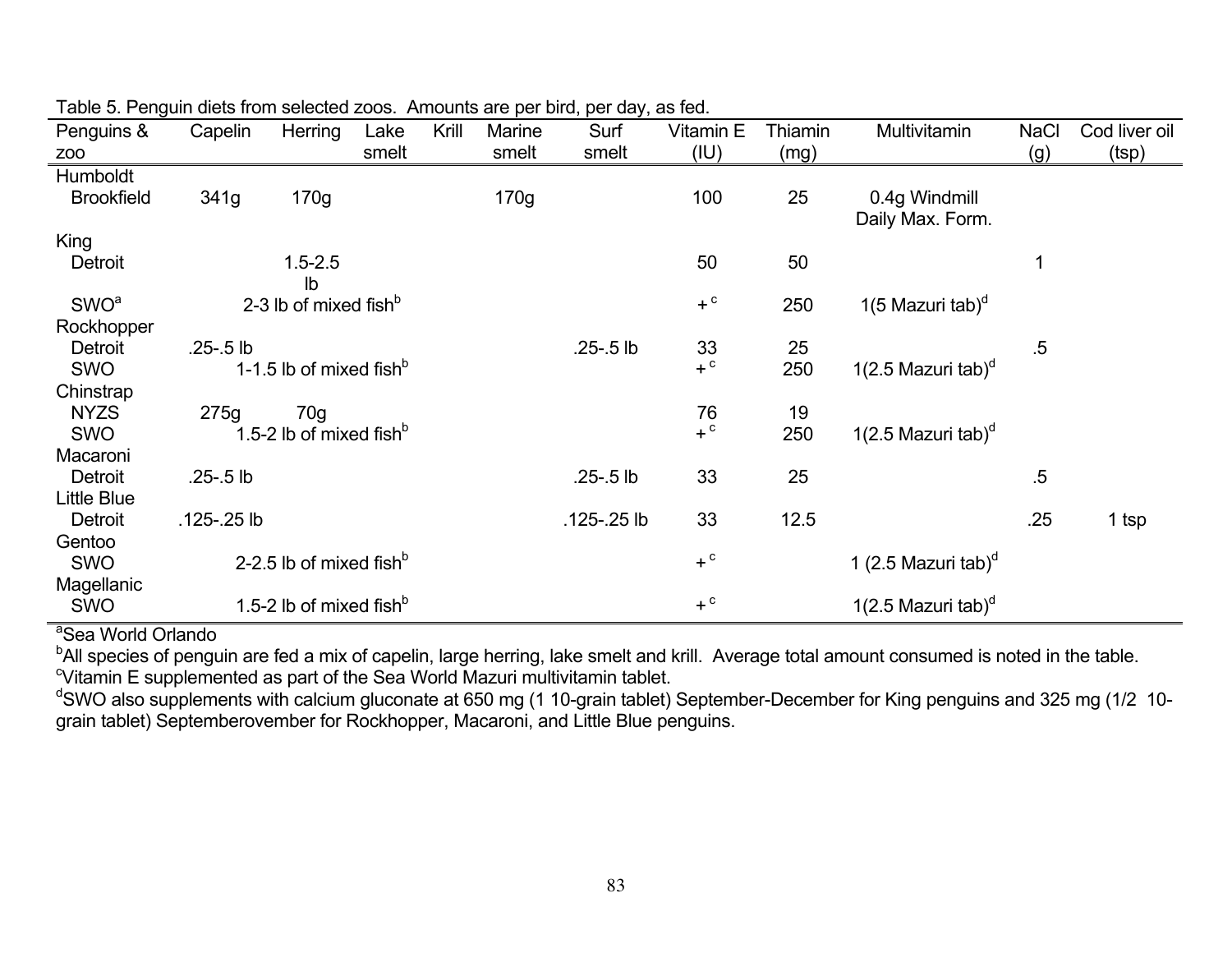#### APPENDIX 1. Supplement Information

Brookfield Zoo

Windmill Daily Vitamin Maximum Formula: Windmill Health Products West Caldwell, NJ 07006 Vitamin B1 and E: Sundown Vitamins, Boca Raton, FL 33487

Detroit Zoo

Vitamin B-1 and E: ADH Health Products, Congers, NY Sodium Chloride: Consolidated Midland Corp Research Division, Brewster, NY Cod Liver Oil: Solgar Vitamin Co. Lynbrook, NY

Sea World

Vitamin B-1 and calcium gluconate (during breeding season): ADH Health Products, Congers, NY Sea World Large Bird Tablet (2.5#) and Mammal (5#) Multi-vitamin: Mazuri Test Diets Richmond, IN

Nutrient Composition of Sea World Vitamins, per tablet

| <b>Nutrient</b>         | Large Bird Tablet | Mammal Multivitamin 5# |
|-------------------------|-------------------|------------------------|
|                         | 2.5#              |                        |
| Vitamin A, IU           | 1650              | 16500                  |
| Vitamin E, IU           | 25                | 250                    |
| Vitamin C, mg           | 25                | 250                    |
| Thiamin mononitrate, mg | 20                | 200                    |
| Riboflavin, mg          | 1.5               | 15                     |
| Pyridoxine, mg          | 1.5               | 15                     |
| Pantothenic acid, mg    | 1.5               | 15                     |
| Folic acid, g           | 50                | 500                    |
| Biotin, g               | 25                | 250                    |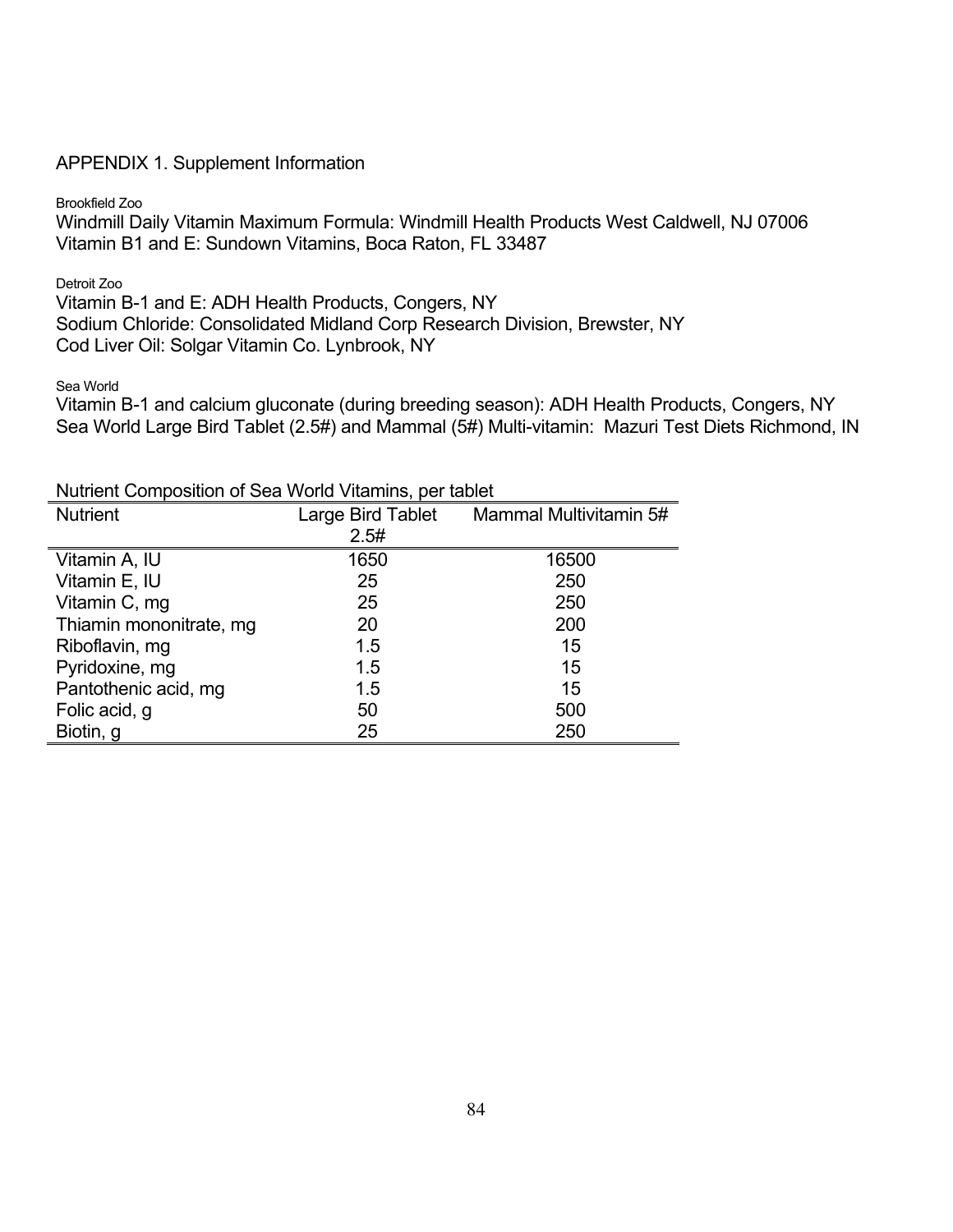| <b>Nutrient</b>              | Amount per     |  |
|------------------------------|----------------|--|
|                              | tablet         |  |
| Vitamin A, IU                | 5000           |  |
| Vitamin C, mg                | 60             |  |
| Vitamin D, IU                | 400            |  |
| Vitamin E, IU                | 30             |  |
| Vitamin K, g                 | 25             |  |
| Thiamin, mg                  | 1.5            |  |
| Riboflavin, mg               | 1.7            |  |
| Niacin, mg                   | 20             |  |
| Vitamin B-6 (pyridoxine), mg | $\overline{2}$ |  |
| Folate, g                    | 400            |  |
| Vitamin B-12, g              | 6              |  |
| Biotin, g                    | 30             |  |
| Pantothenic acid, mg         | 10             |  |
| Calcium, mg                  | 162            |  |
| Iron, mg                     | 18             |  |
| Phosphorus, mg               | 125            |  |
| lodine, g                    | 150            |  |
| Magnesium, mg                | 100            |  |
| Zinc, mg                     | 15             |  |
| Selenium, g                  | 20             |  |
| Copper, mg                   | $\overline{2}$ |  |
| Manganese, mg                | 3.5            |  |
| Chromium, g                  | 65             |  |
| Molybdenum, g                | 160            |  |
| Chloride, mg                 | 72             |  |
| Potassium, mg                | 80             |  |
| Boron, g                     | 150            |  |
| Nickel, g                    | 5              |  |
| Silicon, mg                  | $\overline{2}$ |  |
| Tin, g                       | 10             |  |
| Vanadium, g                  | 10             |  |

Nutrient Composition of Windmill Daily-Vitamin Maximum Formula, per tablet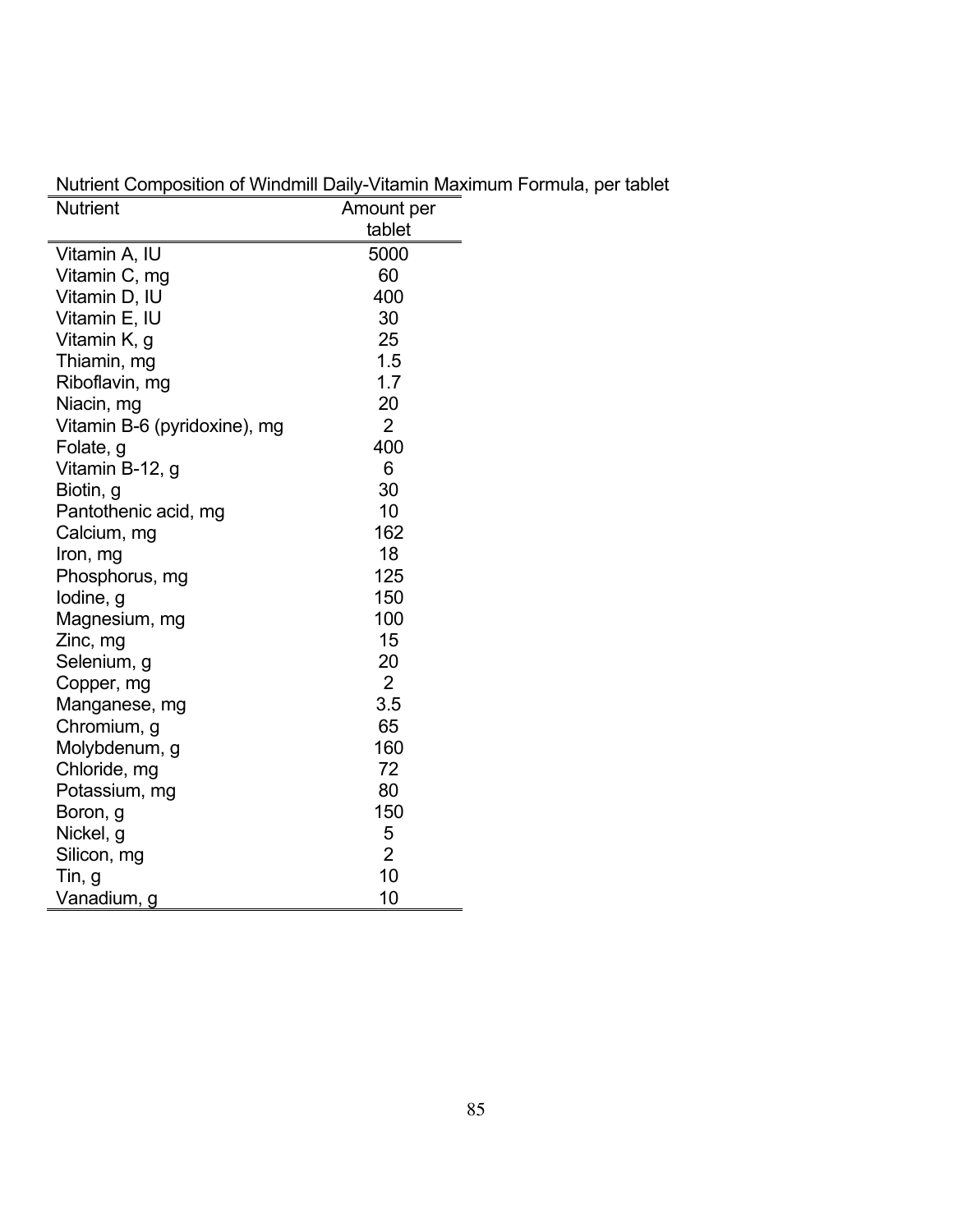# **CHAPTER 6 (revised July 2005)**

Roberta Wallace and Michael Walsh

### **INTRODUCTION**

Penguins, like all wildlife, are adapted for survival. Initial symptoms or signs of illness may be hidden or inconspicuous, unless the condition is acutely serious. Therefore, it is imperative that staff working with penguins be highly trained and attuned to subtle changes in behavior and physical conditions.

The most commonly reported behavioral manifestations of most illnesses are inappetence, lethargy, and isolation from the group. These observations, in combination with other indicators such as respiratory difficulty, weight loss, regurgitation, plumage condition, coloration of the mucous membranes, fecal appearance, etc., can lead to early diagnosis. Although there may be a long list of clinical signs for any given disease, all signs may not be present in every case. Some of the parameters used to detect illness may also be present during normal cyclic patterns, i.e., molt or breeding; therefore all behavioral, physical, and seasonal conditions need to be considered.

Some illnesses or injuries may necessitate isolation of an individual from the colony for treatment. However, considering the social nature of penguins, one should always attempt to provide conspecifics as company during the period of treatment or convalescent period. Alternatively, conspecifics can be kept within visual and vocal range of an isolated individual. This approach to decreasing the stress of isolation should be weighed against the potential of illness transfer to an unaffected individual if pathogenic organisms are involved.

GENERAL MANIFESTATIONS OF ILLNESS The following are signs of illness:

> inappetence or decrease in appetite lethargy or increased irritability regurgitation or vomiting isolation from group abnormal or poor plumage condition weight loss lameness dehydration abnormal feces

Other signs may include a change in posture, such as lying down for extended periods at abnormal times, changes in respiratory character (open-mouth breathing, extended neck, increased air sac distention in neck, increased rate and depth of respiration), loss of vocalization, increased coughing or sneezing, decreased swimming activity.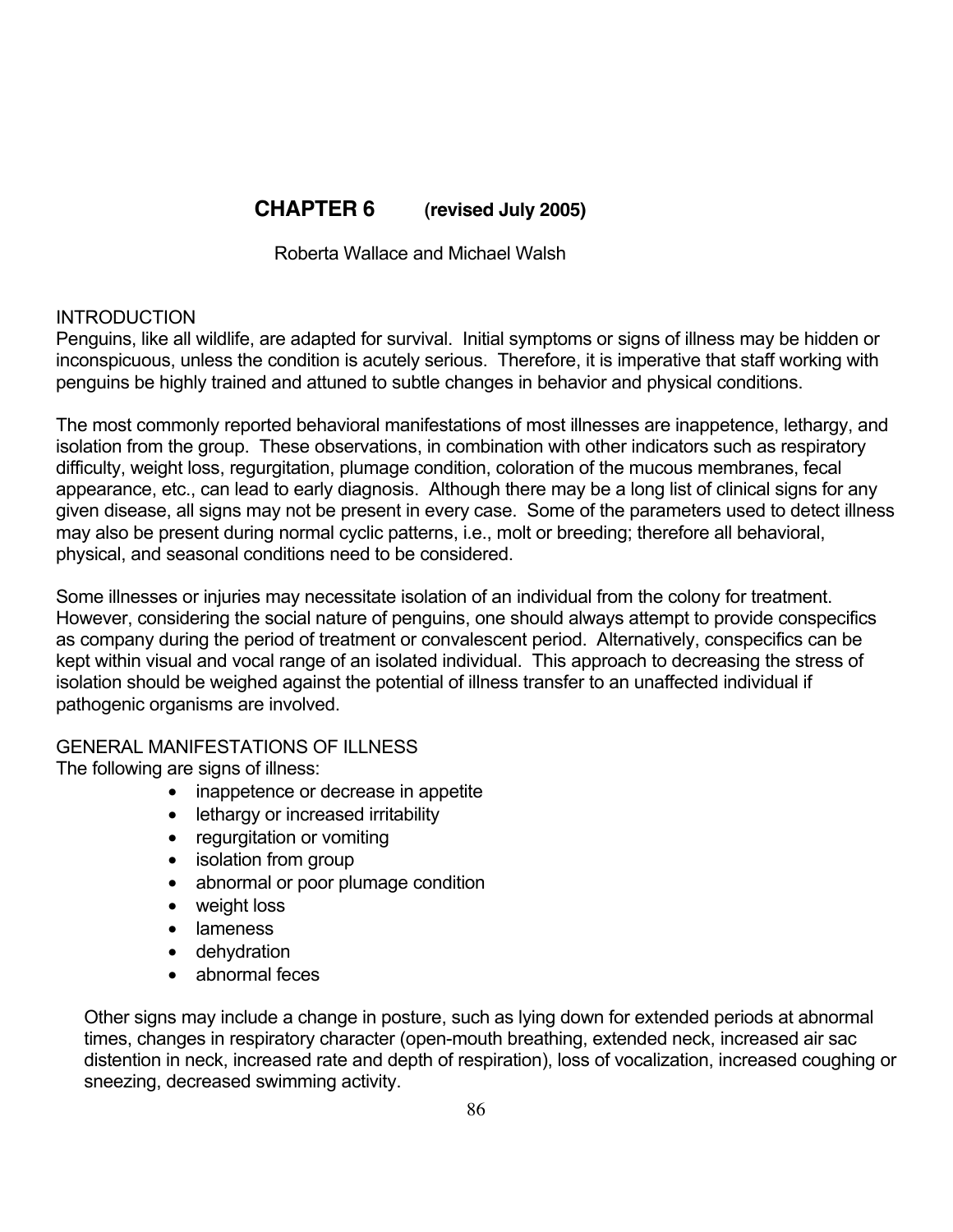### DIAGNOSTIC TECHNIQUES

The most important factor for successful diagnosis and treatment is the early detection of abnormalities by the animal care staff. Appetite, feed intake, and general behavior of individual penguins should be monitored. Each bird should be weighed regularly. It is useful to have weights recorded during different seasons (pre-and post-molt, nesting period) since an individual penguin's weight may normally vary dramatically (15 –20% in some species) throughout the year. Normal weights can be compared with those obtained during periods of illness. In addition, accurate records regarding food intake, breeding, egg laying, and molting should be kept by the animal care staff. The importance of good record keeping cannot be stressed enough. A solid working relationship should be established between animal care and veterinary staffs to promote early intervention and so that both groups can learn from each episode of illness. Medical records should be maintained for each individual animal and should include: initial clinical signs, diagnostic tests performed and the results of each test, treatment and response to therapy. The following diagnostic techniques can be used if available:

 observations of the birds in an undisturbed state physical examination blood analysis - CBC, chemistry panel (designed to include uric acid and urea), serology, protein electrophoresis culture - tracheal, oral and cloacal cytology - fecal exam, gastric wash, cutaneous lesions radiology - foreign bodies, granulomas, egg retention, bone abnormalities endoscopy fecal examination for parasites ultrasonography - abdominal (coelomic), transtracheal

# PHYSICAL EXAM ABNORMALITIES

Abnormal findings may include:

 changes in body weight (usually decreased) palpable and visual signs of weight loss in areas such as the keel, thoracic inlet, back, pelvis and shoulders pale mucous membranes dyspnea (difficult breathing) either at rest or when handled

decreased response to handling

depression

feet abnormalities (including lameness, and change in stance)

#### COMMON DISEASE PROBLEMS

#### *Aspergillosis*

*A*spergillosis is one of the most commonly reported illnesses in penguins. It is a fungal infection caused by Aspergillus organisms. The organism is ubiquitous in the outdoor environment and is often found in various areas of indoor exhibits. It can exist in low numbers without causing problems if the birds are healthy and well adapted to their exhibit and social group. High standards in exhibit air quality for indoor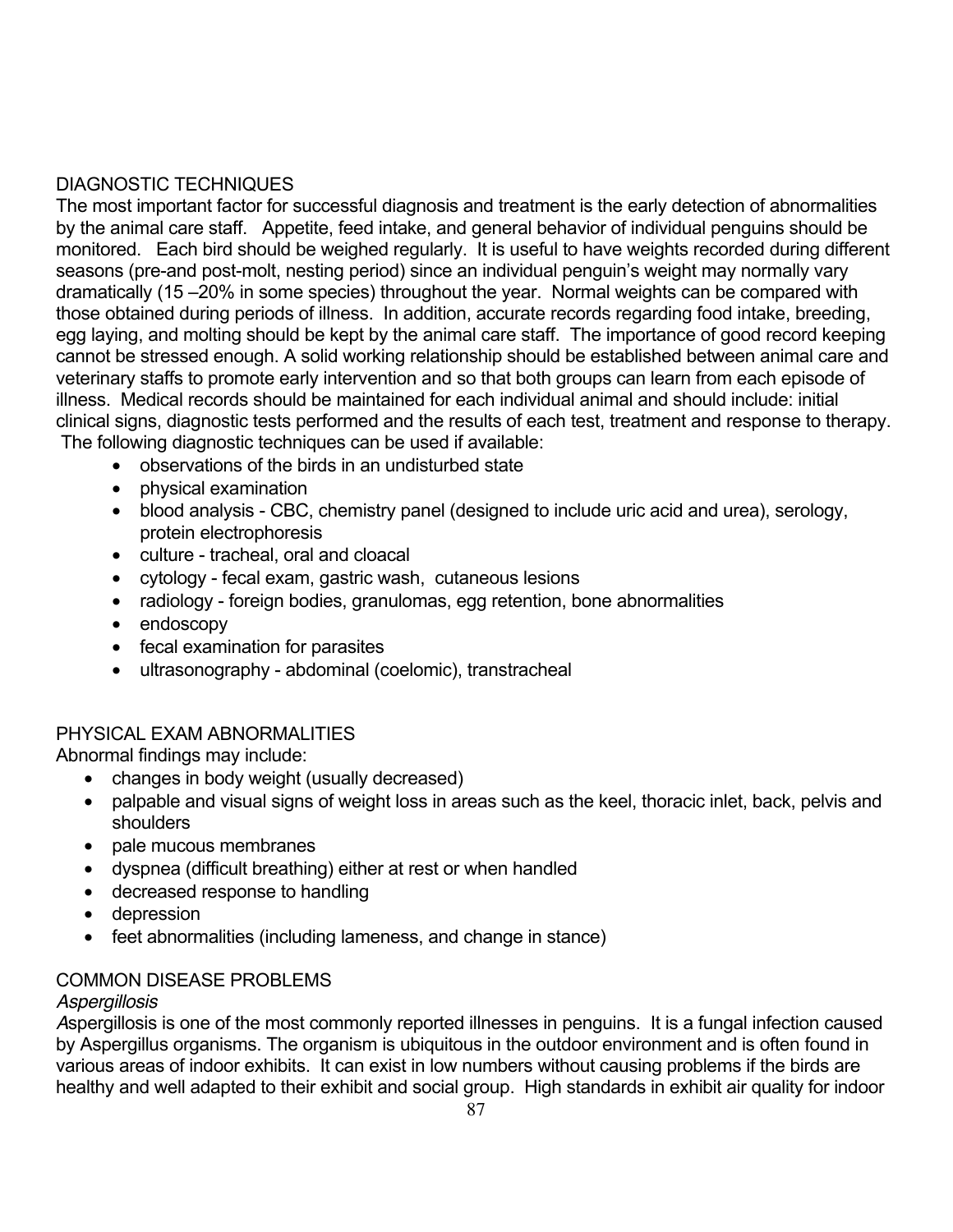exhibits are an important consideration in prevention of the disease. Disease may occur in stressed or debilitated animals. Stressors that have been associated with the occurrence of aspergillosis include:

> substandard air quality, poor ventilation, and elevated ammonia levels. social incompatibility introduction to a new social group inappropriate, prolonged or stressful relocation introduction of new aspergillus species via new substrate, nesting, material, etc. change in location, which may expose birds to new fungal species excessive environmental heat or cold concurrent illness

Clinical Signs:

 open-mouth breathing coughing loss of vocalization inappetence lethargy weight loss isolation lying down

Diagnostic tests: Symptoms are often nonspecific and early diagnosis is difficult. A CBC may show an increase in the white blood cell count with a monocytosis. Fungal cultures may be taken of the throat, trachea, or air sacs. Radiographs are helpful in looking for pulmonary or air sac granulomas or general cloudiness to air sac or lung fields. Fluroscopy, if available, is also useful to detect granulomas. Serologic titers to Aspergillus may be helpful but it is difficult to differentiate an acute infection from previous exposure. Changes in the protein electrophoretic pattern compatible with chronic inflammation may be present. See end of chapter for institutions that perform serologic assays.

Treatment: Method and success of treatment depends on the stage and severity of disease when diagnosed. The type of drug used and other therapy modalities must often be tailored by the veterinarian. If possible, consult with veterinarians experienced in the treatment of this disease in penguins. Antifungal drugs may be given systemically (oral or intravenous), by nebulization, or intratracheally. A couple of institutions have had success with refractory cases with first surgically removing isolated plaques or granulomas, then instituting long-term therapy. This is a last ditch option and should only be used in carefully selected cases with one or two large, iknown granulomas.

Supportive care: Fluids may be given orally by tube subcutaneously or intravenously. Intraosseous adminsitraion is very difficult because penguins have dense, non-pneumatic bones. Force feeding a fish gruel by tube can be used for short-term nutritional support; a gruel is recommended over force-feeding whole fish for anorexic penguins as it is easily digested with less chance of regurgitation. The animal's weight should be closely monitored.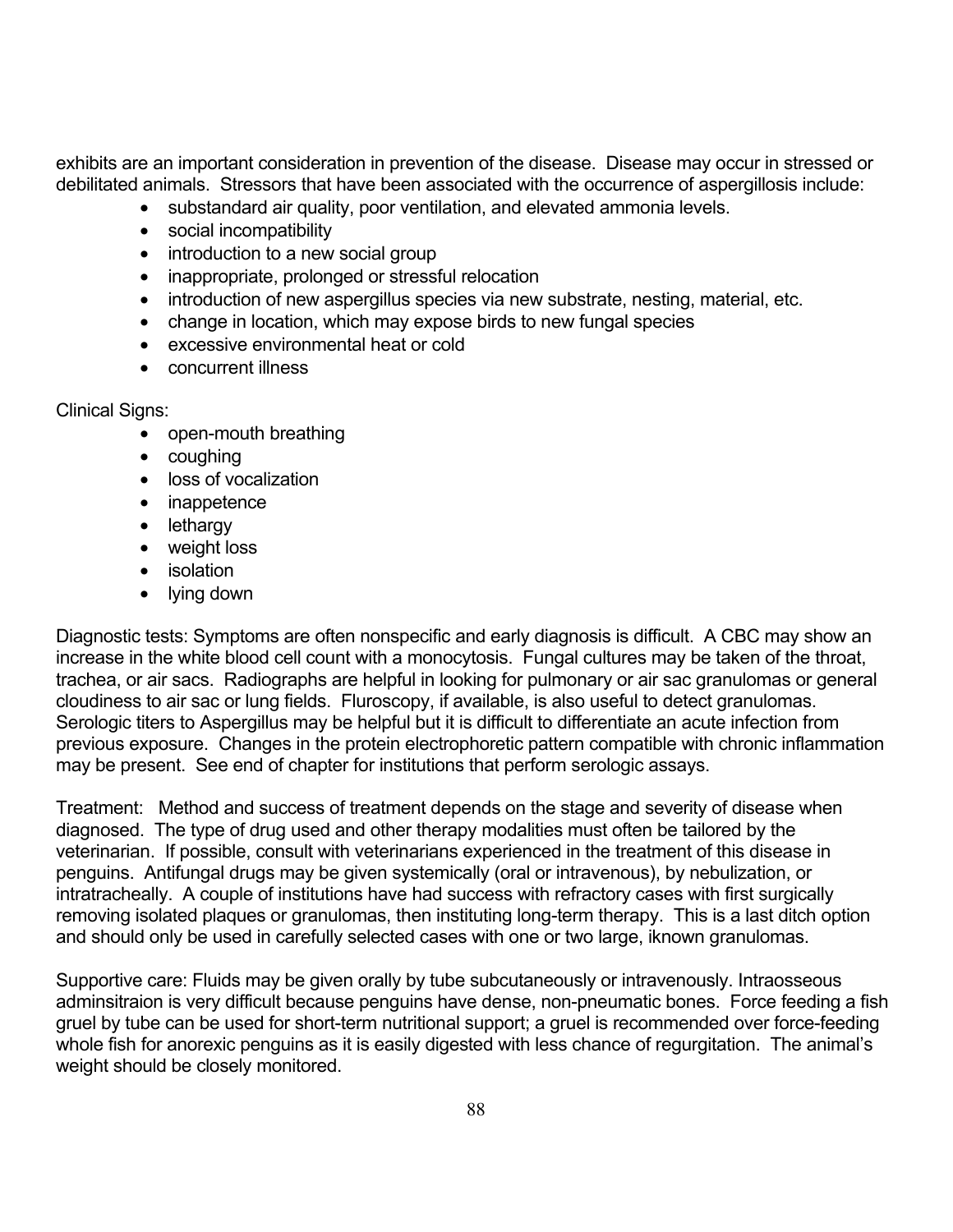Drugs utilized with some measure of success include:

 Itraconazole Fluconzole – oral Voriconizole (new and expensive) oral 3-4 mg/kg BID Ancoban - (5-flucytosine, no longer available in the United States Amphotericin - intra-tracheal, intravenous, nebulized Clotrimazole - nebulize (very thick – requires dilution) Enilconazole - nebulized (very thick - requires dilution)

Terbinafine has been reported to be effective against mycosis in several species of waterfowl, and may prove useful in penguins with aspergillosis and other mycotic diseases as well.

Antibacterial: (for concurrent bacterial infections)

Prevention:

 fungal vaccination - not widely available, efficacy not proven proper air quality, including air quality avoidance of complicating factors regular fungal air cultures in exhibit area keep social and environmental stress to a minimum (e.g. overcrowding) prophylactic antifungal drug administration when shipping, relocating or introducing new birds to exhibit do not ship or relocate birds to exhibit during the pre or immediately post molt period

Historically, many major outbreaks of Aspergillosis have occurred after major environmental changes. Early intervention may yield a better survival rate in Aspergillosis cases. It has been observed that during serious outbreaks, mortality of acutely affected birds follow a "bell-shaped curve," with sporadic deaths initially, a central period of increased deaths followed by another period of sporadic deaths. Loss of acutely affected birds is often followed by another rise in mortalities of birds that were chronically affected.

Treatment is typically long-term, frustrating, and often unsuccessful if begun in the latter stages of disease. Prevention of the disease is best. Maintaining high standards in exhibit air quality is crucial to prevention for species housed indoors. If it is necessary to shut down the air filtration system in a penguin exhibit, it is recommended to run the system for at least a week after it is restarted to clear the system before putting penguins back into the exhibit. Air cultures and disinfection for Aspergillus sp. should be taken at this time. Construction around the surrounding areas may affect the air quality inside the exhibit and should be monitored and precautions taken prior to the start of any construction.

*Prophylactic treatment of penguins with antifungals before and after shipping or relocation appears to be effective in reducing the incidence of shipping of aspergillosis associated with the stress of shipping. Current recommendations are itraconazole 5-7 mg/kg SID begun a few days prior to shipping and*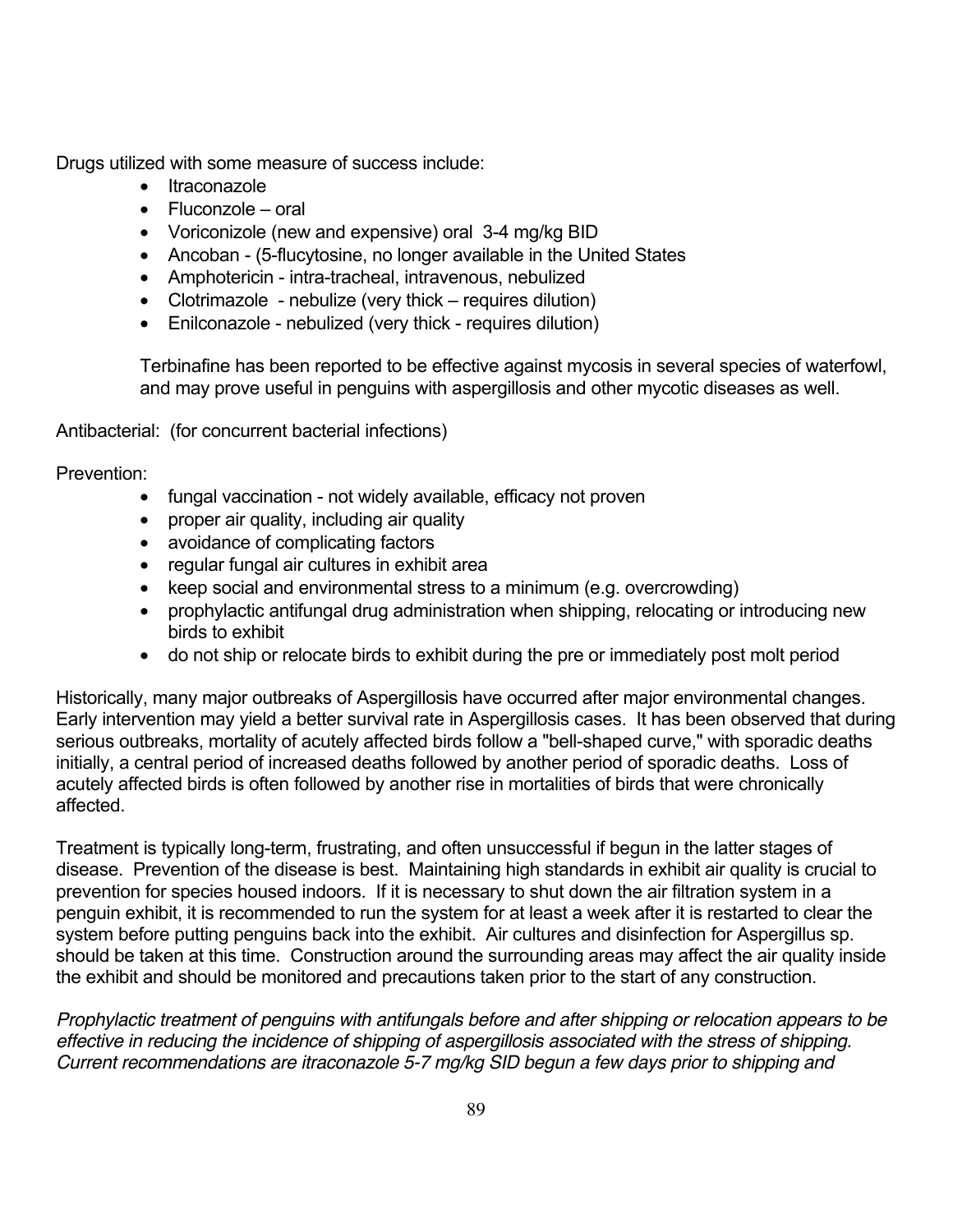*continued for 14 days after shipping. If animals are isolated in a quarantine area, then relocated to another exhibit, then anti-fungal prophylaxis should be reinitiated.* 

### *Malaria*

.

Malaria is a blood parasite carried by mosquitoes and/or biting flies. The causative agent is a Plasmodium organism, usually Plasmodium relictum or occasionally P. elongatum. Most cases of penguin malaria occur in animals that are or have been housed outside. Although penguins of all ages can be clinically affected, those particularly susceptible include chicks and juvenile birds, and naïve adults previously housed indoors or those that arrived from areas with low mosquito/malaria problems.

This disease is seen primarily in the Spheniscid and other species of temperate penguins, rarely in other species that require colder temperatures because they typically are kept indoors. However, if other species are housed outside, they should be considered susceptible and prophylaxis seriously contemplated.

The mortality rate from malaria infection is high, therefore, a regular screening program of birds in outside facilities is recommended. All birds considered high risk may have blood collected every two weeks and stained smears of the blood checked for the presence of malaria organisms. Unfortunately, death may often be acute, with malarial organisms visible only after the onset of severe clinical signs or on post mortem. The test is not very sensitive.

Clinical Signs: May vary and range from acute death with no signs to sudden onset of respiratory difficulty with death rapidly following, to lethargy, in appetence, pale mucous membranes, and separation from the group. Diagnostic tests: Organisms seen in blood smear, post-mortem smear of blood or splenic impression. Serologic test has been validated for black-footed penguins (*Spheniscus demersus*), and may be useful for other sphenscid species (see appendix), but is currently not commercially available.. Research is currently underway to try to detect malarial organisms in blood using PCR techniques, but accurate tests have yet to be developed. Some birds will persistently show low level of plasmodium organisms in the blood, but never develop clinical signs because of acquired immunity, thereby confounding the dignosis. Clinical pathology parameters may reveal a moderate to severe anemia, with a lymphocytosis.

Treatment: The most common therapy has been with Primaquine and Chloroquine. Primaquine (base) at 1.25 mg/kg Sid for 10-14 daus is initiated, as well as Chloroquine at 10 mg/kg at the time of diagnosis. Chloroquine is then continued at 5 mg/kg (base) at approximately 12 hour intervals for 3 more doses. Some institutions stop the chlorquine at this point, but other institutions continue the chloroquine at 5 mg/kg SID concurrently with the primaquine.

Prevention: Either keep penguins inside during the mosquito season or bring them inside daily before mosquitoes emerge in the evening. If neither of these options is possible, test for malaria regularly (every 1-2 weeks) Use fans to circulate the air in outdoor exhibits to help control mosquito infestation. Test for malaria regularly. Prophylaxis using the following either of the following drug regimens has been used by various institutions.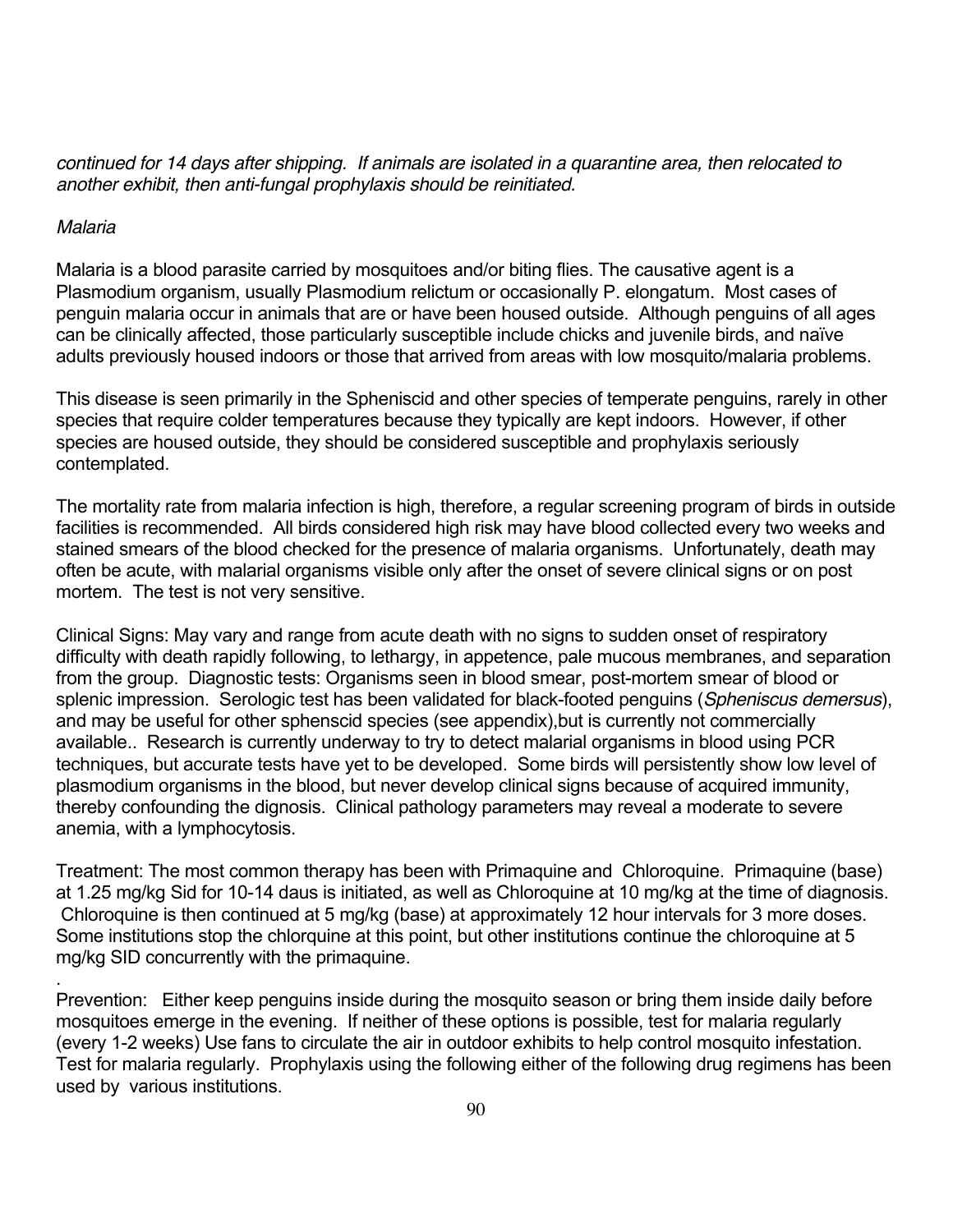Drug regimes –

1) Primaquine 1.25 mg/kg (base) SID throughout the mosquito season

2) Compounded capsule containing 125 mg sulfadiazine and 4 mg Daraprim (pyrimethamine). One capsule for 3-5 kg penguin given orally every other day throughout the mosquito season.

CAUTION: Daraprim is a folic acid inhibitor and, therefore, teratogenic (causes birth defects). One institution reported defects in chicks hatched, wheras several other institutions have not seen teratogenic effects. It's use in laying females at the time of laying must be careful weighed.. Because the parents regurgitate food to the chicks,

Some institutions supplement with folic acid while penguins are on this prophylactic regimen. Folic acid can be compounded into the capsule intelf or given separately.

Because the parents regurgitate food to the chicks, the safety of either of these drug regimens used when chicks are very small must be considered.

Break through cases of malaria have been seen despite prophylactic treatment, therefore malaria should not be ruled out simply because in animal is receiving preventive medicine. If receiving the daraprim/sulfasalazine therapy, discontinue this therapy while birds are being treated with chloroquine and primaquine.

#### *West Nile Vrius*

Penguins (at least the Spheniscid penguins) have proven to be highly susceptible to severe West Nile Virus infection and death. Death may be acute, or prolonged over several days if supportive care is given. Signs include severe lethargy and weakness, anorexia, and vomiting if tubed with fish gruel or fluids. A copious grayish mucoid phlegm may be produced and be present around the glottis, which requires suctioning in extremely weak birds. Penguins rarely show neurologic signs except late in the course of the disease, if they survive. Animals that have undergone a recent physiologic stressor, such as molt, or chick rearing, appear to be more likely to develop a fatal course of the diease.

Treatment – there is no specific treatment for the disease. Supportive care may allow some birds to recover. Care consists of intravenous or subcutaneous fluids with B vitamins and perhaps antibiotics to prevent secondary infections. The course in survivors can be prolonged with periods of moderate relapse.

Prevention: Mosquito control around penguin enclosures is imperative, and includes removal of standing water, larvicidal treatment of water that cannot be removed weekly, maintaining screens, and bringing penguins indoors during peak mosquito hours. The Fort-Dodge killed equine vaccine (1 ml) is currently recommended. Naïve birds should be vaccinated 3 times, 3 weeks apart, before being exposed to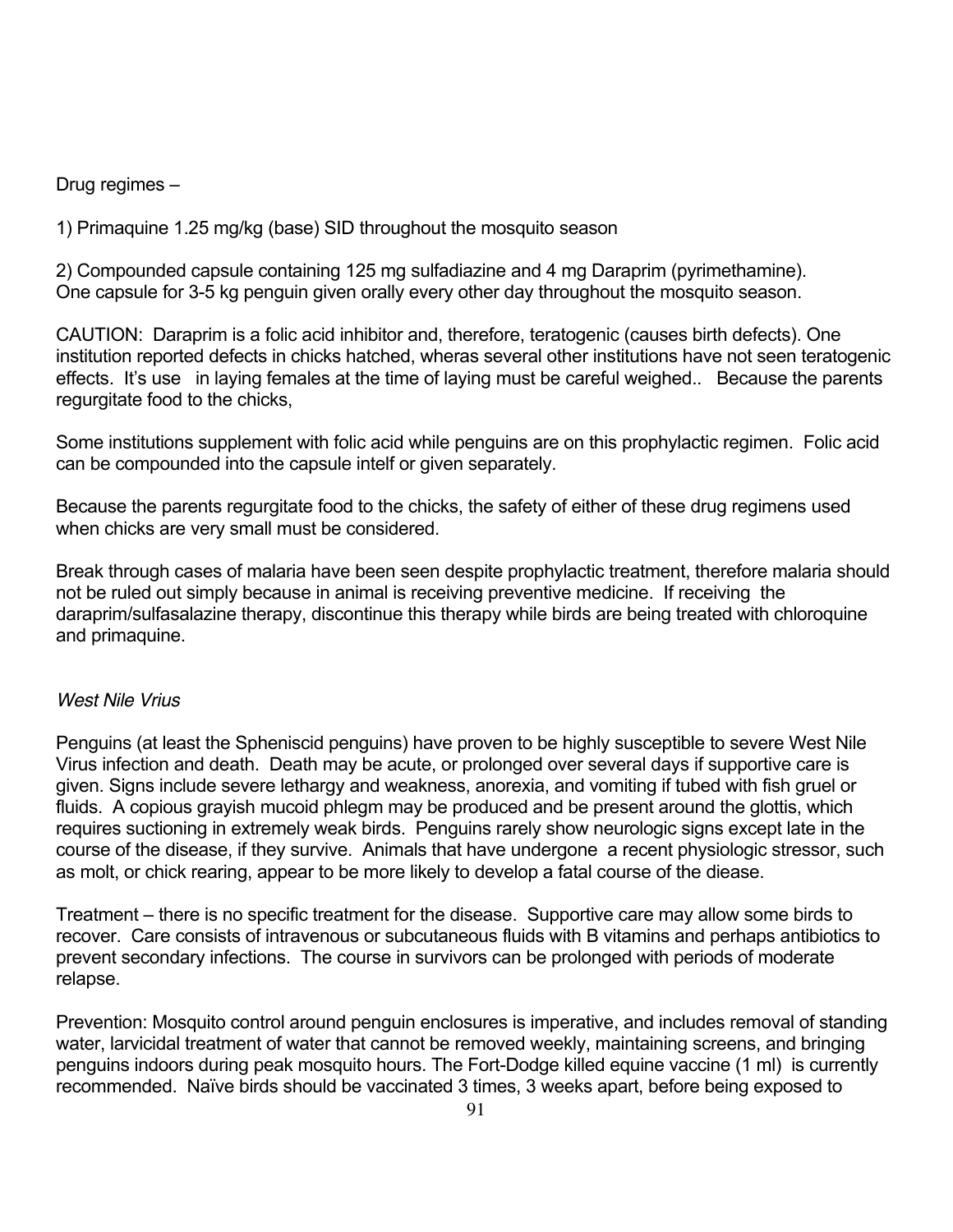mosquitos. Thereafter the birds should be vaccinated annually prior to mosquito season. Dissease has occurred in penguins known to have been vaccinated.

### Zoonotic potential

The zoonotic potential of infected penguins for the keeper staff is unknown. However, virus can be shed in the respiratory secretions, and possible urates/feces, therefore approapriate protective clothing should be worn when handling or working around infected birds. The should include N-95 masks if threre is a chance for inhalation of aerosolized matter (cleaning).

### *Other viral encephalitidis*

Avian species that are susceptible to West Nile Virus are potentially susceptible to other viral encephalitidis. Although not previously reported, a facility recently published an article on an outbreak of Eastern equine encephalitis (EEE) in African penguins. A majority of the flock was affected, although the mortality rate for ill birds appears to be less than for WNV. Vaccination with a killed equine vaccine may be warranted for areas where EEE is endemic.

### *Chlamydia psittaci*

C. psittaci is thought to be a pathogen primarily in psitticines and columbiformes. However, C. psittaci has caused outbreaks of disease in penguins (Freeland Dunker, pers. comm.)

Signs: poor appetite, lethargy, lime green stools/urates. Bloodwork typically shows and elevated WBC with a heterophilia/lymphopenia with toxici changes. The total protein is elevated with increases in the beta -and gamma- globulins.

Post-mortem lesions: Splenic and hepatic enlargement, with pulmonary congestion. Histopathologic lesions: Necrotizing splenitis, hepatitis, interstitial pneumonia and nephritis. Gimenez stain show elementary bodies in affected tissues. The organism can be ionfirmed using a C. Pssitaci PCR (DNA) probe and tissues, or by culture.

#### Diagnostic tests:

The general confusion surrounding the testing methods for C. Psittaci, and interpretation of test results to determine if a bird's illness is due to an active infection complicates the diagnosis in live birds. Tests are offered by many labs and veterainry diagnostic laboratories. The veterinary clinician is urged to thoroughly investigate the latest diagnostic techniques, and to have a good understanding of what each test result signifies. Some available tests and the laboratories that perform them are listed below: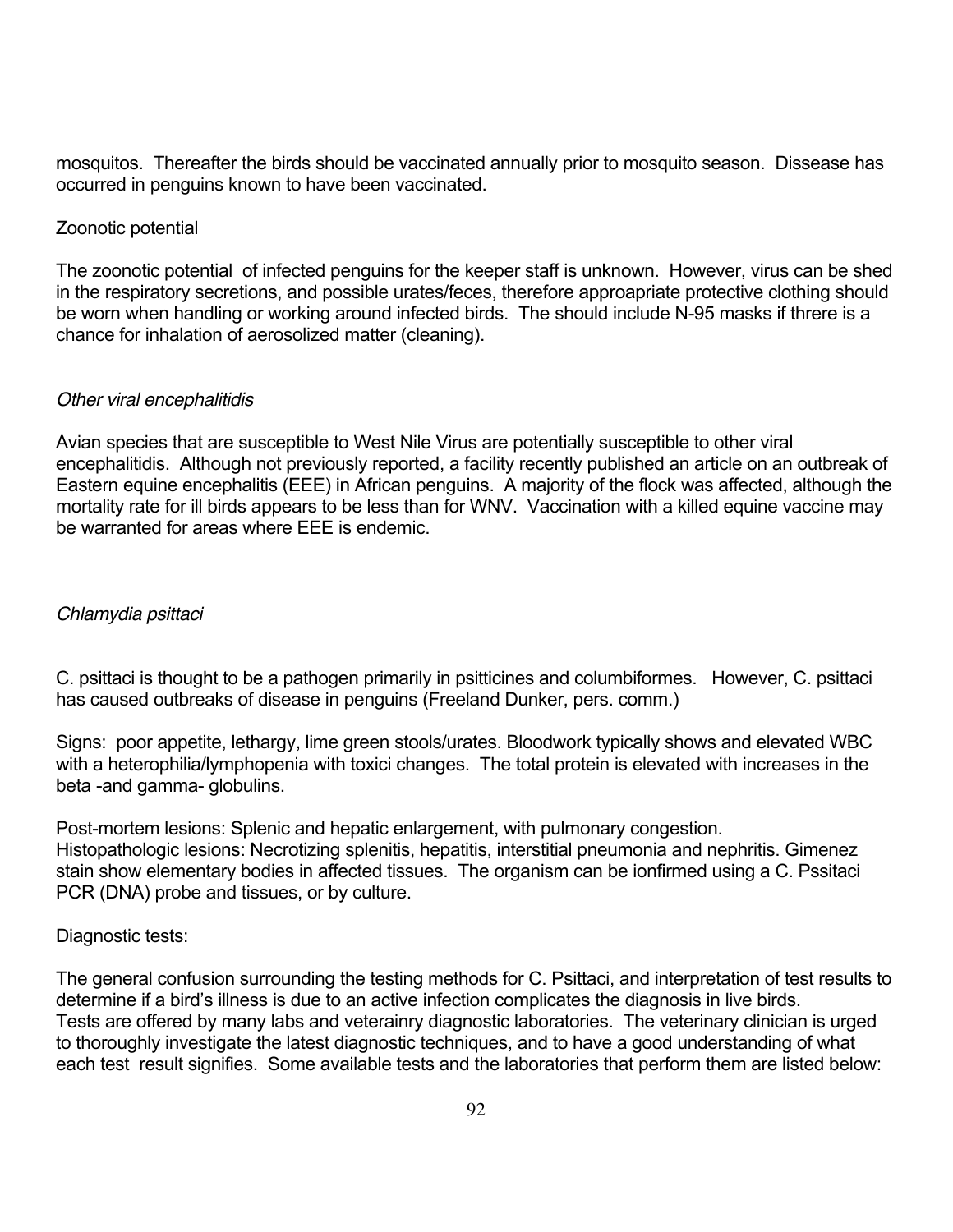- 1) PCR (DNA) probe of C. Psittaci (feces, choanal/cloacal swabs, fresh tissue) Veterinary Medical Diagnostic Lab, College Station, Texas. Useful in the diagnosis of infected birds and helps determine shedding status. Useful to determine if therapy is working
- 2) PCR (DNA) probe for C. psittaci (blood) –False negatives seen in birds begin treated with enrofloxacin. University of Georgia School of Veterinary Medicine Infectious Disease Laboratory. Questionable value as known infected birds in one outbreak tested negative.
- 3) Complement fixation (CF)(blood) measures IgG antibodies. Useful to ascertain exposure to Chlamydia. However, uncertain of its value as a diagnostic aid for current infections, or as an indicator for cleared infections. Unsure how long titers remain elevated in affected or recovered penguins.
- 4) Elementary body agglutination (EBA) (blood) Veterinary Medical Diagnostic Lab, College Station, Texas. Measures IgM antibodies indicating current infection. Uncertain of the value of this test in penguins.

### Treatment:

Doxycycline is the drug of choice:

Either oral doxycycline (Vibramycin) 25-50 mg/kg orally once a day for 45 days (if possible) or parenteral doxycycline (Vibrovenos) 50-75 mg/kg IM once weekly for 6-7 wees (preferably)

Both of these drugs can cause inappetance and possible photophobia

Enrofloxacin 15 mg/kg PI SID-BID. In one outbreak, the bytril treatment resolved clinical signs but the blood picture did not change. Therefore it may not be an effective treatment to resolve infection.

Other supportive care measures such as fluids should be given to ill birds

### Zoonotic potential

C. psittaci is a zoonotic disase, and risk of transmission to the public or animal care staff is real. Public Health officials should be notified if Chlamydia infectio is confirmed. Affected birds or flocks should be quarantined to protect other collection birds as well as animal keepers. Protective clothing, including N-95 masks should be worn by persons working with the birds. If birds are kept on display, area should be housed with a disinfectant prior to public hours.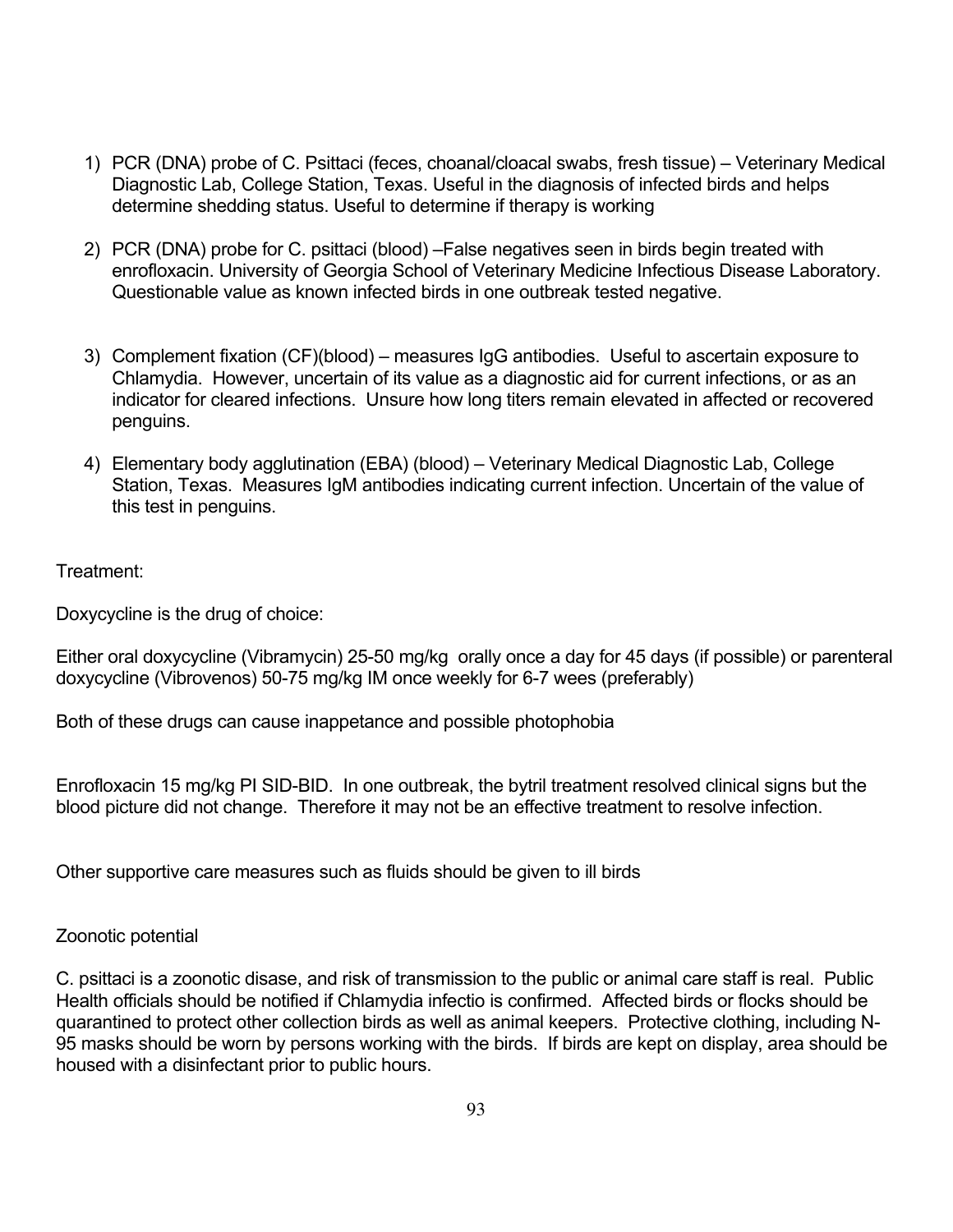### Pododermatitis (Bumblefoot)

Foot problems are common in many species of birds. Penguins, like other birds, may be predisposed to pododermatitis by the following factors: change in normal activity patterns (decreased swimming; sedentary), prolonged standing on hard, abrasive surfaces or surfaces with excessive moisture or fecal contamination.

NOTE: In the past, hand-feeding has been done to more easily monitor individual food consumption and health status. However, birds conditioned to hand-feeding may develop poor swimming habits and, therefore, spend most of their time standing around on the exhibit surface. To encourage swimming and help prevent pododermatitus, institutions may opt to pool feed. Individual appetites must still be closely monitored during the feeding.

The original lesion may be the result of bacterial infection through a puncture wound or soft tissue damage caused by pressure necrosis. Once the epithelium is compromised, secondary bacterial invasions may occur, resulting in deep soft tissue infections. If left untreated, severe complications may occur such as mineralized soft tissue, deep graulomata and osteomyelitis.

Examination should include:

- 1. Evaluation of attitude and posture
- 2. Abnormal stance, lying down
- 3. Gait presence of limp
- 4. Foot exam including:
	- pad ulceration/scab formation epithelial thinning laceration/puncture drainage swelling increased heat, redness discomfort on palpation radiographs - soft tissue mineralization, osteomyelitis

Thermography may be useful both as a diagnostic technique and for monitoring response to therapy.

Many treatments for penguins are similar to those used for raptors. Therapy is aimed at protecting the foot from further damage, instituting local and systematic treatment of the current lesion, and changing conditions to prevent future occurrences (improve hygiene, change to an appropriate substrate or flooring).

Treatment that have been used include:

systemic antibiotics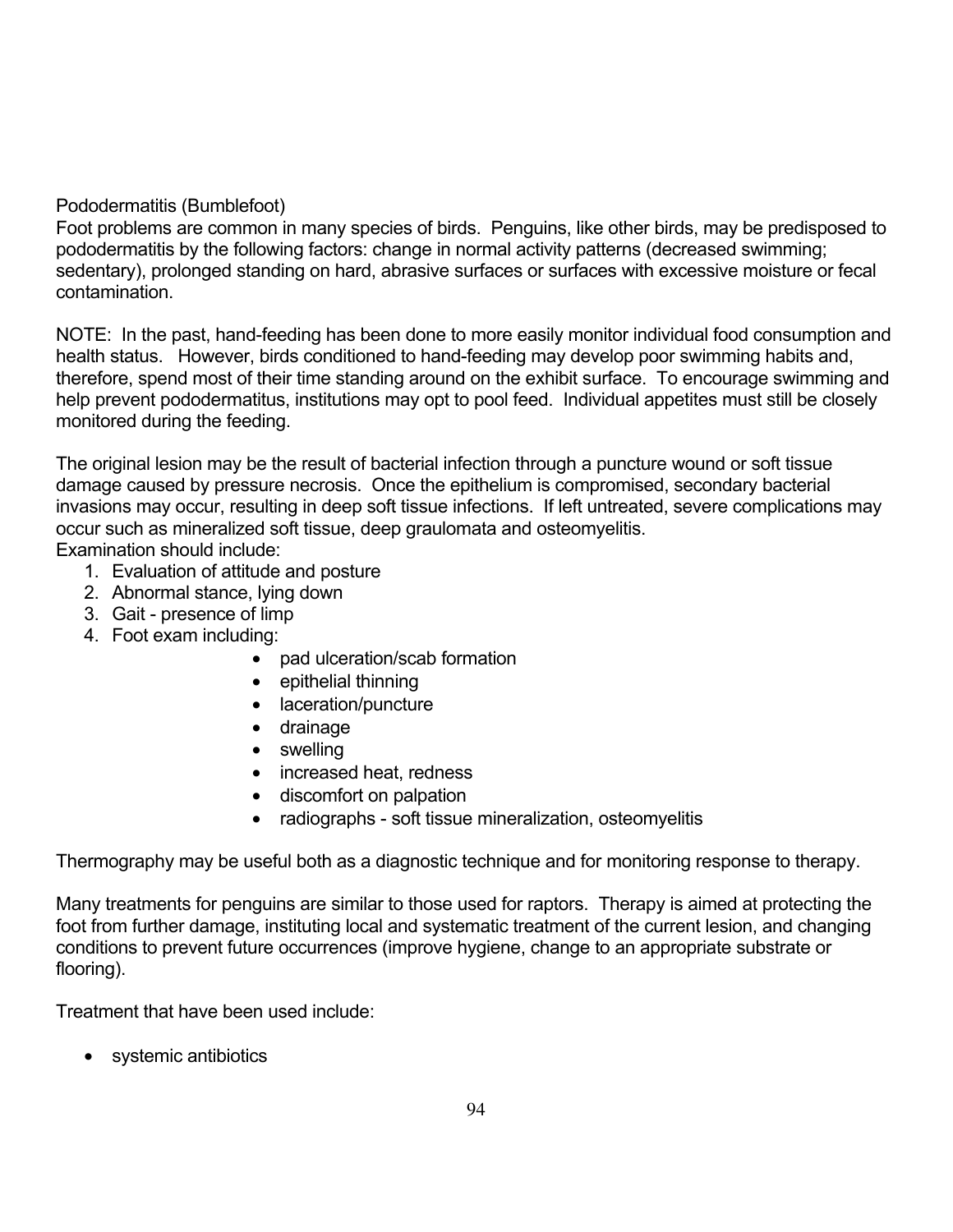local antibiotics with or without DMSO (chronic exposure to DMSO in a bandage can affect skin quality)

surgical debridement

cryotherapy

 chronic bandaging in conjunction with various salves and ointments accompanied by intermittent debridement of devitalized tissue.

 Ibuprofen has been used for short-term pain relief by a few institutions without adverse effects. Dosages have been 3-5 mg/kg once or twice a day.

Bumblefoot treatments have cycled in popularity. The results may differ dramatically depending on the experience level of the staff, but typically treatment is long-term and frustrating. While there is often initial improvement with many of the techniques, there is also a tendency for reoccurrence once therapy is discontinued. Since most treatments involve wrapping the affected feet, it is helpful to provide padding to minimize pressure on the wound site. If the wound site is not surgically closed, the area should be kept moist to encourage granulation. Gauze, Gortex, cast padding, ointment, vet-wrap, and waterproof tape or booties made from soft material have all been used. Healing efficiency can also be improved with proper debridement and the use of hydroactive dressings, which may retain moisture better than gauze and ointment. Booties made from old wet suits and Velcro can also be effective in bumblefoot treatment. Environmental temperature may affect healing rates. There is some evidence that allowing birds with bandages to swim in salt water during therapy may promote healing (the saltwater dries out the tissue). Prevention should be geared toward encouraging swimming and avoiding hard, rough, wet surfaces that retain contaminated water.

Commercially made neoprene booties of several standard sizes (not custom made) can be purchased from:

The Benik Corporation Bremerton Washington Ph: 1-800-442-8910 (website available) contact: Dan Baumgarten

#### *Preen Gland Infections*

This problem is a significant problem in some collections. Diagnosis is based on the presence of an enlarged, swollen gland containing purulent or caseous material. Early diagnosis and treatment may prevent impaction.

The specific etiology of preen gland infections is unknown, but it is suspected there may be many potential factors including:

> sedentary birds, with decreased swimming patterns poor plumage; non preening birds who do not molt regularly nutritional deficiencies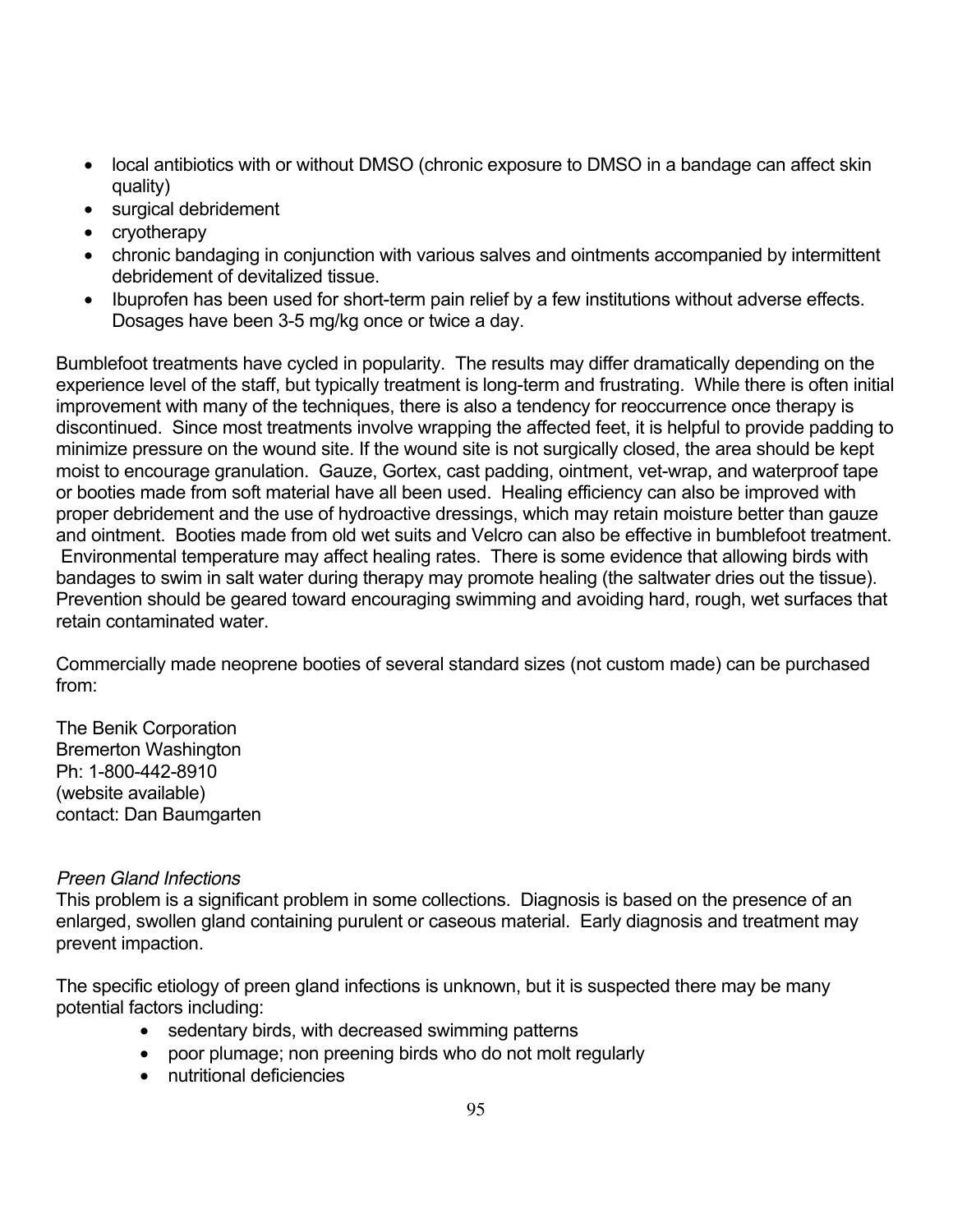Cultures of preen gland fluid have contained numerous bacteria. *Candida* is commonly cultured even following antifungal therapy. Histologic examination of the gland suggests the possibility of vitamin A deficiency, although supplementation of vitamin A has not resolved the condition. While a limited number of birds may respond to symptomatic therapy such as flushing the glands or infusing it with a proteolytic enzyme ointment (Chloro-elase), surgical removal may be needed to avoid eventual rupture and secondary septicemia. It is important to encourage birds, particularly those that are nesting, to swim regularly as a preventative measure. If, for medical reasons, birds are housed without a pool, daily showers may be given to stimulate preening activity. For nesting birds, if one of the pair voluntarily leaves the nest to feed, it should be encouraged to swim before returning to the nest.

#### OTHER MEDICAL PROBLEMS

#### *Gastrointestinal Disease*

Penguins have intestinal diseases similar to other birds; diagnosis and treatment are also similar. Problems have included:

#### regurgitation

 foreign body ingestion of coins, plant material, feathers, rocks and pieces of wood, occasionally resulting in perforation of stomach. Diagnostic tools include radiography and endoscopy.

gastric ulceration: bacterial, yeast

 bacterial enterocolitis - salmonella, Plesiomonas, Clostridium and other bacteria cloacitis, prolapse, fecoliths.

impaction

Anatomic note: Penguins have large stomachs in proportion to their size. Radiographically, foreign bodies may appear to be located very far caudally in the coelomic (abdominal cavity). This may lead to a radiographic interpretation that the foreign object has passed through the stomach into the intestines, or is located in the cloaca. Most likely this is not the case – it is probably still in the stomach.

#### *Pulmonary Disease*

While Aspergillosis is probably the most common problem involving the respiratory system, there are other respiratory problems that are primarily related to bacterial pathogens. In some cases, it is difficult to distinguish between primary or secondary aspergillosis.Upper respiratory diseases also include disease of the sinuses, and dyspnea can occur from plugged nares. Antibiotic therapy should be based on culture and sensitivity results whenever possible.

#### *Renal Disease*

The diagnosis of severe renal disease by serum chemistries is difficult. In some cases, the uric acid levels are elevated. However, normal increases in uric acid concentrations that occur after a meal must be differentiated from increases reflecting renal disease. Fluid supplementation, either orally, subcutaneously, or intravenously may be helpful, although systemic or visceral gout may result in rapid death with very few prior symptoms. On post-mortem there may be bright white flecks of uric acid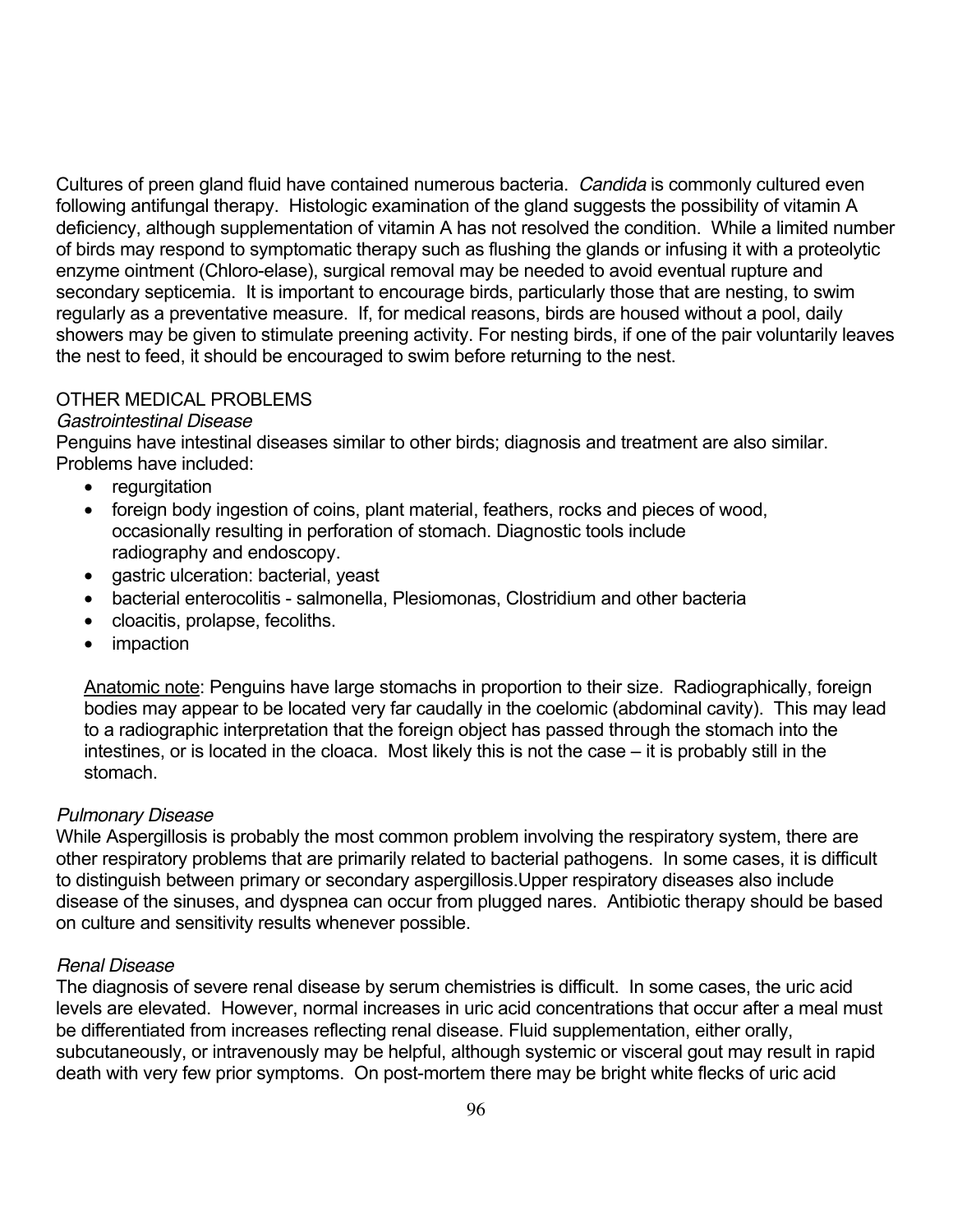deposits in the muscle, air sac, or serosa. Uric acid crystals can be visualized under polarized light. For histologic verification, tissues should be placed in alcohol, since formalin will dissolve the deposits.

Articular gout also occasionally occurs in penguins. Lameness is the primary clinical sign. Nephritis (renal infection) may be present without clinical signs of gout. Renal amyloidosis has also been seen.

#### *Nervous System*

Incoordination and "stargazing" are occasionally reported as clinical symptoms. Thiamine deficiency has been implicated as a cause when fish quality is compromised (Griner, 1983). Differential diagnoses for non-specific signs of central nervous system involvement should include disease problems seen in other species including viral or bacterial encephalitides, fungal granulomas, sepsis, nutritional deficiencies, and tumors.

#### *Reproductive System*

Pathology of this system is uncommon although salpingitis, egg binding, and oviductal ( especially in King penguins) and cloacal prolapse have been reported. Treatment for egg binding is similar to that of other avian species. Manual extraction of the egg is preferable. If that is not possible, surgical removal of the egg may be required. Removal of the entire oviduct may be necessary if egg retention caused oviductal rupture or necrosis. Problem birds should have their calcium level checked periodically. Like other avian species, these birds may benefit from calcium supplementation.

Egg retention (egg-binding) has not seemd to be a major problem in most species of penguins. Anecdotally however, egg retention resulting in surgery to remove the egg, spaying, or death has been seen in birds that have ingested pennies and are suffering from a low level of zinc toxicity. Zinc and other heavy metals such as lead have adverse effects on smooth muscle, and therefore oviductal and uterine function.

#### *Trauma*

Problems with trauma include: bill injuries, punctures, head trauma, lacerations, eye lesions, leg injuries, toenail damage, and hemorrhage and fractures of the humerus from handling. Injuries may be inflicted by conspecifics during breeding season. Trauma may also occur from exhibit design, e.g. flipper abrasions from rough pools with steep sides. Standard treatment modalities may be used.

Excessive hemorrhage of the bill or toenail may require compression, bandaging, or cauterization. Care should be taken when using silver nitrate around mucous membranes to avoid excessive chemical burn of the soft tissues. If hemostasis is achieved using silver nitrate, it can be neutralized with saline. Tissue adhesive (Superglue) has also been used to cover small wounds or stop low-pressure hemorrhage. A weak Betadine or Nolvasan solution can be used to flush wounds after injury and during therapy.

#### *Lameness*

Limping or lameness may be acute or chronic and may be caused by developmental anomalies, trauma, infection, bumblefoot, gout, tumor, or foreign body ingestion. Some birds with sore feet fail to stand and should be differentiated from birds with systemic disease, who may also avoid standing. In cases of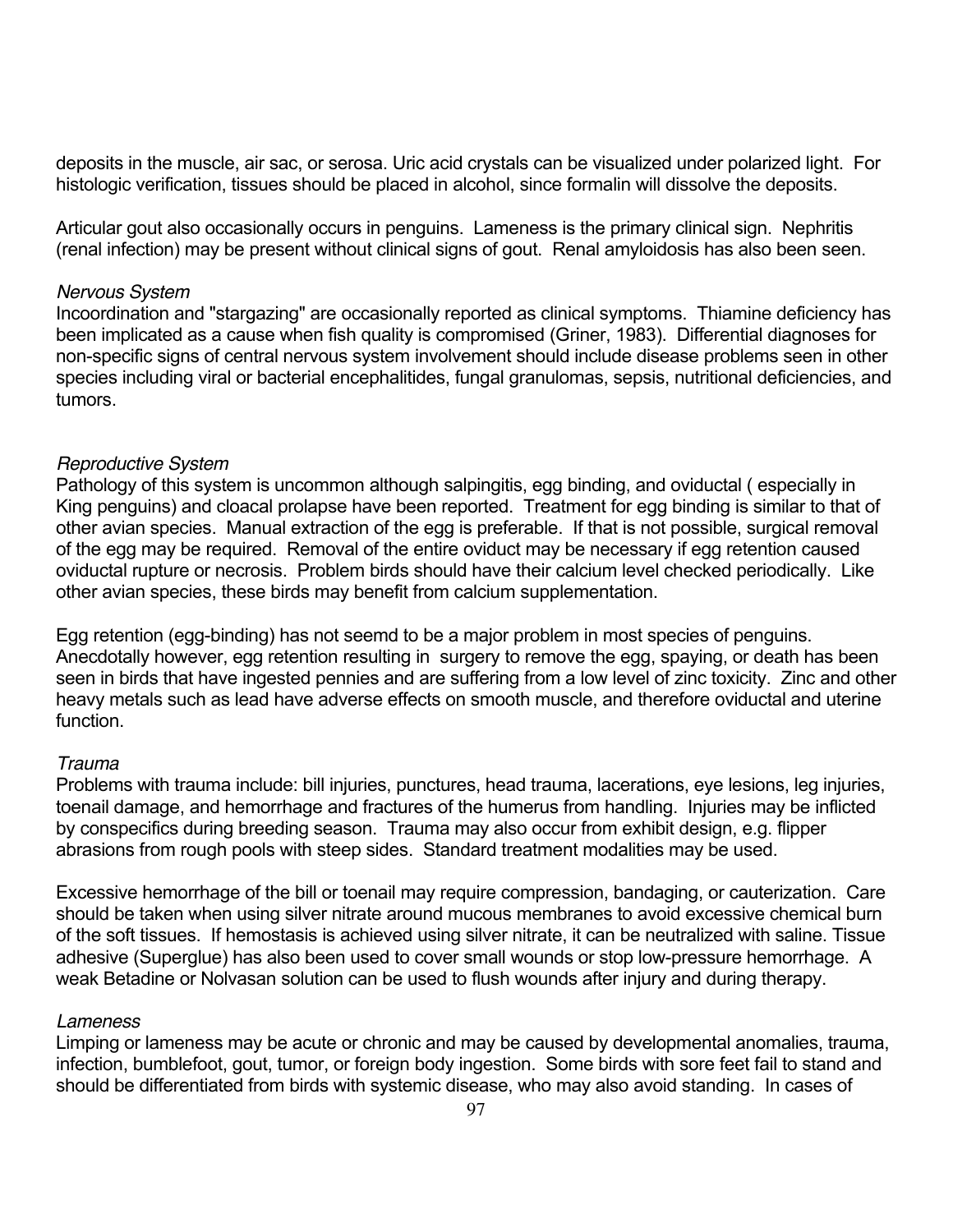traumatic foot injury, the individual may be held within a small, contained area for a few days. Diagnostic techniques are similar to other species.

#### *Skin Anomalies*

Parasites such as fleas, lice, ticks, and mites are uncommon in enclosed facilities but may be seen in those housed outdoors and in wild birds. Treatment includes dusting with pyrethrin products, Sevin dust (5% used lightly), or Ivermectin if appropriate (see appendix).

#### *Molting*

Abnormal, inconsistent, or incomplete molts have been noted in various species under different circumstances. Birds from the wild, or those recently acquired from another institution, may skip a molt the first year in captivity or at a new location. Molt could be affected by illness in an individual. One species of concern is the Chinstrap (*Pygoscelis antarctica*), which appears to be plagued with molting problems. Theories as to why molt problems have occurred have included:

 improper light cycle improper light intensity - coverage throughout exhibit improper light spectrum - % UV, type, spectrum of artificial light nutrition - weight gain, vitamins, protein components fatty acids humidity

The potential role of circulating thyroid and hormone levels has also been investigated. Treatment with medroxyprogesterone compounds (30mg/kg) has been shown to induce or speed up molting though there is some concern that this is symptomatic relief rather than a true cure. Timing of its use should coincide with the peak portion of the light cycle used in the exhibit. Fatal complications with this treatment have occurred, as has obesity with associated fatty liver syndrome. This treatment or other hormonal therapy should be used only when environmental (e.g. light) factors have been thoroughly investigated and all other changes in husbandry techniques and remedies have failed.

### *Frostbite and heat stress*

Penguin species that naturally inhabit temperate climates (e.g. Spheniscid species) may suffer frostbite to the flippers if housed outdoors in cold climates with inadequately heated or accessed shelters. They may also suffer heat stress during hot, humid days if housed in outdoor exhibits. Heat stress problems are not confined to warm southern areas; hot, humid days in the upper mid-east of the United Sates are warm enough to cause problems. Signs include panting, lethargy, and decreased appetite. The penguins may not automatically go into their pool to cool off and may need to be forced into the water. Fans, sprinklers, and misters may be placed in or around the exhibit and indoor holding areas.

### *Heavy metal toxicity*

Penguins may swallow shiny metallic objects such as coins, fence clips, lead pellets, etc. Zinc, lead, and other heavy metal toxicities are always possible when metal objects are ingested. Birds may show anorexia, lethargy, and a mild to moderate anemia which may be confused with malariaIn severe cases, birds may walk like they are drunk. Radiographs Will confirm the diagnosis of foreign metal object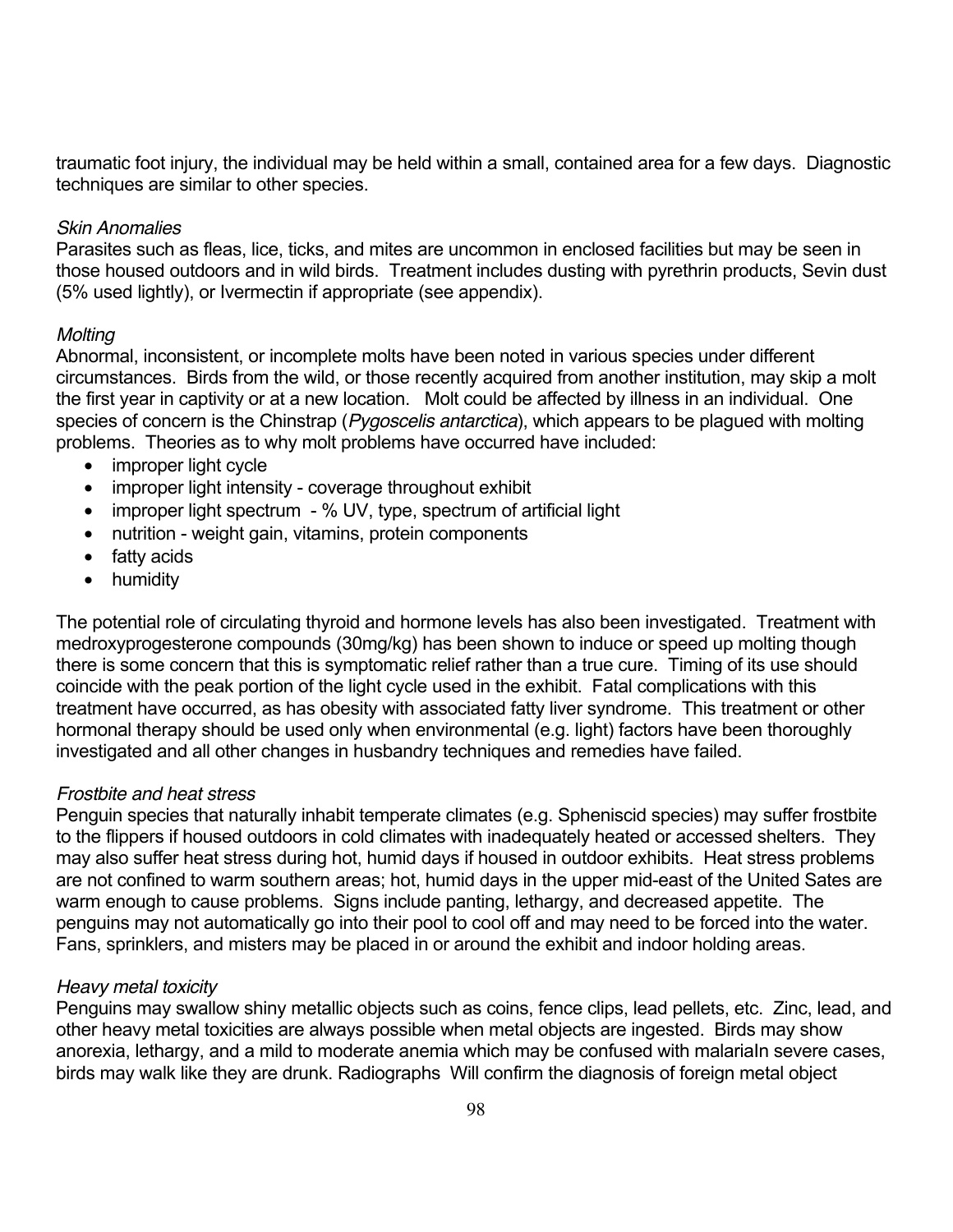ingestion. Blood samples should be taken according to recommended sample collection procedures and submitted to a laboratory for heavy metal analysis. Primary concerns are zinc toxicity, from ingested fence clips or pennies. After 1982 pennies went from being solid copper to copper coated zinc. These pennies breakdown very easily, exposing the bird to the zinc core. Although penguins regurgitate easily, the foreign articles are not always present in the regurgitated material. They frequently remain in the stomach (as opposed to moving further down the gastrointestinal tract), and treatment is preferably by endoscopic removal, or occasionally surgical removal if necessary. Chelation with Ca EDTA is necessary for clinically ill birds with confirmed lead or zinc toxicosis, or ill birds with a high degree of suspicion of toxicosis (presence of partially digested pennies).

### *Chick-Related Problems*

Newly hatched penguins may present a number of problems not encountered in the adults. These concerns include:

- volk sac infection or retention
- **E** enteritis
- septicemia (any age)
- **poor appetite**
- **dehydration**
- **CONSTRATION**
- **•** hypothermia
- **•** hyperthermia
- weakness
- $\blacksquare$  trauma
- poor parental care
- anemia
- **splayed legs**
- gastrointestinal impaction accidental foreign body ingestion, seconday to dehydration

Early treatment must be based on the caretakers' observations and intervention must be rapid. Initial signs of chick morbidity may include lethargy, inappetence, poor weight gain or actual weight loss, dehydration, and loss of thermoregulatory abilities. Oral and cloacal swabs for cytology and culture, and radiology may aid diagnosis. Treatment should include:

 proper temperature maintenance treatment for bacterial and yeast infection maintenance of hydration and nutritional intake

Systemic antibiotics may need to be started during early onset of a problem. Some institutions have improved the speed of intervention in hand-reared chicks by providing a consistent caretaker who is responsible for around the clock care. The health status of parent-reared chicks is obviously more difficult to assess, and animal care staff must be vigilant in their observations for subtle signs of illness.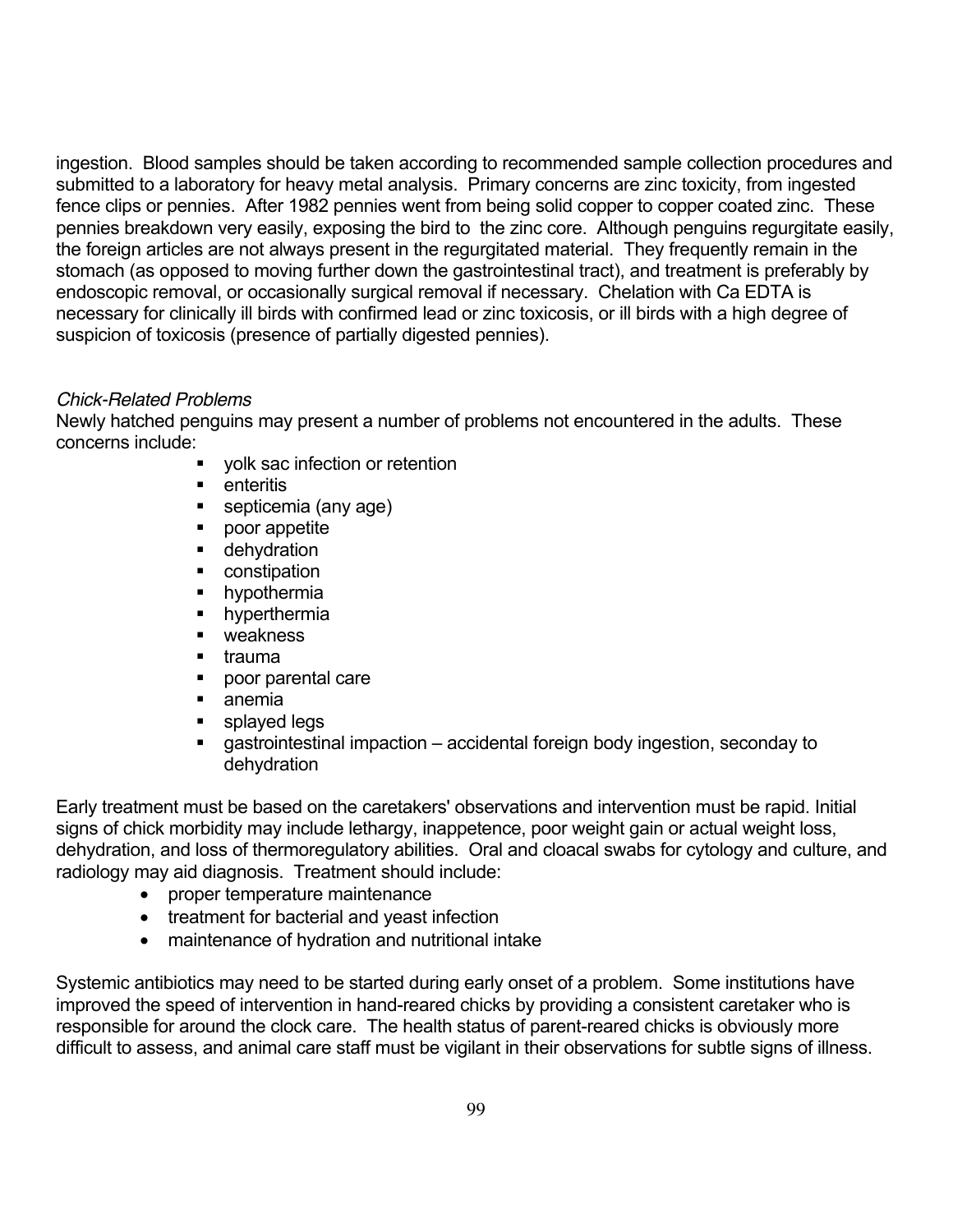#### IMMOBILIZATION

Inexperienced individuals may want to contact their colleagues about concerns related to anesthesia. Animals should be fasted 18-24 hours prior to anesthesia to prevent regurgitation and aspiration of gastric content.

Isoflurane is still the most commonly used gas anesthetic, although many institutions are now successfully using Sevoflurane. Induction may be accomplished by use of a facial cone with subsequent intubation.

Anatomic note: It should be noted that the trachea bifurcates at different levels in some species, therefore, use of a standard length endotracheal tube may result in unilateral intubation if the clinician is not careful. Because of the extensive pulmonary/airsac system, unilateral intubation does not lead to the problems of hypoventilation/hypooxygenation seen in mammals. If the tracheal size diminishes distal to the bifurcation however, tracheal trauma may occur if an inappropriately sized tube is used. If a clinician is unsure where the trachea bifurcates, radiographs may be helpful as a double trachea may frequently be seen. Maintenance of anesthesia may be complicated by shallow breathing in the patient, resulting in a chronic excitement phase indicated by swimming like behavior. A smoother plane of anesthesia may be achieved by assisting ventilation two to three times per minute. Ketamine has also been used, although recovery can be prolonged when compared to Isoflurane. One institution recommends Ketamine/Valium or just Ketamine given IM for induction over Isoflurane for Little Blue penguins (*Eudyptula minor*) because of the fragile nature of this species and its tendency to traumatize itself during anesthetic induction with Isoflurane. Once the Ketamine takes effect, anesthesia may be maintained with Isoflurane. If cold climate penguin species are immobilized for extended periods, some institutions use ice, ice packs, or other methods to prevent hyperthermia during the immobilization procedure.

### BLOOD PARAMETERS

Each institution should establish its own set of normal blood parameters for every species maintained, preferably on MedARKS software. Outside laboratories of other institutions will often have different normal values (see appendix for normal blood values for each species). Blood may be collected from the inter-digital, medial tarsometatarsal, flipper, and jugular veins. It appears that more institutions are utilizing the jugular because of the speed and ease of acquisition of large quantities of blood. One institution collects blood from a venous sinus located on the dorsal aspect of the vertebral column at the base of the tail. The amount of blood that may be removed depends on the size of the individual, but generally follows normal avian standards (no more than 1% body weight) Complete blood counts (CBCs) are usually done by hand (using either the eosinophil method or Natt and Herricks method); estimates from a smear are considered less accurate. The Celldyne by Abbott Laboratories shows promise in accurately counting white blood cells. Chemistry profiles should include assays for glucose, alanine, aminotransferase (alt), asparginine aminotransferase (ast), calcium, urea, and uric acid. Increases in cholesterol, calcium, phosphorus, and occasionally alkaline phosphatase are often seen in reproductively active females beginning about a month prior to egg laying and persisting until shortly after the egg (s) is laid.

### FLUID ADMINISTRATION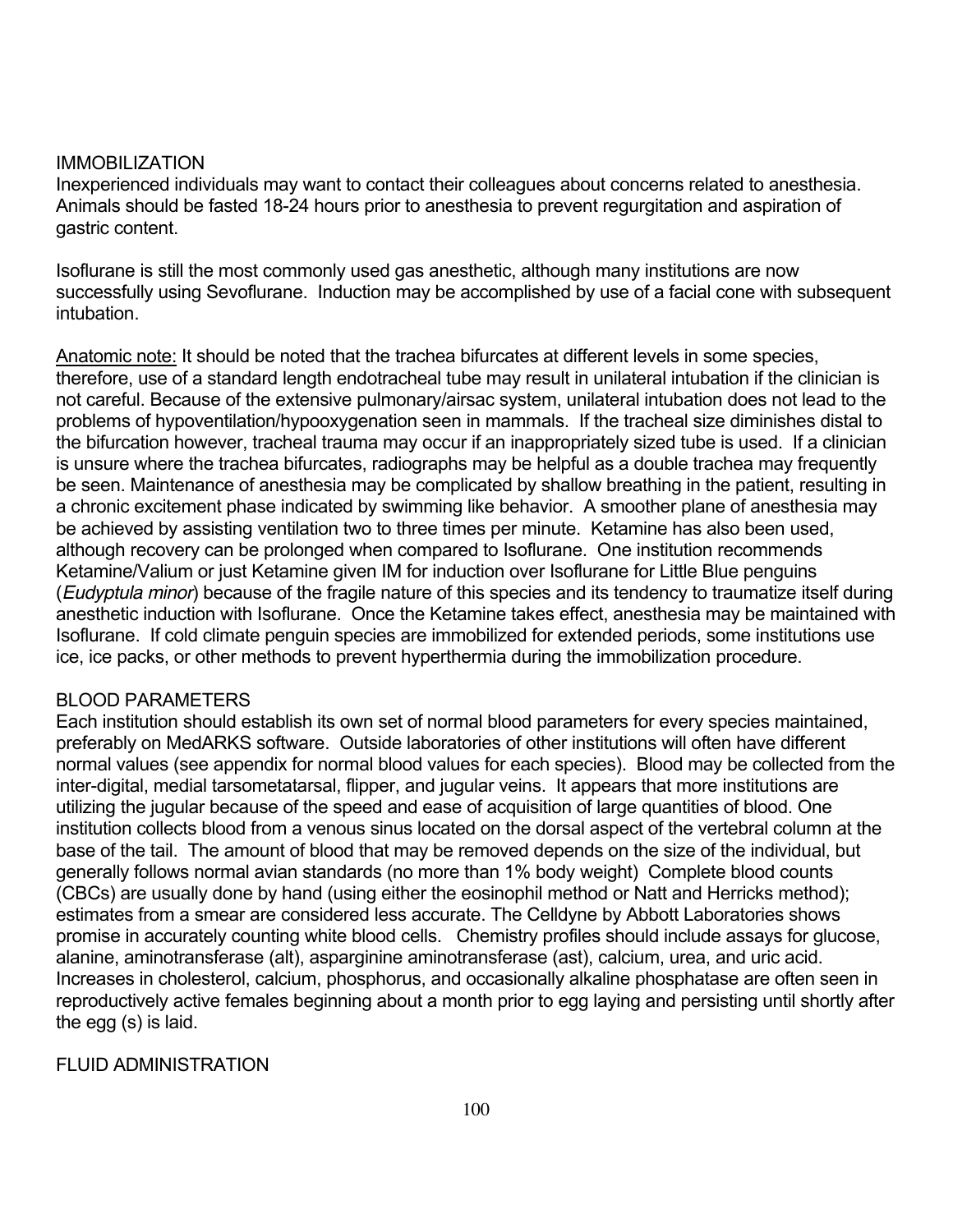Fluid may be given to penguins by stomach tube, subcutaneously, intraperitoneally, or intravenously. Intravenous catheters for administration of fluids and therapeutic agents have been successfully placed and maintained in the flipper vein (brachial or medial) of several species of penguin (if the penguin is kept out of water). Penguin bones are not pneumatic and are much denser than those of other species of birds, therefore, intra osseous administration of fluids is quite difficult.

### **SURGERY**

Surgery to assess airsacs, reproductive, and gastrointestinal tracts has been successfully performed in a variety of penguin species. It is important to remember to keep Antarctic and sub-Antarctic species cool during surgery. Standard surgical technique may be employed. Intubation, standard patient monitoring (ECG, oxygen saturation), and fluid administration are generally easy to perform. Birds should be kept out of the water until the skin incision has healed.

NOTE: Most institutions find that it is easy and less damaging to the patient's skin if the feathers are shaved in preparation for surgery, not plucked. The feather shafts will fall out and normal feathers will grow in during the next molt. Surgical scrubbing may be more gentle and avoid skin trauma. Where feathers are plucked, alcohol may cause excessive damage and impede skin healing.

### BLOOD TRANSFUSIONS\*

Transfusions may be performed when birds are severely anemic from malaria (blood phase), blood loss.or clotting disorders. Can stabilize a bird until a diagnosis can be made and treatment initiated. It is indicated when the Hct (PCV) drops rapidly into the teens or less and does not stabilize. If the Hct is stable, penguins generally have a good bone marrow response (if not old or debilitated by concurrent disease), and generally respond well to supportive care alone (fluids, oral or injectable iron supplementation, oxygen and B-vitamins.

In birds with malaria with a stable Hct in the teens, it has been reported that a transfusion appears to shorten the convalescent time until the treatment with chloroquine/primaquine takes effect.

#### *Procedure*

Donor bird – Approximately 1-1.5% of the donor's weight in blood volume can be safely collected (60 ml from a 4-5 kg bird), Use acid citrate dextrose (ACD) solution **(1)** as the anticoagulant at 0.15 ml ACD/ml blood collected. Collect blood slowly over 10-15 minutes using a butterfly catheter from the jugular or metatarsal vein while the bird is under anesthesia.

The donor bird is given supportive care post-blood collection:

Subcutaneous fluids 50 ml/kg, B-vitamins 0.5 ml in fluids or IM, iron dextran @ 10 mg/kg IM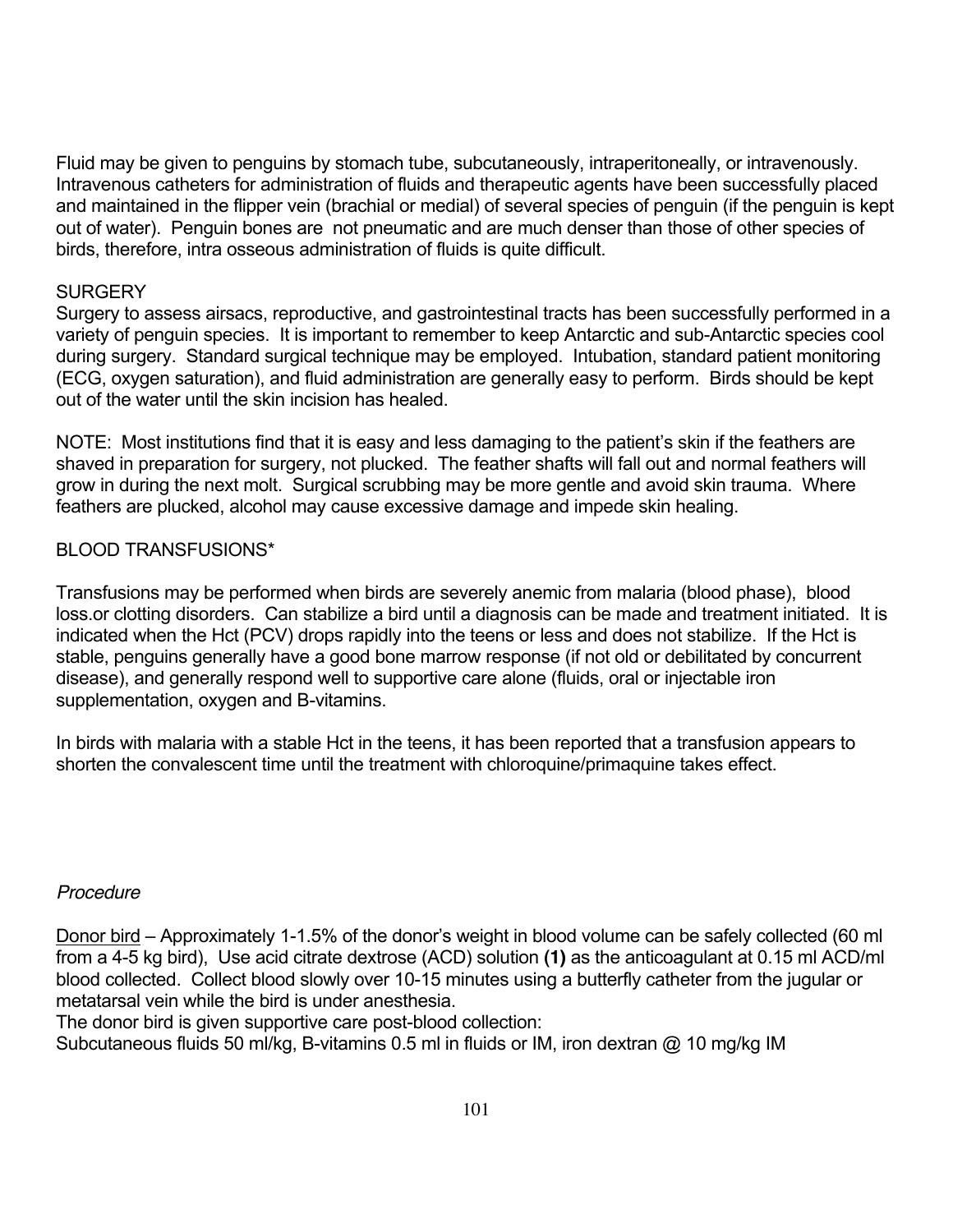Note: IV fluids up to or equal to the blood volume collected can be given using the same butterfly catheter used to collect blood.

# Recipient bird – **Prior to administration of blood perform a partial craoss match. Use the donor blood and recipient bird serum. Absence of hemolysis or agglutination suggests compatibility.**

Give recipient bird dexamethasone sodium phosphate 0.25-1.0 mg/kg IM/IV. Administer blood through intravenous or intraosseous routes, using either an IV with either a disposable blood filter **(2)** or an inline filter (3), both of which can be attached directly to a 60 ml syringe. Administer 60 ml blood over 45-60 minutes, while constantly rocking the blood in the syringe. Monitor recipient's heart and respiratory rates closely. If either increases, slow or stop the transfusion until parameters have returned to normal, then resume at a slower rate.

# With 60 ml of blood (for 1 4-5 kg penguin) expect an increase in pre-transfusion Hct by 25-50%.

Homologous (same species) transfusions are preferred since the blood cells probably remain in the recipients circulation longer. However heterologous transfusions have been successfully used (blackfooted penguin and turkey to Magellanic penguin.

1) Metrix Co., Dubuque, IA 2) Hemo-Nate Utah Medical products, Midvale UT 3) Abbott Lab, N. Chicago, IL

\*A special thanks goes to Dr. Freeland Dunker for the transfusion protocol.

# POST-MORTEM EVALUATION

Any individual who dies (including chicks) should be examined to determine the cause of death. This should include gross necropsy examination with cultures (where indicated), and histologic examination. Eggs that did not hatch should be opened and checked for fertility and age of embryonic death. Bacterial cultures should be taken of the yolk/albumin or embryo to identify bacterial infection as a cause of embryonic death. Necropsies should be performed in accordance with protocols developed by the Species Survival Plan (SSP) for each species. For those species without official protocols, the protocol for the Humboldt penguin may be used as a guide. This protocol is located at the end of the chapter. Further copies or updates may be found on the AAAV website under necropsy protocols.

Penguin TAG/SSP advisors

Humboldt penguin SSP medical advisor Dr. Roberta Wallace Milwaukee County Zoo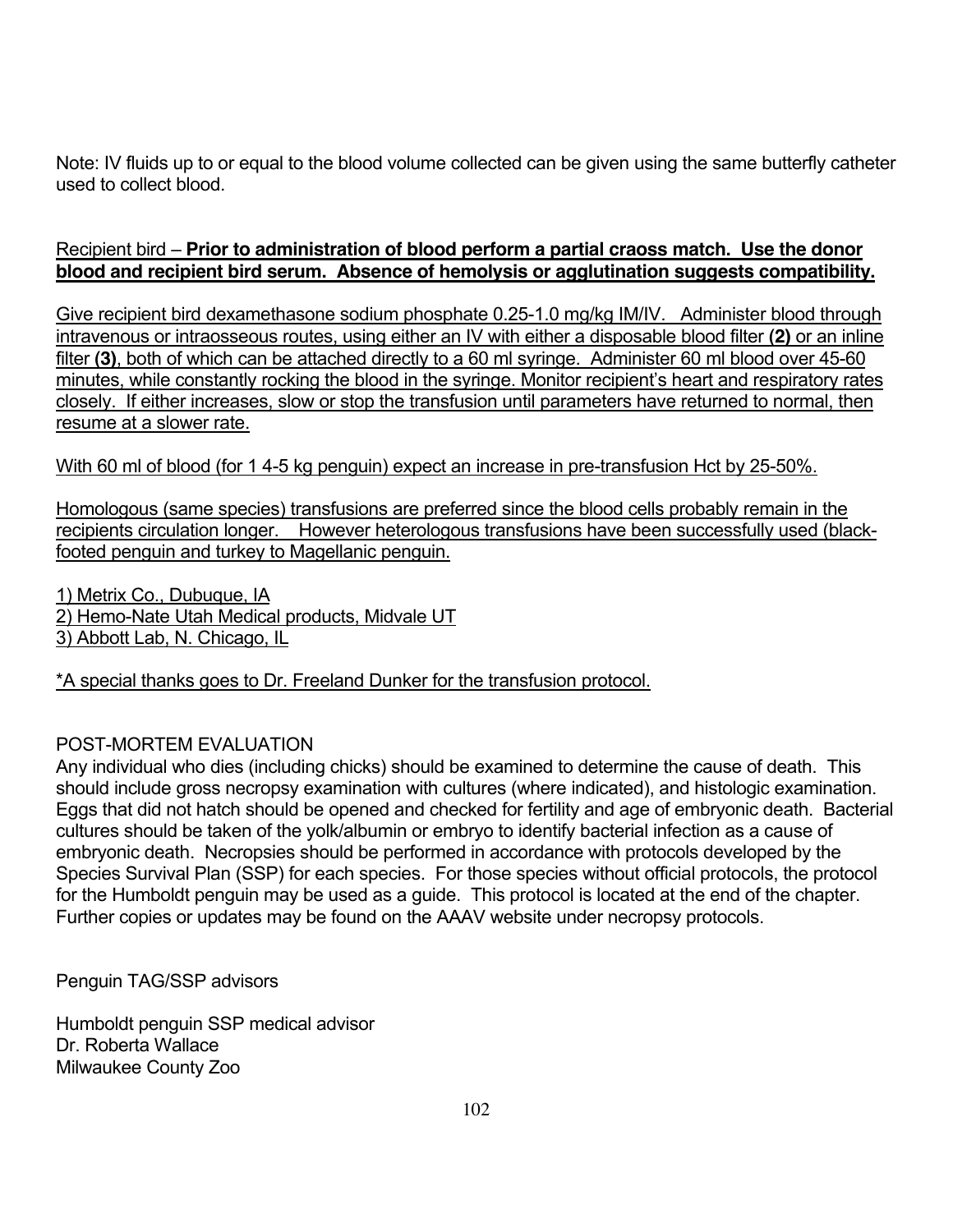Humboldt penguin pathology advisor Dr. Judy St. Leger Sea World San Diego

African penguin Medical advisor Dr. Mike Cranfield Baltimore Zoo

### SUMMARY

The most important contributing factors to penguin health are maintaining a clean, stress-free environment, a proper plane of nutrition, good swimming habits, and early detection and treatment of illness. Animal care staff must constantly be aware of the normal physical and behavioral characteristics of the individuals in their care and the environmental conditions in which they live. Should any abnormalities occur, prompt communication with the veterinary, animal management, or mechanical facilities staff is essential. It is through early intervention and accurate record keeping of behavior, physical condition, and environmental parameters that we continue to increase our knowledge of and ability to effectively manage these unique and interesting birds.

### SUGGESTED READING

This section is not intended to be an all-inclusive review of every aspect of penguin medicine; the reader is encouraged to refer to the references listed in Appendix III (Suggested Reading) for additional information.

# APPENDIX 1:

#### PHARMACEUTICAL TREATMENTS

Few, if any, pharmaceutical studies have been performed on penguin species. Dosages are most often derived from those either scientifically or empirically used successfully in other avian species. The following is a list of pharmaceutical agents that have been used in various penguin species, with apparent success, and without known serious complications. This list is not complete, but rather is to be used as a guide for some of the more common medications used. Veterinary clinicians faced with medical problems requiring drug administration are urged to call experienced colleagues if there is any question regarding the safety and dose of any given drug.

| <b>DRUG</b>           | <b>PURPOSE</b>                                                   |
|-----------------------|------------------------------------------------------------------|
| Chloroquine           | Malaria treatment                                                |
| Primaguine            | Malaria treatment or prevention                                  |
| Daraprim/sulfadiazine | Malaria prevention (compounded formulation)                      |
| Amphotericin          | Antifungal treatment                                             |
| Intraconazole         | Anitfungal treatment                                             |
| Ancoban               | Antifungal/prevention and treatment                              |
| Entrofloxacin         | Antibacterial                                                    |
| Cephalexin            | Antibacterial (may cause regurgitation/vomiting at higher doses) |
| Amoxicillin           | Antibacterial                                                    |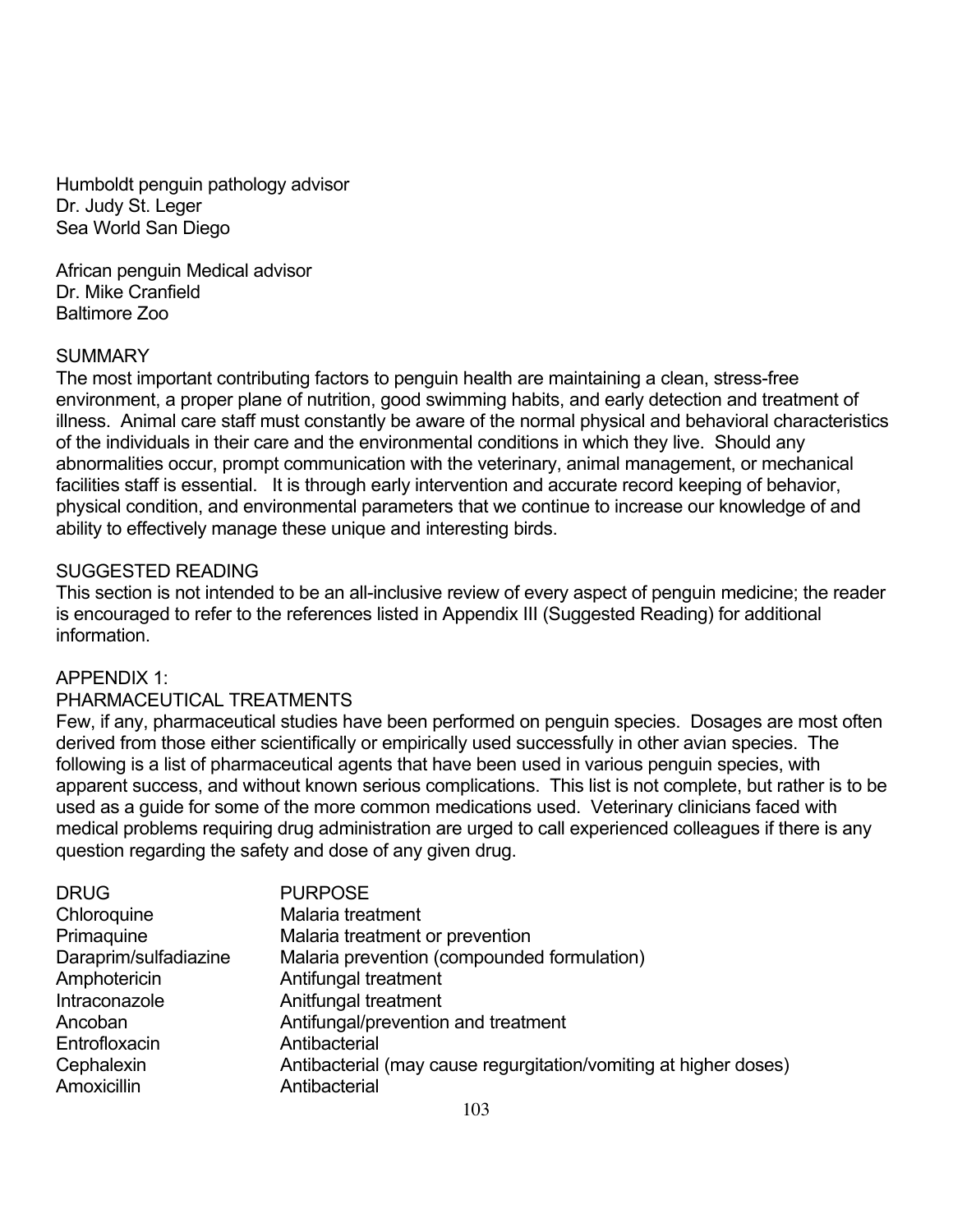Ivermectin Parasiticide Pyrantel pamoate Parasiticide Fenbendazole Parasiticide Medroxyprogesterone Molt induction Ibuprofen **Pain relief** – use with care because of renal toxicity

INSTITUTIONS FOR ASPERGILLUS TESTING

The Raptor Center University of Minnesota 1920 Fitch Avenue St. Paul, Minnesota 55108 Phone: 612-624-3013 Fax: 612-625-8220

Elisa test for antibodies – requires 0.3– 0.5ml plasma or serum. Call for submission forms.

University of Miami Division of Comparative Pathology 1550 NW  $10^{th}$  Avenue, Room  $105$ Miami, Florida 33136 Phone: 305-243-6927 or 800-596-7390 Fax: 305-243-5662 Questions: Dr. Carolyn Cray

Elisa tests for both antibodies and antigens. Optional protein electrophoresis to aid diagnosis. Call for submission forms and shipping instructions.

**REFERENCES** 

1993 PTS. (unpublished data, 1993). AZA Penguin TAG Survey.

AINLEY, D.G. AND SCHLATTER, R.P. 1972. Chick-raising ability in Adelie penguins. Auk 89: 559-566.

AINLEY, D.G., LERESCHE, R.E, & SLADEN, W.J. 1983. Breeding biology of Adelie penguins. Berkeley: University of California Press.

BENNETT, K. 1991. Molt patterns of Black-footed penguins (*Spheniscus demersus*) at Baltimore Zoo. Spheniscus penguin Newsletter 4 (2): 1-4.

BERGER, J. 1981. A model for the evolution of mixed-species colonies of Ciconiiformes.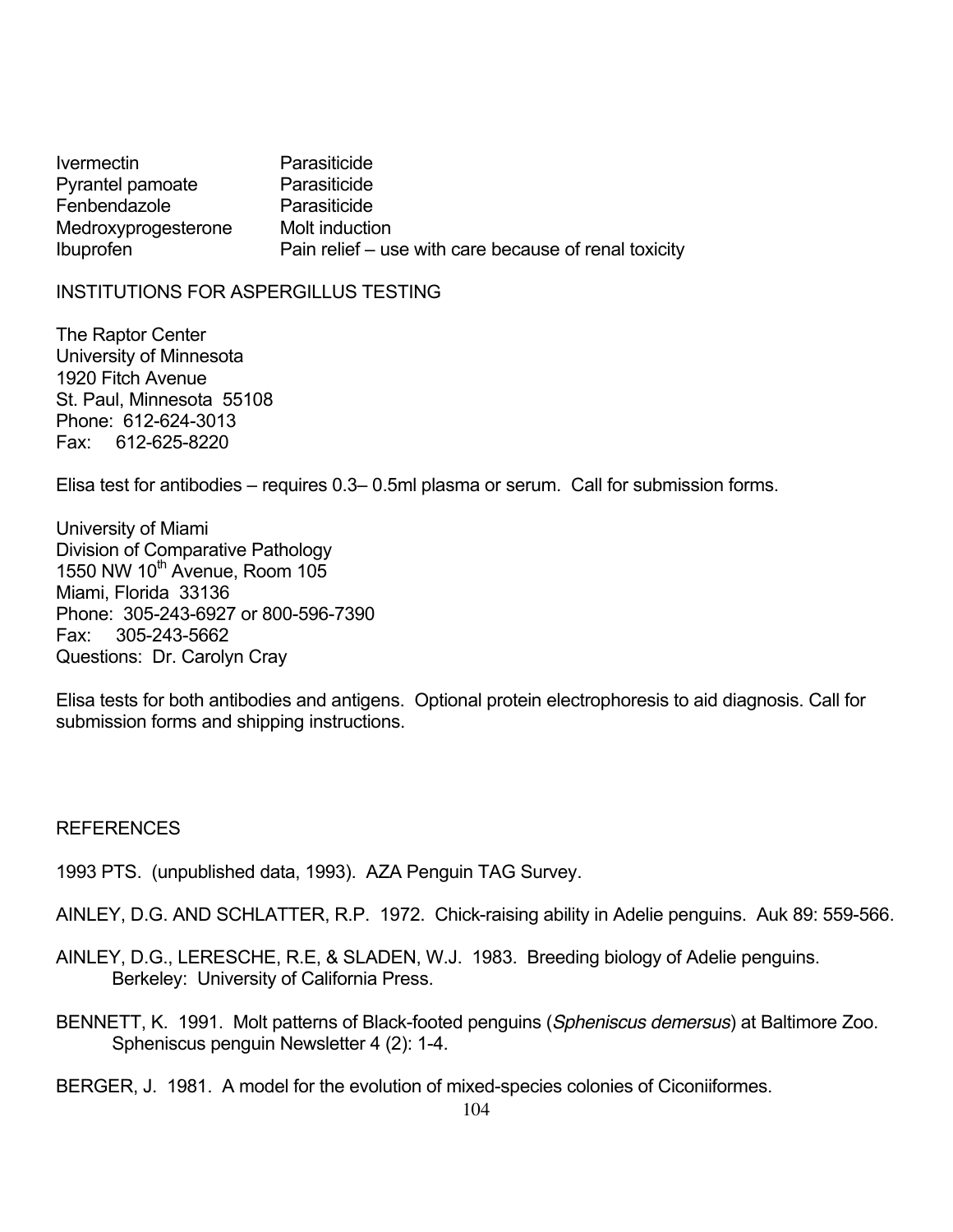The Quarterly Review of Biology 56: 143-167.

- BERNARD J. AND ULLREY, D. 1989. Evaluation of dietary husbandry of marine mammals at two major zoological parks. Journal of Zoo and Wildlife Medicine 20: 45-52.
- BOERSMA, P.D. 1976. An ecological and behavioral study of the Galapagos penguin. The Living Bird 15: 43-93.
- BOERSMA, P.D. 1988. Magellanic penguins of Patagonia. Spheniscus Penguin Newsletter 1 (1): 2-3.
- BOERSMA, P.D. 1991a. Status of wild and captive penguin populations. Trends in Ecology and Evolution 6: 381-382.
- BOERSMA, P.D. 1991b. Nesting sites of Spheniscus penguins. Spheniscus penguin Newsletter 4 (1): 10-15.
- BOERSMA, P.D. AND DAVIES, E.M. 1987. Sexing monomorphic birds by vent measurements. Auk 104: 779-783.
- BOERSMA, P.D., STOKES, D.L., AND YORIO, P.M. 1990. Reproductive variability and historical change of Magellanic penguins (*Spheniscus magellanicus*) at Punto Tombo, Argentina. Penguin Biology (L.S. Davis and J.T. Darby, eds.). San Diego: Academic Press.
- BOERSMA, P.D., BRANCH, S., BUTLER, D., ELLIS-JOSEPH, S., GARLAND, P., MCGILL, P., PHIPPS, G., SEAL, U., AND STOCKDALE, P. 1992. Penguin Conservation Assessment and Management Plan. Discussion draft edition. Apple Valley, MN: IUCN/SSC Captive Breeding Specialist Group.
- BOWLES, A.E., ELLIS-JOSEPH, S., & TODD, F.S. 1988. Re-pairing in three captive penguin species (*Aptenodytes forsteri, A. patagonicus, and Pygoscelis adeliae*): perspectives on factors promoting long-term pair bonds in the wild. Cormorant 16: 121-122. (Abstract only).
- CBSG. 1991. Final report on transponder system testing and product choice as a global standard for zoological specimens. CBSG News 2 (1): 3-4.
- CHENEY, C. 1989. Banding penguins: a review of methods. Spheniscus penguin Newsletter 1 (2): 1-7.
- CHENEY, C.A. 1990. Spheniscus penguins: an overview of the world captive population. Spheniscus penguin Newsletter 3 (1): 12-17.
- COOPER, J. 1978. Moult of the Black-footed penguin (*Spheniscus demersus*). International Zoo Yearbook 18: 22-27.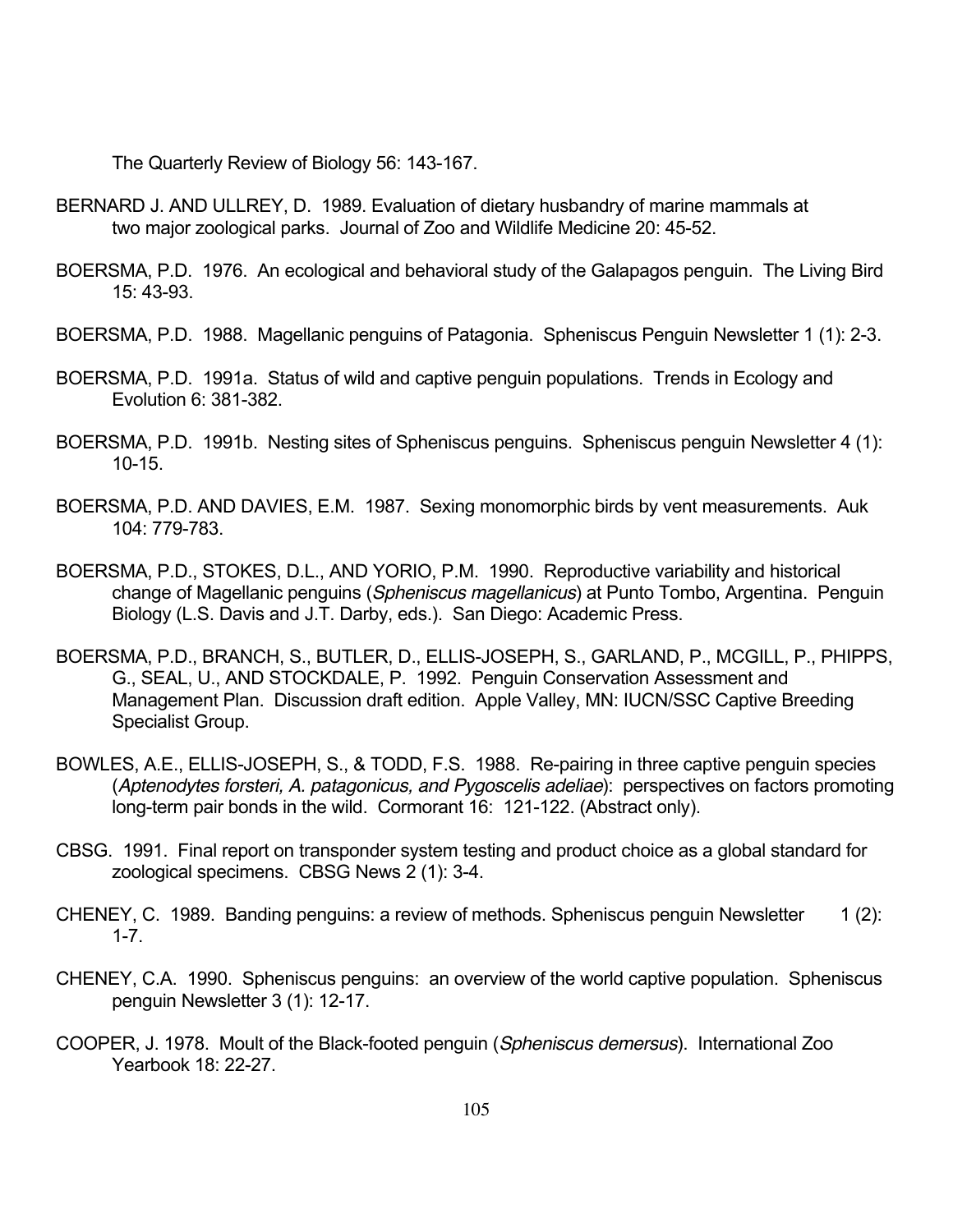- COOPER, J. 1980. Breeding biology of the jackass penguin with special reference to its conservation. Proceedings of the Fourth Pan-African Ornithological Congress: 227-231.
- COULSON, J.C. 1968. Differences in the quality of birds nesting in the center and on the edges of a colony. Nature 217: 478-479.
- CROXALL, J.P. 1984. Seabirds. Antarctic Ecology (R.M. Laws, ed.). London: Academic Press.
- CROXALL, J.P. 1987. Food and feeding ecology of penguins. Seabirds: feeding ecology and role in marine ecosystems (J.P. Croxall, ed.). Cambridge: University of Cambridge Press.
- CROXALL, J.P., AND LISHMAN, G.S. 1987. The food and feeding ecology of penguins. pp. 101-133 IN J.P. Croxall (ed.) Seabirds: feeding ecology and role in marine ecosystems. Cambridge: Cambridge University Press.
- DEL HOYO, J., ELLIOTT, A., AND SARGATAL, J. 1992. Handbook of birds of the world. Lynx Edicions, Barcelona.
- DIERENFELD, E.S., KATZ, N., PEARSON, J, MURRU, F., AND ASPER, E.D. 1991. Retinol and alphatocopherol concentrations in whole fish commonly fed in zoos and aquariums. Zoo Biology 10: 119-126.
- DUFFY, D.C. 1991. Field studies of Spheniscus penguins. Proceedings of the Annual Conference of the American Association of Zoological Parks and Aquariums.
- EDGINGTON, D.G. 1989. Behavioral and morphological sexing of the Humboldt penguin (*Spheniscus humboldti*). Spheniscus Penguin Newsletter 1 (2): 14-21.
- ELLIS-JOSEPH, S.A. 1988. Factors contributing to reproductive success in Adelie penguins (*Pygoscelis adeliae*) housed in a controlled environment. Ph.D. Dissertation, University of California, Davis.
- ELLIS-JOSEPH, S. 1990. Patterns of incubation behavior in captive-housed Adelie penguins: implications for long-term penguin breeding programs. American Association of Zoological Parks and Aquariums Regional Conference Proceedings, 115-120.
- ELLIS-JOSEPH, S. 1992. Painless pairing and nest site data collection: Adelie penguins as a model. Proceedings of the American Association of Zoological Parks and Aquariums Regional Conferences.
- ENGELHARDT, F.R. AND GERACI, J.R. 1978. Effects of experimental vitamin E deprivation in the harp seal, *Phoca groenlandica*. Canadian Journal of Zoology 56: 2186-2193.
- GAILEY-PHIPPS, J. 1978. A world survey of penguins in captivity. International Zoo Yearbook 18: 7- 21.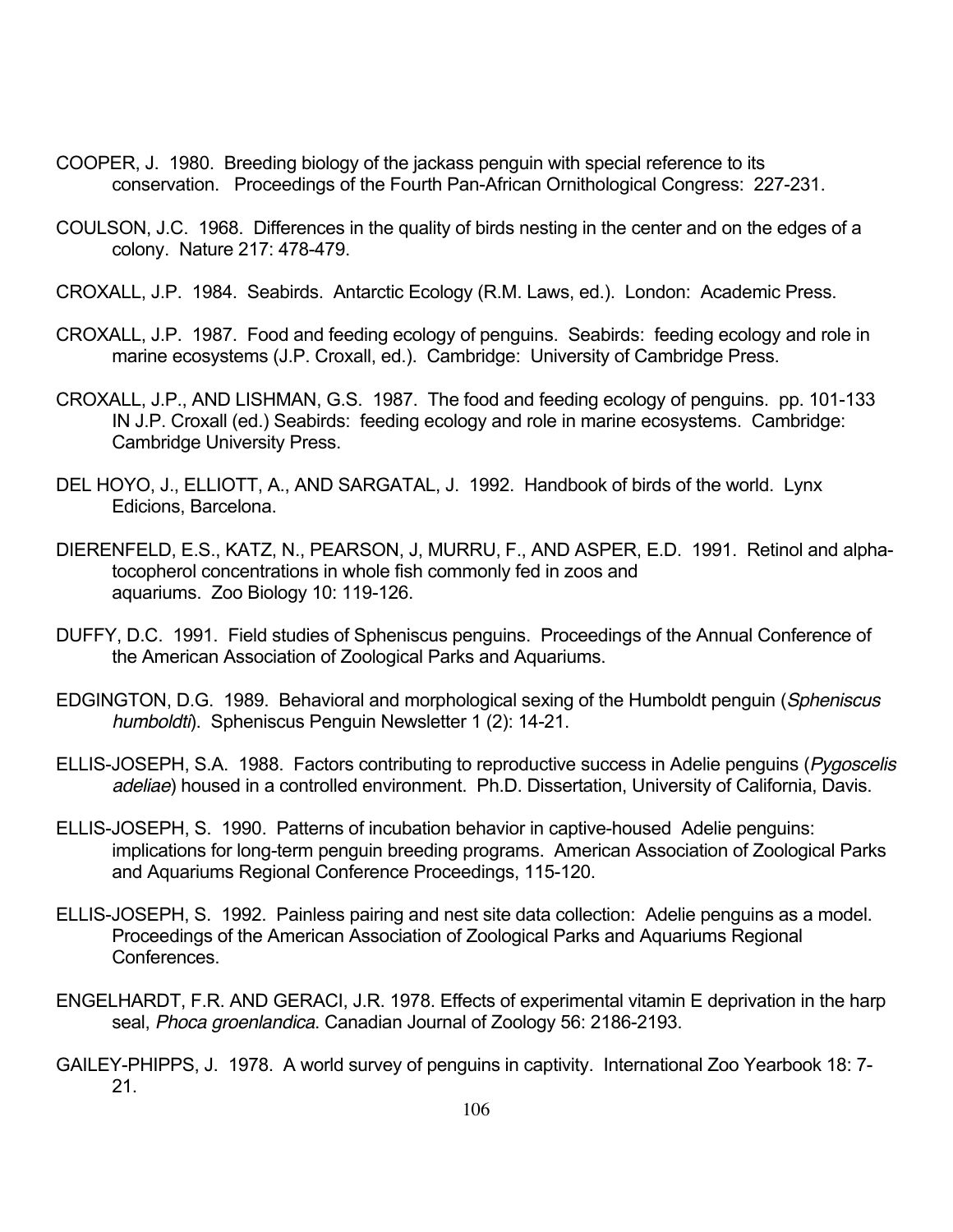- GAILEY-PHIPPS, J. 1978. Breeding black-footed penguins (Spheniscus demersus) at the Baltimore Zoo. International Zoo Yearbook 18: 28-35.
- GAILEY-PHIPPS, J.J., SLADEN, W.J.L., AND PHIL. D. 1982. Survey on nutrition of penguins. Journal of the American Veterinary Medical Association 181: 1305-1309.
- GERACI, J.R. AND ST. AUBIN, D.J. 1980. Nutritional disorders of captive fish-eating animals. In: The Comparative Pathology of Zoo Animals (Montali, R.J and G Migaki, eds) Smithsonian National Press, Washington, D.C. pp 41-49.
- GERACI, J.R. 1986. Marine mammals (cetacea, pinnipeds, and sirenia): nutrition and nutritional disorders. in: Zoo and Wildlife Medicine, 2nd ed. (Fowler, M.E., ed) .B. Saunders Co. Philadelphia, PA. pp 760-764.
- GRINER, L.A. 1983. Pathology of Zoo Animals, San Diego, CA, Zoological Society of San Diego.
- HAYS, C. 1984. The Humboldt Penguin in Peru. Oryx. 18: 92-95.
- HAYS, C. 1986. Effects of the 1982-83 El Niño on Humboldt penguin colonies in Peru. Biological Conservation 36: 169-180.
- HENRY, L.M. AND TWOHY, F. 1990. Hand-rearing guidelines for the Humboldt penguin *(Spheniscus humboldti*) with special emphasis on common hand-rearing concerns. AAZPA Regional Conference Proceedings.
- IUCN. 1990. The Red List of Threatened Species. Gland: IUCN-The World Conservation Union.
- ILLINOIS DEPT. PUBLIC HEALTH. 1988. Food Service Sanitation, Rules and Regulations. Retail Food establishment inspection. Section 750.240.
- JORDAN, R. 1989. Parrot incubation procedures. Ontario, Canada: Silvio Mattacchione and Co.
- JOUVENTIN, P. 1982. Visual and vocal signals in penguins, their evolution and adaptive characters. Advances in Ethology, 24. Berlin: Verlag Paul Parey.
- KUEHLER, C.M. & GOOD, J. 1990. Artificial incubation of bird eggs at the Zoological Society of San Diego. International Zoo Yearbook, 29. London: Zoological Society of London.
- LANE-PETTER, W. 1976. The animal house and its equipment. The UFAW Handbook on the Care and Management of Laboratory Animals (UFAW, ed.). Edinburgh: Churchill Livingstone.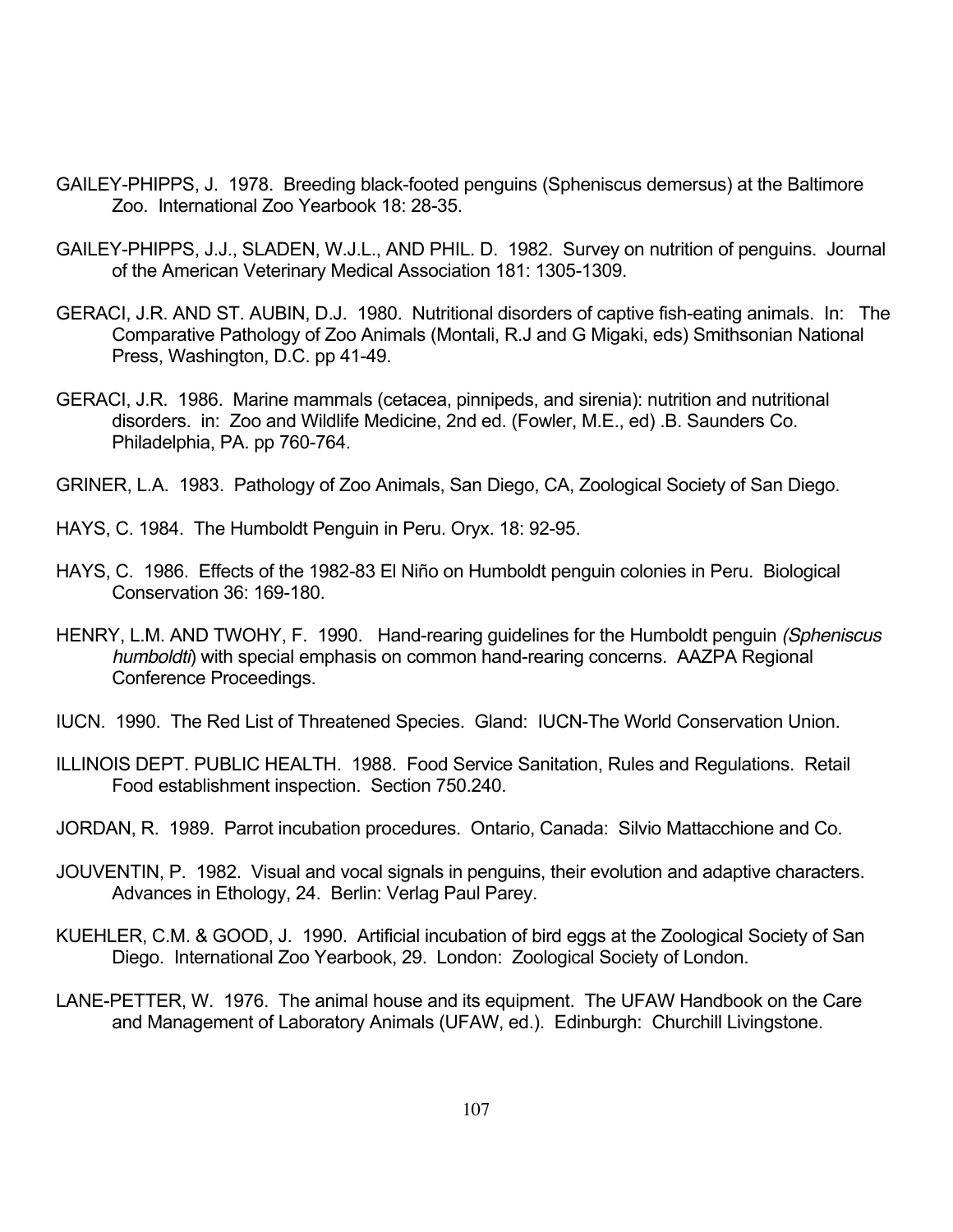- LISHMAN, G.S. 1985. The food and feeding ecology of Adelie penguins (*Pygoscelis adeliae*) and Chinstrap penguins (*P. antarctica*) at Signy Island, South Orkney Islands. Journal of Zoology, London (A) 205: 245-263.
- MACHLIN, L.J. 1984. Handbook of Vitamins: Nutritional, biochemical and clinical aspects. Marcel-Dekker, Inc. New York, NY.
- MANUAL OF NAVAL PREVENTIVE MEDICINE. 1965. Section IV. Inspection of subsistence items 1- 37 Inspection of Fish and Shellfish. 1- 47 Fresh and frozen subsistence items. Section VI Sanitary precautions to be observed when preparing and servicing food.
- MERRITT, K. AND KING, N.E. 1987. Behavioral sex differences and activity patterns of captive Humboldt penguins (Spheniscus humboldti). Zoo Biology 6: 129-138.
- MILLER, K.A. AND SEARLES, S. 1991. The handrearing of Humboldt Penguins. Proceedings of the 16th Annual Conference, American Association of Zookeepers.
- MILLS, J.A. 1973. The influence of age and pair-bond on the breeding ecology of the red-billed gull, *Larus novaehollandiae scopulinus*. Journal of Animal Ecology 42: 147-
- MONTAGUE, T.L. 1982. The food and feeding ecology of the Little penguin *Eudyptula minor* at Phillip Island, Victoria, Australia. Unpubl. M.Sc. thesis, Monash Univ. 162.
- MULLER-SCHWARZE, D. 1984. The behavior of penguins adapted to ice and tropics. Albany, NY: State University of New York Press.
- NAGY, K.A. AND OBST, B.S. 1992. Food and energy requirements of Adelie penguins (*Pygoscelis adeliae*) on the Antarctic peninsula. Physiological Zoology 65: 1271-1284.
- NATIONAL RESEARCH COUNCIL. Series, 1978 1985. Nutrient requirements of Domestic animals. Washington, D.C.: Printing and Publishing Office, National Academy of Sciences.
- NATIONAL RESEARCH COUNCIL. Series, 1987. Vitamin tolerances of animals. Washington, D.C.: Printing and Publishing Office, National Academy of Sciences.
- NICHOLS, D.K., WOLFF, M.J., PHILLIPS, L.G., AND MONTALI, R.J. 1989. Coagulopathy in pinkbacked pelicans (*Pelecanus refescens*) associated with Hypervitaminosis E. Journal of Zoo and Wildlife Medicine 20: 57-61.
- ORGANIZATION FOR ECONOMIC COOPERATION AND DEVELOPMENT AND THE INTERNATIONAL INSTITUTE OF REFRIGERATION. 1969. Paris France.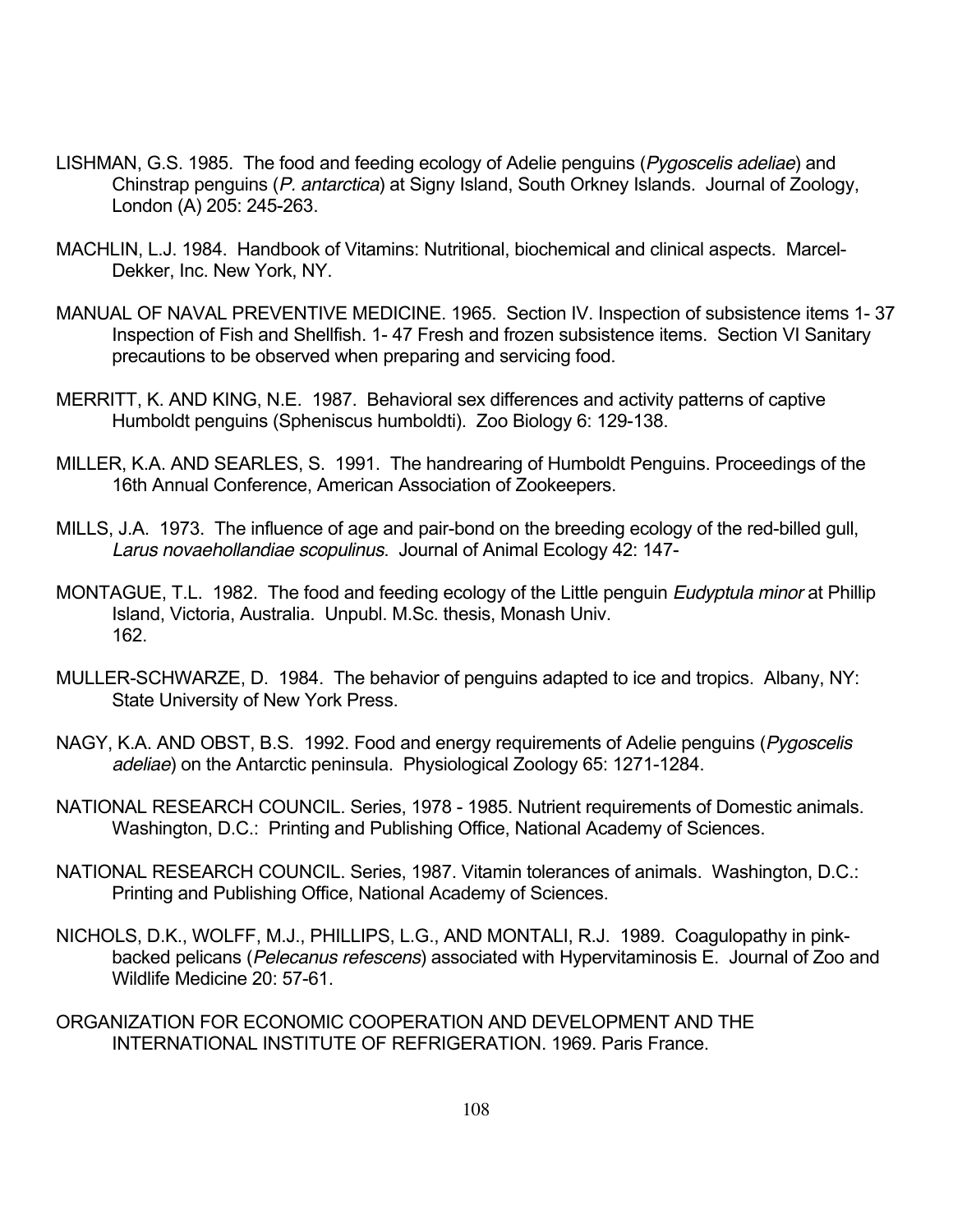OSBORN, K. & KUEHLER, C. 1989. Artificial incubation: basic techniques and potential problems. Proceedings of the Annual Meeting of the American Association of Zoo Veterinarians. PENNEY, R.L. 1968. Territorial and social behavior in the Adelie penguin. Antarctic Union, Volume 12.

- RAND, R.W. 1960. The biology of guano-producing seabirds. The distribution, abundance, and feeding habits of the Cape Penguin (*Spheniscus demersus*) off the south-western coast of the Cape Province. Investigations and Reports of the Division of Fisheries, South Africa 41: 1-28.
- RICHDALE, L.E. 1957. A population study of penguins. Cambridge: Oxford University Press.
- SCHOFIELD, N.A. 1991. The effects of diet and feeding regimen on growth rate of Magellanic penguins. Spheniscus penguin Newsletter 4 (2): 12-17.
- SCHOLTEN, C.J. 1992. Choice of nest site and mate in Humboldt penguins (*Spheniscus humboldti*). Spheniscus penguin Newsletter 5 (1): 3-13.
- SIDWELL, V.D. 1981. Chemical and nutrient composition of finfishes, whales, crustaceans, mollusks, and their products. NOAA Tech. Memor. Net. Mar. Fish. Serv. F/Sec.-11.
- SLADEN, W.L. 1958. The pygoscelid penguins, parts 1 and 2. Scientific Reports of the Falkland Islands Dependencies Surveys 17. London.
- SLADEN, W.L. 1978. Penguins: introduction. International Zoo Yearbook 18: 1-2.
- SLADEN, W.L. 1978. Sexing penguins by cloacascope. International Zoo Yearbook 18: 77-80.
- SPURR, E.B. 1975. Behavior of the Adelie penguin chick. Condor 77: 272-280.
- STEVENSON, M.F. AND M.P. GIBBONS. 1993. Bringing new penguins into the collection 90's style. Penguin Conservation 6(2):2-6.
- STOSKOPF, M.K. AND KENNEDY-STOSKOPF, S. 1986. Aquatic birds. Zoo and Wild Animal Medicine, 2nd ed. (M.E. Fowler, ed.). Philadelphia, PA: W. B. Saunders and Co.
- TAYLOR, R.H. 1962. The Adelie penguin, Pygoscelis adeliae, at Cape Royds. Ibis 104: 176-204.
- TAYLOR, R.H. AND ROBERTS, H.S. 1962. Growth of Adelie penguin (*Pygoscelis adeliae*) chicks. New Zealand Journal of Science 5: 191-197.
- TODD, F. S. 1987. Establishing specialized avifauna from wild taken eggs. Proceedings of the Second IFCB Symposium on Breeding Birds in Captivity: 158-172.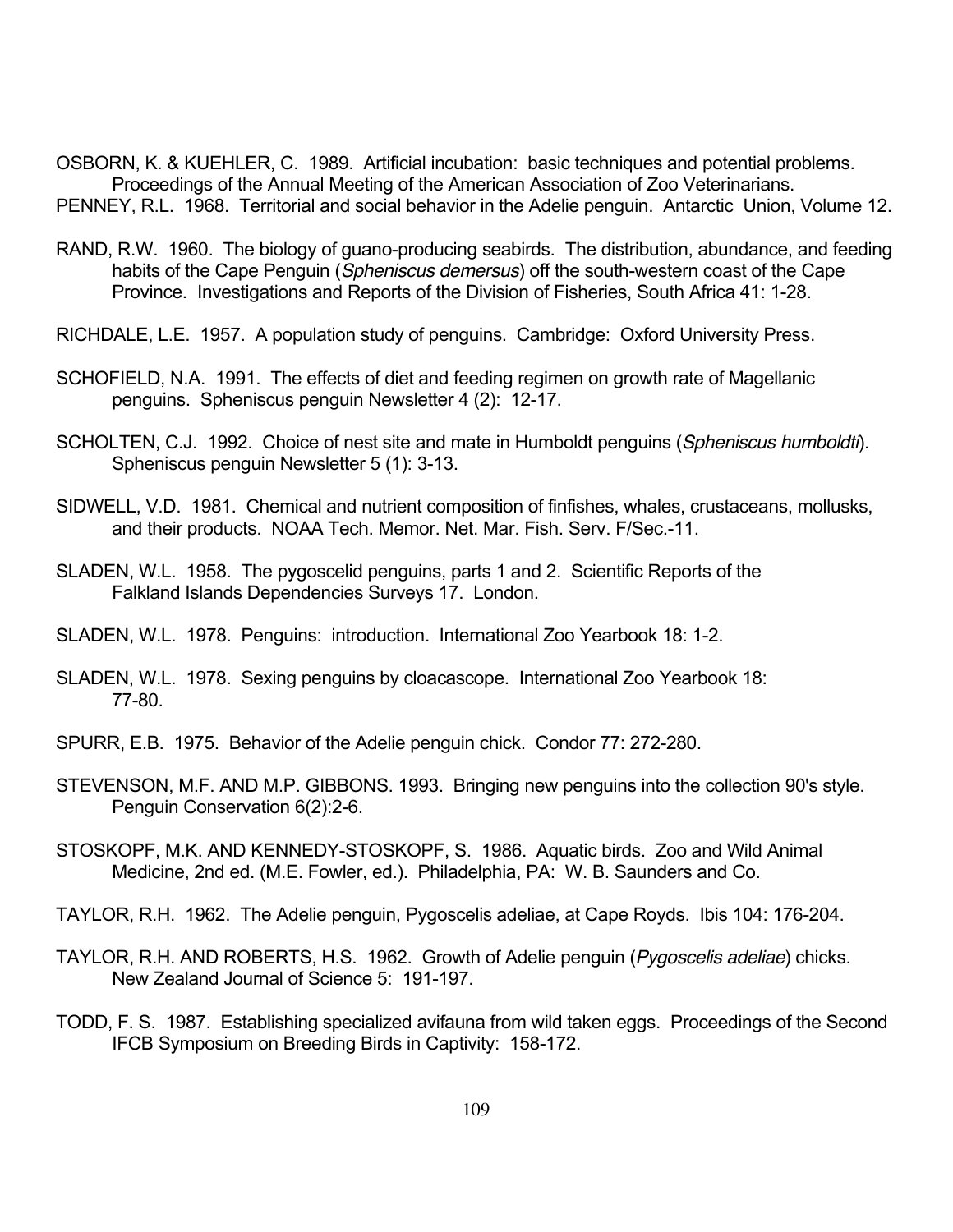VON BOCXSTELE, R. 1978. Breeding and hand-rearing the black-footed penguin (*Spheniscus demersus*) at Antwerp Zoo. International Zoo Yearbook 18: 42-4

WALLACE, R., S. CRISSEY, M. WILLIS, AND MCGILL, P. IN PRESS. The effect of dietary vitamins A and E on serum status of Humboldt penguins. Dr. Scholl Nutrition Conference, 1991, Chicago, IL.

- WILLIAMS, A.J. 1981. The laying interval and incubation period of rockhopper and macaroni penguins. Ostrich 52: 226-229.
- WILLIAMS, T.D., D.R. BRIGGS, J.P. CROXALL, Y. NAITO AND KATO, A. 1992. Diving pattern and performance in relation to foraging ecology in the gentoo penguin, *Pygoscelis papua*. Journal of Zoology, London 227: 211-230.
- WILSON, R.P. 1985. Seasonality in diet and breeding success of the jackass penguin *Spheniscus demersus*. J. Ornith. 126: 53-62.

## GLOSSARY TERMS

10% rule - refers to penguin hand-rearing protocol: never feed a penguin chick more than a calculated 10% of its first morning weight at any feeding.

Adult plumage - plumage from the time of sexual maturity onward.

Brood reduction - loss (mortality) of one or more chicks in a nest.

Central nest - a nest with at least one other nest between its location and the edge of the rookery.

Double-clutching - if a pair suffers a nest failure early enough in the breeding cycle, they may produce a second clutch within a short period. Also referred to as recycling.

Dry bulb - ordinary dry thermometer.

Dummy egg - a non-viable or artificial egg placed under a bird when its own egg is removed. Supplying a dummy egg can function to prevent recycling (double-clutching) in a pair, prolong incubation behavior in a target pair, or to allow removal of an egg or eggs during egg candling or other procedures.

Flipper-band - a color-coded band placed on the flipper (wing) used to individually identify penguins.

Fostering - a procedure where a fertile egg is transferred from one pair to another (target pair) to be hatched and reared by the target pair. This procedure can maximize reproductive success with proven target pairs or allow inexperienced pairs to acquire experience.

Fledging - when a chick achieves independence of parental care.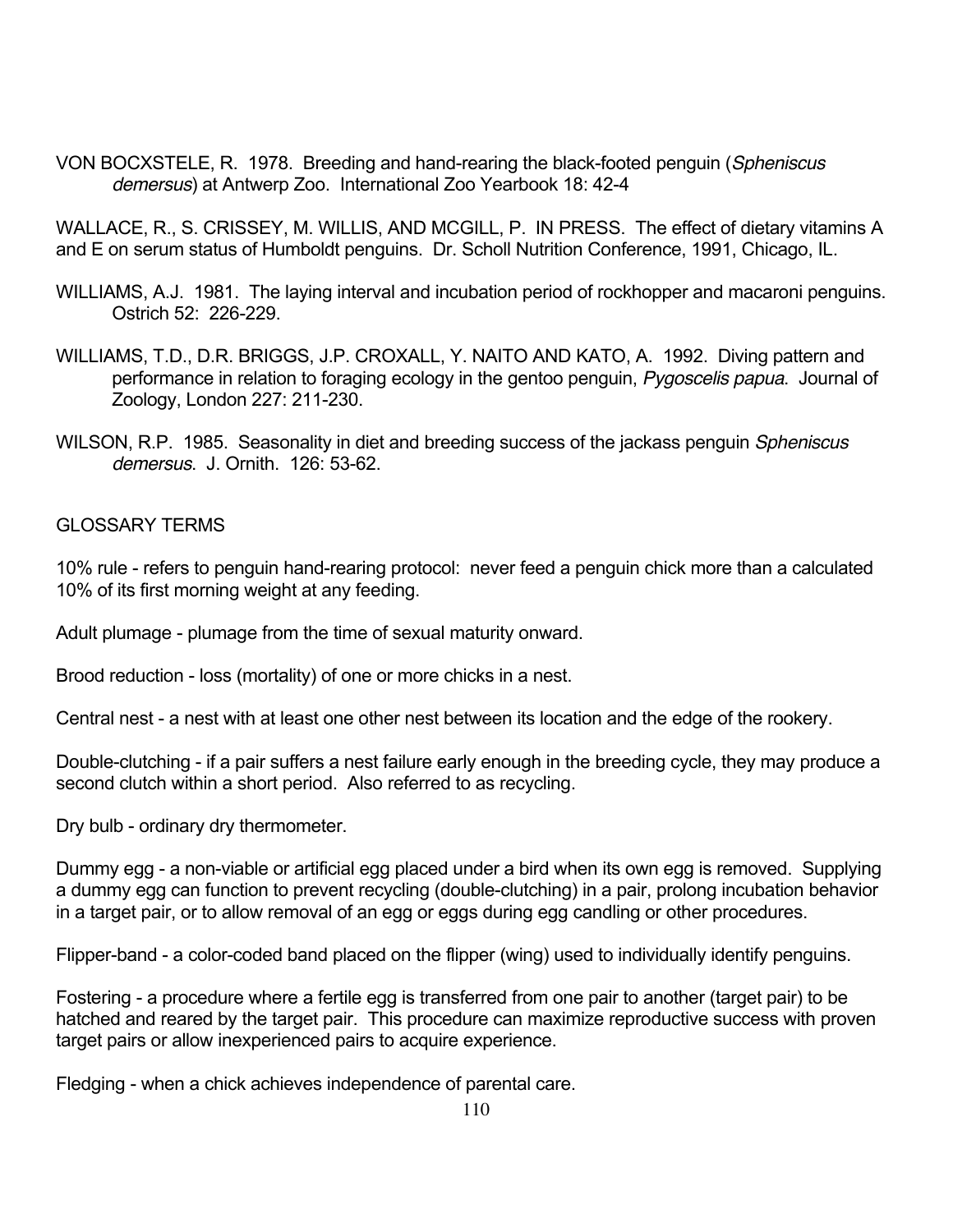Hatch asynchrony - the difference in the hatch interval between chicks in a nest. In penguins, this interval is between the first and second chick, and can be between two and four days, depending on incubation conditions.

Immature plumage - plumage from approximately 14 months of age to the time of sexual maturity.

Isolation area - an area separate from the main exhibit and other penguins where ill, new, or transient birds may be held.

Juvenile plumage - plumage from the time of fledging to the nest molt (approximately 14 months of age).

Nesting failure - loss of eggs or chicks during the resting cycle resulting in loss of reproductive success. Peripheral nest - a nest at the edge of the rookery area.

Quarantine area - a contained area to hold newly-acquired birds. A separate air and water system should be provided by this area.

Rookery - a communal breeding area.

Second-clutching - see double-clutching.

Target pair - in context, refers to a pair that is pre-selected by management staff to receive a foster egg (or eggs) from another pair. Also referred to as a foster pair.

Wet bulb - ordinary thermometer affixed with section of wicking which is continuously supplied with water. The thermometer reading is influenced by the relative humidity of incubator because of evaporation of water from the wick. If the dry bulb temperature is constant, and the wick is functioning properly, then the humidity in the incubator is directly proportional to the wet bulb reading.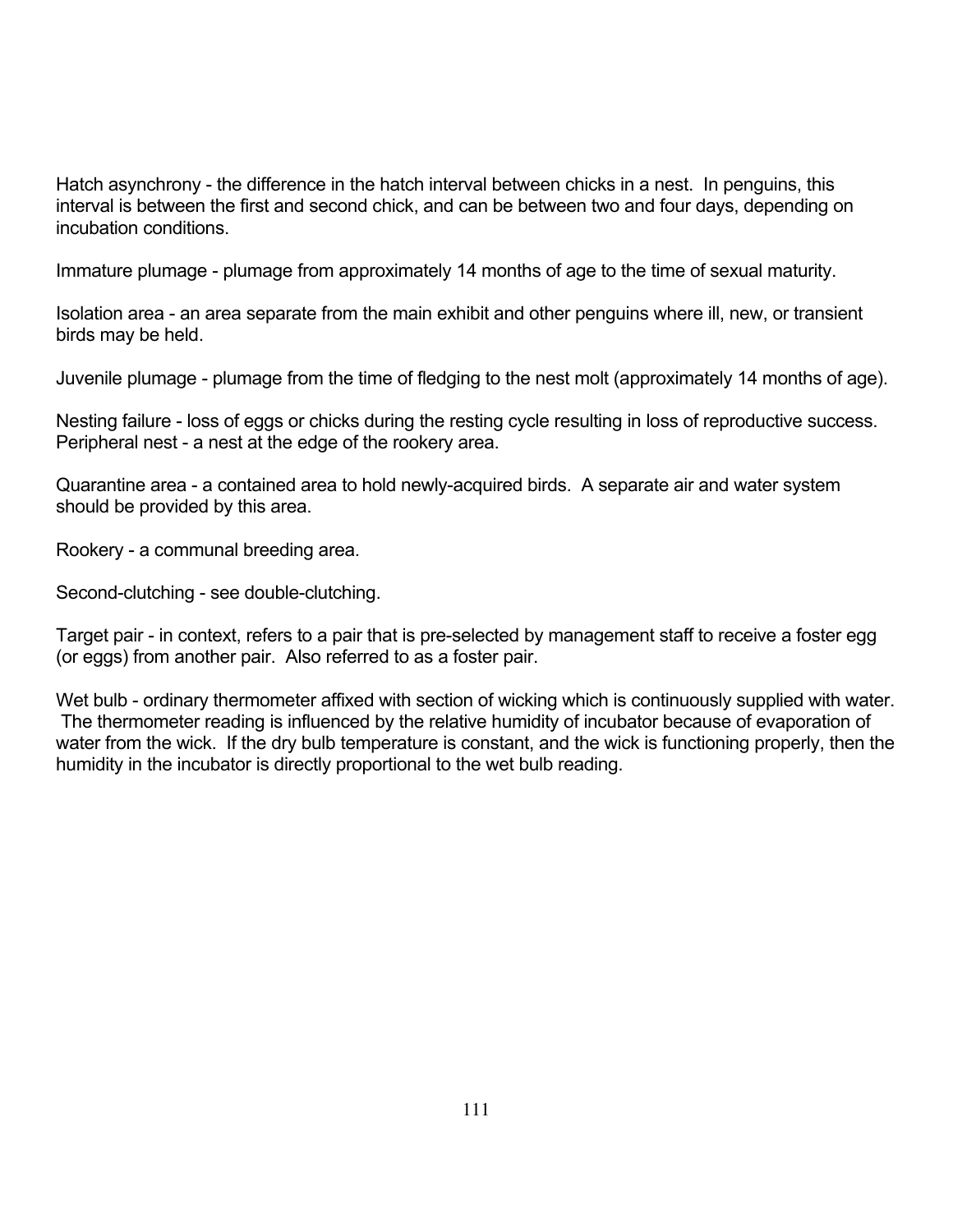### **APPENDIX I.**

#### **GROWTH DATA**



**Figure 6. Growth data for penguin species commonly hand-reared in captivity.**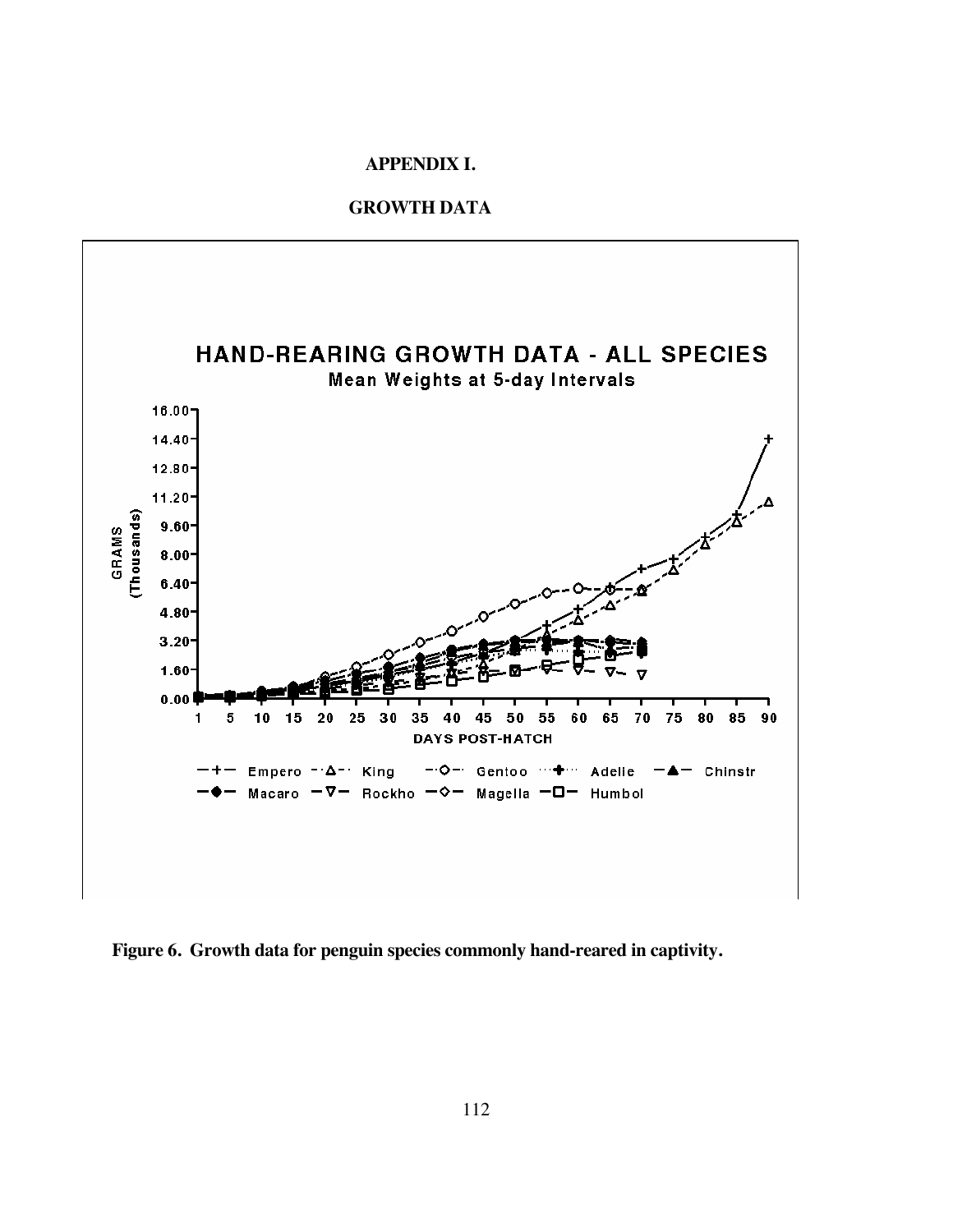

**Figure 7. Growth data for hand-reared** *Aptenodytes* **penguins.**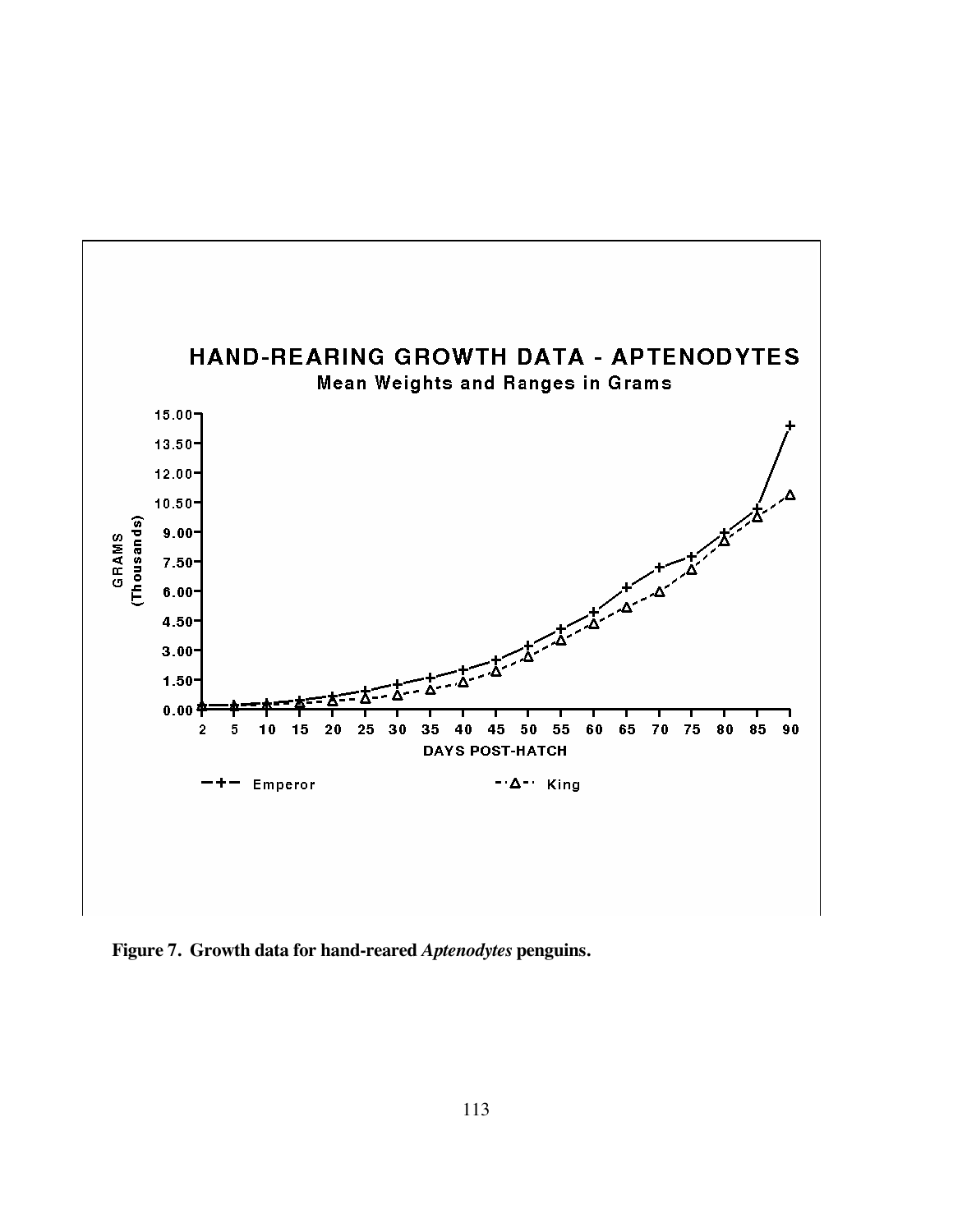

**Figure 8. Growth data for hand-reared** *Pygoscelis* **penguins.**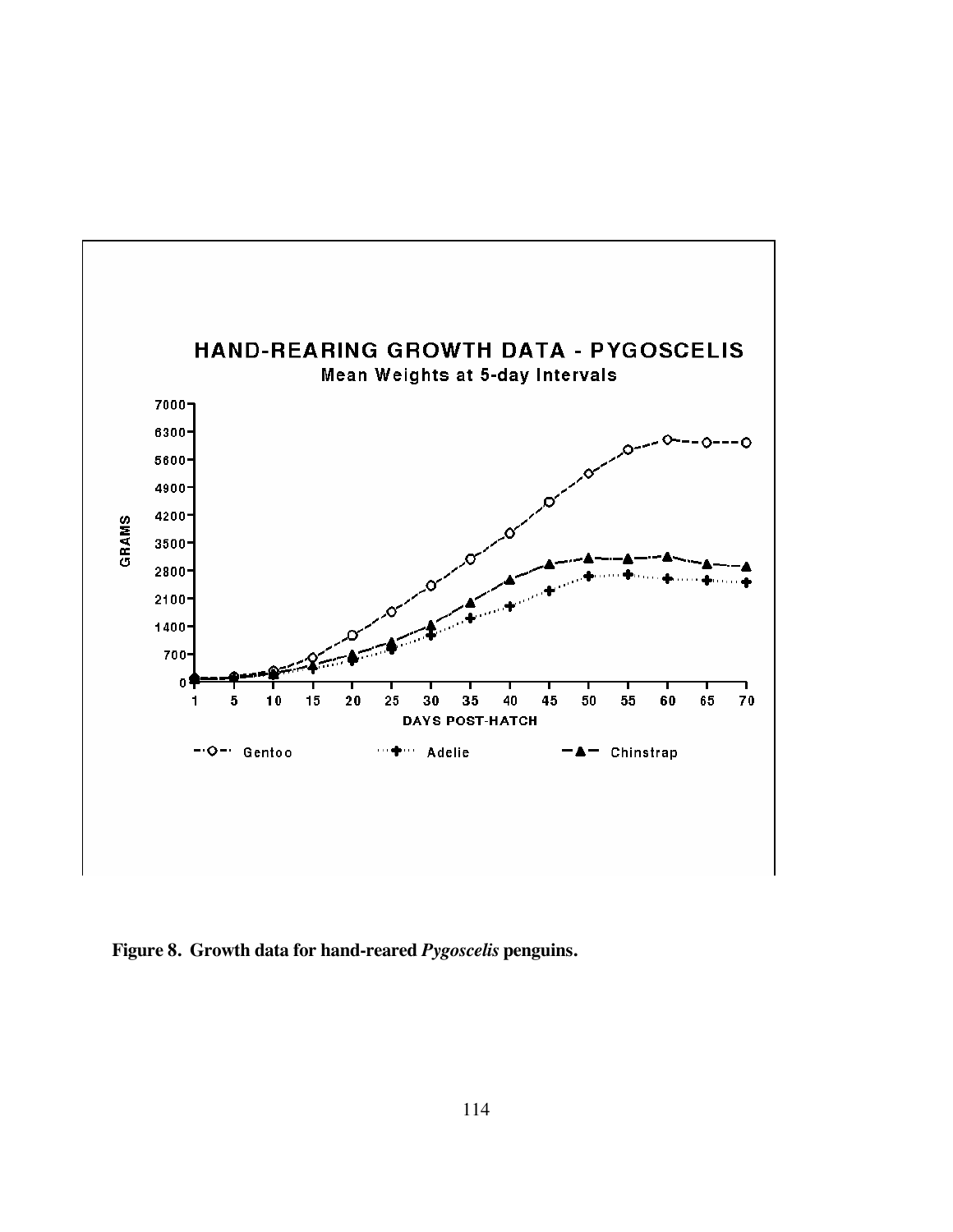

**Figure 9. Growth data for hand-reared** *Eudyptes* **penguins.**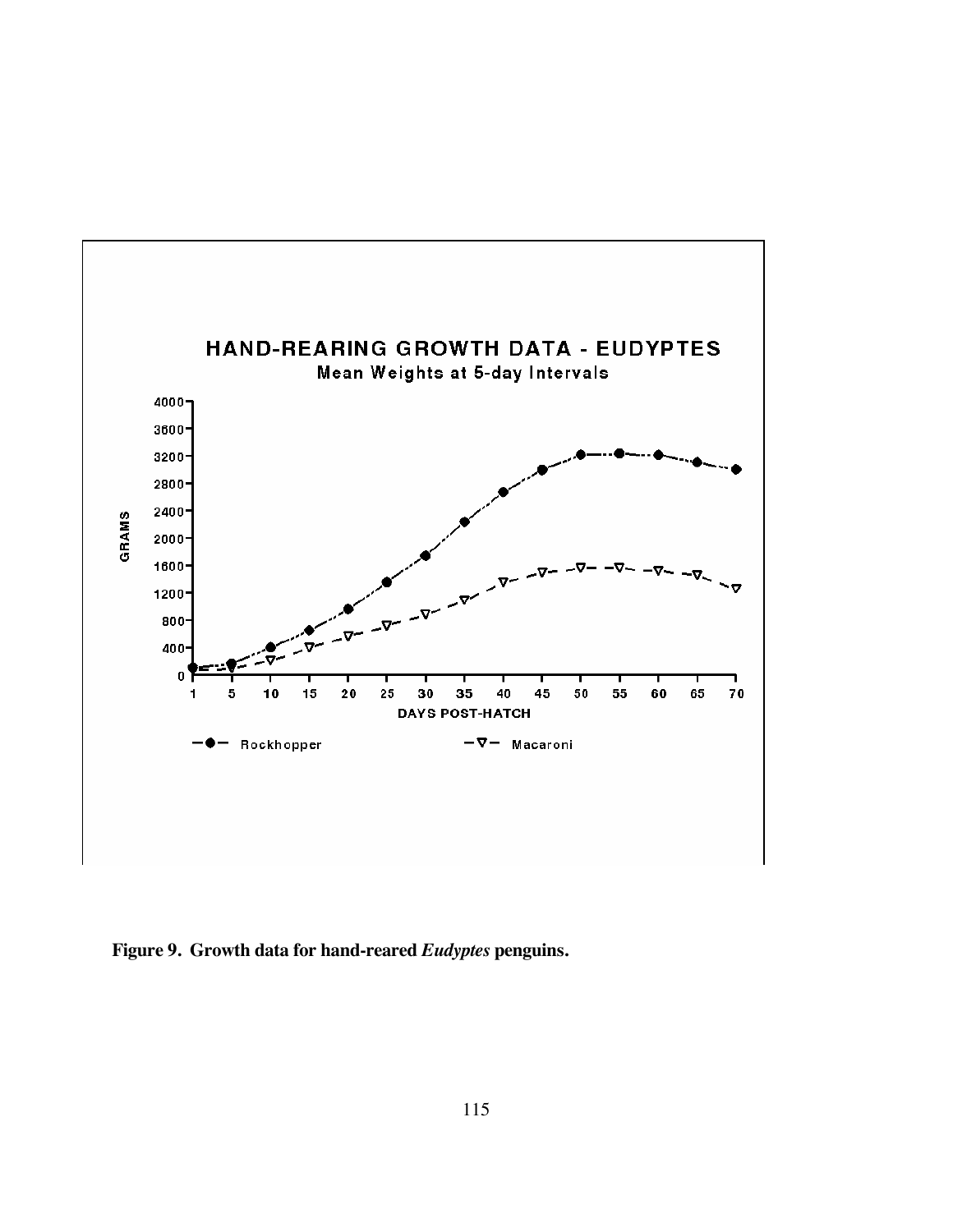

**Figure 10. Growth data for hand-reared** *Spheniscus* **species.**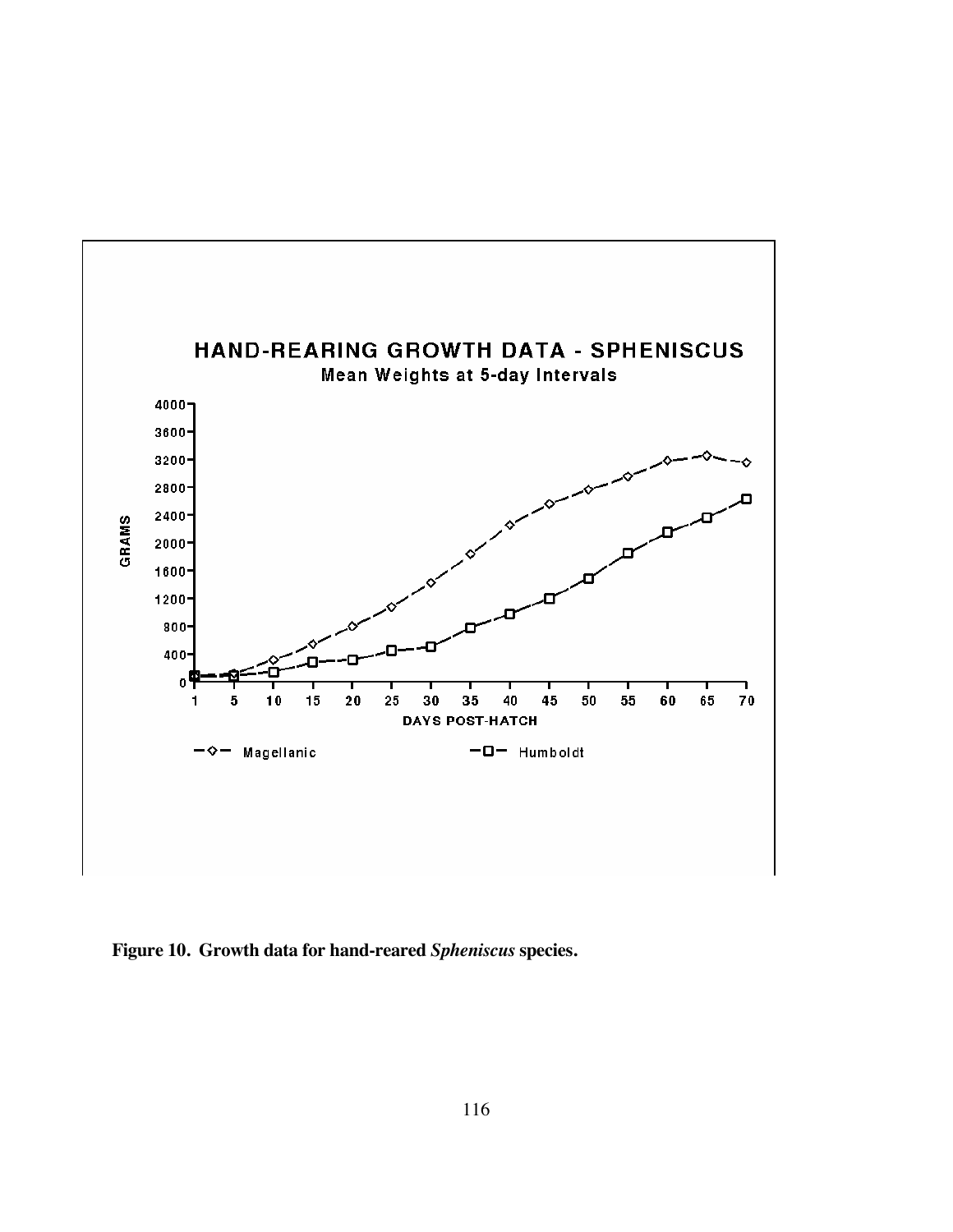

**Figure 11. Growth data for hand-reared Emperor penguins.**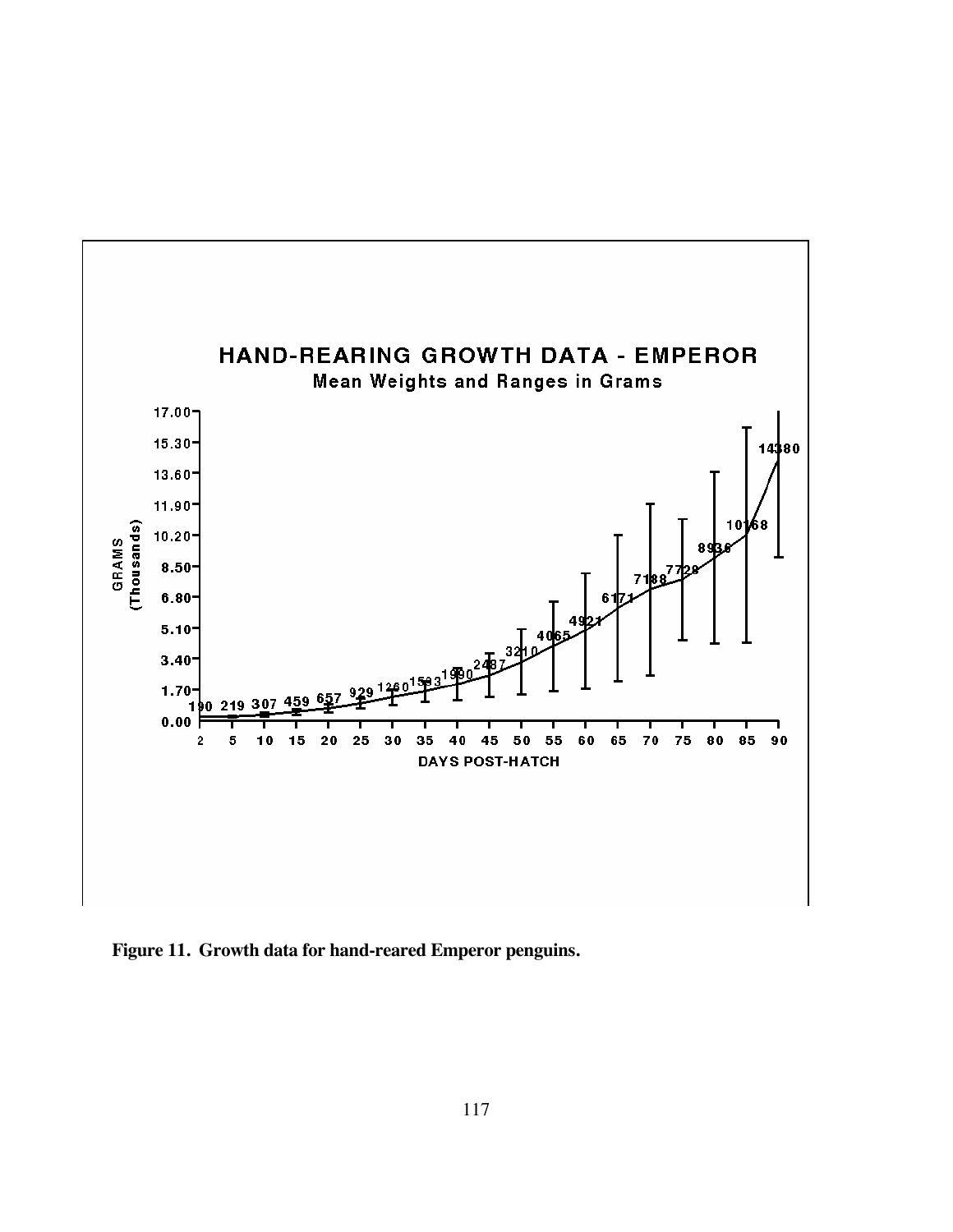

**Figure 12. Growth data for hand-reared King penguins.**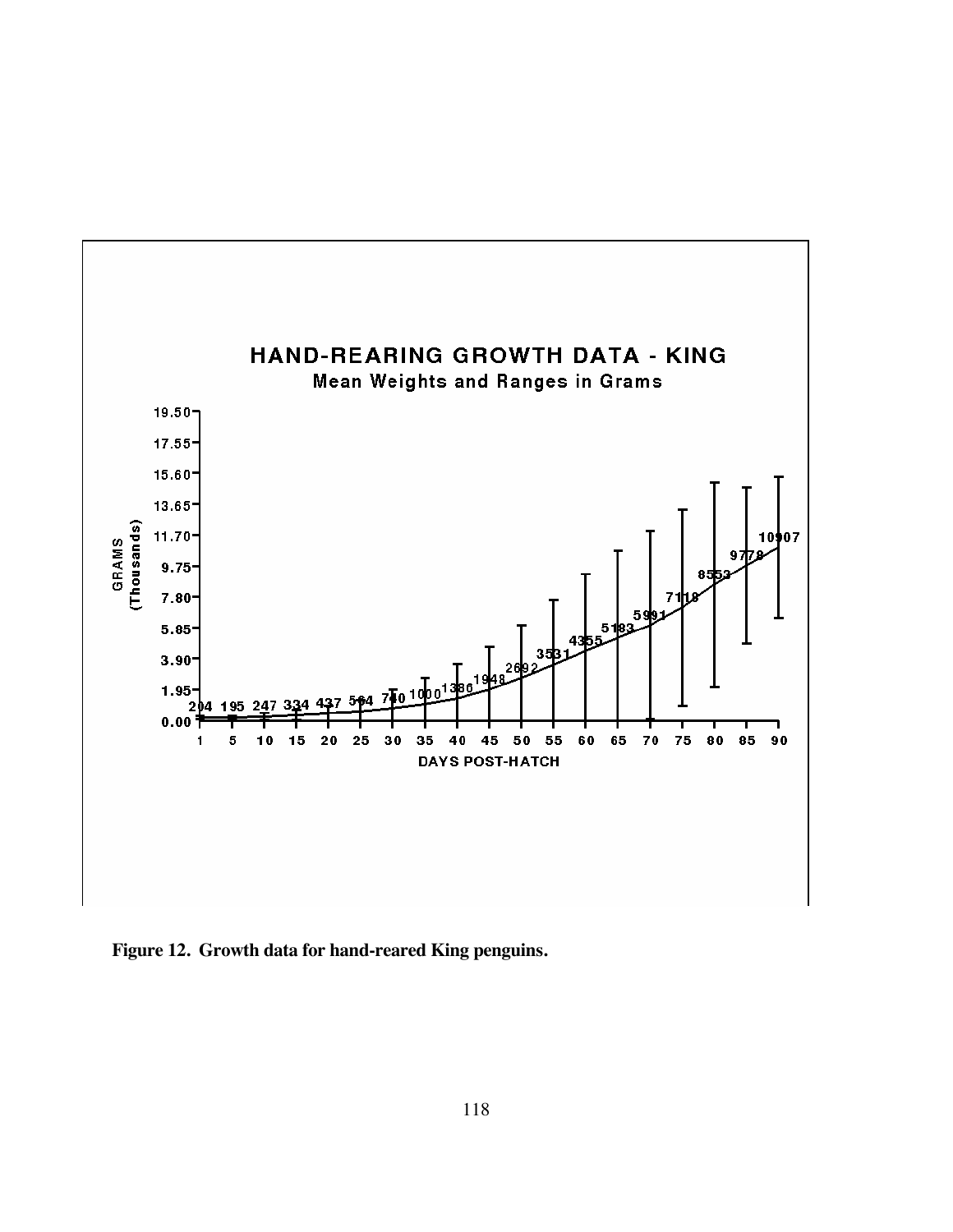

**Figure 13. Growth data for hand-reared Gentoo penguins.**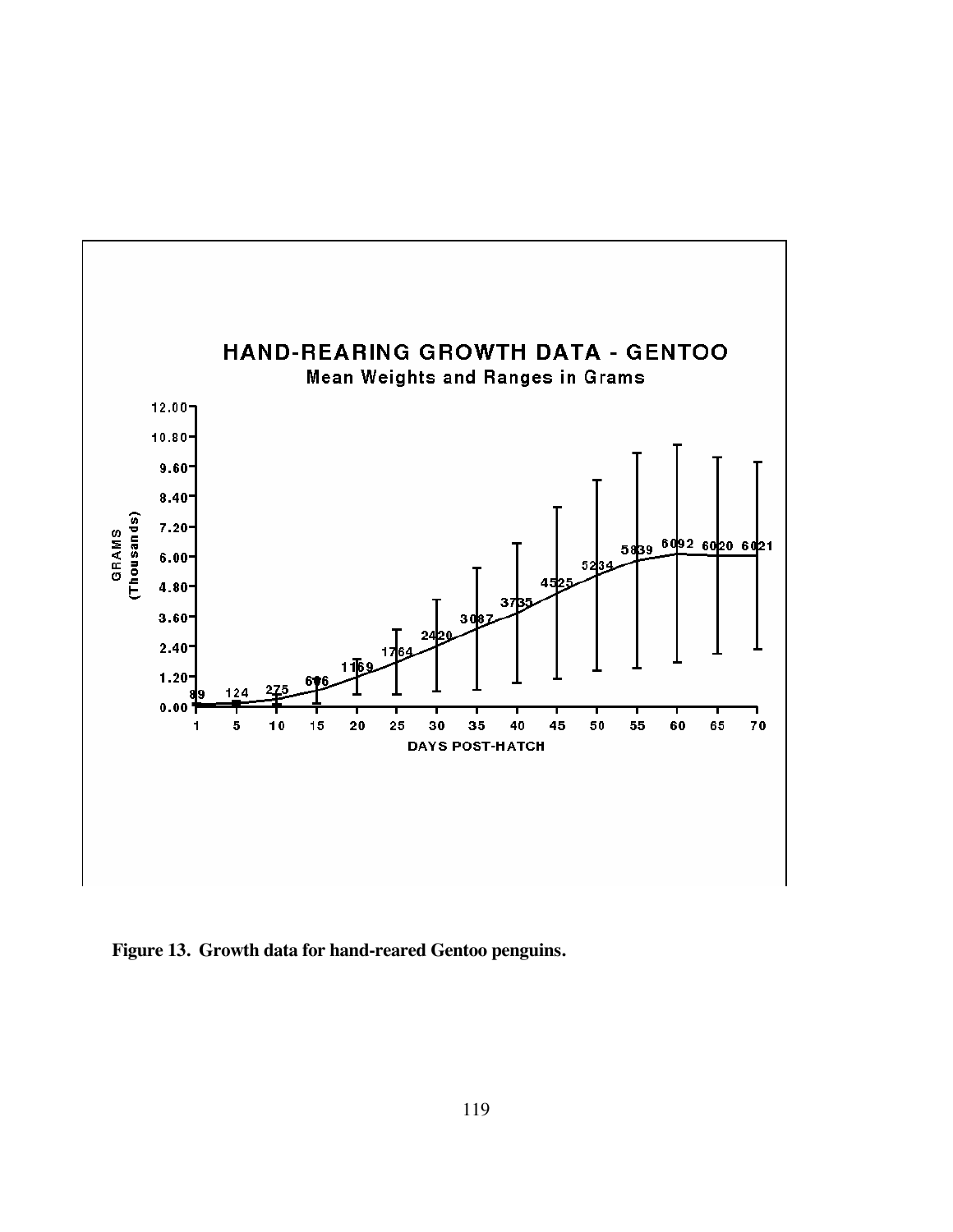

**Figure 14. Growth data for hand-reared Adelie penguins.**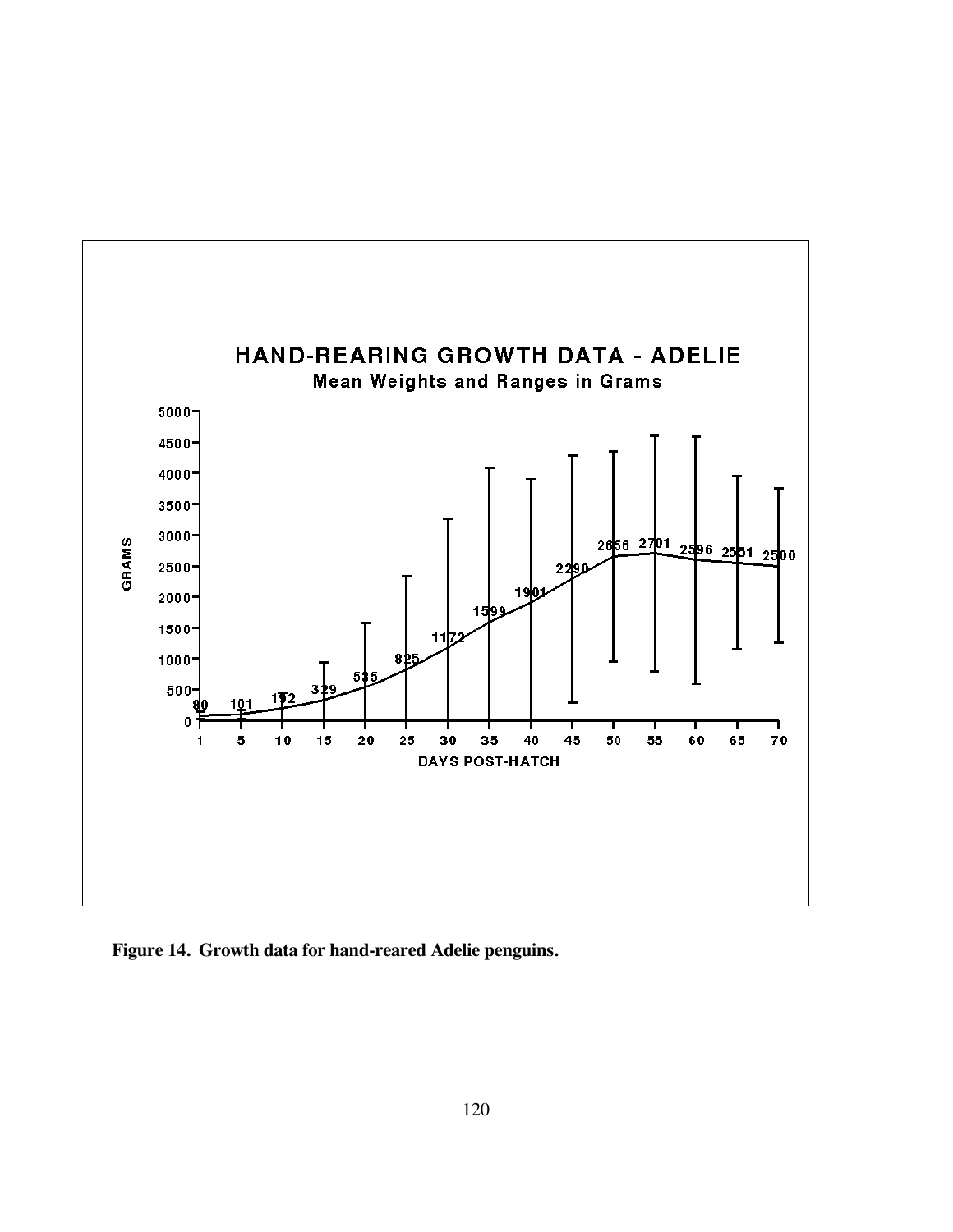

**Figure 15. Growth data for hand-reared Chinstrap penguins.**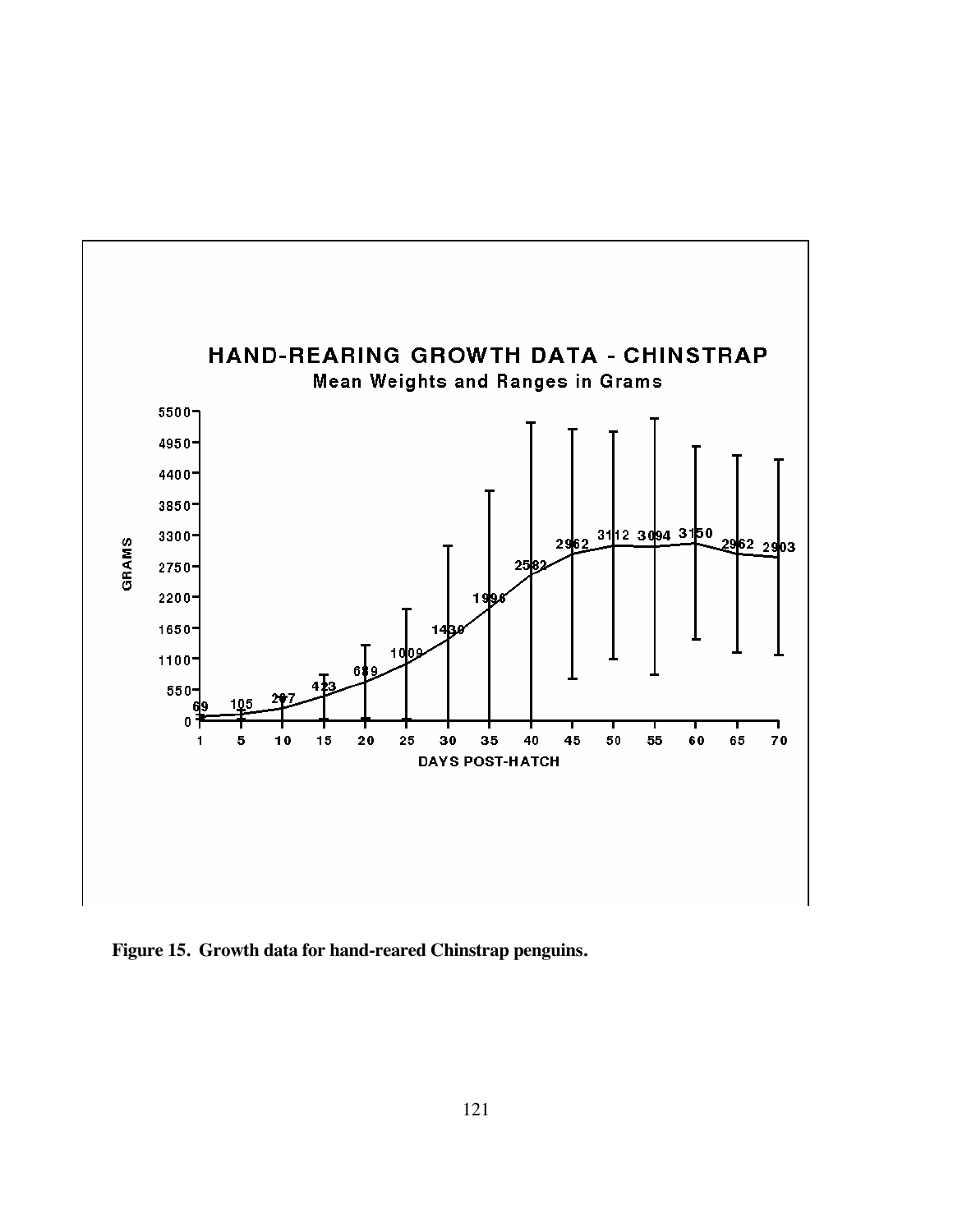

**Figure 16. Growth data for hand-reared Macaroni penguins.**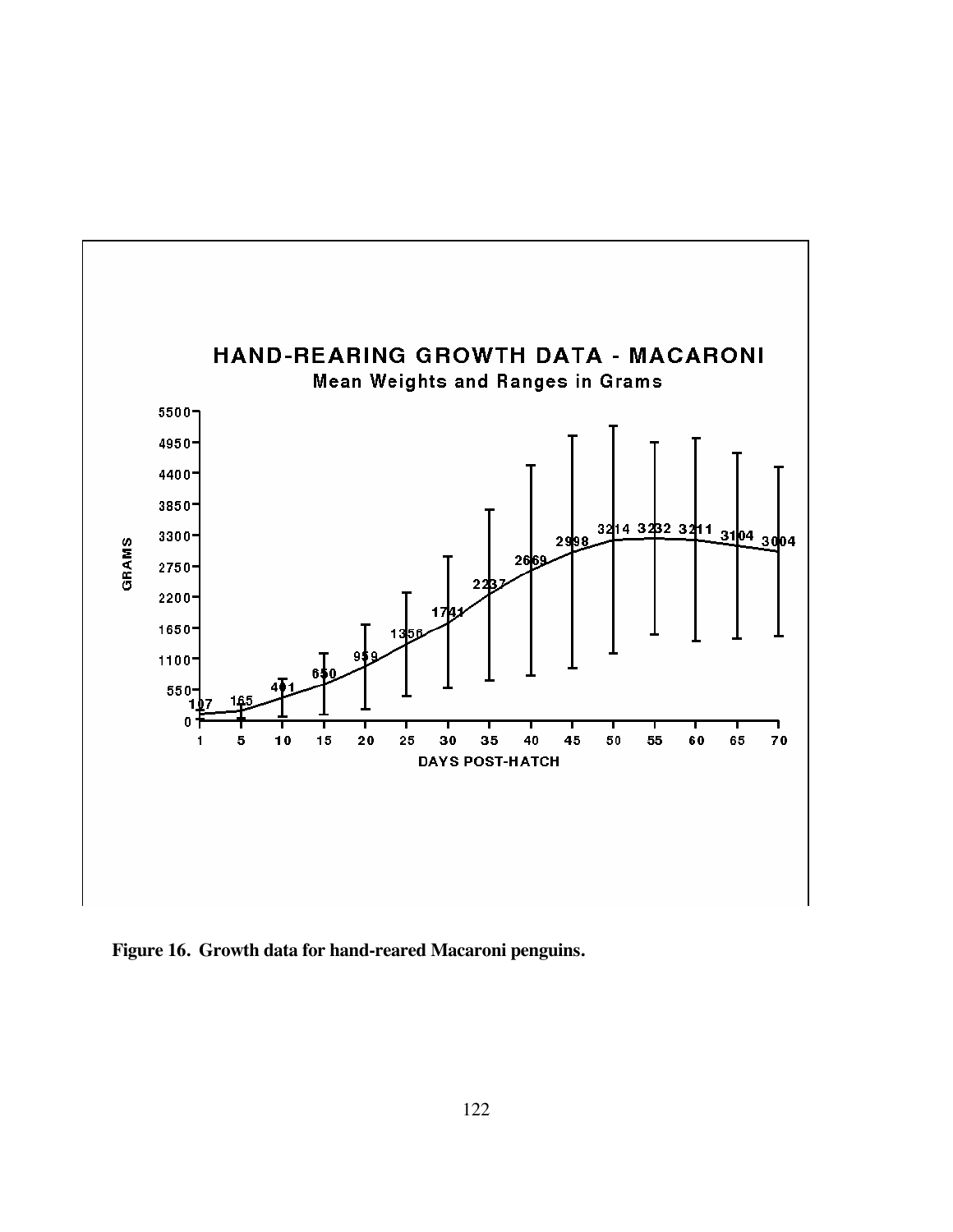

**Figure 17. Growth data for hand-reared Rockhopper penguins.**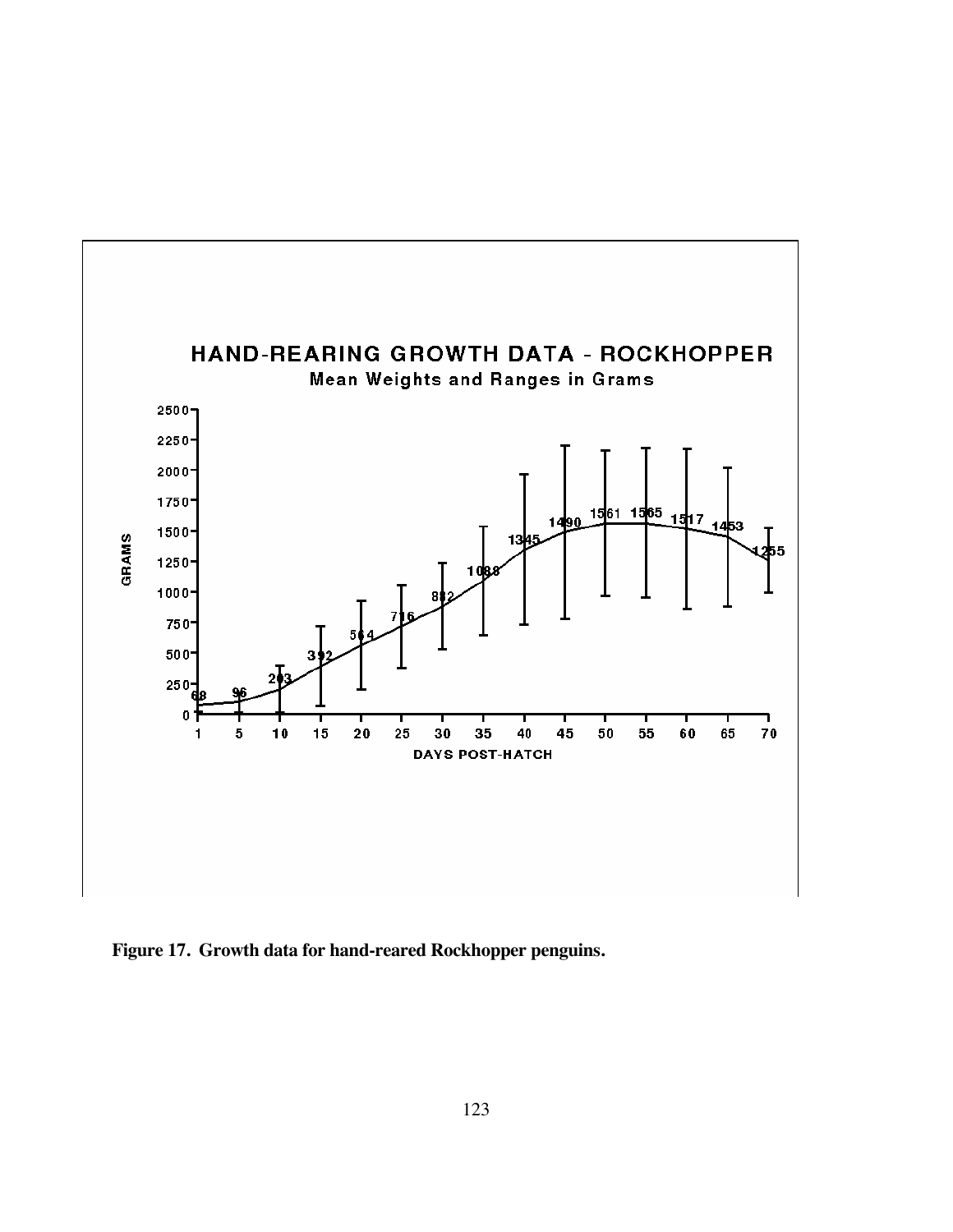

**Figure 18. Growth data for hand-reared "A" and "B" Rockhopper penguin chicks.**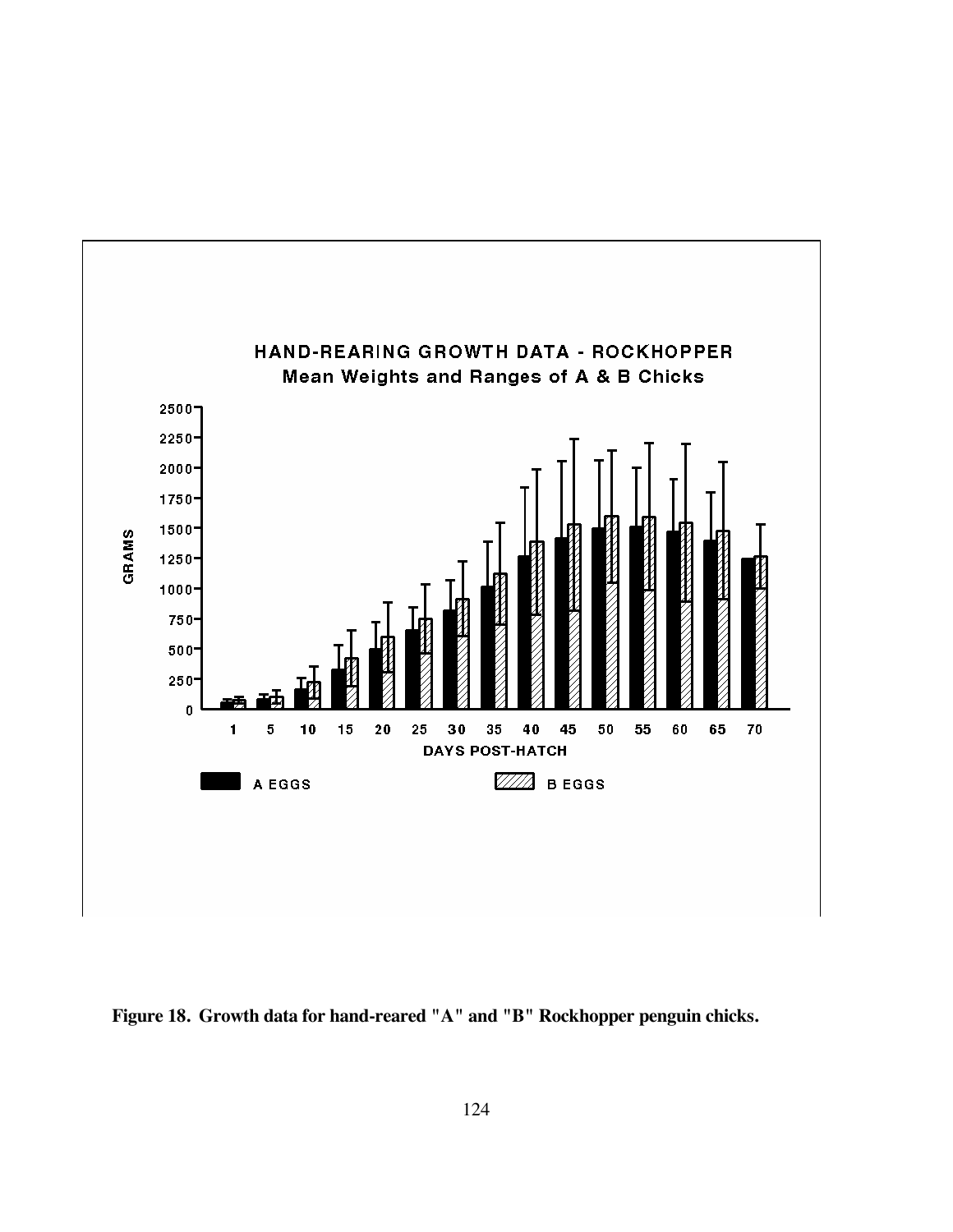

**Figure 19. Growth data for hand-reared Magellanic penguins.**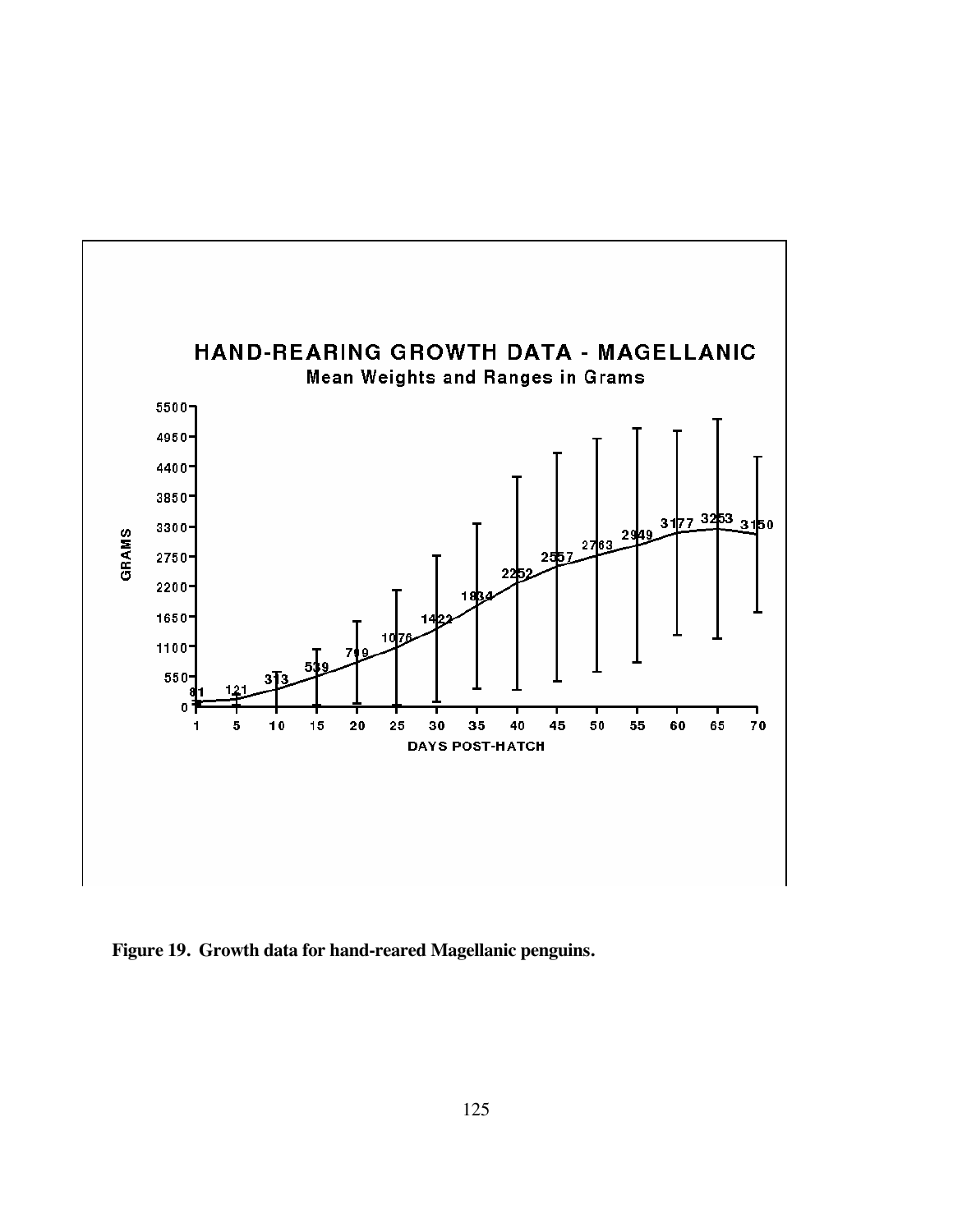

**Figure 20. Growth data for hand-reared Humboldt penguins.**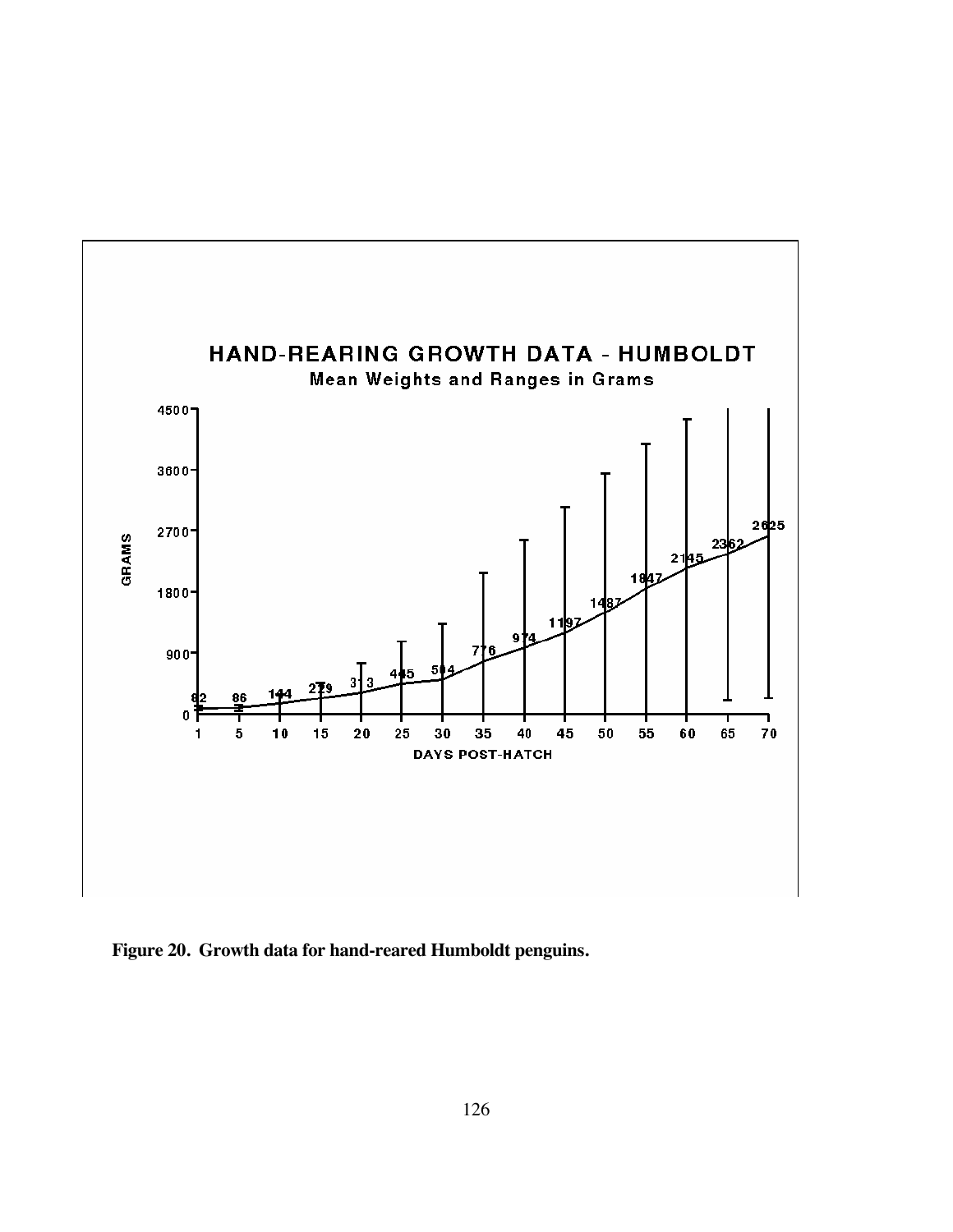## APPENDIX II. RECOMMENDED SUPPLEMENTATION SCHEDULE AND PRODUCT INFORMATION FOR ADULT PENGUINS.

## 1) MULTI-VITAMIN/MINERAL SUPPLEMENT Per Animal:

Birds with a body mass averaging:

- \* less than 15 kg should receive 1/4 tablet every day.
- \* between 15 35 kg should receive 1/2 tablet every day.
- \* more than 35 kg should receive 1 tablet every day.

Daily multiple vitamins and minerals 1 tablet contains:

| Vitamin A        | 5000 IU           |
|------------------|-------------------|
| Vitamin D        | 400 IU            |
| Vitamin C        | 60 mg             |
| Vitamin E        | 15 IU             |
| Folic Acid       | 0.4 <sub>mg</sub> |
| Thiamine         | 1.5 <sub>mg</sub> |
| Riboflavin       | 1.7 <sub>mg</sub> |
| Niacinamide      | 20 mg             |
| Vitamin B6       | 2 mg              |
| Vitamin B12      | 6 mcg             |
| Biotin           | 10 mcg            |
| Pantothenic acid | 10 mg             |
| Vitamin K        | 5 mcg             |
| Calcium          | 100 mg            |
| Phosphorous      | 100 mg            |
| lodine           | $0.15$ mg         |
| Iron             | 18 mg             |
| Magnesium        | 100 mg            |
| Copper           | 2 <sub>mg</sub>   |
| Zinc w/gluconate | 15 <sub>mg</sub>  |
| Manganese        | 2.5 <sub>mg</sub> |
| Potassium 38 mg  |                   |
| Chromium 10 mcg  |                   |
| Molybdenum       | 10 mcg            |
| Selenium         | 10 mcg            |
| Chloride         | 34 mg             |
|                  |                   |

*This supplement does not contain: sucrose sugar, starch, salt, or preservatives. SUNDOWN VITAMINS, Ft. Lauderdale, FL 33334*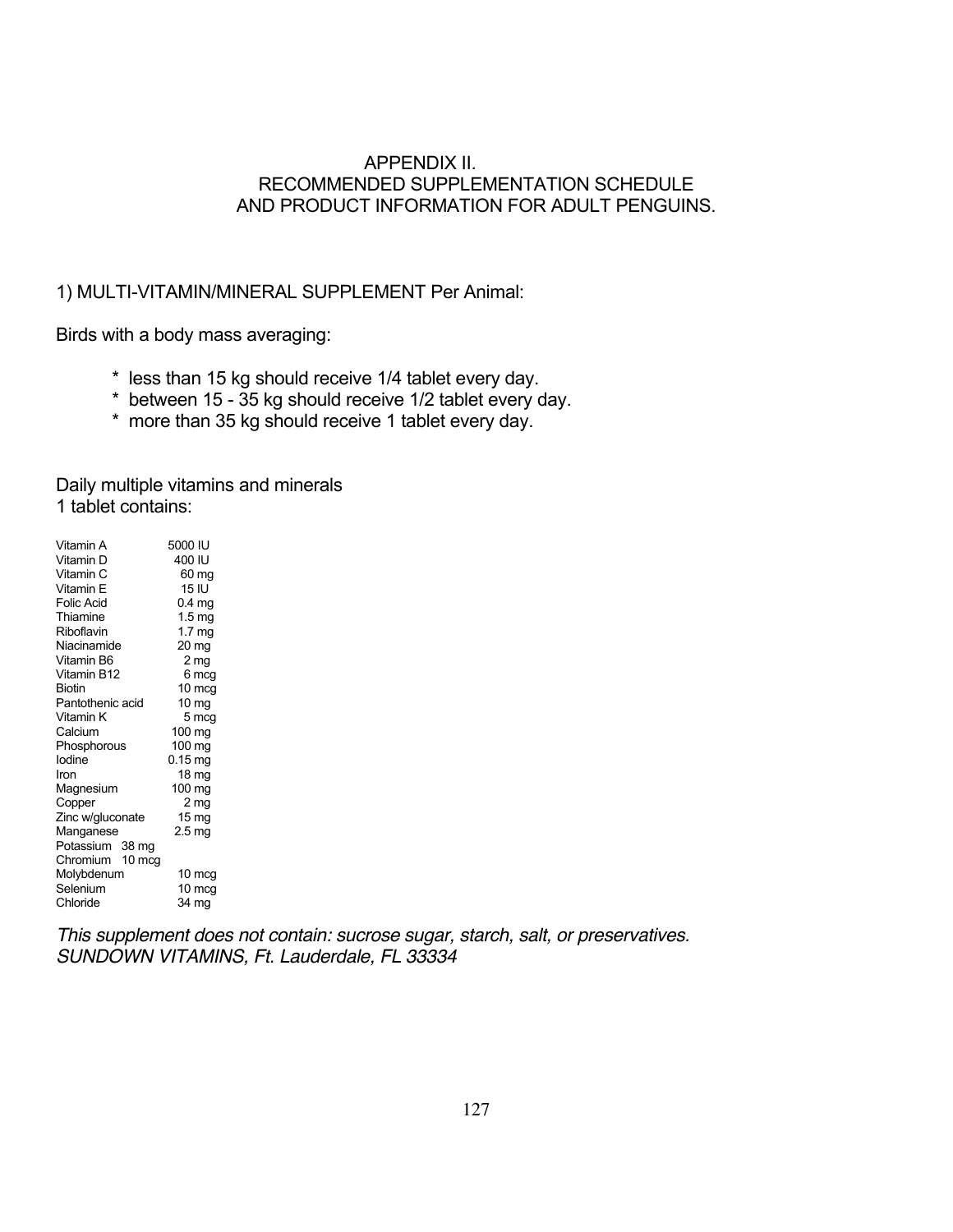# 2) SODIUM CHLORIDE SUPPLEMENT Per Animal:

Birds with a body mass averaging:

- \* less than 5 kg should receive 1/4 tablet every other day.
- \* between 5 15 kg should receive 1/4 tablet every day.
- \* between 15 35 kg should receive 1/2 tablet every day.
- \* more than 35 kg should receive 1 tablet every day.

*Sodium chloride tablets, USP 1 g 100 tablets No. 967 Store at controlled room temperature 15 to 30 degrees Celsius Eli Lilly & Co., Indianapolis, IN 46285 USA* 

3) VITAMIN E SUPPLEMENT per kg fish fed:

- \* birds consuming 500 g fish daily should receive 1 capsule every other day (or 1/2 every day but it's difficult to break).
- \* birds consuming 1 kg fish daily should receive 1 capsule every day.
- \* birds consuming 2 kg fish daily should receive 2 capsules every day, etc.

*Vitamin E 100 IU 100 capsules Vibrant Health 1 capsule contains 100 mg dl-alpha tocopheryl acetate Contains no sugar, starch, sodium, artificial colors, flavors or preservatives. Storage: Keep well closed in a cool, dry place Distributed by Major Vitamin Auburn Hills, MI 48321* 

4) Thiamine SUPPLEMENT per kg fish fed.

- \* birds consuming 500 g fish daily should receive 1/4 tablet every day or 1/2 tablet every other day.
- \* birds consuming 1 kg fish daily should receive 1/2 tablet every day.
- \* birds consuming 2 kg fish daily should receive 1 capsule every day, etc.

*Vitamin B-1 (Thiamine) 100 mg 100 tablets Vibrant Health 1 tablet contains 100 mg thiamine hydrochloride Contains no starch, sugar, sodium, corn, wheat, milk, yeast, salt, oats, eggs, artificial colors or preservatives. Storage: Do not expose to excessive heat or moisture.* 

*Distributed by Major Vitamin Auburn Hills, MI 48321*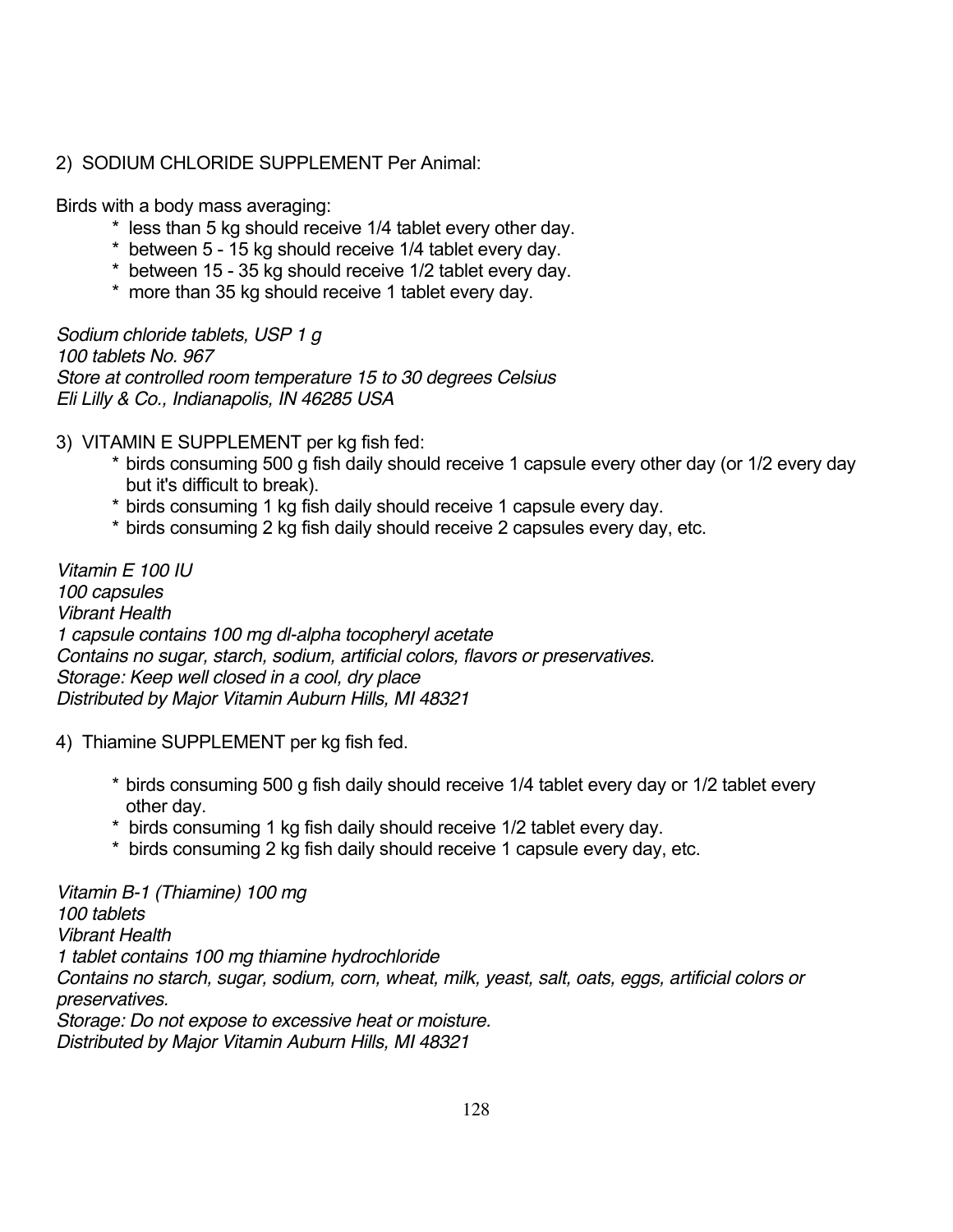## **APPENDIX III**

### **SEAWORLD PENGUIN FORMULA**

### WHOLE BATCH

|   | 440 grams | 5-7 inch whole herring with<br>head tail, fins and skin<br>removed |
|---|-----------|--------------------------------------------------------------------|
| , | 440 grams | krill (squeeze water out after<br>defrosting $&$ before measuring) |
|   | 800 ml    | bottled drinking water                                             |
|   | 8 each    | 7 grain Brewers yeast tablets                                      |
|   | 550 mg    | $B - 1$                                                            |
|   | 1 each    | 5lb. Mazuri SeaBird vitamins                                       |
|   | 4 each    | 10 grain calcium gluconate<br>tablets                              |
|   | 1200i.u.  | Vitamin E                                                          |
|   | 2ml       | Children's multi-vitamin drops                                     |

,

Blend ingredients thoroughly. Strain through large colander. Refrigerate formula, mark with date and time; use within 24 hours. Warm formula to 95F (35 C) before serving.

#### SEAWORLD PENGUIN FORMULA

### HALF BATCH

- 220 grams 5-7 inch whole herring with head, tail, fins & skin removed
- 220 grams krill (squeeze water out after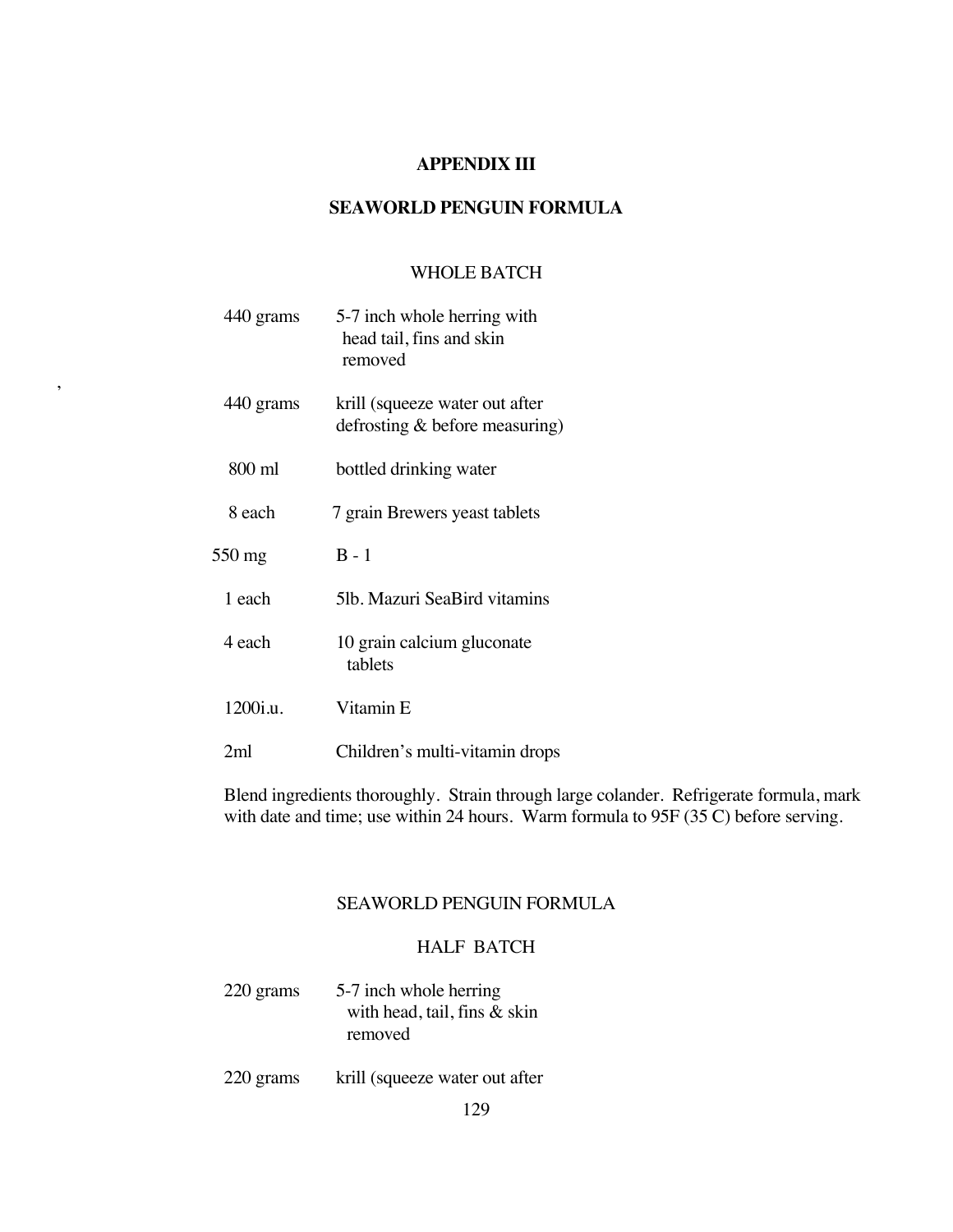## defrosting & before measuring)

| $400 \text{ ml}$ | bottled drinking water                |
|------------------|---------------------------------------|
| 4 each           | 7 grain brewers yeast tablets         |
| $275 \text{ mg}$ | $B-1$                                 |
| $2+1/2$ lb       | Mazuri SeaBird vitamins               |
| 2 each           | 10 grain calcium gluconate<br>tablets |
| 600i.u.          | Vitamin E                             |
| 1 ml             | Children's multi-vitamin drops        |

Blend ingredients thoroughly. Strain through large colander. Refrigerate formula, mark with date and time; use within 24 hours. Warm formula to 95F (35 C) before serving.

#### SEAWORLD PENGUIN FORMULA

### QUARTER BATCH

110 grams 5-7 inch whole herring with head, tail, fins & skin removed 110 grams krill (squeeze water out after defrosting and before measuring) 200 ml bottled drinking water 2 each 7 grain brewers yeast tablets 150 mg B-1 1+1/4lb Mazuri SeaBird vitamins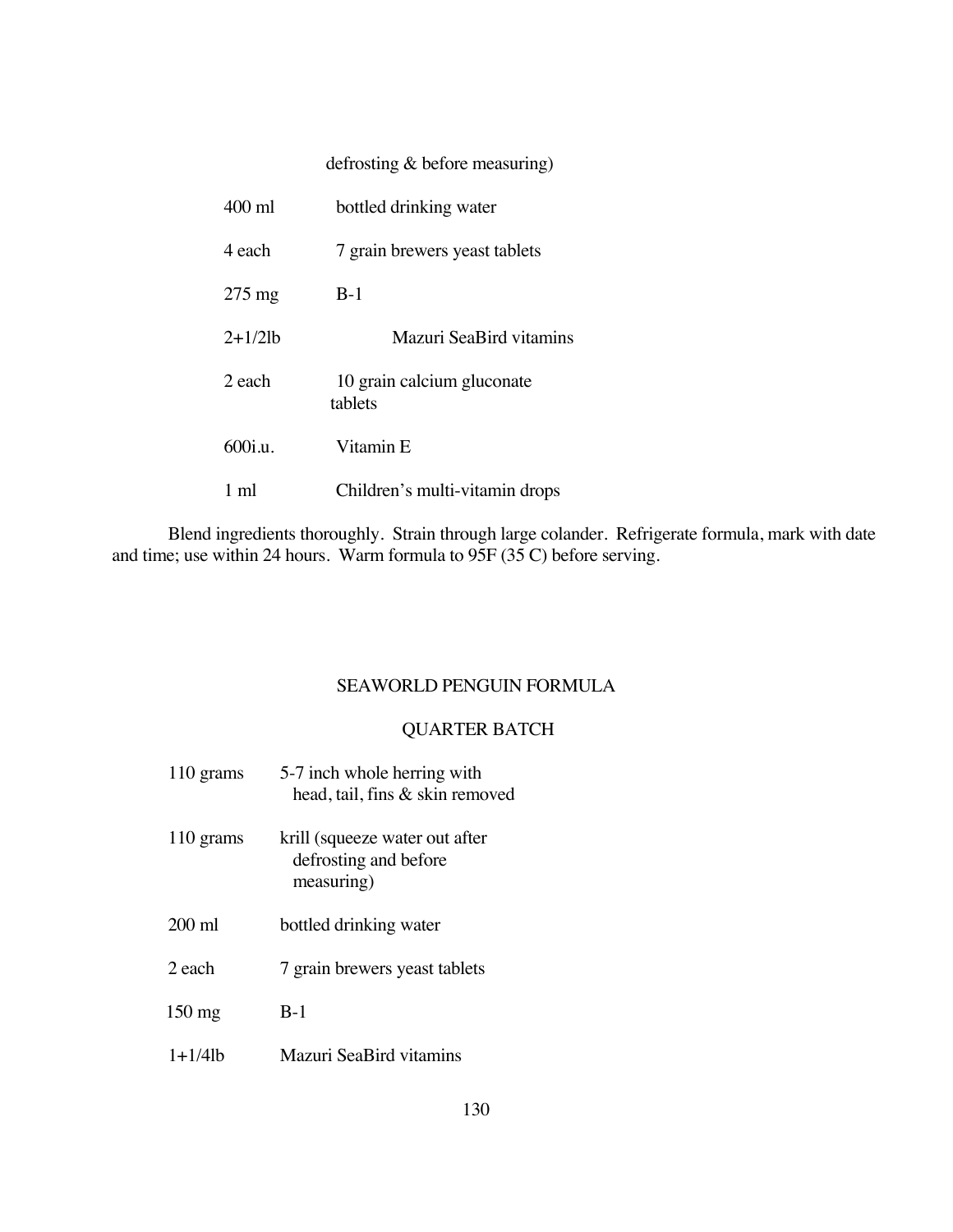1 each 10 grain calcium gluconate tablet

300i.u. Vitamin E

½ ml Children's multi-vitamin drops

 Blend ingredients thoroughly. Strain through large colander. Refrigerate formula, mark with date & time; use within 24 hours. Warm formula to 95F (35C) before serving.

# PENGUIN HAND REARING VITAMIN REGIME FOR **FOR** GENTOO, CHINSTRAP & ROCKHOPPER CHICKS

Through 1000 gram A.M. weight:

3 days of age to 400g A.M. weight:

Just prior to feeding formula, stir in 1 pinch of ground B- 1 per 100cc formula prepared.

>400g A.M. weight through 1000g A.M. weight: 25mg B-1 BID

First daily weight  $= 1000g$  or when chick receives formula twice a day (BID)

A.M: 1/4 Children's Multi-vitamin 1/4 Calcium Gluconate tablet 1/4 of 25mg B-1

P.M: 1/4 Children's Multi-vitamin 100i.u. Vitamin E - every other day 1/4 of 25mg B-complex 1/4 Calcium Gluconate tablet

First daily weight  $= 2000g - start$  juvenile vitamins:

A.M: 1/2 Children's Multi-vitamin 1/4 Calcium Gluconate tablet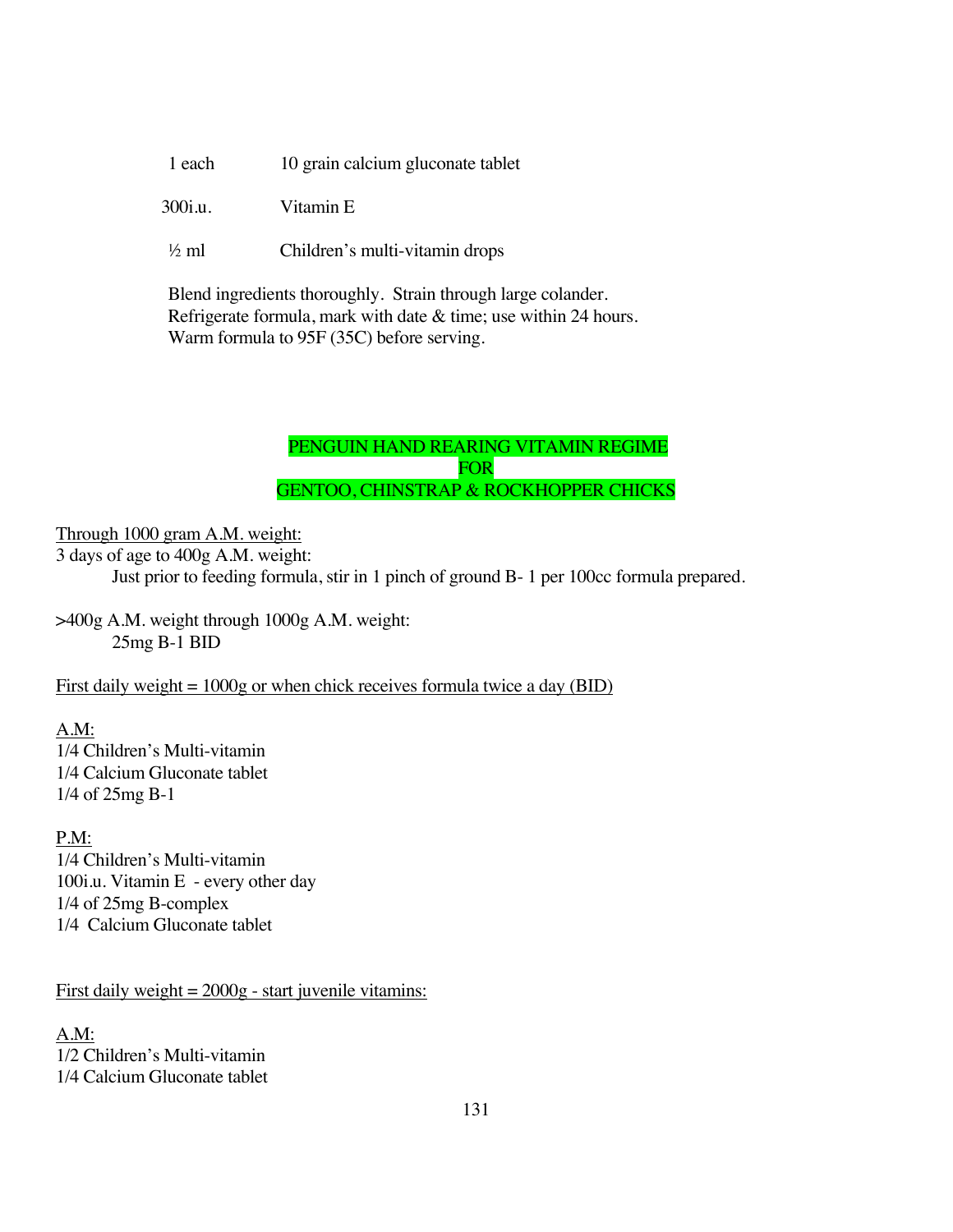½ of 50mg B-1

P.M: 1/2 Children's Multi-vitamin 1/4 Calcium Gluconate tablet 1/4 of 25mg B-complex 100i.u Vitamin E - every other day

Juvenile Vitamins - Post-fledge:

Gentoo, Chinstraps & Rockhoppers: A.M. 2.5lb Mazuri Multi-vitamin tablet 250mg B-1

P.M. 50 mg B-Complex 100 Vitamin  $E$  – every other day

Vitamins may be inserted into the gills of the fish before feeding, or, if no whole fish is being given - fed to the chicks with a feeding response, followed by the fish fillets.)

# VITAMIN REGIME FOR KING PENGUIN CHICKS

DAY<sub>4</sub>: FIRST VITAMIN SUPPLEMENT 1/8 of a 100mg B-1, BID

DAY 10 or 400 grams, whichever comes first: 1/8 Children's Multi-vitamin, BID 1/4 of a 100mg B-1, BID

DAY 14 or 600 grams, whichever comes first: 1/4 Children's Multi-vitamin, BID ¼ Calcium Gluconate, BID 100i.u. Vitamin E, every other day, SID A.M. 1/4 of a 100mg B-1 P.M. 1/4 of 100mg B-Complex

2000 GRAM VITAMINS: 1/2 Children's Multi-vitamin, BID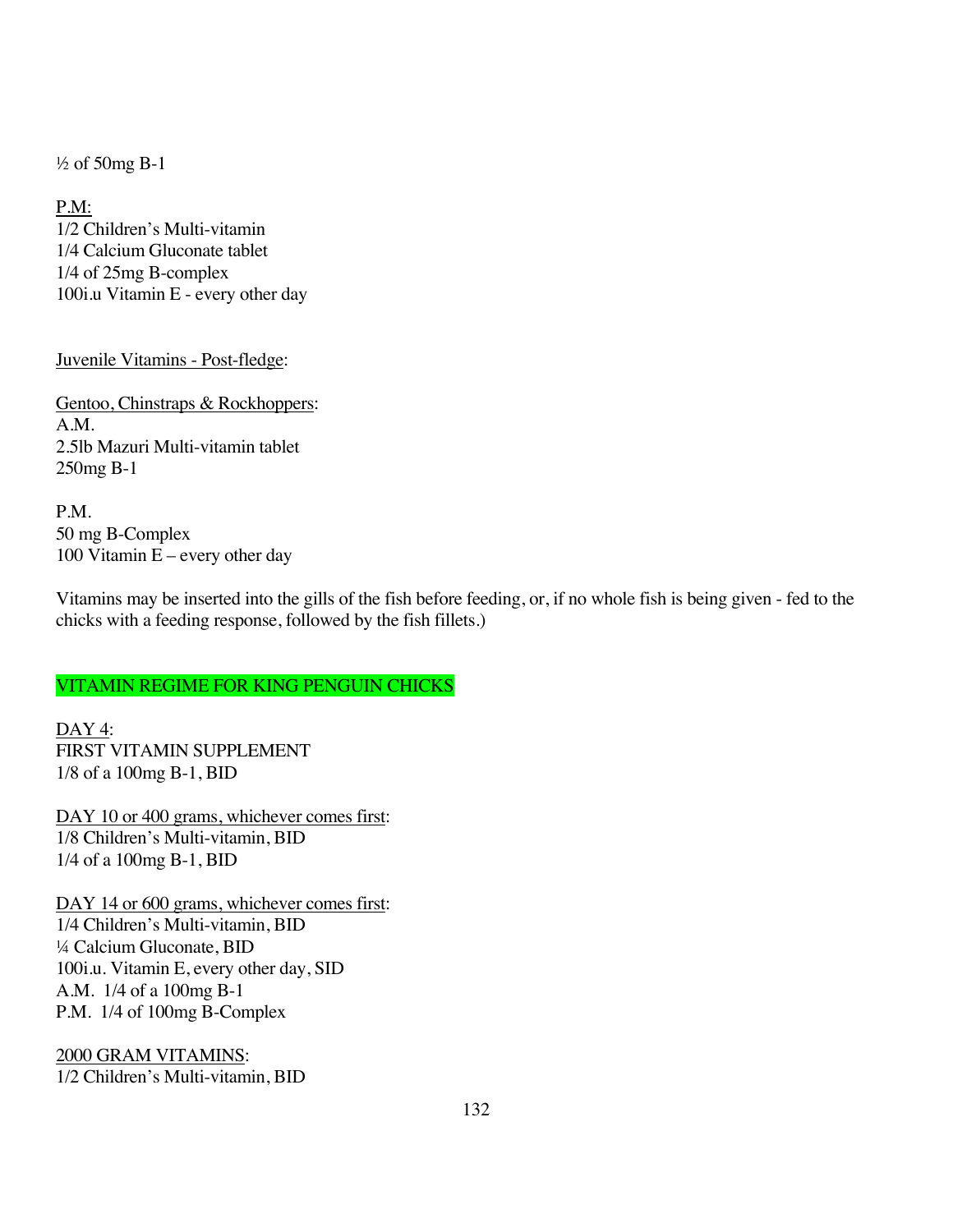1/4 Calcium Gluconate, BID 100i.u. Vitamin E, every other day, SID A.M. 100mg B-1 P.M. 1/4 of 100mg B-Complex

#### 3000 GRAM VITAMINS:

3/4 Children's Multi-vitamin, BID 1/2 Calcium Gluconate, BID 100i.u Vitamin E, every other day, SID A.M. 1/2 of a 250mg B-1 P.M. 1/2 of a 100mg B-Complex

#### 4000 GRAM VITAMINS:

1 whole Children's Multi-vitamin, BID 1/2 Calcium Gluconate, BID 100i.u Vitamin E, every other day, SID A.M. 1/2 of a 250mg B-1 P.M. 1/2 of a 100mg B-Complex

#### 5000GRAM VITAMINS:

1/2 of a 2.5lb Mazuri Multi-vitamin, BID 1 Calcium Gluconate, BID 100i.u. Vitamin E, every other day, SID A.M. One 250mg B-1 P.M. One 100mg B-Complex

#### 6000 GRAM VITAMINS:

One 2.5lb Mazuri Multi-vitamin, BID 1 Calcium Gluconate, BID 100i.u. Vitamin E, every other day, SID A.M. One 250mg B-1 P.M. One 100mg B-Complex

#### 8000 GRAM VITAMINS:

One 5lb Mazuri Multi-vitamin, SID 1 Calcium Gluconate, BID 100i.u. Vitamin E, every other day, SID A.M. One 250mg B-1 P.M. One 100mg B-Complex

King chicks remain on these vitamin until they have fully fledged and then go to regular adult King vitamins.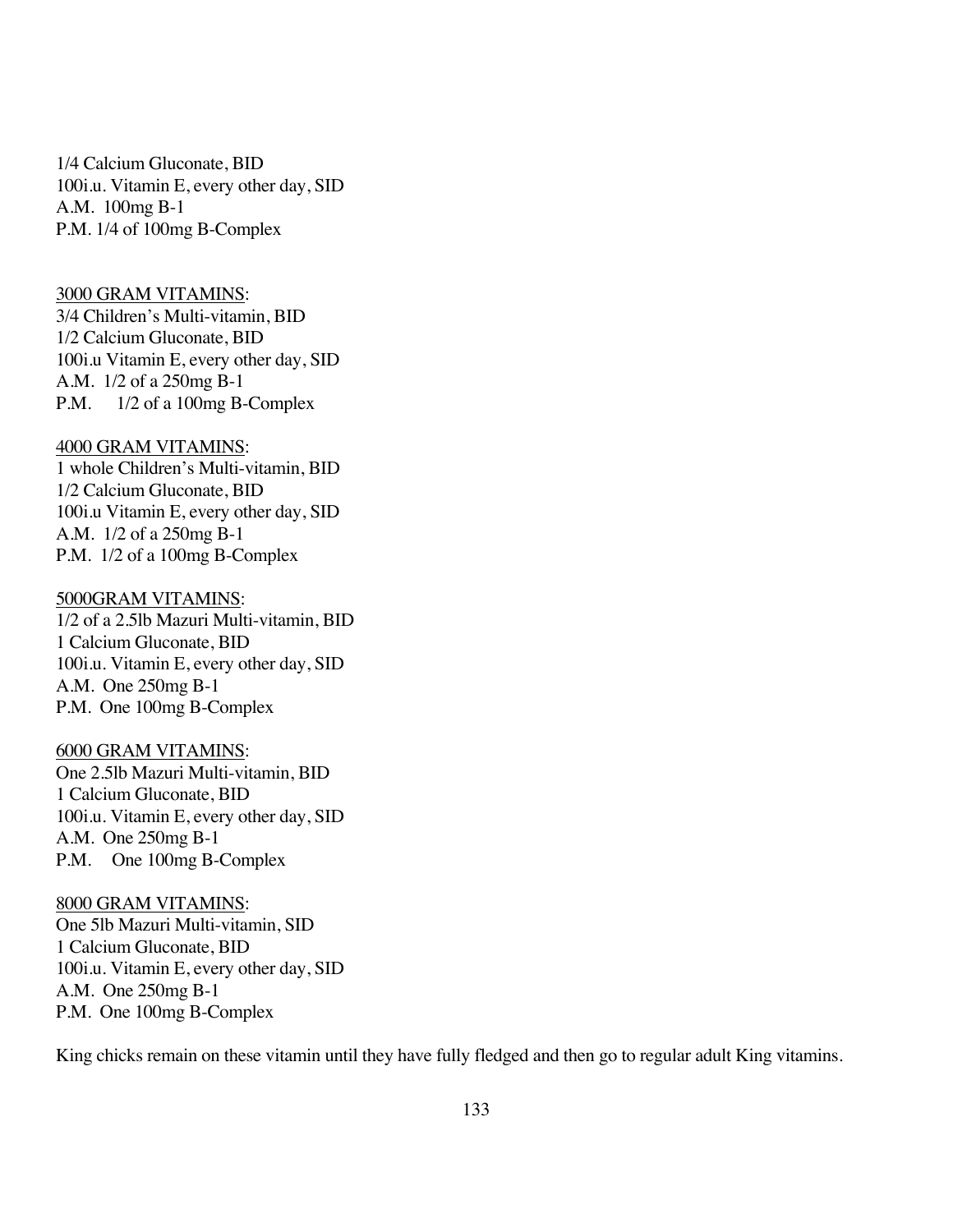Important: It is extremely important to watch all hand raised birds for anemia and especially King chicks. Lethargic behavior over a period of time is the best indication of anemia. If anemia is suspected, a vet check and a blood test will be necessary to determine whether an iron supplement will be required.

# PRODUCT LIST (VITAMINS)

Children's Chewable Multi-Vitamin Tablets

| (various vendors & manufacturers) |      |  |
|-----------------------------------|------|--|
| Each tablet supplies:             |      |  |
| Vitamin A, i.u.                   | 2500 |  |
| Vitamin $C$ , mg                  | 60   |  |
| Vitamin D, i.u.                   | 400  |  |
| Vitamin E, i.u.                   | 15   |  |
| Thiamine, mg                      | 1.05 |  |
| Riboflavin, mg                    | 1.2  |  |
| Niacin, mg                        | 13.5 |  |
| Vitamin B-6, mg                   | 1.05 |  |
| Folate, mcg                       | 300  |  |
| Vitamin B-12, mcg                 | 4.5  |  |
| Sodium, mg                        | ↰    |  |

### Children's Multi-Vitamin Drops (i.e. Poly-Vi-Sol)

| (various vendors & manufacturers) |  |  |  |
|-----------------------------------|--|--|--|
|                                   |  |  |  |
| 1500                              |  |  |  |
| 35                                |  |  |  |
| 400                               |  |  |  |
| 5                                 |  |  |  |
| 0.5                               |  |  |  |
| 0.6                               |  |  |  |
| 8                                 |  |  |  |
| 0.4                               |  |  |  |
| $\mathcal{L}$                     |  |  |  |
| Each 1.0ml supplies:              |  |  |  |

## Mazuri Sea Bird Multi-Vitamin Tablets

Tablets are formulated for animals eating 2&1/2 lb (1.13 kg) and 5 lb (2.27 kg) fish per day.

Each  $2&1/2$  lb tablet supplies: Each 5 lb tablet supplies:

134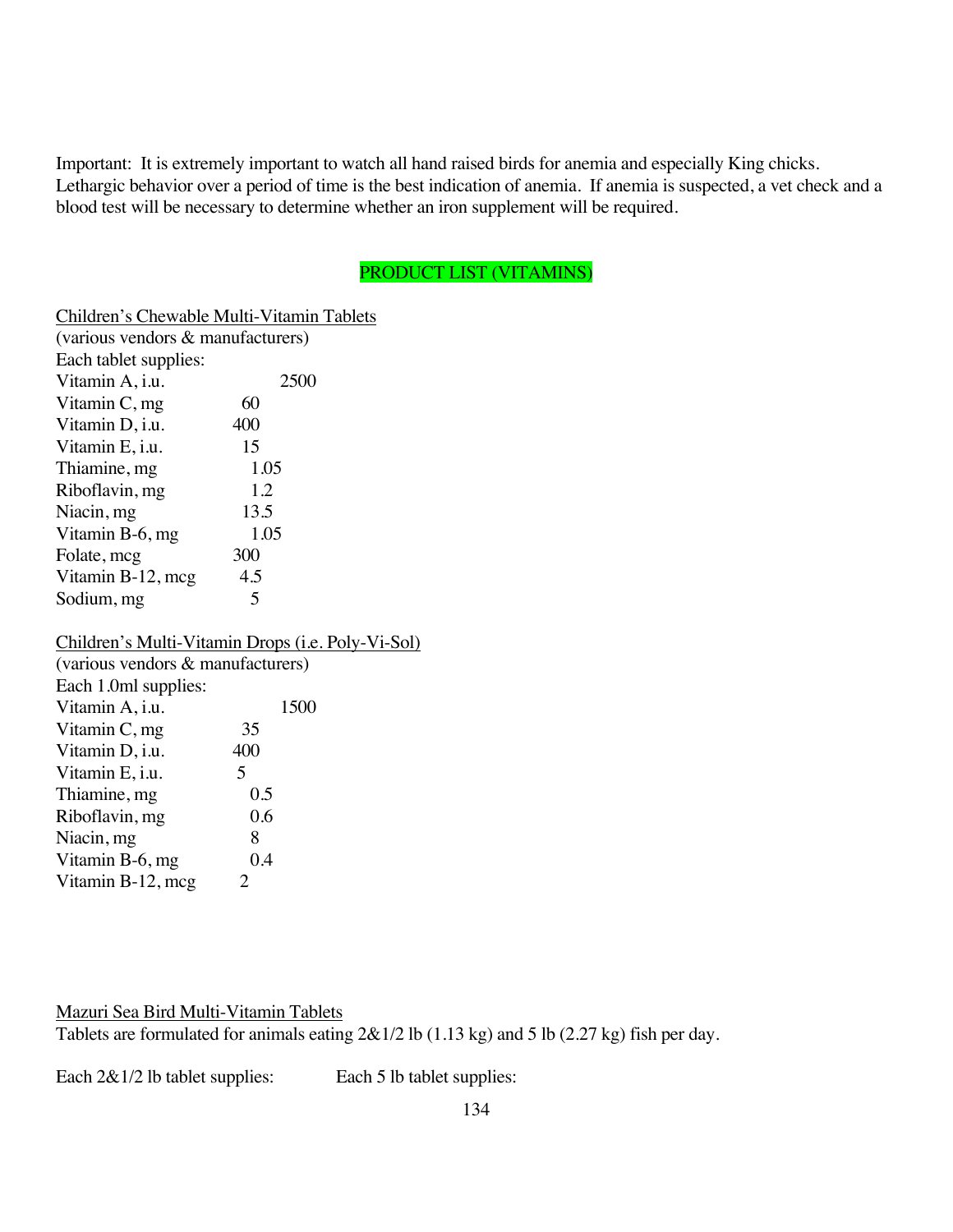| Vitamin A, i.u.      |     | 1650 | 16,500 |
|----------------------|-----|------|--------|
| Vitamin E, i.u.      | 25  |      | 250    |
| Vitamin $C$ , mg     | 25  |      | 250    |
| Thiamin, mg          | 20  |      | 200    |
| Riboflavin, mg       | 1.5 |      | 15     |
| Pyridoxine, mg       | 1.5 |      | 15     |
| Pantothenic Acid, mg | 1.5 |      | 15     |
| Folic Acid, mcg      |     | 50   | 500    |
| Biotin, mcg          | 25  |      | 250    |

# APPENDIX IV.

# ADDITIONAL READING

AUSTIN, W.A. 1978. Penguin hyperthermanagement at the Detroit Zoo. International Zoo Yearbook 18: 66-70.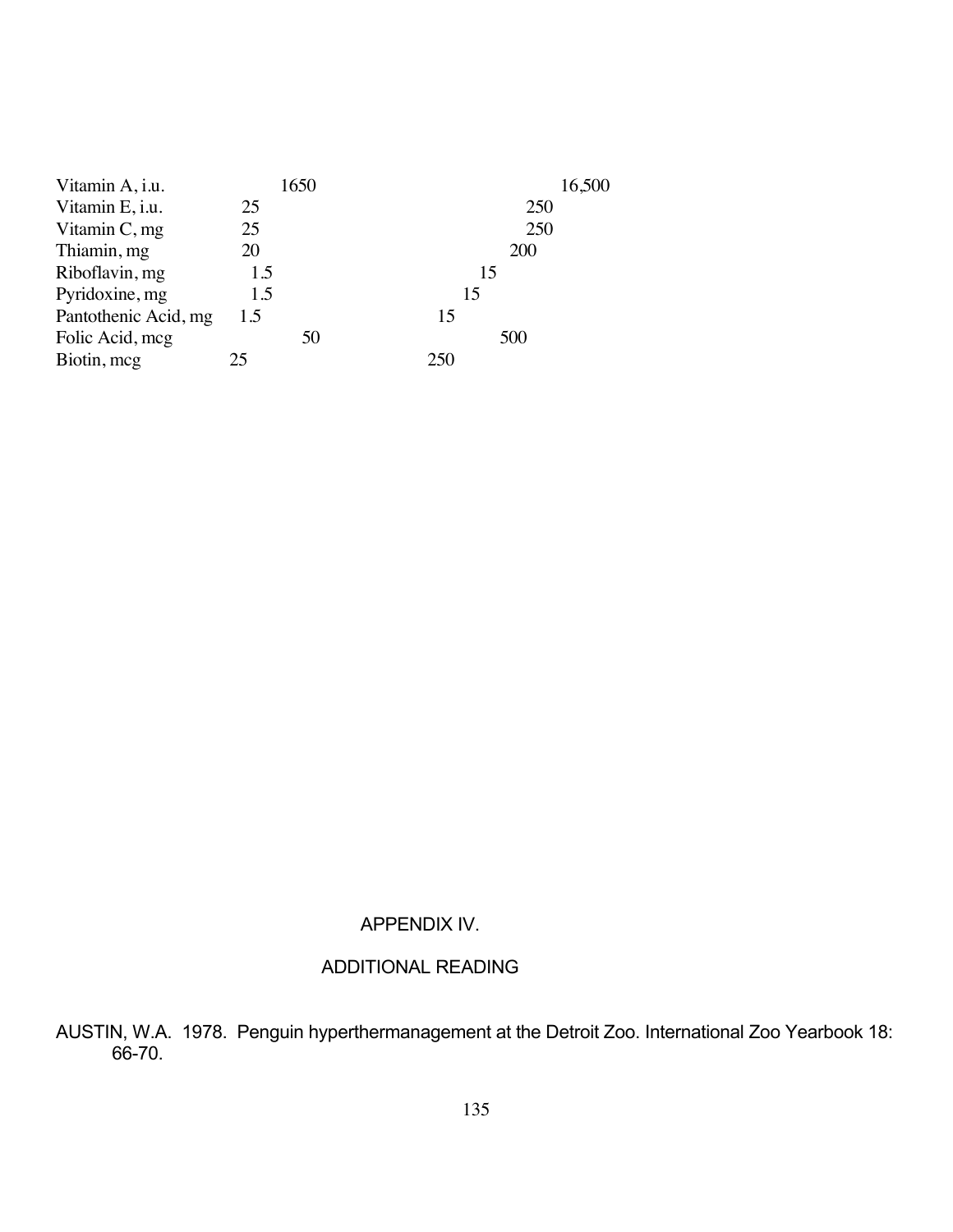BECHERT U.S., REDIG, P., WYATT, J., MCBAIN, J. POPPENGA, R., AND J.M. CHRISTENSEN 2004. Pharmocokenetics and clinical efficacy of terbinafine against aspergillosis in avian species. In: Proceedings of the American Association of Zoo Veterinarians. P. 241

- BELDEGREEN, R.A. AND ASPER, E.D. 1980. Breeding and husbandry of Adelie penguins (Pygoscelis adeliae) at Sea World of Florida. International Zoo Yearbook 20: 197.
- BELL, K. AND KELLY, C. 1987. The penguin and seabird building at the Lincoln Park Zoo. International Zoo Yearbook 26: 132-136.

BROWN, C.S. , WALLNER-PENDLETON, E., SCHNEIDER, N.R. ARMSTRONG, D.,CARLSON, M.,AND L.A. CUEVES. 1996 Lead poisoning in captive Gentoo pengins (Pygoscelis papua papua). Proceedings : American Association of Zoo Veterinarians. Pp. 298- 301

BUCHER, T.L., BARTHOLOMEW, G.A., TRIVELPIECE, W.Z., AND VOLKMAN, N.J. 1986. Metabolism, growth, and activity in Adelie and Emperor penguin embryos. Auk 103: 485-493.

CRANFIELD M.R.,GRACZYK, T. K. ,BEALL, F.B. , IALEGGIO, D.M., SHAW, M.L., AND M.L. SKJOLDAGER.

1994 Subclinical avian malaria infections in African penguins (*Spheniscus demersus*) and induction of parasite recrudescence. Journal of Wildlife Diseases 30 (3) : 372-376

CRANFIELD, M.R.. 2003 Sphenisciformes (penguins). In: Zoo and Wild Animal Medicine, 5<sup>th</sup> ed (Fowler, M.E. and Miller , R.E. eds) W.B. Sunders and Co. Philadelphia Pp 103-110.

DAHLHAUSEN, R., LINDSTROM, J.G., AND C.S. RADABAUGH .2000. The use of terbinafine hydrochloride in the treatment of avian fungal diseases. In: Proceedings of the Association of Avian Veterinarians p.35

DAVIS, L.S. AND DARBY, J.T. 1990. Penguin Biology. San Diego, CA: Academic Press.

DEL HOYO, J., ELLIOTT, A., AND SARGATAL, J. 1992. Handbook of birds of the WorldLynx Edicions, Barcelona.

FAUCETTE, T.G., LOOMIS, M., REININGER, K., ZOMBECK, D., SOUT., H., PORTER C., AND M. J. DYKSTRA.

1999 A three-year study of viable airborne fungi in the North Carolina zoological ark R.J. R. Nabisco rocky coast alcid exhibit. Journal of Zoo and Wildlife Medicine. 30 (1) :44-53

FIENES, R.N. 1967. Penguin pathology. International Zoo Yearbook 7: 11-14.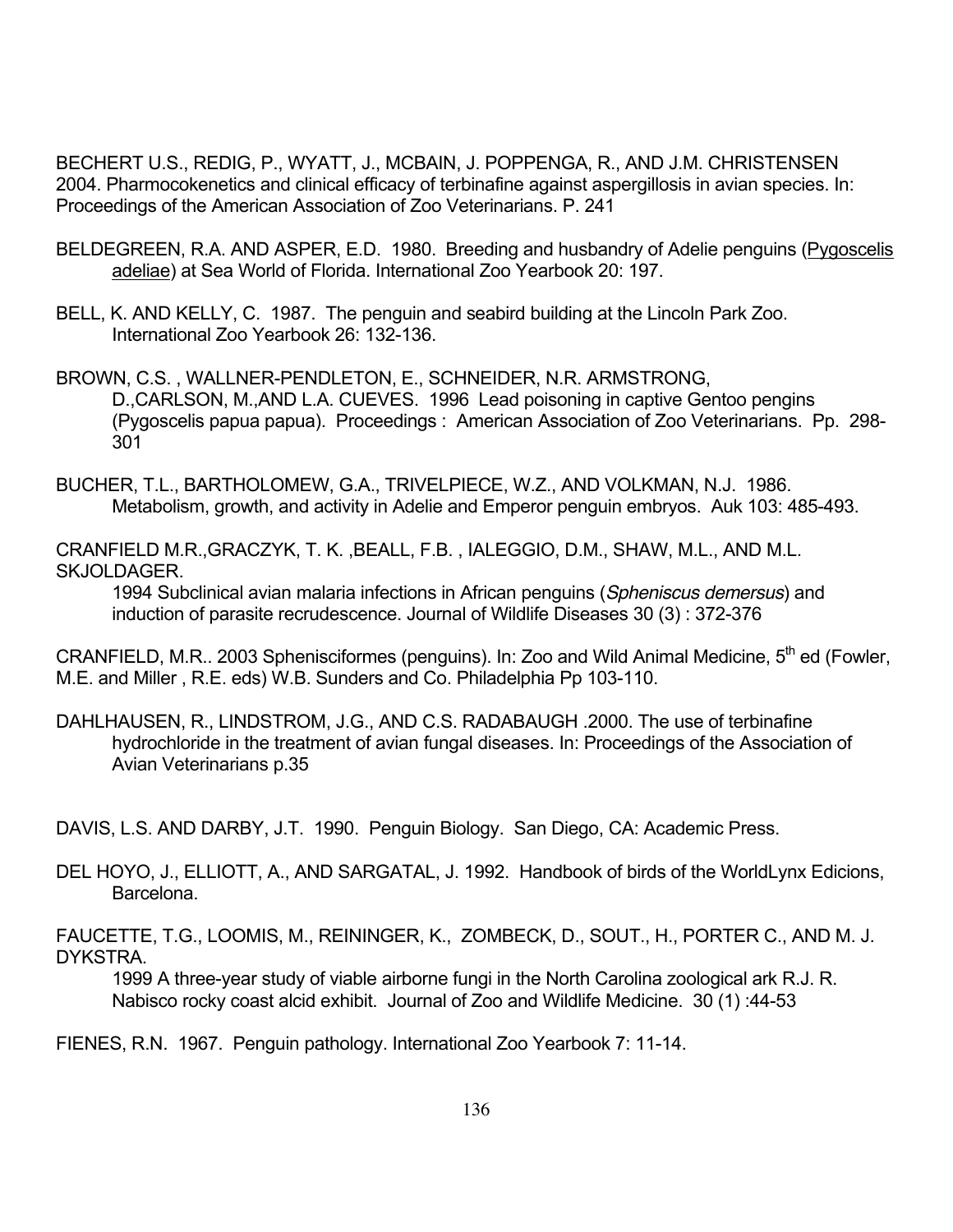- GERLACH, H. 1986. Viral diseases. Clinical avian medicine and surgery (G.J. Harrison and L.R. Harrison, eds.). Philadelphia: W. B. Saunders Co.
- GOODMAN, G. 2004. Oviduct prolapses in King Penguins (Aptenodytes patagonicus). Proceedingsof the American Association of Zoo Veterinarians Pp 268-270.
- GRACZYK, T.K., CRANFIELD, M.L.,AND L. E. CRAIG. 1994 Maternal antibodies against Plasmodium spp. In African penguin (Spheniscus demersus) chicks. Journal of Wildlife Diseases 30 (3) :44-53
- GRACZYK, T. K., AND M.R. CRANFIELD. 1995 Maternal transfer of anti-Aspergillus spp. Immunoglobulins in African penguins (Spheniscus demersus). Journal of Wildlife Diseases 31 (4) : 545-549
- GRACZYK. T. K., CRANFIELD, M. R. AND E. J. BICKNESE. 1995. Evaluation of serum chemistry values associated with avian malaria infections in African penguins. Parasit. Research 81:316-319
- GRACZYK. T. K., CRANFIELD, M. R., BROSSY, J.J. COCKREM, J. F., JOUVENTIN. P.AND P. I. SEDDON.

1996 Detection of avian malaria infections in wild and captive penguins. Journal of Avian Medicine and Surgery 10 (1):44

- GRAHAM, S. 1987. Renovation of the Penguinarium at the Detroit Zoo. International Zoo Yearbook 26: 125-132.
- GRINER, L.A. 1983. Pathology of Zoo Animals, San Diego, CA, Zoological Society of San Diego.
- GROSCOLAS, R. 1978. Study of molt fasting followed by an experimental forced fasting in the Emperor penguin *Aptenodytes forsteri*: relationship between feather growth, body weight loss, body temperature, and plasma fuel levels. Comparative Biochemistry and Physiology 61A: 287-295.
- GROSCOLAS, R., JALLAGEAS, M., GOLDSMITH, A., AND ASSENMACHER, I. 1986. The endocrine control of reproduction and molt in male and female Emperor (*Aptenodytes forsteri*) and Adelie (*Pygoscelis adeliae*) penguins. General and Comparative Endocrinology 62: 43-53.
- HEALY, M.I. 1978. Breeding black footed penguins (*Spheniscus demersus*) at the Baltimore Zoo. International Zoo Yearbook 18: 40-42.
- HINES, R. S. AND S. DICKERSON. 1993. Pseudomembranous enteritis associated with ciprofloxacin and Clostridium difficile in a penguin (Eudyptes chrysolophus). Journal of Zoo and Wildlife Medicine 24 (4) :553-556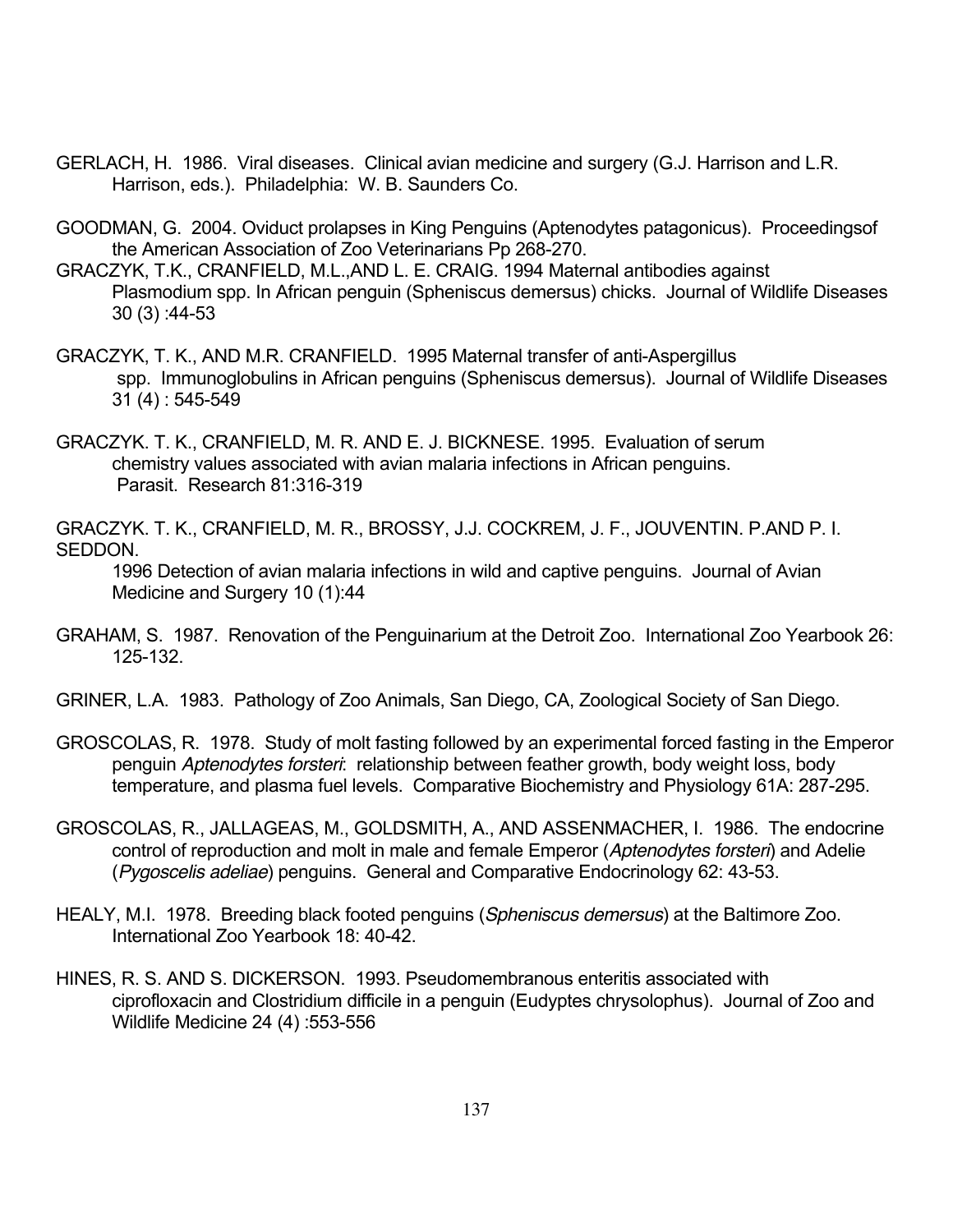- HOOGESTYN, A. L., AND A. CUNNINGHAM. 1996. Development of an indirect immunoflourescent test for the detection of malaria antibodies in penguins (Spenisciformes). Proceedings: American Association of Zoo Veterinarians Pp.584-585
- JOUVENTIN, P. 1975. Mortality parameters in emperor penguins (*Aptenodytes forsteri*). The Biology of Penguins (B. Stonehouse, ed.). Baltimore: University Park Press.
- JOUVENTIN, P. 1982. Visual and vocal signals in penguins, their evolution and adaptive characters. Advances in Ethology 24: 1-149.
- KARESH, W.B. , UHART, M.M. FRERE, E., GANDINI, P., BRASELTON, W. E. , PUCHE, H., AND R. A. COOK. 1999 Health evaluation of free-ranging Rockhopper penguins (Eudyptes chrysocomes) in Argentina. Journal of Zoo and Wildlife Medicine. 30 (1) : 25-31
- KINCAID. A. L.M BUNTON. T. E. AND m. CRANFIELD. 1988. herpes-like infection in African penguins (Spheniscus demersus). Journal of Wildlife Diseases 24 (1) : 173-175
- MARCHANT, S. AND HIGGINS, P.J. 1990. Handbook of Australian, New Zealand, and Antarctic Birds. Volume 1: Ratites to Ducks. Melbourne: Oxford University Press. Pp. 126-262.
- PENFOLD, V. 1978. Exhibition of penguins in the Montreal Aquarium. International Zoo Yearbook 18: 70-72.
- PENNEY, R.L. 1978. Breeding Adelie penguins (*Pygoscelis adeliae*) in captivity. International Zoo Yearbook 18: 13-21.
- PELTO, J.A. 1988. Fungal pneumonia/air sacculitis in a penguin. Proceedings of the American Association of Zoo Veterinarians Annual Conference, Toronto, Ontario, November 6-10, 1988.
- RAU, B., VON HAGEL, G., AND WIESNER, H. 1987. The Polarium at Munich Zoo. International Zoo Yearbook 26: 146-154.
- RICHDALE, L.E. 1951. Sexual behavior in penguins. Lawrence, Kansas: University of Kansas Press.
- REIDARSON, T. H., MCBAIN, J.F., AND D. DENTON. 1999. The use of medroxyprogesterone acetate to induce molting in Chinstrap penguins (Pygoscelis antarctica). Journal of Zoo and Wildlife Medicine 30(2) : 278-280
- REIDARSON, T.H., MCBAIN, J.F., AND L. BURCH. 1999 A novel approach to the treatment of bumblefoot in penguins. Journal of Avian Medicine and Surgery 13(2) 124-127
- SCHMIDT, C.R. 1978. Humboldt's penguins (*Spheniscus humboldti*) at the Zurich Zoo. International Zoo Yearbook 18: 47-52.

SCHOLTEN, C.J. 1989. The timing of moult in relation to age, sex, and breeding status in a group of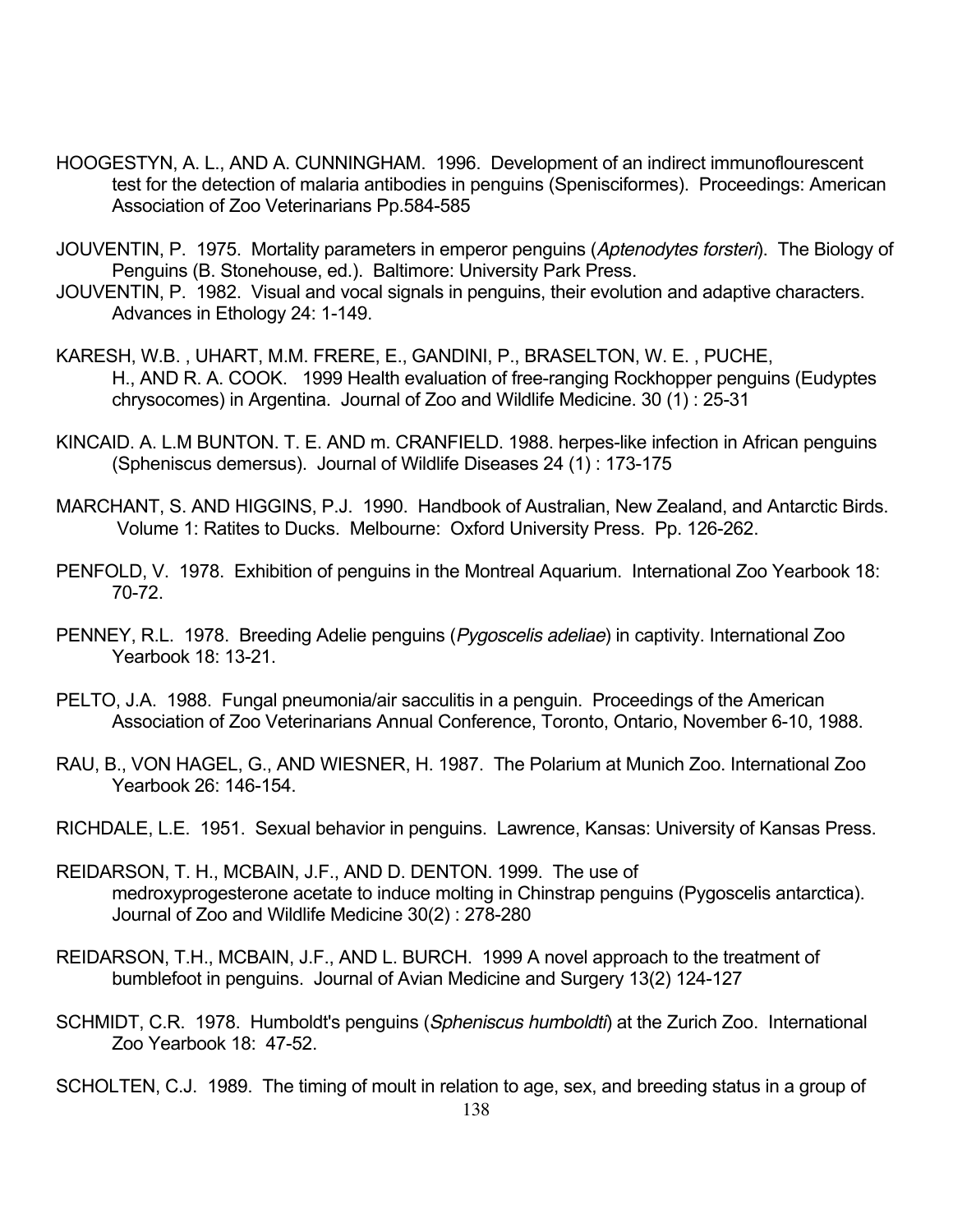captive Humboldt penguins (*Spheniscus humboldti*) at the Emmen Zoo, the Netherlands. Netherlands Journal of Zoology 39: 113-125.

- SCOLARO, J.A. 1990. Effects of nest density on breeding success in a colony of Magellanic penguins (Spheniscus magellanicus). Colonial Waterbirds 13: 41-49.
- SIMPSON, G.G. 1976. Penguins, past and present, here and there. New Haven, Connecticut: Yale University Press.
- SMITH, R.C. 1991. King penguin egg incubation and chick rearing a group effort. Animal Keepers Forum 18: 327-330.
- SPEIRS, E.A. AND DAVIS, L.S. 1991. Discrimination by Adelie penguins, *Pygoscelis adeliae*, between the loud mutual calls of mates, neighbors, and strangers. Animal Behavior 41: 937-944.
- STOSKOPF, M.K. AND BEALL, F. B. 1980. The husbandry and medicine of captive penguins. Proceedings of the Annual Meeting of the American Association of Zoo Veterinarians.
- STOSKOPF, M.K. AND KENNEDY-STOSKOPF, S. 1986. Aquatic birds. Zoo and Wild Animal Medicine, 2nd ed. (M.E. Fowler, ed.). Philadelphia, PA: W. B. Saunders and Co.
- TAYLOR, J.R.E. 1986. Thermal insulation of the down and feathers of Pygoscelid penguin chicks and the unique properties of penguin feathers. Auk 103: 160-168.
- TODD, F.S. 1978. Penguin husbandry and breeding at Sea World, San Diego. International Zoo Yearbook 18:72-77.
- TODD, F.S. 1978. Controlled environment maintenance and propagation of penguins. Proceedings of the First International Birds in Captivity Symposium, Seattle, WA. 422-451.
- TODD, F.S. 1987. Techniques for propagating King (*Aptenodytes patagonica*) and emperor penguins (*A. forsteri*) at Sea World, San Diego. International Zoo Yearbook 26: 110-124.
- TUTTLE, A.D., ANDREADIS, T.G., FRASCA, S. and DUNN, J.L. 2005. Eastern equine encephalitis in a flock of African penguins maintained at an aquarium. Journal of the American Veterinary Association 226(12):2059-2062.
- VANHEEZIK, Y.M., SEDDON, P.J., DUPLESSIS, C.J., AND ADAMS, N.J. 1993. Differential growth of King penguin chicks in relation to date of hatching. Colonial Waterbirds 16: 71-76.
- VOLKMAN, N.J. AND TRIVELPIECE, W. 1980. Growth in pygoscelid penguin chicks. Journal of Zoology 191: 521-530.

WACKERHAGEL, H. 1978. Penguins at Basle Zoo. International Zoo Yearbook 18: 65-66.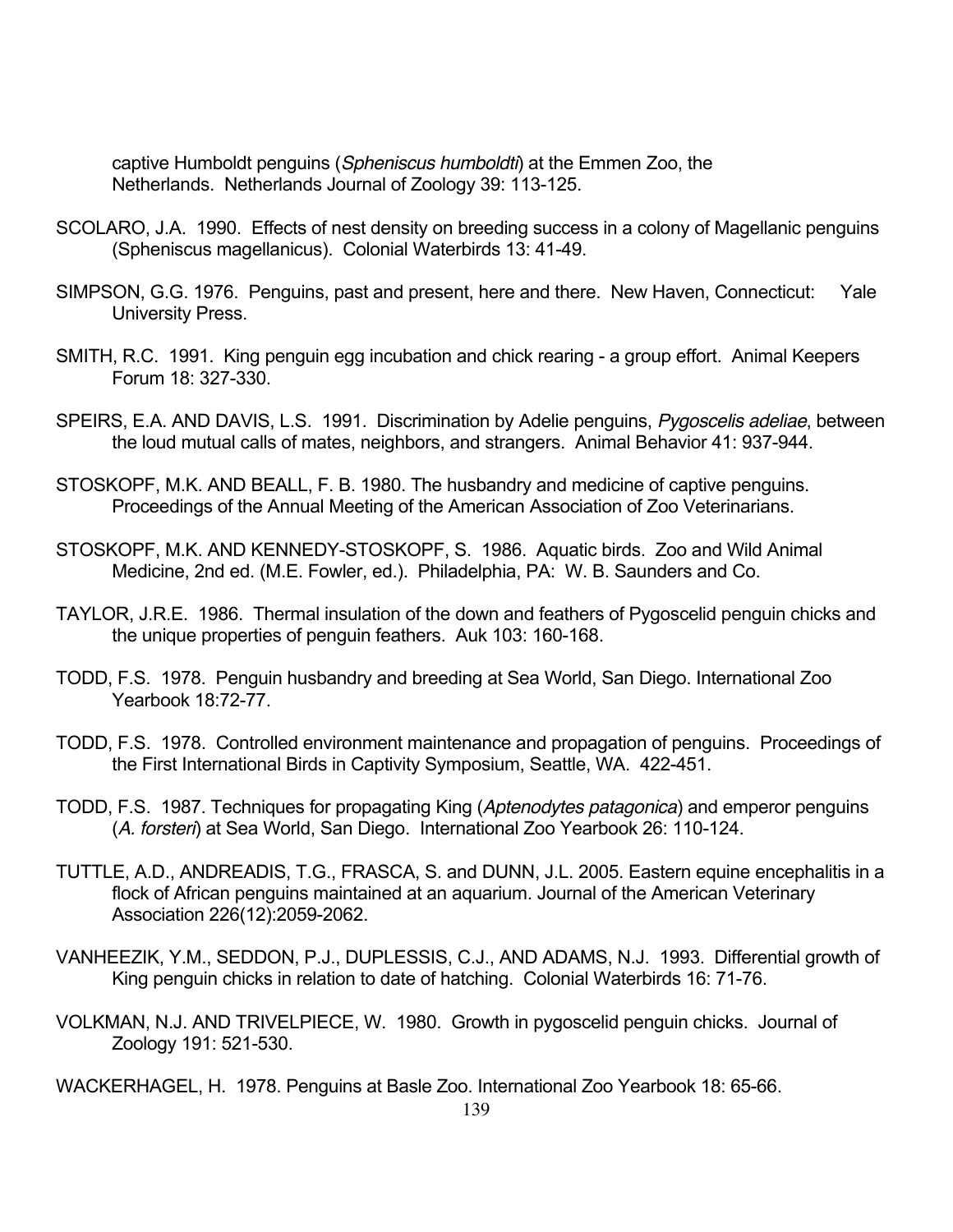- WALLACE, R. S., TEARE. J. A., DIEBOLD, E., MICHAELS, M., AND M.J. WILLIS. Hematology and plasma chemistry values in free-ranging Humboldt penguins Spheniscus humboldti) in Chile. Zoo Biology 14:311-316 1995
- WALLACE, R. S. TEARE, J. A., DIEBOLD, E., MICHAELS, M., AND M.J. WILLIS. 1996. Plasma tocopherol, retinol and carotenoid concentrations in free-ranging Humboldt penguins (Spheniscus humboldti) in Chile. Zoo Biology 15:127
- WARHAM, J. 1975. The crested penguins. The biology of Penguins (B. Stonehouse, ed.). Baltimore, MD: University Park Press.
- WILLIAMS, A.J. 1980a. The clutch size of macaroni and rockhopper penguins. Emu 81: 87-90.
- WILLIAMS, A.J. 1980b. Penguin proportionate egg weight. Notornis 27: 125-128.
- WILLIAMS, A.J. AND LAYCOCK, P.A. 1981. Euphausiids in the diet of some sub-Antarctic *Eudyptes* penguins. South African Journal of Antarctic Research 10/11: 27-28.
- WILLIAMS, A.J., COOPER, J., NEWTON, I.P., PHILLIPS, C.M., AND WATKINS, B.P. 1985. Penguins of the world: a bibliography. Cambridge: British Antarctic Survey.
- ZIELEZIENSKI-ROBERTS, K., AND C. CRAY. 1998. An update on the application of Aspergillosis antigen diagnostic testing. Proceedings: Association of Avian Veterinarians. P. 95-97